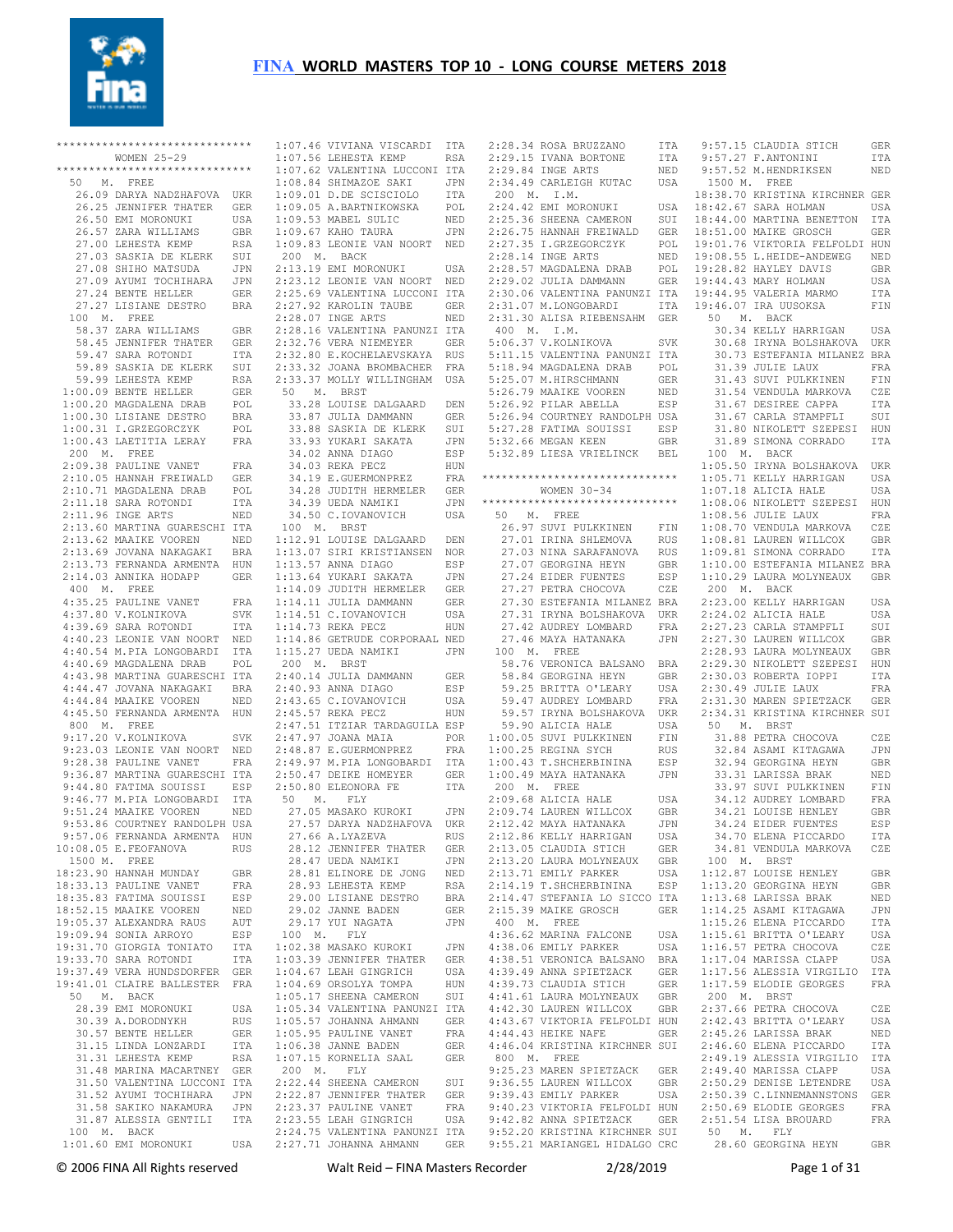

28.68 ANNA POLYAKOVA 28.75 ESTEFANIA MILANEZ BRA 28.85 T.SHCHERBININA ESP 2:15.45 JULIE DUCROCQ FRA 2:16.58 KATJA OTTO GER 29.12 IRINA SHLEMOVA RUS 29.13 MIO KATANAMI JPN 29.26 NINA SARAFANOVA RUS 29.31 PAULINE GOUWENS NED 29.35 ASAMI KITAGAWA 29.39 CINDY ONG SGP 100 M. FLY 1:03.25 ANNA POLYAKOVA RUS 4:43.87 E.CHAMBON-PHARR FRA 1:04.56 CLAUDIA STICH GER 4:46.90 GAIA PERACCA ITA 1:05.35 T.SHCHERBININA ESP 1:06.13 VIKTORIA FELFOLDI HUN 1:06.24 CINDY ONG SGP 1:06.32 CARLA BECKMANN GER  $1.06.34$  M HENDRIKSEN 1:06.71 VERONICA BALSANO BRA 1:07.02 CARLA STAMPFLI SUI 4:52.91 ANN SOFIA PERSSON SWE 1:07.07 A.WYSOCKA-KHAN IRL 200 M. FLY 2:22.65 VIKTORIA FELFOLDI HUN 2:24.78 MAREN SPIETZACK GER 9:44.00 GAIA PERACCA ITA 9:45.25 E.CHAMBON-PHARR FRA 2:26.42 CARLA BECKMANN GER 2:27.34 CLAUDIA STICH GER 2:29.65 M. HENDRIKSEN 2:30.71 DENISE LETENDRE  $2:31.18$  CAROLINA SILVA  $2:34.45$  ANNA GRAHAM  $2.34$  74 SUZANI PAZ 2:35.06 M.DI GIOVANNI ITA 200 M. I.M. 2:23.35 ALICIA HALE USA 2:25.59 BRITTA O'LEARY USA 2:25.86 VERONICA BALSANO BRA 19:05.41 FRIMERMAN-BERGQUI USA 19:09.63 MIREIA GOMEZ ESP 2:27.65 ALESSIA VIRGILIO ITA 2:27.72 ASAMI KITAGAWA JPN 19:22.91 S.SAINT-MICHEL FRA 19:30.89 LEILA NAZIMI AUS 2:28.20 VIKTORIA FELFOLDI HUN 2:30.49 DENISE LETENDRE USA 19:39.24 SATSUKI HIRUKAWA JPN 19:40.20 SANDRA CUMMEROW GER 2:30.62 MARISSA CLAPP 2:31.31 MARIANGEL HIDALGO CRC 2:31.56 M.HENDRIKSEN NED 50 M. BACK 400 M. I.M. 5:05.45 CHELSEA COLWILL USA 5:14.30 ALESSIA VIRGILIO ITA 5:15.16 ANNA SPIETZACK GER 5:16.92 VIKTORIA FELDFODI HUN 5:17.89 M.HENDRIKSEN NED 5:29.22 EMILY PARKER USA<br>5:29.45 LAUREN WILLCOX GBR 5:29.45 LAUREN WILLCOX GBR<br>5:30.41 F.ANTONINI ITA<br>5:30.67 M.DI GIOVANNI ITA<br>5:32.33 KATY HOUSTON USA \*\*\*\*\*\*\*\*\*\*\*\*\*\*\*\*\*\*\*\*\*\*\*\*\*\*\*\*\*\* 1:08.54 MARION BRAGARD FRA 1:08.90 CAROLINE SAXBY AUS WOMEN 35-39 \*\*\*\*\*\*\*\*\*\*\*\*\*\*\*\*\*\*\*\*\*\*\*\*\*\*\*\*\*\* 50 M. FREE 27.15 CATALINA CERON 27.20 OLESSIA BOUROVA ITA 27.37 KATJA OTTO GER 1:11.43 EMMA WILLS GBR 1:11.50 ELIZABETH GODFREY GBR 27.60 E.CHAMBON-PHARR 27.83 NICOLE HEIDEMANN GER 27.84 CAROLINE SAXBY AUS 27.03 CHRONIC CHRONIC CHRONIC RSA<br>28.11 AIMEE RAMM 28.11 AIMEE RAMM GBR 28.17 GIUSEPPA ZIZZO ITA 28.20 ANNA DUDA 100 M. FREE 1:00.06 E.CHAMBON-PHARR FRA 2:33.10 S.SAINT-MICHEL FRA 1:00.30 KATJA OTTO GER 1:00.41 AIMEE RAMM GBR 1:01.16 CAROLINE SAXBY AUS 1:01.47 DELIA BADOUX NED 1:01.58 MARI AARI FIN 1:01.63 J.GOLEBIOWSKA POL 1:01.69 GIUSEPPA ZIZZO ITA 1:01.75 OLESSIA BOUROVA ITA 1:02.17 VERA HOYER GER 200 M. FREE 2:12.18 CAROLINE SAXBY AUS 2:14.44 E.CHAMBON-PHARR FRA 35.29 SATSUKI HIRUKAWA JPN

RUS 2:14.49 EMMA WILLS GBR 2:16.88 GABRIELA KOSTKOVA CZE 2:17.24 GAIA PERACCA ITA 2:17.39 GIUSEPPA ZIZZO ITA 2:17.81 SARA ALFONSI ITA 2:17.81 DELIA BADOUX NED 400 M. FREE 4:37.04 EMMA WILLS GBR 4:47.78 MARIA PUNET ARG 4:50.49 MAREN ECKENHOFF GER 4:50.57 JULIE DUCROCO FRA 4:50.76 MIREIA GOMEZ ESP NED 4:52.00 DELIA BADOUX NED 4:52.32 ALEXIS HIGLETT GBR 800 M. FREE 9:33.15 EMMA WILLS GBR 9:49.01 ASHLEY WHITNEY USA 9:55.56 MARIA PUNET ARG 10:00.68 MIREIA GOMEZ ESP 10:06.75 FRIMERMAN-BERGQUI USA 10:08.37 MAREN ECKENHOFF GER USA 10:11.22 KRISTY BRACKSTONE AUS 10:12.11 S.VAERNEWYCK BEL 1500 M. FREE 18:01.17 EMMA WILLS GBR USA 18:38.42 ASHLEY WHITNEY USA 20:01.86 KATRIN DONNEVERT GER 20:03.43 VALENTINA LUGANO ITA 31.58 RENATE DU PLESSIS USA<br>
31.98 ALINE FERREIRA BRA<br>
32.19 YOSHIMI YOSHIMURA JPN<br>
32.48 MARION BRAGARD FRA<br>
32.62 DIANA VALENTINI ARG<br>
32.68 AKIKO MIZUTANI JPN<br>
32.69 SAKI KOGA JPN 32.71 E.CHAMBON-PHARR FRA 32.86 NAOKO WATANABE USA ITA 32.86 NAUNU WALENLED<br>ITA 33.08 SUSAN PRZYWARA GER 100 M. BACK 1:09.58 S.SAINT-MICHEL FRA 1:10.19 DIANA VALENTINI ARG 1:10.37 YOSHIMI YOSHIMURA JPN COL 1:11.21 MOLLIE GROVER USA 1:11.73 SUSAN PRZYWARA GER 1:11.94 ELISA BATTISTONI ITA 200 M. BACK 2:28.87 CAROLINE SAXBY AUS 2:30.93 MARION BRAGARD FRA 2:32.35 E.CHAMBON-PHARR FRA<br>2:32.35 E.CHAMBON-PHARR FRA 2:32.67 ELISA BATTISTONI ITA 2:32.74 MOLLIE GROVER USA 2:33.81 NAOKO WATANABE USA 2:34.62 YOSHIMI YOSHIMURA JPN 2:36.87 DIANA VALENTINI ARG 2:37.04 EBONY EBENWALDNER AUS 50 M. BRST 32.99 NICOLE HEIDEMANN GER 33.54 N.VINOKURENKOVA RUS 33.75 CLAIRE ROLT RSA 33.88 ISABEL FIGUEIRA POR 35.04 CARLA KING GBR 35.28 J.GOLEBIOWSKA POL

|             | 35.41 ANDREA SMYCEK GER<br>35.47 LAURA BADOUX NED                                                                                                                                                                                                                     |                                        |                |
|-------------|-----------------------------------------------------------------------------------------------------------------------------------------------------------------------------------------------------------------------------------------------------------------------|----------------------------------------|----------------|
|             |                                                                                                                                                                                                                                                                       |                                        | $^{\star}$     |
|             | 35.54 JOLIE FENWICK NZL                                                                                                                                                                                                                                               |                                        |                |
|             |                                                                                                                                                                                                                                                                       |                                        |                |
|             | 100 M. BRST                                                                                                                                                                                                                                                           |                                        |                |
|             | 1:12.57 NICOLE HEIDEMANN GER                                                                                                                                                                                                                                          |                                        |                |
|             | 1:13.28 N.VINOKURENKOVA                                                                                                                                                                                                                                               | RUS                                    |                |
|             |                                                                                                                                                                                                                                                                       |                                        |                |
|             |                                                                                                                                                                                                                                                                       |                                        |                |
|             |                                                                                                                                                                                                                                                                       |                                        |                |
|             |                                                                                                                                                                                                                                                                       |                                        |                |
|             |                                                                                                                                                                                                                                                                       |                                        |                |
|             |                                                                                                                                                                                                                                                                       |                                        |                |
|             |                                                                                                                                                                                                                                                                       |                                        |                |
|             |                                                                                                                                                                                                                                                                       |                                        |                |
|             |                                                                                                                                                                                                                                                                       |                                        |                |
|             |                                                                                                                                                                                                                                                                       |                                        |                |
|             |                                                                                                                                                                                                                                                                       |                                        |                |
|             | 1:15.28 N.VINOKURENKOVA RUS<br>1:16.61 ISABEL FIGUEIRA POR<br>1:17.00 CLAIRE ROLT<br>1:17.75 CAROLINE CAZAL FRA<br>1:17.77 SATSUKI HIRUKAWA JPN<br>1:18.40 ANDREA SMYCEK GER<br>1:19.26 JOLIE FENWICK NZL<br>1:19.26 JOLIE FENWICK NZL<br>1:19.34 LAUR<br>200 M. BRST |                                        |                |
|             |                                                                                                                                                                                                                                                                       |                                        |                |
|             | 2:41.81 N.VINOKURENKOVA RUS<br>2:45.88 SATSUKI HIRUKAWA JPN                                                                                                                                                                                                           |                                        |                |
|             |                                                                                                                                                                                                                                                                       |                                        |                |
|             |                                                                                                                                                                                                                                                                       |                                        |                |
|             |                                                                                                                                                                                                                                                                       |                                        |                |
|             |                                                                                                                                                                                                                                                                       |                                        |                |
|             |                                                                                                                                                                                                                                                                       |                                        |                |
|             |                                                                                                                                                                                                                                                                       |                                        |                |
|             |                                                                                                                                                                                                                                                                       |                                        |                |
|             |                                                                                                                                                                                                                                                                       |                                        |                |
|             |                                                                                                                                                                                                                                                                       |                                        |                |
|             |                                                                                                                                                                                                                                                                       |                                        |                |
|             | 2:46.84 CLAIRE ROLT THOMANA PTO<br>2:46.84 CLAIRE ROLT RSA<br>2:47.37 KJERSTI HERNAES NOR<br>2:51.32 CAROLINE CAZAL FRA<br>2:51.32 CAROLINE CAZAL FRA<br>2:54.62 LAURA BADOUX NED<br>2:59.21 VERONIKA TOLGYESI HUN<br>2:59.21 VERONIKA TOLGYESI HUN                   |                                        |                |
|             | 2:59.67 PAULINE LESBORDES FRA                                                                                                                                                                                                                                         |                                        |                |
|             | 50 M. FLY<br>28.78 CIRA NAVARRO                                                                                                                                                                                                                                       |                                        |                |
|             |                                                                                                                                                                                                                                                                       |                                        |                |
|             |                                                                                                                                                                                                                                                                       | ESP                                    |                |
|             |                                                                                                                                                                                                                                                                       |                                        |                |
|             | 29.48 NICOLE HEIDEMANN GER<br>29.63 AIMEE RAMM GBR                                                                                                                                                                                                                    |                                        |                |
|             |                                                                                                                                                                                                                                                                       |                                        |                |
|             | 29.65 GABRIELA KOSTKOVA CZE                                                                                                                                                                                                                                           |                                        |                |
|             | 29.75 DELIA BADOUX NED<br>29.76 ANNA DUDA POL<br>29.78 VANESA LOPEZ ESP                                                                                                                                                                                               |                                        |                |
|             |                                                                                                                                                                                                                                                                       |                                        |                |
|             |                                                                                                                                                                                                                                                                       |                                        |                |
|             |                                                                                                                                                                                                                                                                       |                                        |                |
|             |                                                                                                                                                                                                                                                                       |                                        |                |
|             |                                                                                                                                                                                                                                                                       | ESP<br>RSA<br>GER                      |                |
|             |                                                                                                                                                                                                                                                                       |                                        |                |
|             | 29.85 THILDE VICTOR<br>30.01 DOREEN LOWE<br>30.07 KATJA OTTO<br>00 M FLY                                                                                                                                                                                              | GER                                    |                |
|             | 100 M. FLY                                                                                                                                                                                                                                                            |                                        |                |
|             | 1:05.82 ILDIKO SZEKELY USA<br>1:07.84 J.GOLEBIOWSKA POL<br>1:08.10 AIMEE RAMM GBR<br>1:08.25 MARI AARI FIN<br>1:08.47 ANNA DUDA POL                                                                                                                                   |                                        |                |
|             |                                                                                                                                                                                                                                                                       |                                        |                |
|             |                                                                                                                                                                                                                                                                       |                                        |                |
|             |                                                                                                                                                                                                                                                                       |                                        |                |
|             |                                                                                                                                                                                                                                                                       |                                        |                |
|             |                                                                                                                                                                                                                                                                       |                                        |                |
|             |                                                                                                                                                                                                                                                                       |                                        |                |
|             | $1:08.64$ DELIA BADOUX                                                                                                                                                                                                                                                |                                        |                |
|             |                                                                                                                                                                                                                                                                       |                                        |                |
|             |                                                                                                                                                                                                                                                                       |                                        |                |
|             |                                                                                                                                                                                                                                                                       |                                        |                |
|             | 1:09.80 NICOLE HEIDEMANN GER<br>1:09.82 S.SAINT-MICHEL FRA                                                                                                                                                                                                            |                                        |                |
|             |                                                                                                                                                                                                                                                                       |                                        |                |
| 200 M. FLY  |                                                                                                                                                                                                                                                                       |                                        |                |
|             |                                                                                                                                                                                                                                                                       |                                        |                |
|             |                                                                                                                                                                                                                                                                       | USA                                    |                |
|             |                                                                                                                                                                                                                                                                       | AUS                                    |                |
|             |                                                                                                                                                                                                                                                                       | NED                                    |                |
|             |                                                                                                                                                                                                                                                                       |                                        |                |
|             |                                                                                                                                                                                                                                                                       |                                        |                |
|             |                                                                                                                                                                                                                                                                       |                                        | $\mathbf{1}$   |
|             |                                                                                                                                                                                                                                                                       |                                        | $\mathbf{1}$   |
|             |                                                                                                                                                                                                                                                                       |                                        |                |
|             |                                                                                                                                                                                                                                                                       |                                        | $\,1\,$        |
|             |                                                                                                                                                                                                                                                                       |                                        | 1              |
|             | 2:05.23 ILDIKO SZEKELY<br>2:25.55 NAOMI WATTERS<br>2:37.88 ROOS VAN ESCH<br>2:38.03 VIANNEY CURIEL<br>2:39.06 MARI AARI<br>2:40.29 NEVA MEDOS<br>2:41.24 S.VAERNEWYCK<br>2:41.24 S.VAERNEWYCK                                                                         |                                        | $\mathbf{1}$   |
|             | 2:42.02 CATALINA CERON                                                                                                                                                                                                                                                | MEX<br>FIN<br>ITA<br>BEL<br>COL<br>--- |                |
|             | $2:42.67$ ANN WANTER                                                                                                                                                                                                                                                  | BEL                                    | 1              |
|             | 2:43.22 KATRIN DONNEVERT GER                                                                                                                                                                                                                                          |                                        |                |
| 200 M. I.M. |                                                                                                                                                                                                                                                                       |                                        | $\mathbf{1}$   |
|             |                                                                                                                                                                                                                                                                       |                                        |                |
|             |                                                                                                                                                                                                                                                                       |                                        | $\mathbf{1}$   |
|             | 2:25.55 N.VINOKURENKOVA RUS<br>2:32.99 E.CHAMBON-PHARR FRA                                                                                                                                                                                                            |                                        | 1              |
|             |                                                                                                                                                                                                                                                                       |                                        | 1              |
|             | $2:33.30$ NICOLE HEIDEMANN                                                                                                                                                                                                                                            |                                        | $\mathbf{1}$   |
|             |                                                                                                                                                                                                                                                                       |                                        |                |
|             |                                                                                                                                                                                                                                                                       | GER<br>GER<br>NED                      | $\mathbf{1}$   |
|             | 2:33.98 DELIA BADOUX<br>2:33.98 DELIA BADOUX<br>2:34.55 MADION TEL                                                                                                                                                                                                    |                                        | 1              |
|             |                                                                                                                                                                                                                                                                       |                                        | $\overline{c}$ |
|             |                                                                                                                                                                                                                                                                       | FRA<br>ITA                             |                |
|             |                                                                                                                                                                                                                                                                       | AUS                                    | $\overline{c}$ |
|             |                                                                                                                                                                                                                                                                       | ESP                                    | $\overline{c}$ |
|             |                                                                                                                                                                                                                                                                       | POL                                    |                |
| 400 M. I.M. | 2:34.55 MARION BRAGARD<br>2:35.05 MICOLETA COICA<br>2:36.13 CAROLINE SAXBY<br>2:36.22 VANESA LOPEZ<br>2:36.25 J.GOLEBIOWSKA                                                                                                                                           |                                        |                |
|             |                                                                                                                                                                                                                                                                       |                                        |                |
|             | 5:27.52 E.CHAMBON-PHARR                                                                                                                                                                                                                                               | FRA                                    |                |
|             |                                                                                                                                                                                                                                                                       | ARG                                    |                |
|             | 5:31.29 MARIA PUNET<br>5·35.59 ANN WANTER                                                                                                                                                                                                                             | BEL                                    |                |
|             | 5:35.59 ANN WANTER                                                                                                                                                                                                                                                    |                                        |                |
|             | 5:37.27 SATSUKI HIRUKAWA                                                                                                                                                                                                                                              | JPN                                    |                |
|             |                                                                                                                                                                                                                                                                       | FRA                                    |                |
|             | $5:40.05$ CAROLINE CAZAL                                                                                                                                                                                                                                              | USA                                    |                |
|             | $5:40.54$ LAURA NUUDI                                                                                                                                                                                                                                                 |                                        |                |
|             | 5:43.65 S.VAERNEWYCK                                                                                                                                                                                                                                                  | BEL                                    |                |
|             | 5:43.86 NADYA PUTTER                                                                                                                                                                                                                                                  | NED                                    |                |
|             | $5:44.00$ BRITTA WEBER                                                                                                                                                                                                                                                | GER                                    |                |
|             | 5:45.23 SIMONA BARAVALLE                                                                                                                                                                                                                                              | ITA                                    |                |
|             |                                                                                                                                                                                                                                                                       |                                        |                |
|             | *****************************                                                                                                                                                                                                                                         |                                        |                |

 WOMEN 40-44 \*\*\*\*\*\*\*\*\*\*\*\*\*\*\*\*\*\*\*\*\*\*\*\*\*\*\*\*\*\* 50 M. FREE 27.53 RAAKEL LUOTO FIN 27.66 MARIA GARRONE ARG 27.67 EKATERINA YUDINA RUS 27.79 NORIKO INADA USA 27.85 R.CRESCENTINI ITA 28.03 KERRY LINDAUER USA 28.06 FRAUKE LABARRE GER 28.18 KIHARA IDUMI JPN 28.34 AI OKI JPN<br>28.34 LYUDMILA GRAUR RUS 28.34 LYUDMILA GRAUR 100 M. FREE 1:00.27 RAAKEL LUOTO FIN 1:01.26 FRAUKE LABARRE GER 1:01.44 MARIA GARRONE ARG 1:01.95 FANNI ASZTALOS HUN 1:02.24 KARINE BILSKI FRA 1:02.30 CRISTINA FRANCONE ITA 1:02.39 KERRY LINDAUER USA 1:02.46 GINA HOBSON GBR 1:02.49 AI OKI JPN 1:02.70 S.LANDSMANNOVA CZE 200 M. FREE 2:13.89 R.SANTOS ARRIAGA ESP 2:15.37 S.LANDSMANNOVA CZE 2:16.07 M.D'AMBOISE CAN 2:16.07 A.REKOWSKI GER 2:17.21 CINDY BERTELINK CAN 2:17.80 KATARINA HANUSOVA CZE 2:18.12 CERI EDWARDS GBR 2:18.15 C.J-SPONSELLER SWE 2:18.46 PATRIZIA BORIO ITA 2:18.58 CRISTINA FRANCONE ITA 400 M. FREE 4:36.05 HEIDI GEORGE USA 4:38.42 CINDY BERTELINK CAN 4:43.58 R.SANTOS ARRIAGA ESP 4:44.15 S.LANDSMANNOVA CZE 4:45.69 A.REKOWSKI GER 4:50.42 CERI EDWARDS GBR 4:51.40 M.D'AMBOISE CAN 4:54.65 JESSICA WOODDISSE GBR 4:54.65 KATARINA HANUSOVA CZE 4:55.42 REBECCA ATEN USA 800 M. FREE 9:21.19 HEIDI GEORGE USA 9:31.72 R.SANTOS ARRIAGA ESP 9:48.42 S.LANDSMANNOVA CZE 9:57.19 A.REKOWSKI GER 10:00.83 REBECCA ATEN USA 10:01.27 CERI EDWARDS GBR 10:03.33 JESSICA WOODDISSE GBR 10:05.15 STACEY BRUCE USA 10:12.15 CECY COHEN MEX 10:16.08 ELISABETTA NERVI ITA 1500 M. FREE 17:30.65 HEIDI GEORGE USA 17:55.28 R.SANTOS ARRIAGA ESP 19:26.15 A.REKOWSKI GER 19:32.60 STACEY BRUCE USA 19:41.56 CERI EDWARDS GBR 19:46.63 LISELOTTE JOLING NED 19:52.40 SILVIA LATINI ITA  $20 \cdot 01$  39 SINA LANG GER 20:02.19 ALISON BROWNING GBR 20:03.92 VANESSA BOUISSET FRA 50 M. BACK 29.62 NORIKO INADA USA 30.35 RAAKEL LUOTO FIN 31.07 KANA MORIHISA JPN 32.10 KARINE BILSKI FRA 32.33 DEBBIE ILES USA 32.47 C.J-SPONCELLER SWE 32.62 KERRY LINDAUER USA 32.90 S.VALDRIGHI ITA 32.91 NAHOMI SHIRATA JPN 33.21 R.PREVITERA ITA 100 M. BACK 1:04.70 NORIKO INADA USA 1:07.14 RAAKEL LUOTO FIN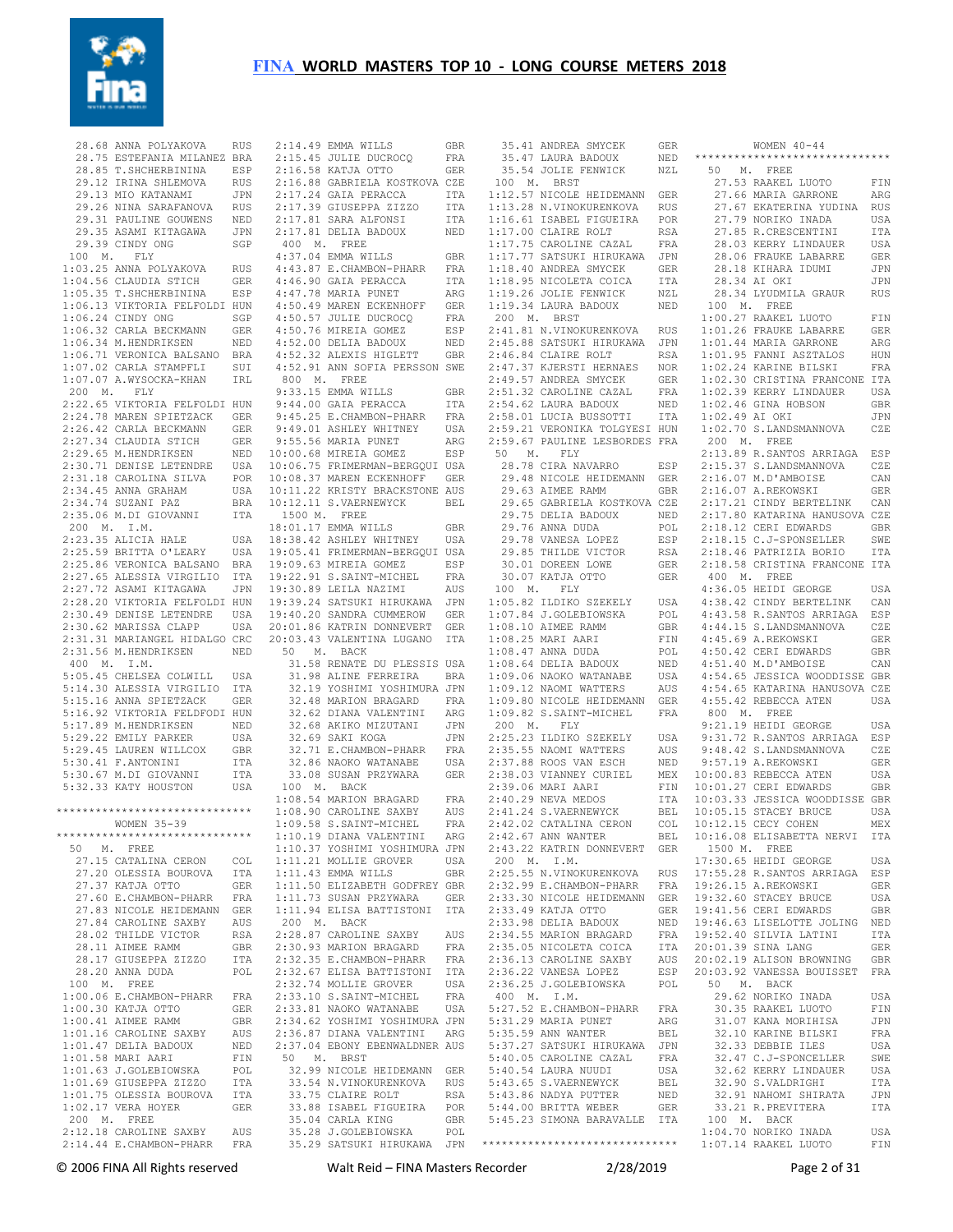

| 1:07.24 KANA MORIHISA                                                                                                                                                               | JPN        | 2:41.92 SINA LANG                               | <b>GER</b> |              | 10:28.51 KARIN STEIN                                                        | NED          | 29.70 MICHELLE WARE                                                                                                                                                                                                                                                                                                                                                                                                              | GBR                      |
|-------------------------------------------------------------------------------------------------------------------------------------------------------------------------------------|------------|-------------------------------------------------|------------|--------------|-----------------------------------------------------------------------------|--------------|----------------------------------------------------------------------------------------------------------------------------------------------------------------------------------------------------------------------------------------------------------------------------------------------------------------------------------------------------------------------------------------------------------------------------------|--------------------------|
| 1:09.32 C.J-SPONCELLER                                                                                                                                                              | SWE        | 2:42.77 C.BENEYTO VIZUETE ESP                   |            |              | 10:29.16 CLAIRE THORN                                                       | <b>GBR</b>   | 29.90 SHELLEY ROWLAND                                                                                                                                                                                                                                                                                                                                                                                                            | NZL                      |
| 1:10.68 DEBBIE ILES                                                                                                                                                                 | USA        | 2:43.03 KYOKO MINOBE                            | <b>JPN</b> | 1500 M. FREE |                                                                             |              | 30.32 ROSIE SHEPPARD                                                                                                                                                                                                                                                                                                                                                                                                             | <b>USA</b>               |
| 1:10.75 S.VALDRIGHI                                                                                                                                                                 | ITA        | 200 M. I.M.                                     |            |              | 18:07.84 KIRSTEN CAMERON                                                    | AUS          | 30.79 BETH ELDRIDGE                                                                                                                                                                                                                                                                                                                                                                                                              | USA                      |
| 1:12.08 KARINE BILSKI                                                                                                                                                               | FRA        | 2:30.15 KANA MORIHISA                           | JPN        |              | 19:10.33 GRITH SIGSGAARD                                                    | NED          | 30.95 IRINA MERZLIKINA                                                                                                                                                                                                                                                                                                                                                                                                           | <b>RUS</b>               |
| 1:12.78 R. PREVITERA                                                                                                                                                                | ITA        | 2:33.63 CINDY BERTELINK                         | CAN        |              | 19:48.56 SANDRA HORNIG                                                      | GER          | 31.04 MONICA SORO                                                                                                                                                                                                                                                                                                                                                                                                                | ITA                      |
| 1:13.60 ADINA FAUR<br>1:14.20 JENNIFER GROSS                                                                                                                                        | ISR<br>USA | 2:34.69 FANNI ASZTALOS<br>2:35.07 SATU RAHKONEN | HUN<br>FIN |              | 19:50.68 CASSIE LINDSAY<br>19:52.71 DIANA SZOKOL                            | AUS<br>HUN   | 31.31 TOMOKO AICHI<br>31.38 ANA TEJEDA                                                                                                                                                                                                                                                                                                                                                                                           | <b>JPN</b><br><b>DOM</b> |
| 200 M. BACK                                                                                                                                                                         |            | 2:35.54 C.J-SPONCELLER                          | SWE        |              | 19:53.15 BARBARA CASELLA                                                    | ITA          | 100 M.<br>FLY                                                                                                                                                                                                                                                                                                                                                                                                                    |                          |
| 2:24.14 KANA MORIHISA                                                                                                                                                               | JPN        | 2:35.59 SUSANA GOMES                            | POR        |              | 20:05.02 ELEONORA FERRANDO ITA                                              |              | 1:07.28 YURIKO IKEDA                                                                                                                                                                                                                                                                                                                                                                                                             | JPN                      |
| 2:27.07 NORIKO INADA                                                                                                                                                                | USA        | 2:37.76 C.BENEYTO VIZUETE ESP                   |            |              | 20:10.38 JOSEPHINE VARNEY AUS                                               |              | 1:09.08 ERIKA BRAUN                                                                                                                                                                                                                                                                                                                                                                                                              | USA                      |
| 2:33.69 C.J-SPONCELLER                                                                                                                                                              | SWE        | 2:39.14 A.REKOWSKI                              | GER        |              | 20:13.22 BEATRICE COUSSIEU FRA                                              |              | 1:09.69 ROSIE SHEPPARD                                                                                                                                                                                                                                                                                                                                                                                                           | USA                      |
| 2:35.19 DEBBIE ILES                                                                                                                                                                 | USA        | 2:39.15 HITOMI MATSUDA                          | JPN        |              | 20:14.29 KARIN STEIN                                                        | NED          | 1:10.35 M.GOMARIZ                                                                                                                                                                                                                                                                                                                                                                                                                | ESP                      |
| 2:37.38 S.VALDRIGHI                                                                                                                                                                 | <b>ITA</b> | 2:39.16 C.KETTENMEYER-REU LUX                   |            |              | 50 M. BACK                                                                  |              | 1:10.42 MICHELLE WARE                                                                                                                                                                                                                                                                                                                                                                                                            | <b>GBR</b>               |
| 2:38.92 A.REKOWSKI                                                                                                                                                                  | <b>GER</b> | 400 M. I.M.                                     |            |              | 32.45 ERIKA BRAUN                                                           | USA          | 1:11.04 KEIKO NAGAYA                                                                                                                                                                                                                                                                                                                                                                                                             | JPN                      |
| 2:40.15 JENNIFER GROSS                                                                                                                                                              | USA        | 5:30.56 SATU RAHKONEN                           | FIN        |              | 32.53 MICHELLE WARE                                                         | <b>GBR</b>   | 1:11.74 JANET MCLEAN                                                                                                                                                                                                                                                                                                                                                                                                             | <b>GBR</b>               |
| 2:40.77 KINCSO VENCZEL                                                                                                                                                              | HUN        | 5:32.60 FRANZISKA FLECK                         | <b>GER</b> |              | 32.90 SARA GOGGIN YOUNG USA                                                 |              | 1:12.30 M.SCIBIOREK                                                                                                                                                                                                                                                                                                                                                                                                              | POL                      |
| 2:40.78 ROBERTA MORI                                                                                                                                                                | ITA        | 5:34.38 M.FUGLESTVEIT                           | NOR        |              | 33.07 MIYUKI SATO                                                           | JPN          | 1:12.35 PETRA LANG                                                                                                                                                                                                                                                                                                                                                                                                               | AUT                      |
| 2:41.02 MITSUKO AZEYANAGI JPN                                                                                                                                                       |            | 5:42.94 ALICIA UHL                              | USA        |              | 33.13 YURIKO IKEDA                                                          | JPN          | 1:12.51 JEANNE PETIT                                                                                                                                                                                                                                                                                                                                                                                                             | <b>GBR</b>               |
| 50 M. BRST                                                                                                                                                                          |            | 5:43.48 REBECCA ATEN                            | USA        |              | 33.24 GISELI PEREIRA                                                        | <b>BRA</b>   | 200 M.<br>FLY                                                                                                                                                                                                                                                                                                                                                                                                                    |                          |
| 33.90 S.MARINOVIC<br>34.56 R.CRESCENTINI                                                                                                                                            | CRO        | 5:44.84 STACEY BRUCE                            | USA        |              | 33.31 ALI PHESSE                                                            | GBR<br>JPN   | 2:35.02 NICOLA LATTY<br>2:41.78 JANET MCLEAN                                                                                                                                                                                                                                                                                                                                                                                     | GBR                      |
| 35.08 SARAH JAMES                                                                                                                                                                   | ITA<br>AUS | 5:44.94 ERIN MORO<br>5:45.11 CLIZIA BORRELLO    | USA<br>ITA |              | 33.45 TOMOMI NAGANO<br>33.83 DARIA FAJKOWSKA                                | POL          | 2:42.02 JACQUI RUSSELL                                                                                                                                                                                                                                                                                                                                                                                                           | GBR<br>AUS               |
| 35.20 CASEY KEIBER                                                                                                                                                                  | USA        | 5:45.34 ANNETT REKOWSKI                         | <b>GER</b> |              | 34.10 CAROLA RUWOLDT                                                        | GER          | 2:45.12 ELEONORA FERRANDO ITA                                                                                                                                                                                                                                                                                                                                                                                                    |                          |
| 35.38 GALYA STOYANOVA                                                                                                                                                               | <b>BUL</b> | 5:46.21 JESSICA WOODDISSE GBR                   |            |              | 100 M. BACK                                                                 |              | 2:45.65 CAROLA RUWOLDT                                                                                                                                                                                                                                                                                                                                                                                                           | <b>GER</b>               |
| 35.53 RAAKEL LUOTO                                                                                                                                                                  | FIN        |                                                 |            |              | 1:08.49 JOANNA CORBEN                                                       | GBR          | 2:50.24 STACEY BENNETT                                                                                                                                                                                                                                                                                                                                                                                                           | USA                      |
| 35.63 LAETITIA DUBOIS                                                                                                                                                               | FRA        | ******************************                  |            |              | 1:11.06 ERIKA BRAUN                                                         | USA          | 2:50.68 CARLA FONTANA                                                                                                                                                                                                                                                                                                                                                                                                            | <b>BRA</b>               |
| 36.38 KERRY LINDAUER                                                                                                                                                                | USA        | WOMEN $45 - 49$                                 |            |              | 1:11.25 MIYUKI SATO                                                         | JPN          | 2:50.76 DIANA CORREA                                                                                                                                                                                                                                                                                                                                                                                                             | <b>DOM</b>               |
| 36.48 KYLA STEENHART                                                                                                                                                                | NZL        | ******************************                  |            |              | 1:11.77 GISELI PEREIRA                                                      | BRA          | 2:51.18 TANJA KINTRUP                                                                                                                                                                                                                                                                                                                                                                                                            | <b>GER</b>               |
| 36.93 RIE TAKASE                                                                                                                                                                    | JPN        | 50 M. FREE                                      |            |              | 1:13.33 ALI PHESSE                                                          | <b>GBR</b>   | 2:51.22 L.BON-ROSENBRAND                                                                                                                                                                                                                                                                                                                                                                                                         | NED                      |
| 100 M. BRST                                                                                                                                                                         |            | 27.32 ERIKA BRAUN                               | USA        |              | 1:13.37 ANA TEJEDA                                                          | <b>DOM</b>   | 200 M. I.M.                                                                                                                                                                                                                                                                                                                                                                                                                      |                          |
| 1:14.06 S.MARINOVIC                                                                                                                                                                 | CRO        | 27.92 MICHELLE WARE                             | <b>GBR</b> |              | 1:13.77 DARIA FAJKOWSKA                                                     | POL          | 2:33.33 HIDEKO MAKINO                                                                                                                                                                                                                                                                                                                                                                                                            | JPN                      |
| 1:16.10 CYNTHIA LEWIS                                                                                                                                                               | USA        | 28.10 ELENA BABIKOVA                            | <b>RUS</b> |              | 1:13.82 STEFANIA CORVO                                                      | ITA          | 2:34.05 CLAUDIA POLL                                                                                                                                                                                                                                                                                                                                                                                                             | $_{\rm CRC}$             |
| 1:17.45 LAETITIA DUBOIS                                                                                                                                                             | FRA        | 28.38 ARMELLE MEYER                             | FRA        |              | 1:13.95 PETRA LANG                                                          | AUT          | 2:34.74 HELEN GORMAN                                                                                                                                                                                                                                                                                                                                                                                                             | <b>GBR</b>               |
| 1:18.17 SATU RAHKONEN                                                                                                                                                               | FIN        | 28.40 YURIKO IKEDA                              | JPN        |              | 1:14.38 ANN STEWART                                                         | USA          | 2:36.41 YURIKO IKEDA                                                                                                                                                                                                                                                                                                                                                                                                             | <b>JPN</b>               |
| 1:18.35 KYLA STEENHART                                                                                                                                                              | NZL        | 28.41 BETH ELDRIDGE                             | USA        |              | 200 M. BACK                                                                 |              | 2:37.91 IRINA MERZLIKINA                                                                                                                                                                                                                                                                                                                                                                                                         | <b>RUS</b><br><b>GBR</b> |
| 1:19.10 RAAKEL LUOTO<br>1:19.67 CASEY KEIBER                                                                                                                                        | FIN<br>USA | 28.52 MONICA SORO<br>28.68 CINTA VILANOVA       | ITA<br>ESP |              | 2:26.93 JOANNA CORBEN<br>2:31.38 CLAUDIA POLL                               | GBR<br>CRC   | 2:37.94 NICOLA LATTY<br>2:38.84 SABINA VITALONI                                                                                                                                                                                                                                                                                                                                                                                  | ITA                      |
| 1:20.64 SARAH JAMES                                                                                                                                                                 | AUS        | 28.79 ROSIE SHEPPARD                            | USA        |              | 2:34.46 MIYUKI SATO                                                         | JPN          | 2:39.40 OLGA PYSMENNAYA                                                                                                                                                                                                                                                                                                                                                                                                          | ISR                      |
| 1:20.66 GALYA STOYANOVA                                                                                                                                                             | <b>BUL</b> | 28.88 ALI PHESSE                                | <b>GBR</b> |              | 2:36.15 GISELI PEREIRA                                                      | <b>BRA</b>   | 2:39.83 TIZIANA PAPANDREA ITA                                                                                                                                                                                                                                                                                                                                                                                                    |                          |
| 1:20.95 CHIARA LUI                                                                                                                                                                  | ITA        | 100 M. FREE                                     |            |              | 2:40.43 T. TEDESCHINI                                                       | ITA          | 2:40.28 DIANA CORREA                                                                                                                                                                                                                                                                                                                                                                                                             | <b>DOM</b>               |
| 200 M. BRST                                                                                                                                                                         |            | 59.68 ERIKA BRAUN                               | USA        |              | 2:40.47 ERIKA BRAUN                                                         | USA          | 400 M. I.M.                                                                                                                                                                                                                                                                                                                                                                                                                      |                          |
| 2:41.08 S.MARINOVIC                                                                                                                                                                 | CRO        | 1:02.03 MICHELLE WARE                           | GBR        |              | 2:40.58 NICOLA LATTY                                                        | <b>GBR</b>   | 5:36.60 DIANA CORREA                                                                                                                                                                                                                                                                                                                                                                                                             | <b>DOM</b>               |
| 2:50.89 LAETITIA DUBOIS                                                                                                                                                             | FRA        | 1:02.07 MONICA SORO                             | ITA        |              | 2:41.93 SHELLEY ROWLAND                                                     | NZL          | 5:39.31 KEIKO NAGAYA                                                                                                                                                                                                                                                                                                                                                                                                             | JPN                      |
| 2:50.96 KYLA STEENHART                                                                                                                                                              | NZL        | 1:02.67 KIRSTEN CAMERON                         | AUS        |              | 2:42.48 GUDULE VD MEER                                                      | $_{\rm NED}$ | 5:45.13 LINDA VISSER                                                                                                                                                                                                                                                                                                                                                                                                             | <b>USA</b>               |
| 2:52.76 C.BENEYTO VIZUETE ESP                                                                                                                                                       |            | 1:02.73 CINTA VILANOVA                          | ESP        |              | 2:43.93 CAROLA RUWOLDT                                                      | <b>GER</b>   | 5:47.55 O.BRONITSKAYA                                                                                                                                                                                                                                                                                                                                                                                                            | <b>RUS</b>               |
| 2:54.05 SATU RAHKONEN                                                                                                                                                               | FIN        | 1:03.18 YURIKO IKEDA                            | JPN        | 50 M. BRST   |                                                                             |              | 5:47.84 ELEONORA FERRANDO ITA                                                                                                                                                                                                                                                                                                                                                                                                    |                          |
| 2:54.46 CHIARA LUI                                                                                                                                                                  | ITA        | 1:03.29 HELEN GORMAN                            | GBR        |              | 34.84 HELEN GORMAN                                                          | GBR          | 5:49.56 GISELI PEREIRA                                                                                                                                                                                                                                                                                                                                                                                                           | <b>BRA</b>               |
| 2:54.67 AYAKA MIURA                                                                                                                                                                 | JPN        | 1:03.38 ROSIE SHEPPARD                          | USA        |              | 35.48 SABINA VITALONI                                                       | ITA          | 5:53.58 NICOLA LATTY                                                                                                                                                                                                                                                                                                                                                                                                             | <b>GBR</b>               |
| 2:56.39 YUKA KAWAI                                                                                                                                                                  | JPN        | 1:03.59 JANE GRANT                              | GBR        |              | 36.27 V.SCHLESINGER                                                         | <b>GER</b>   | 5:54.06 MANUELA MALTINTI ITA                                                                                                                                                                                                                                                                                                                                                                                                     |                          |
| 2:58.80 JENNIFER GROSS<br>2:59.62 DANIELLE HOWARD                                                                                                                                   | USA        | 1:04.06 ELENA BABIKOVA<br>200 M. FREE           | <b>RUS</b> |              | 36.39 LUCY RYAN                                                             | <b>GBR</b>   | 5:55.68 TANJA KINTRUP                                                                                                                                                                                                                                                                                                                                                                                                            | <b>GER</b>               |
| FLY<br>50<br>М.                                                                                                                                                                     | AUS        | 2:11.84 KIRSTEN CAMERON                         | AUS        |              | 36.45 M.GOELEMA-KOEK<br>36.70 LINLEY FRAME                                  | NED<br>AUS   | 5:55.85 MELISSA VARLAS                                                                                                                                                                                                                                                                                                                                                                                                           | USA                      |
| 28.87 NORIKO INADA                                                                                                                                                                  | USA        | 2:13.96 CLAUDIA POLL                            | CRC        |              | 37.02 SARA DUNN                                                             | USA          | ******************************                                                                                                                                                                                                                                                                                                                                                                                                   |                          |
| 29.33 RAAKEL LUOTO                                                                                                                                                                  | FIN        | 2:19.27 YURIKO IKEDA                            | JPN        |              | 37.26 IRINA MERZLIKINA                                                      | RUS          | WOMEN $50 - 54$                                                                                                                                                                                                                                                                                                                                                                                                                  |                          |
| 29.38 FRAUKE LABARRE                                                                                                                                                                | <b>GER</b> | 2:19.62 CINTA VILANOVA                          | ESP        |              | 37.39 S.CONDOR-FISHER                                                       | USA          | ******************************                                                                                                                                                                                                                                                                                                                                                                                                   |                          |
| 29.41 R.CRESCENTINI                                                                                                                                                                 | ITA        | 2:20.41 HIDEKO MAKINO JPN                       |            |              | 37.75 LINDA VISSER                                                          | USA          | 50 M. FREE                                                                                                                                                                                                                                                                                                                                                                                                                       |                          |
|                                                                                                                                                                                     |            |                                                 |            |              |                                                                             |              |                                                                                                                                                                                                                                                                                                                                                                                                                                  |                          |
|                                                                                                                                                                                     |            |                                                 |            |              |                                                                             |              |                                                                                                                                                                                                                                                                                                                                                                                                                                  |                          |
|                                                                                                                                                                                     |            |                                                 |            |              |                                                                             |              |                                                                                                                                                                                                                                                                                                                                                                                                                                  |                          |
|                                                                                                                                                                                     |            |                                                 |            |              |                                                                             |              |                                                                                                                                                                                                                                                                                                                                                                                                                                  |                          |
|                                                                                                                                                                                     |            |                                                 |            |              |                                                                             |              |                                                                                                                                                                                                                                                                                                                                                                                                                                  |                          |
|                                                                                                                                                                                     |            |                                                 |            |              |                                                                             |              |                                                                                                                                                                                                                                                                                                                                                                                                                                  |                          |
| 100 M. FLY                                                                                                                                                                          |            |                                                 |            |              |                                                                             |              |                                                                                                                                                                                                                                                                                                                                                                                                                                  |                          |
| 1:06.30 FRAUKE LABARRE GER 4:38.20 CLAUDIA POLL CRC 1:21.87 IRINA MERZLIKINA RUS                                                                                                    |            |                                                 |            |              |                                                                             |              |                                                                                                                                                                                                                                                                                                                                                                                                                                  |                          |
| $1:06.40 \text{ E.BELINGER} \hspace{1.5cm} \text{GBR} \hspace{1.5cm} 4:56.02 \text{ TIZIANA PAPANDREA ITA} \hspace{1.5cm} 1:22.42 \text{ M.GOELEMA-ROEK} \hspace{1.5cm} \text{NED}$ |            |                                                 |            |              |                                                                             |              |                                                                                                                                                                                                                                                                                                                                                                                                                                  |                          |
|                                                                                                                                                                                     |            |                                                 |            |              |                                                                             |              | 100 M. FREE                                                                                                                                                                                                                                                                                                                                                                                                                      |                          |
|                                                                                                                                                                                     |            |                                                 |            |              |                                                                             |              |                                                                                                                                                                                                                                                                                                                                                                                                                                  | USA                      |
|                                                                                                                                                                                     |            |                                                 |            |              |                                                                             |              | $1:07.32 \text{ MARIA GARRONE} \qquad \qquad \text{ARG} \qquad \qquad 5:01.62 \text{ DIANA} \text{ S2OKOL} \qquad \qquad \text{HUN} \qquad \qquad 200 \text{ M} \qquad \text{BRST} \qquad \qquad 1:03.06 \text{ LIZ DILLMANN} \qquad \qquad \text{USA} \qquad \qquad 1:07.48 \text{ KINCSO VENCZEL} \qquad \qquad \text{HUN} \qquad \qquad 5:01.96 \text{ GRITH} \text{ SIGSGARD} \qquad \text{NED} \qquad \qquad 2:47.41 \text$ |                          |
| 1:07.63 SUSANA GOMES POR 5:02.90 SILVIA D'AGOSTINO ITA 2:57.66 IRINA MERZLIKINA RUS                                                                                                 |            |                                                 |            |              |                                                                             |              | 1:03.48 DANIELA DEPONTI ITA                                                                                                                                                                                                                                                                                                                                                                                                      |                          |
|                                                                                                                                                                                     |            |                                                 |            |              |                                                                             |              | 1:03.63 STEPHANIE STONE USA                                                                                                                                                                                                                                                                                                                                                                                                      |                          |
|                                                                                                                                                                                     |            |                                                 |            |              |                                                                             |              | 1:03.95 MERETE LOVBERG                                                                                                                                                                                                                                                                                                                                                                                                           | NOR                      |
|                                                                                                                                                                                     |            |                                                 |            |              |                                                                             |              | 2:58.72 SABINA VITALONI ITA 1:03.99 FALL WILLEBOORDSE USA                                                                                                                                                                                                                                                                                                                                                                        |                          |
| 200 M. FLY                                                                                                                                                                          |            |                                                 |            |              |                                                                             |              | ------<br>9:31.81 KIRSTEN CAMERON AUS 2:59.56 KEIKO OKAMOTO JPN 1:04.01 ELLEN REYNOLDS<br>NCZEL HUN 10:10.33 GRITH SIGSGAARD NED 2:59.56 BETTINA BEINKE GER 1:04.27 EDITH OTTERMANN                                                                                                                                                                                                                                              | USA                      |
| 2:26.99 KINCSO VENCZEL                                                                                                                                                              |            |                                                 |            |              |                                                                             |              |                                                                                                                                                                                                                                                                                                                                                                                                                                  | RSA                      |
|                                                                                                                                                                                     |            |                                                 |            |              |                                                                             |              |                                                                                                                                                                                                                                                                                                                                                                                                                                  |                          |
|                                                                                                                                                                                     |            |                                                 |            |              |                                                                             |              |                                                                                                                                                                                                                                                                                                                                                                                                                                  |                          |
|                                                                                                                                                                                     |            |                                                 |            |              |                                                                             |              |                                                                                                                                                                                                                                                                                                                                                                                                                                  |                          |
|                                                                                                                                                                                     |            |                                                 |            |              |                                                                             |              |                                                                                                                                                                                                                                                                                                                                                                                                                                  |                          |
|                                                                                                                                                                                     |            |                                                 |            |              |                                                                             |              | 2.32.75 L. CARVALHO NUS 10:12.86 DIANA SZOKOL HUN 3:00.03 LINDA VISSER USA 1:04.73 CSILLA CSIKANY HUN 2:32.75 L. CARVALHO NUS 10:12.86 DIANA SZOKOL HUN 3:00.03 LINDA VISSER USA 1:04.73 CSILLA CSIKANY HUN 2:32.75 L. CARVALH                                                                                                                                                                                                   |                          |
|                                                                                                                                                                                     |            |                                                 |            |              |                                                                             |              |                                                                                                                                                                                                                                                                                                                                                                                                                                  |                          |
|                                                                                                                                                                                     |            |                                                 |            |              | © 2006 FINA All Rights reserved Walt Reid - FINA Masters Recorder 2/28/2019 |              | Page 3 of 31                                                                                                                                                                                                                                                                                                                                                                                                                     |                          |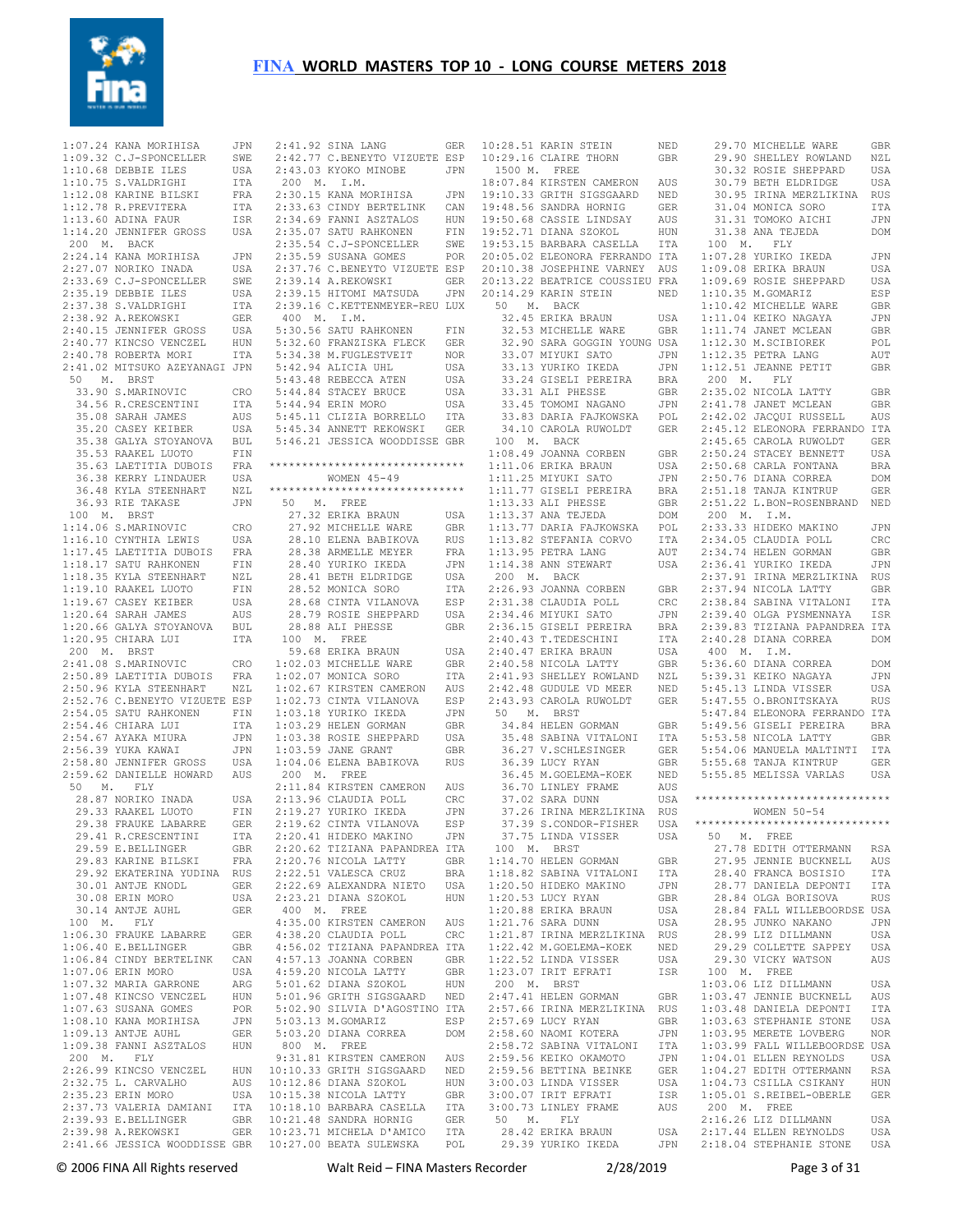

 2:19.14 MERETE LOVBERG NOR 2:19.15 DANIELA SABATINI ITA 2:19.68 KAREN GRAHAM GBR 2:20.23 JILL GELLATLY USA 2:20.41 C.THIELEMANN GER 2:20.75 JANE ANN HOAG ITA 2:21.26 SUSANNE METZSCH DEN 400 M. FREE 4:50.74 DANIELA SABATINI ITA 4:51.68 JANE ANN HOAG ITA 4:51.81 JILL GELLATLY USA 4:54.16 C.THIELEMANN GER 4:57.04 PATRICIA CAMPBELL USA 4:57.20 STEPHANIE STONE USA 4:57.95 S.REIBEL-OBERLE GER 4:58.35 KAREN GRAHAM GBR 4:58.38 INA ZIEGLER GER 5:00.28 KATRIEN DELAENDER BEL 800 M. FREE 9:56.15 JANE ANN HOAG ITA 9:58.37 C.THIELEMANN GER 10:02.68 DANIELA SABATINI ITA 10:06.80 JILL GELLATLY USA 10:07.31 PATRICIA CAMPBELL USA 10:14.24 ELLEN REYNOLDS USA 10:14.97 KATRIEN DELAENDER BEL 10:17.41 S.REIBEL-OBERLE GER 10:19.23 INA ZIEGLER GER 10:25.44 M.COUNTRYMAN USA 1500 M. FREE 19:00.31 ELLEN REYNOLDS USA 19:06.31 JANE ANN HOAG ITA 19:13.43 C.THIELEMANN GER 19:31.00 DANIELA SABATINI ITA 19:32.30 S.REIBEL-OBERLE GER 19:37.92 VICTORIA RIAN USA 19:44.58 KATRIEN DELAENDER BEL 19:46.44 INA ZIEGLER GER 19:57.32 S. PALMER-WHITE AUS 19:58.81 MICHELLE SCOTT AUS 50 M. BACK 32.88 FRANCA BOSISIO ITA 33.36 S.ZHIGUNOVA RUS 33.39 ELLEN REYNOLDS USA 33.39 LISE RAVEN LOTHE NOR 33.53 HIROKO NOGUCHI JPN 33.83 JENNIE BUCKNELL AUS 34.02 NOZOMI MATSUTANI JPN 34.10 CELIA WOLFF USA 34.22 SILVIA PAROCCHI ITA 34.29 JUNKO NAKANO JPN 100 M. BACK 1:11.66 ELLEN REYNOLDS USA 1:11.83 LISE RAVEN LOTHE NOR 1:12.35 STEPHANIE STONE USA 1:12.51 SILVIA PAROCCHI ITA 1:14.07 FALL WILLEBOORDSE USA 1:15.29 MIKI NAMAI JPN 1:15.35 ALLIE PRICE GBR 1:15.46 JANE ANN HOAG ITA 1:15.72 SANDRA MICHELINI ITA 1:15.77 KAZUE MAETOGE JPN 200 M. BACK 2:40.49 STEPHANIE STONE USA 2:40.82 DANIELA DEPONTI ITA 2:32.23 ELLEN REYNOLDS USA 2:34.09 STEPHANIE STONE USA 2:36.06 SILVIA PAROCCHI ITA 2:37.54 LISE RAVEN LOTHE NOR 2:40.42 JANE ANN HOAG ITA 2:44.86 CSILLA CSIKANY HUN<br>2:44.91 LISA WARD USA  $2:44.91$  LISA WARD 2:45.70 C.THIELEMANN GER<br>2:46.19 ALLIE PRICE GBR  $2:46.19$  ALLIE PRICE 2:46.41 C.PETERSEN USA 50 M. BRST 37.32 LAURA MOLINARI ITA<br>37.56 TOMOMI MIYAZONO JPN 37.56 TOMOMI MIYAZONO 37.74 DANIELA DEPONTI ITA 37.82 MARIOLA KULIS POL 37.85 DELYTH CUNNAH GBR 37.98 T.PROKOFIEVA RUS 38.13 MARIAPAOLA UBERTI ITA \*\*\*\*\*\*\*\*\*\*\*\*\*\*\*\*\*\*\*\*\*\*\*\*\*\*\*\*\*\* 38.14 HANA BOHUSLAVKOVA CZE

 38.30 CHRISTINA SCOLARO AUS 100 M. BRST 1:19.78 MARZENA KULIS ITA 1:21.50 HANA BOHUSLAVKOVA CZE 1:21.62 LAURA MOLINARI ITA 1:22.78 CHIE MIYAMOTO JPN 1:23.04 ANETTE SORENSEN NOR 1:23.41 T.PROKOFIEVA RUS 1:25.02 H.MORRIS-EYTON RSA 1:25.12 ANU ILANDER FIN 1:25.28 HAJNALKA CZIFRIK HUN 1:25.37 HAYLEY BIRD GBR 200 M. BRST 2:53.06 MARZENA KULIS TTA 2:57.39 H.MORRIS-EYTON RSA 2:58.79 CHIE MIYAMOTO JPN 2:59.20 HANA BOHUSLAVKOVA CZE 3:00.89 LAURA MOLINARI ITA 3:00.99 T.PROKOFIEVA RUS 3:01.38 ELLEN REYNOLDS USA 3:04.87 A.WIJNJA-VISSER NED 3:06.59 C.LAUTENBACHER SUI 3:06.84 TOMOMI MIYAZONO JPN 50 M. FLY 30.08 FRANCA BOSISIO ITA 30.49 EDITH OTTERMANN RSA 30.60 DANIELA DEPONTI ITA 30.77 ELIZABETH WOOLNER GBR 31.20 FALL WILLEBOORDSE USA 31.28 SILVIA PAROCCHI ITA 31.40 VICKY WATSON AUS 31.48 SUSAN WILLIAMS USA 31.52 PETRA THODIN FIN 31.73 KATRIEN DELAENDER BEL 100 M. FLY 1:08.47 FRANCA BOSISIO ITA 1:09.04 DANIELA DEPONTI ITA 1:10.79 KATRIEN DELAENDER BEL 1:11.17 ELIZABETH WOOLNER GBR 1:11.76 FALL WILLEBOORDSE USA 1:12.27 GIULIA NOERA ITA 1:12.35 J.THORSTENSEN NOR 1:12.00 C.THIELEMANN GER<br>1:12.49 C.THIELEMANN GER 1:12.98 PETRA THODIN FIN 1:13.48 M.GARCIA COLOMO ESP 200 M. FLY 2:35.95 FRANCA BOSISIO ITA 2:40.46 C.THIELEMANN GER 2:41.51 S. PALMER-WHITE AUS 2:49.29 CHANTAL VENNE CAN 2:50.19 SILVIA FERDIN GBR 2:50.42 ANNE HENDERSON AUS 2:50.63 LUCILLA CORIO ITA<br>?·51.54 MARIA FUCHS RSA  $2:51.54$  MARIA FUCHS 2:53.34 URSULA SCHROCK GER 2:53.64 M.MAURISCHAT GER 200 M. I.M. 2:34.71 ELLEN REYNOLDS USA<br>2:39.03 C.THIELEMANN GER  $2.39.03$  C.THIELEMANN 2:39.20 MARZENA KULIS ITA 2:42.96 CSILLA CSIKANY HUN 2:44.48 JILL GELLATLY USA<br>2:44 72 ALLIE PRICE GBR  $2:44.72$  ALLIE PRICE 2:45.21 C.LAUTENBACHER SUI 2:46.39 LISA WARD USA 400 M. I.M. 5:26.67 ELLEN REYNOLDS USA<br>5:39.44 C.THIELEMANN GER 5:39.44 C.THIELEMANN GER 5:48.50 JILL GELLATLY USA 5:48.73 S.REIBEL-OBERLE GER 5:51.92 LIZ SANDS USA 5:56.83 ALLIE PRICE GBR 5:56.98 CLAUDIA RADICE ITA 5:57.88 ANJA FRIEDRICH GER 5:58.06 CSILLA CSIKANY HUN 6:03.73 S. PALMER-WHITE AUS WOMEN 55-59

 38.25 ANETTE SORENSEN NOR \*\*\*\*\*\*\*\*\*\*\*\*\*\*\*\*\*\*\*\*\*\*\*\*\*\*\*\*\*\* 1:17.82 KAZUMI MORI JPN 50 M. FREE 28.77 HOLLY GREEN BLAIR USA 1:18.70 MARIA ALWINE EDER ITA 29.37 DAWN COLEMAN GBR 29.49 MARIA NORBERG SWE  $29.71$  KARLYN PIPES 30.13 UTE HASSE 30.13 BECKY CLEAVENGER USA 30.16 IKUKO TAKATANI JPN<br>30.31 MARTHA JOYCE USA 30.31 MARTHA JOYCE 30.34 C.NAVARRO CABELLO ESP 30.53 CAROLA CASTELLI ITA 100 M. FREE 1:03.53 HOLLY GREEN BLAIR USA 1:06.56 C.NAVARRO CABELLO ESP 1:06.94 BECKY CLEAVENGER USA 1:07.18 IKUKO TAKATANI JPN 1:07.41 LYNN MARSHALL CAN 1:07.54 MONICA VACCARI ITA 1:07.56 MARY DORE USA 1:07.62 REMMITS-DE LANGE NED 1:07.85 CECILIA STANFORD RSA 1:08.26 DEBBIE MATLESS GBR 200 M. FREE 2:22.51 LYNN MARSHALL CAN 2:25.94 BECKY CLEAVENGER USA 2:26.60 MARGEE CURRAN USA 2:27.68 AMY JO RIEGER PUR 2:29.47 MARIA ALWINE EDER ITA 2:30.06 JOANNE SUTCLIFFE AUS 2:31.44 RYOKO NISHII JPN 2:31.60 REMMITS-DE LANGE NED  $2 \cdot 31$  68 L. BOSTIC 2:32.08 DYMPHNA MORRIS IRL 400 M. FREE 5:06.39 ROBYN CROTTY NZL 5:09.18 MARGEE CURRAN USA 5:12.48 JOANNE SUTCLIFFE AUS 5:13.66 KIM O'GRADY USA<br>5:13.66 KIM O'GRADY USA 5:15.28 ELLIE NAJJAR USA 5:16.70 CINDY CIAMPA-WISE USA 5:18.76 DYMPHNA MORRIS IRL 5:20.86 MARTINA FAUST GER 5:22.28 ISABELLE FERLET FRA 5:23.19 MARY DORE USA 800 M. FREE 10:27.10 ROBYN CROTTY NZL 10:32.29 MARGEE CURRAN USA 10:35.00 JOANNE SUTCLIFFE AUS 10:38.47 ELLIE NAJJAR USA 10:38.53 ANNA DELOZIER GER 10:52.20 KIM O'GRADY USA 10:54.26 HEIDI STEINACHER AUT ITA 10:56.60 CINDY CIAMPA-WISE USA 10:58.40 DYMPHNA MORRIS IRL 11:01.47 LETICIA NERI MEX 11:01.47 LETICIA NERI<br>1500 M. FREE 19:09.81 LYNN MARSHALL CAN 20:20.13 MARGEE CURRAN USA 20:39.27 ANNA DELOZIER GER 20:48.03 SARAH MACDONALD CAN 20:48.85 JOANNE SUTCLIFFE AUS 20:51.05 HEIDI STEINACHER AUT 20:51.57 MARTINA FAUST GER 21:18.04 ISABELLE FERLET FRA 21:34.73 S.CAVALLERO ITA 21:36.10 KELLY PALACE USA 50 M. BACK 31.99 HOLLY GREEN BLAIR USA 34.58 KARLYN PIPES USA<br>34.58 KARLYN PIPES USA 35.75 ELKE WACHSMUTH GER 35.73 BLAE WACHSHOTH GER 35.84 MASAMI HIGURASHI JPN 35.95 MONICA BAILEY USA 35.97 MARIA NORBERG SWE<br>36.23 RYOKO NISHII JPN 36.23 RYOKO NISHII 36.28 MARIA ALWINE EDER ITA 36.56 AMY JO RIEGER PUR 2:55.58 PIERRETTE MICHEL BEL 100 M. BACK 1:11.93 HOLLY GREEN BLAIR USA 1:17.20 DENYSE SENECHAL CAN 1:17.50 LYNN MARSHALL CAN 3:08.47 R.GUILLEN MUNOZ ESP 3:08.74 MARY DORE USA

 1:18.53 BIRGIT REICHELT GER 1:18.73 JOANNE SUTCLIFFE AUS 1:18.97 BRIGID BUNCH USA<br>1:19.27 MARTA HUNG USA 1:19.27 MARIA HUNG USA 1:19.34 ELKE WACHSMUTH GER 200 M. BACK 2:41.06 LYNN MARSHALL CAN 2:47.39 PIERRETTE MICHEL BEL 2:47.93 BRIGID BUNCH USA 2:49.07 JOANNE SUTCLIFFE AUS 2:50.18 MARIA ALWINE EDER ITA 2:51.02 DENYSE SENECHAL CAN 2:51.95 ANNA DELOZIER GER 2:52.50 BIRGIT REICHELT GER 2:52.95 KAZUMI MORI JPN 2:53.37 ELLIE NAJJAR USA 50 M. BRST 36.75 UTE HASSE ESP 37.00 MONICA CORO TTA 37.71 PIA THULSTRUP DEN 38.05 SATOKO TOKITA JPN 38.64 KARLYN PIPES USA 38.98 MISA KUWANO JPN 39.08 REISS-ABDULRAHMAN GER 39.23 ALBENA COLLINS GBR 39.31 SETSUKO MATSUI JPN 39.38 SVETLANA KRYLOVA RUS 100 M. BRST 1:23.56 UTE HASSE ESP 1:24.89 PIA THULSTRUP DEN 1:26.98 MISA KUWANO JPN 1:27.12 DANIELA PETRACCHI ITA 1:27.99 SVETLANA KRYLOVA RUS 1:29.01 EWA STEPIEN POL 1:29.48 MONICA VACCARI ITA 1:29.61 TOMOKO OKADA JPN 1:29.70 PATTY SWEETALL USA 1:29.83 MASAKO ICHIMARU JPN 200 M. BRST 3:11.26 PIA THULSTRUP DEN 3:11.59 PATTY SWEETALL USA 3:12.14 MISA KUWANO JPN 3:12.60 TOMOKO OKADA JPN 3:12.98 DANIELA PETRACCHI ITA 3:13.13 LYNN MARSHALL CAN 3:13.85 HANNAH UECKERMANN GBR 3:15.41 MONICA VACCARI ITA 3:16.98 NICOLA CORSBIE AUS 3:18.85 KATHRYN FROEHLICH USA 50 M. FLY 30.59 HOLLY GREEN BLAIR USA 31.60 MARIA NORBERG SWE 32.12 C.NAVARRO CABELLO ESP 32.38 DEBBIE MATLESS GBR 32.62 DAWN COLEMAN GBR 32.79 MONICA VACCARI ITA 33.06 KARLYN PIPES USA 33.24 D.PEDACCHIOLA ITA 33.35 UTE HASSE ESP 33.37 REMMITS-DE LANGE NED 100 M. FLY 1:11.85 KARLYN PIPES USA 1:12.77 D.PEDACCHIOLA ITA 1:13.08 LYNN MARSHALL CAN 1:16.28 CECILIA STANFORD RSA 1:16.46 MARIA HUNG USA 1:17.22 C.NAVARRO CABELLO ESP 1:18.86 DEBBIE MATLESS GBR 1:18.96 REMMITS-DE LANGE NED 1:19.37 PIERRETTE MICHEL BEL 1:19.63 ROBYN CROTTY NZL 200 M. FLY 2:37.61 LYNN MARSHALL CAN 2:43.26 D.PEDACCHIOLA ITA 2:55.54 MARIA HUNG USA 3:02.78 LETICIA NERI MEX 3:05.64 RIEKO SHOJI JPN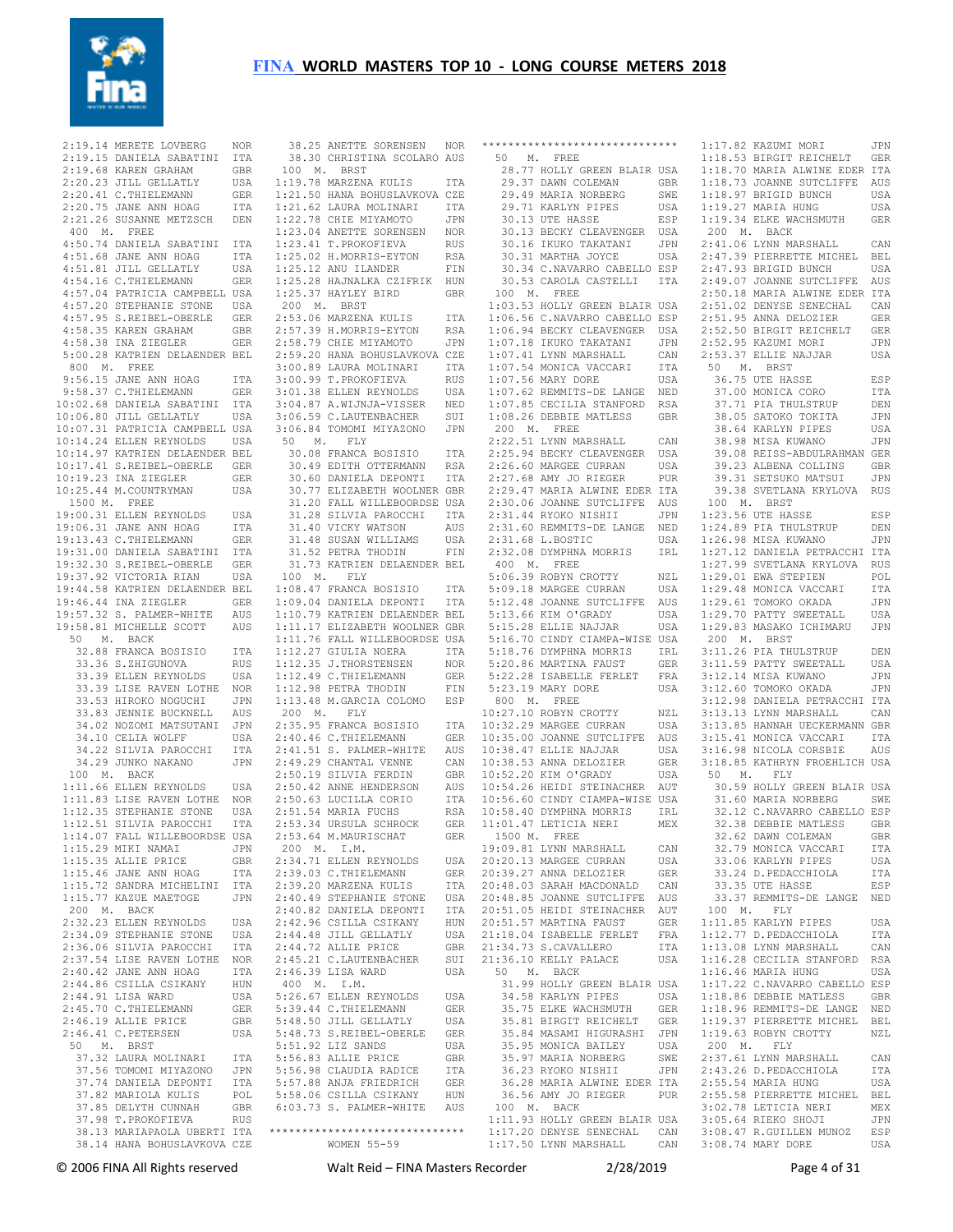

 3:08.77 ZUZANA VANCOVA SVK 3:09.34 GABRIELE BRKOWSKI GER 11:27.84 DIANE COETZEE RSA 11:29.47 B.KUTSCHBACH AUT 3:09.34 M.GROVE-LINGEMAN NED 200 M. I.M. 2:43.03 LYNN MARSHALL CAN 2:47.41 PIERRETTE MICHEL BEL 21:15.37 BONNIE SPIVEY USA<br>2:48.67 REMMITS-DE LANGE NED 21:57.47 PASCALE SCHWING FRA 2:51.94 BECKY CLEAVENGER USA 2:52.39 ROBYN CROTTY NZL 2:53.72 MONICA VACCARI ITA 2:54.08 MERRIE WALTS USA 2:54.57 ANNA DELOZIER GER 2:55.02 CAROLYN MOORE USA 2:55.07 JOANNE SUTCLIFFE AUS 400 M. I.M. 5:57.98 PIERRETTE MICHEL BEL 6:00.39 ROBYN CROTTY NZL 6:07.43 REMMITS-DE LANGE NED 6:10.41 SARAH MACDONALD CAN 6:11.07 ELLIE NAJJAR USA 6:11.67 AMY JO RIEGER PUR 6:13.83 ANNA DELOZIER GER 6:15.72 R.GUILLEN MUNOZ ESP 6:16.16 GABRIELE BRKOWSKI GER 6:17.05 STEPHANIE SAUCY USA \*\*\*\*\*\*\*\*\*\*\*\*\*\*\*\*\*\*\*\*\*\*\*\*\*\*\*\*\*\* WOMEN 60-64 \*\*\*\*\*\*\*\*\*\*\*\*\*\*\*\*\*\*\*\*\*\*\*\*\*\*\*\*\*\* 50 M. FREE 28.90 JENNY WHITELEY AUS 29.21 PENNY NOYES USA 30.16 TRACI GRANGER USA 30.66 LYLE KILDEA AUS 31.19 ANNA BOROS HUN 31.20 LYNN MORRISON USA 31.23 CATHY GANZE USA 31.34 KAREN MAREB USA 31.35 K.ANDRUS-HUGHES USA 31.47 LEIGH RODGERS AUS 100 M. FREE 1:07.05 PENNY NOYES USA 1:07.62 JENNY WHITELEY AUS 1:09.03 BONNIE BILICH USA 1:09.03 A.PIJTAK-RADERSMA NED 1:09.37 K.ANDRUS-HUGHES USA 1:09.96 LYNN MORRISON USA 1:09.97 CATHY GANZE USA 1:10.11 TRACI GRANGER USA 1:10.12 KAREN MAREB USA 1:10.18 JOAN PFINSGRAFF USA 200 M. FREE 2:28.34 BONNIE BILICH USA 2:30.03 SUSAN RITTER USA 2:32.99 JOAN PFINSGRAFF USA 2:33.99 JOAN EDWARDS GBR 2:35.10 PENNY NOYES USA 2:36.16 JENNY WHITELEY AUS 2:36.57 ELAINE SNG AUS 2:36.78 DIANE COETZEE RSA 2:37.15 COLETTE CRABBE USA 2:37.61 A.PIJTAK-RADERSMA NED 1:29.39 BONNIE BILICH USA 400 M. FREE 5:18.16 SUSAN RITTER USA 5:18.31 JENNY WHITELEY AUS 5:19.40 JOAN EDWARDS GBR 5:23.44 BONNIE SPIVEY USA 5:24.98 JOAN PFINSGRAFF USA<br>5:28.37 C.TARANTINO ITA  $5:28.37$  C.TARANTINO 5:29.43 ELAINE SNG AUS 5:29.75 SUSANNA SORDELLI ITA<br>5:30.81 DIANE COETZEE RSA 5:30.81 DIANE COETZEE 5:31.01 LAURIE ALIOTO USA 800 M. FREE 10:43.17 JENNY WHITELEY AUS<br>10:46.10 SUSAN RITTER USA 10:46.10 SUSAN RITTER 11:01.73 JOAN EDWARDS GBR<br>11:09.07 JOAN PFINSGRAFF USA  $11:09.07$  JOAN PFINSGRAFF 11:13.05 C.TARANTINO ITA 11:14.78 STEPHANIE JONES AUS 11:11:10 COLETTE CRABBE USA 11:27.82 ELAINE SNG AUS

 1500 M. FREE 20:02.91 JENNY WHITELEY AUS CAN 20:59.26 SUSAN RITTER USA 21:57.48 B.KUTSCHBACH AUT 22:17.80 DEBORAH WAREING AUS 22:20.73 DIANA DOLAN LAMAR USA 22:47.48 NIKI STOKOLS USA 22:52.17 SUSAN HELMRICH USA 22:53.48 CATHY NEVILLE USA 50 M. BACK 34.74 BONNIE BILICH USA<br>34.99 PENNY NOYES USA 34.99 PENNY NOYES 36.31 K.ANDRUS-HUGHES USA 36.38 JANET MCDONOUGH USA 36.43 AROMA MARTORELL BRA 36.45 JOAN PFINSGRAFF USA 36.68 LEIGH RODGERS AUS 36.94 LIZ COSGRAVE IRL 36.95 CATHY GANZE USA 37.27 DIANE COETZEE RSA 100 M. BACK 1:14.50 BONNIE BILICH USA 1:17.40 PENNY NOYES USA 1:18.00 JOAN PFINSGRAFF USA 1:20.66 JANET MCDONOUGH USA 1:20.76 K.ANDRUS-HUGHES USA 1:21.40 LEIGH RODGERS AUS 1:21.67 LTZ COSGRAVE IRL 1:22.59 SACHIKO OSHIMA JPN 1:22.62 BONNIE SPIVEY USA 1:23.44 COLETTE CRABBE BEL 200 M. BACK 2:42.42 BONNIE BILICH USA 2:48.38 JOAN PFINSGRAFF USA 2:52.96 LEIGH RODGERS AUS 2:53.19 BONNIE SPIVEY USA 2:54.25 JANET MCDONOUGH USA 2:57.99 SUSANNA SORDELLI ITA 2:58.31 AROMA MARTORELL BRA 2:00.53 LAURIE ALIOTO USA<br>3:00.53 LAURIE ALIOTO USA 3:01.22 DIANE COETZEE RSA 3:02.12 LIZ COSGRAVE IRL 50 M. BRST 37.83 JENNY WHITELEY AUS 38.21 DAGMAR FRESE GER 40.04 BETH ESTEL USA 40.19 COLETTE CRABBE BEL 40.56 MIEKO YUASA JPN 40.69 E.DE HERDER USA 40.84 KAREN MAREB 41.43 KEIKO UTSUMI JPN 42.11 AMANDA HEATH GBR 42.54 IRINA SHANGINA RUS 100 M. BRST 1:23.37 JENNY WHITELEY AUS 1:26.81 DAGMAR FRESE GER 1:28.64 BETH ESTEL USA<br>1:29.39 BONNIE BILICH USA 1:30.08 KEIKO UTSUMI JPN<br>1·30.25 E DE HERDER USA  $1:30.25$  E.DE HERDER 1:30.29 MIEKO YUASA JPN 1:30.92 AMANDA HEATH GBR 1:31.24 KAREN MAREB USA 1:32.02 JANET MCDONOUGH USA 200 M. BRST 3:04.15 JENNY WHITELEY AUS 3:13.31 COLETTE CRABBE USA 3:15.72 KEIKO UTSUMI JPN 3:16.52 DAGMAR FRESE GER 3:17.70 AMANDA HEATH GBR 3:17.90 ESTHER ISEPPI GBR<br>3:19.53 BETH ESTEL USA  $3:19.53$  BETH ESTEL 3:19.62 KAREN MAREB USA<br>3:20.63 MIEKO YUASA JPN 3:20.63 MIEKO YUASA 3:24.44 M. HEFFERNAN AUS 50 M. FLY 31.27 TRACI GRANGER USA 32.69 PENNY NOYES USA

32.72 LEIGH RODGERS 33.31 LYLE KILDEA AUS<br>33.53 HARUMI SUGINUMA JPN 33.53 HARUMI SUGINUMA 33.69 CATHY GANZE USA 34.67 COLETTE CRABBE USA 34.78 LINDSEY GOWLAND GBR<br>35.13 LIZ COSGRAVE TRT. 35.13 LIZ COSGRAVE 35.14 MARGARET SMITH GBR 100 M. FLY 1:13.51 TRACI GRANGER USA 1:14.51 LEIGH RODGERS AUS 1:14.51 LEIGH RODGERS AUS<br>1:17.60 COLETTE CRABBE BEL 1.17.000 SULLIE ALIOTO USA<br>1:20.53 LAURIE ALIOTO USA<br>1:20.90 HARUMI SUGINUMA JPN  $1 \cdot 20.89$  SALLY MILLS  $1:20.90$  HARUMI SUGINUMA 1:26.79 ESTHER ISEPPI GBR 1:26.79 CLAIRE ANTHONY BEL 1:27.97 KATHY GRAHAM CAN 1:29.10 DIANE PERNDT AUS 200 M. FLY  $2:52.77$  TRACI GRANGER  $2:54.79$  LAURIE ALIOTO 3:00.22 COLETTE CRABBE  $3:08.77$  SALLY MILLS 3:10.32 ESTHER ISEPPI 3:15.05 HARUMI SUGINUMA 3:27.20 PASCALE SCHWING  $3:30.89$  BESS HILPERT 3:31.12 JUNKO SATO 3:34.54 CATHY NEVILLE USA 200 M. I.M.  $2 \cdot 51$ . 28 BONNIE BILICH  $2:51.29$  COLETTE CRABBE  $2:54.04$  PENNY NOYES 2:55.75 LEIGH RODGERS 2:57.11 JANET MCDONOUGH  $2:58.58$  MELINDA MANN 3:03.89 AMANDA HEATH GBR 400 M. I.M. 6:06.35 BONNIE SPIVEY USA<br>6:15.67 COLETTE CRABBE USA  $6.15.67$  COLETTE CRABBE 6:24.01 SUSANNA SORDELLI ITA 6:25.44 LAURIE ALIOTO USA 6:30.95 JOAN PFINSGRAFF USA 6:31.70 ESTHER ISEPPI GBR 6:39.20 AMANDA HEATH GBR 6:43.17 PASCALE SCHWING FRA 6:47.57 MASUMI SATO JPN 6:50.00 BESS HILPERT USA \*\*\*\*\*\*\*\*\*\*\*\*\*\*\*\*\*\*\*\*\*\*\*\*\*\*\*\*\*\* WOMEN 65-69 \*\*\*\*\*\*\*\*\*\*\*\*\*\*\*\*\*\*\*\*\*\*\*\*\*\*\*\*\*\* 50 M. FREE 29.17 LAURA VAL USA 31.55 CHARLOTTE DAVIS USA<br>31.83 CAROLE SMITH ITA 31.83 CAROLE SMITH 32.33 C.MCKELVEY USA لاداب المستخدمات المعدد ...<br>32.60 REGULA STEIGER SUI<br>32.76 VIIDT SUPPROMON 32.76 YURI SUETSUGU JPN 32.83 SANDERINA KRUGER RSA 32.97 CECILIA MCCLOSKEY USA 33.02 JANETTE JEFFREY AUS 33.23 SUSAN HODGE GBR 33.02 01 Min HODGE<br>33.23 SUSAN HODGE<br>100 M. FREE 1:04.89 LAURA VAL USA 1:09.74 CHARLOTTE DAVIS USA 1:13.56 SANDERINA KRUGER RSA 1:13.60 YURI SUETSUGU JPN 1:14.52 C.MCKELVEY USA 1:14.81 CONNY BOER-BUIJS NED 1:15.71 CECILIA MCCLOSKEY USA 1:16.64 FRAN HARE USA 1:16.75 K.TUNNICLIFFE GBR 1:17.09 SUSAN HAIGH GBR 200 M. FREE

 2:59.93 BONNIE SPIVEY USA 3:00.06 SUSANNA SORDELLI ITA 24:04.29 SUSAN HAIGH GBR 24:22.95 SALLY GUTHRIE USA 3:03.79 JOAN PFINSGRAFF USA 24:41.61 SANDRA BURROW NZL 2:25.87 LAURA VAL USA 2:44.17 FRAN HARE USA 43.61 C.MCKELVEY USA 2:44.51 CHRISTIE CIRAULO USA 43.97 ULRIKE URBANIAK GER 2:44.72 LAURA VACA MEX 2:45.42 YURI SUETSUGU JPN 2:46.18 DIANE SPENCE USA 2:49.06 SUSAN HAIGH GBR 2:49.06 CONNY BOER-BUIJS NED 2:50.22 INEKE WEEKERS NED 2:51.31 SANDERINA KRUGER RSA 400 M. FREE 5:18.04 LAURA VAL USA 5:39.19 LAURA VACA MEX 5:42.29 CHRISTIE CIRAULO USA 5:46.31 INEKE WEEKERS NED 5:50.78 FRAN HARE USA 5:58.19 CATHERINE RUST USA 5:58.53 CECILIA MCCLOSKEY USA 5:58.73 DIANE SPENCE USA 5:59.07 SUSAN HAIGH GBR 5:59.30 CONNY BOER-BUIJS NED 800 M. FREE 11:24.63 LAURA VACA MEX USA 11:53.88 INEKE WEEKERS NED 12:01.81 CATHERINE RUST USA 12:06.92 HEIDI ERNST USA 12:07.89 DIANE SPENCE USA 12:10.80 SUSAN HAIGH GBR 12:15.39 JOAN CRAFFEY USA 12:31.02 CONNY BOER-BUIJS NED 12:31.78 CELESTE MILLER USA 12:38.60 MAUREEN MONS RSA 1500 M. FREE 22:49.36 CATHERINE RUST USA 23:04.00 CHERYL MURRAY USA 23:11.67 HEIDI ERNST USA 23:16.69 INEKE WEEKERS NED 23:29.95 DIANE SPENCE USA 23:43.31 MIRA GUGLIELMI ITA 23:53.70 JOAN CRAFFEY USA 50 M. BACK 33.59 LAURA VAL USA 35.72 CECILIA MCCLOSKEY USA 39.53 LINDA FULTON USA 40.31 JANETTE JEFFREY AUS 40.43 MORAG BROMFIELD RSA 40.57 K.TUNNICLIFFE GBR 40.95 ANN GUINS USA 41.08 SANDERINA KRUGER RSA 41.43 HISAMI NAKAO JPN<br>41 60 TAKAKO NAKAMORI JPN 41.60 TAKAKO NAKAMORI 100 M. BACK 1:14.49 LAURA VAL USA 1:18.63 CECILIA MCCLOSKEY USA 1:26.29 ANDRA JAUNZEME USA 1:27.08 LINDA FULTON USA 1:28.71 JOAN CRAFFEY USA 1:29.81 MINDY DOUGHERTY USA 1:30.71 MORAG BROMFIELD RSA 1:30.77 K.TUNNICLIFFE GBR 1:31.12 YURI SUETSUGU JPN 1:31.24 TAKAKO NAKAMORI JPN 200 M. BACK 2:51.89 LAURA VAL USA 2:54.48 CECILIA MCCLOSKEY USA 3:06.31 JOAN CRAFFEY USA 3:13.24 LINDA FULTON USA 3:17.22 YURI SUETSUGU JPN 3:18.61 K.TUNNICLIFFE GBR 3:19.54 JUNKO IWAMI JPN 3:20.86 SETSUKO YAMANAKA JPN 3:22.24 TAKAKO NAKAMORI JPN 3:25.52 KARLENE DENBY USA 50 M. BRST 41.49 CAROLE SMITH ITA 41.57 REGULA STEIGER SUI 42.08 CHARLOTTE DAVIS USA 42.50 JANETTE JEFFREY AUS 42.59 KEIKO IKEDA JPN 43.23 CORNELIA NEUBERT GER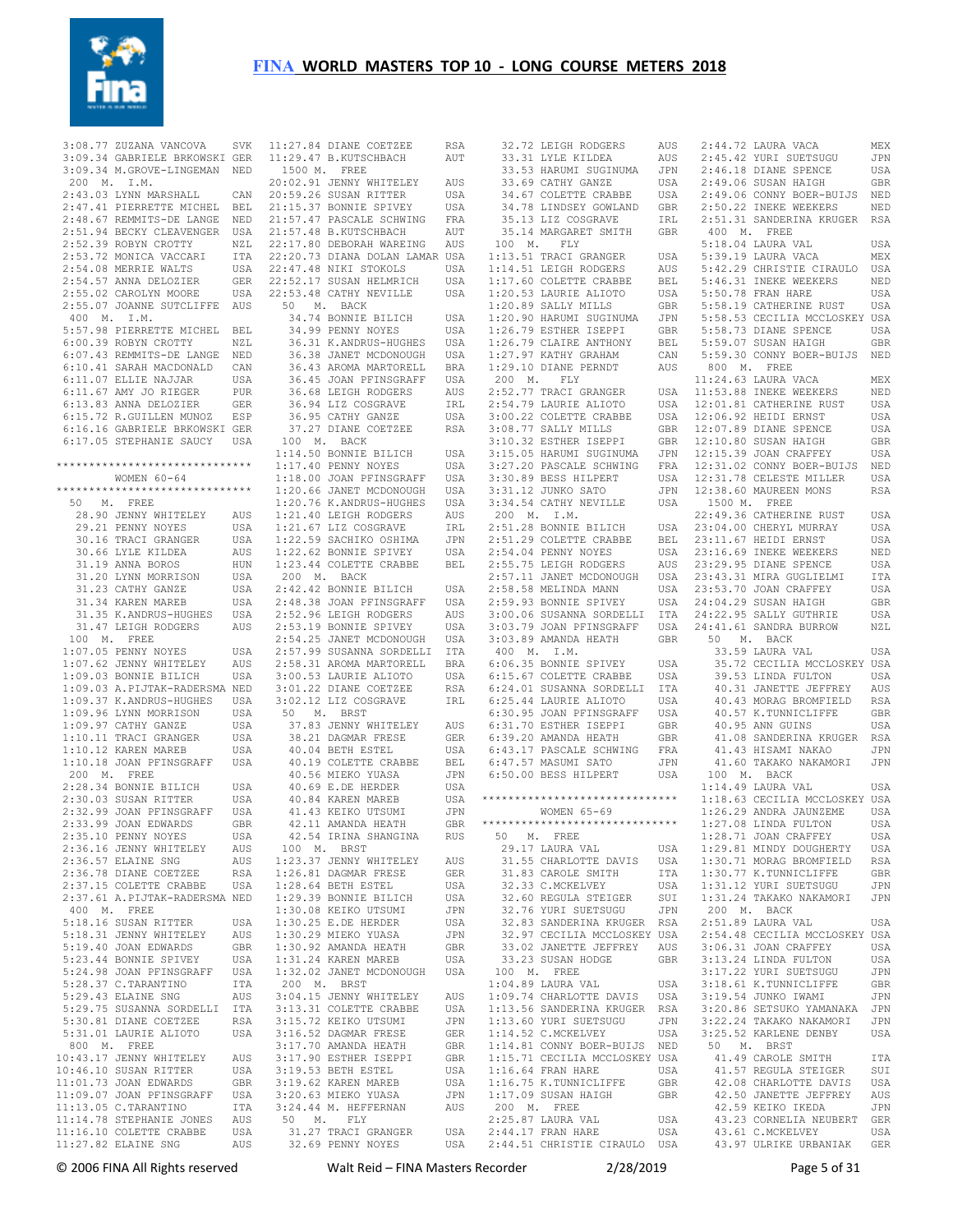

44.14 GRETE HEUGL AUT 44.67 LAURA VAL USA 100 M. BRST 1:33.32 CHARLOTTE DAVIS USA 1:35.58 INEKE WEEKERS NED 1:35.79 JANETTE JEFFREY AUS 1:36.17 KEIKO IKEDA JPN 1:36.63 ULRIKE URBANIAK GER 1:36.79 CAROLE SMITH ITA 1:36.96 REGULA STEIGER SUI 1:37.93 NATHALIE MACAIRE FRA 1:38.57 JENNIFER MERRITT GBR 1:39.25 C.GUTIERREZ USA 200 M. BRST 3:27.08 JANETTE JEFFREY AUS 3:27.58 INEKE WEEKERS NED 3:34.44 JENNIFER MERRITT GBR 3:35.79 MARGOT MILNE AUS 3:37.77 NATHALIE MACAIRE FRA 3:38.31 ULRIKE URBANIAK GER 3:40.90 TOTH CSANADINE HUN 3:42.19 NAOKO KOGOSHI JPN 3:42.31 GRETE HEUGL AUT 3:44.14 JOAN CRAFFEY USA 50 M. FLY 33.34 LAURA VAL USA 34.01 CHARLOTTE DAVIS USA 34.65 CECILIA MCCLOSKEY USA 35.90 REGULA STEIGER SUI 36.50 SUMIKO KOBAYASHI JPN 37.13 YURI SUETSUGU JPN 37.14 LAURA VACA MEX 37.37 JANETTE JEFFREY AUS 38.01 MARILYN EARP AUS 38.03 LINDA FULTON USA 100 M. FLY 1:15.48 LAURA VAL USA 1:21.13 CECILIA MCCLOSKEY USA 1:22.45 LAURA VACA MEX 1:23.73 ANDRA JAUNZEME USA 1:29.62 MARILYN EARP AUS 1:30.36 YURI SUETSUGU JPN 1:33.62 M.NEUMEISTER GER 1:34.83 MIRA GUGLIELMI ITA 1:34.94 A.COUQUET FRA 1:36.69 SUMIKO KOBAYASHI JPN 200 M. FLY 3:06.83 LAURA VACA MEX 3:09.32 ANDRA JAUNZEME USA 3:30.82 YURI SUETSUGU JPN 3:38.31 M.NEUMEISTER GER 3:41.13 MIRA GUGLIELMI ITA 3:44.67 MARILYN EARP AUS 3:46.23 GRAZIA GAVOGLIO TTA 3:47.40 MICHIKO OTO JPN 3:48.74 SUMIKO KOBAYASHI JPN 3:51.10 SUMIYO KURIMOTO JPN 200 M. I.M. 3:04.35 ANDRA JAUNZEME USA 3:07.49 LAURA VACA MEX 3:17.31 JOAN CRAFFEY USA 3:23.04 YURI SUETSUGU JPN 3:24.16 MAUREEN MONS RSA<br>3:25 06 MTRA GUGLIELMI ITA 3:25.06 MIRA GUGLIELMI 3:25.60 DESTAILLEUR-VANDE FRA 3:26.45 SUSAN HAIGH GBR 3:28.06 DIANE SPENCE USA 3:28.53 JULIE KERR AUS 400 M. I.M. 6:27.15 LAURA VACA MEX 6:36.27 ANDRA JAUNZEME USA 6:40.57 CECILIA MCCLOSKEY USA 7:14.92 SUSAN HAIGH GBR 7:20.27 DIANE SPENCE USA 7:24.77 MAUREEN MONS RSA 7:31.82 SALLY GUTHRIE USA 7:32.66 TRACY CLARKSON AUS 7:33.24 ELISABETH BONNIOL FRA 7:45.05 KOTOE MATSUMOTO JPN \*\*\*\*\*\*\*\*\*\*\*\*\*\*\*\*\*\*\*\*\*\*\*\*\*\*\*\*\*\* WOMEN 70-74

| *****************************                                                                                                                                                                                                                  |                   |
|------------------------------------------------------------------------------------------------------------------------------------------------------------------------------------------------------------------------------------------------|-------------------|
| 50 M. FREE                                                                                                                                                                                                                                     |                   |
| 32.89 MARGARET TOPPEL USA                                                                                                                                                                                                                      |                   |
| 32.09 MARGARET LUTTEL USA<br>34.35 BITTE AXLING SWE<br>34.43 F.WILLIAMSON USA<br>34.52 RUTH SHAPS USA<br>34.91 JUNE CARSON USA<br>35.03 CORRIE VERHOEVEN NED<br>35.15 YOKO NAKAMURA JPN<br>35.30 JULIANNA HOLBROOK USA<br>35.30 JULIANNA HOLBR |                   |
|                                                                                                                                                                                                                                                |                   |
|                                                                                                                                                                                                                                                |                   |
|                                                                                                                                                                                                                                                |                   |
|                                                                                                                                                                                                                                                |                   |
|                                                                                                                                                                                                                                                |                   |
|                                                                                                                                                                                                                                                |                   |
| 35.44 ALISON GWYNN<br>35.54 AIDA DAVIS                                                                                                                                                                                                         | GBR               |
| 35.54 AIDA DAVIS                                                                                                                                                                                                                               | PER               |
| 100 M. FREE                                                                                                                                                                                                                                    |                   |
| $1:17.44$ F.WILLIAMSON                                                                                                                                                                                                                         | USA               |
| 1:18.89 AIDA DAVIS<br>1:19.42 NOBUKO SATA JPN<br>1:19.68 KIRA MAKAROVA RUS<br>1:20.20 BRIGITTE MERTEN GER                                                                                                                                      |                   |
|                                                                                                                                                                                                                                                |                   |
|                                                                                                                                                                                                                                                |                   |
|                                                                                                                                                                                                                                                |                   |
| 1:20.41 ALISON GWYNN<br>1:20.41 ALISON GWYNN GBR<br>1:20.70 JULIANNA HOLBROOK USA<br>1:21.39 JUNE CARSON USA                                                                                                                                   |                   |
|                                                                                                                                                                                                                                                |                   |
|                                                                                                                                                                                                                                                |                   |
| 1:22.55 CORRIE VERHOEVEN NED                                                                                                                                                                                                                   |                   |
| 200 M. FREE                                                                                                                                                                                                                                    |                   |
|                                                                                                                                                                                                                                                | USA               |
|                                                                                                                                                                                                                                                | USA               |
|                                                                                                                                                                                                                                                | JPN               |
| 2:50.21 CAROLYN BOAK<br>2:53.71 F.WILLIAMSON<br>2:54.96 NOBUKO SATA<br>2:57.83 RUTH SHAPS<br>2:58.78 AIDA DAVIS<br>3:01.04 MARCIA BARRY<br>3:01.56 JULIE GUNTHORP<br>3:02.94 ALISON GWYNN<br>3:04.03 JUNE CARSON<br>3:05.53 CORRTE VEPHOTTIN   | USA               |
|                                                                                                                                                                                                                                                | PER               |
|                                                                                                                                                                                                                                                |                   |
|                                                                                                                                                                                                                                                | USA<br>NZL        |
|                                                                                                                                                                                                                                                | GBR               |
|                                                                                                                                                                                                                                                | USA               |
| 3:05.53 CORRIE VERHOEVEN NED                                                                                                                                                                                                                   |                   |
| 400 M. FREE                                                                                                                                                                                                                                    |                   |
| 6:06.16 CAROLYN BOAK                                                                                                                                                                                                                           | USA<br>USA        |
| 6:06.16 CAROLYN BOAK<br>6:17.00 MARCIA BARRY<br>6:19.32 F WILLIAMSON                                                                                                                                                                           | USA               |
|                                                                                                                                                                                                                                                | USA               |
| 6:19.32 F.WILLIAMSON<br>6:25.95 ROSA MONTAGUE<br>6:27.31 JUNE CARSON<br>6:27.54 UTATURD MOCAN                                                                                                                                                  | AUS               |
| 6:27.31 JUNE CARSON<br>6:36.36 HEATHER MORGAN<br>6:36.36 N.MIKHAYLOVA<br>6:36.52 ALISON GWYNN<br>6:40.20 RITSUKO KUROSAWA                                                                                                                      | USA<br>AUS        |
|                                                                                                                                                                                                                                                | RUS               |
|                                                                                                                                                                                                                                                | GBR               |
|                                                                                                                                                                                                                                                | $_{\rm JPN}$      |
| 6:43.87 B.SHUTTLEWORTH                                                                                                                                                                                                                         | RSA               |
| 800 M. FREE                                                                                                                                                                                                                                    |                   |
| 12:37.06 CAROLYN BOAK                                                                                                                                                                                                                          | USA               |
| 12:52.66 MARCIA BARRY                                                                                                                                                                                                                          | USA               |
|                                                                                                                                                                                                                                                |                   |
| 12.02.00 MARCIA BARKI USA<br>13:10.11 RUTH SHAPS BUS<br>13:20.68 N.MIKHAYLOVA RUS<br>13:24.91 JOANNE MENARD USA<br>13:27.87 HEATHER MORGAN AUS<br>13:29.64 JUNE CARSON DUSA<br>13:29.64 JUNE CINEMIORE                                         |                   |
|                                                                                                                                                                                                                                                |                   |
|                                                                                                                                                                                                                                                |                   |
|                                                                                                                                                                                                                                                |                   |
| 13:29.64 JUNE CARSON USA<br>13:35.42 JULIE GUNTHORP NZL<br>13:43.35 CORRIE VERHOEVEN NED                                                                                                                                                       |                   |
|                                                                                                                                                                                                                                                |                   |
| 1500 M. FREE                                                                                                                                                                                                                                   |                   |
| 24:14.23 MARCIA BARRY                                                                                                                                                                                                                          | USA               |
|                                                                                                                                                                                                                                                | USA               |
| 25:01.08 RUTH SHAPS<br>25:35.61 JULIE GUNTHORP                                                                                                                                                                                                 | NZL               |
| 25:38.83 MARGOT PETTIJOHN                                                                                                                                                                                                                      | USA               |
| 26:04.60 JOANNE MENARD                                                                                                                                                                                                                         | USA               |
| 26:41.79 RITSUKO KUROSAWA                                                                                                                                                                                                                      | JPN               |
| 26:42.63 DENISE FELTZ<br>27:01.23 ROSE DUDENEY                                                                                                                                                                                                 | FRA               |
|                                                                                                                                                                                                                                                | GBR               |
| 27:18.80 DANIELE WILMART                                                                                                                                                                                                                       | FRA               |
| 27:49.49 N.MIKHAYLOVA                                                                                                                                                                                                                          | ${\tt RUS}$       |
| 50 M. BACK<br>40.20 YOKO NAKAMURA                                                                                                                                                                                                              | JPN               |
| 40.52 CLARY MUNNS                                                                                                                                                                                                                              | AUS               |
|                                                                                                                                                                                                                                                | NZL               |
| 41.65 JULIE GUNTHORP<br>42.24 KIRA MAKAROVA<br>42.24 KIRA MAKAROVA                                                                                                                                                                             | RUS               |
| 42.33 YVONA LEONOV                                                                                                                                                                                                                             | ISR               |
| 43.28 BITTE AXLING                                                                                                                                                                                                                             | SWE               |
| 43.76 N.MIKHAYLOVA                                                                                                                                                                                                                             | RUS               |
| 43.94 MARIE STVERAKOVA                                                                                                                                                                                                                         | CZE               |
| 44.33 HELEN TRIPPE                                                                                                                                                                                                                             | GBR               |
| 44.45 MARIA BALLA                                                                                                                                                                                                                              | HUN               |
| 100 M. BACK                                                                                                                                                                                                                                    |                   |
| 1:33.01 KIRA MAKAROVA<br>1:33.18 N.MIKHAYLOVA                                                                                                                                                                                                  | <b>RUS</b>        |
| $1:34.68$ YVONA LEONOV                                                                                                                                                                                                                         | <b>RUS</b><br>ISR |
|                                                                                                                                                                                                                                                |                   |

 1:37.56 MARIA BALLA HUN 1:37.93 MARIE STVERAKOVA CZE 200 M. I.M. 1:39.83 FRANCES JENKINS GBR 1:40.48 RUTH SHAPS USA<br>1:40.92 TOSHIKO OZEKI JPN<br>1:40.97 MITSUKO OGURA JPN<br>1:41.15 SETSUKO MIYAZAKI JPN 200 M. BACK 3:24.29 N.MIKHAYLOVA RUS 3:34.17 YVONA LEONOV ISR 3:36.64 FRANCES JENKINS GBR 3:44.34 STELA HOLDSHTEIN ISR 3:45.24 DANIELA BARNEA USA 3:36.86 MARCIA BARRY USA 3:38.56 TOSHIKO OZEKI JPN 3:38.82 MARIE STVERAKOVA CZE 3:39.69 MITSUKO OGURA JPN 3:41.81 GEORGIA MCDANIEL USA 3:42.96 ELAINE BLOWER GBR 3:43.63 SEIKO HASEBE JPN 50 M. BRST 43.19 DANA BROWN USA 43.69 KAYAKO HIROSE JPN 44.01 ANNEROSE TROBISCH GER 45.62 DIETLIND WEISE GER 8:56.09 MARLIES FIEGUTH GER 9:03.23 MARY POHLMANN USA 46.19 BITTE AXLING SWE 46.52 NOBUKO YASUDA JPN 47.03 BRIGITTE MERTEN GER 47.17 JULIANNA HOLBROOK USA 47.21 JANET GETTLING USA 47.23 MACHIKO OGATA JPN 100 M. BRST 1:38.81 NOBUKO YASUDA JPN<br>1:39.14 DANA BROWN USA<br>1:41.33 KAYAKO HIROSE JPN<br>1:42.83 ANNEROSE TROBISCH GER<br>1:44.47 MARGOT PETTIJOHN USA 1:44.59 MACHIKO OGATA JPN 1:44.77 ERIKA MRAZOVA SVK 1:44.85 STELA HOLDSHTEIN ISR 1:46.69 TATYANA BAGAEVA RUS 1:47.33 JANET GETTLING USA 100 M. FREE 200 M. BRST<br>
3:34.52 NOBUKO YASUDA JPN USA<br>
3:43.45 DANA BROWN USA<br>
3:45.46 KAYAKO HIROSE JPN<br>
3:49.51 ANNEROSE TROBISCH GER<br>
3:49.96 MARGOT PETTIJOHN USA<br>
3:51.20 MARIJKE ALDERSON AUS 3:52.00 FRANCES JENKINS GBR<br>3:54.10 ERIKA MRAZOVA SVK 3:54.10 ERIKA MRAZOVA SVK 3:54.31 DANIELA BARNEA USA 3:54.89 HELGA REISER GER 50 M. FLY 37.36 MARGARET TOPPEL USA 3:05.39 JEN THOMASSON AUS 3:10.28 CHRISTEL SCHULZ GER 38.54 JUDY WILSON FRA 3:13.18 MADELINE LANTHIER CAN 38.74 BRIGITTE MERTEN GER 39.56 KIRA MAKAROVA RUS 40.37 BITTE AXLING SWE 3:20.63 NORIKO YOSHIDA JPN 3:21.32 JAN CROFT AUS 40.61 YVONA LEONOV ISR 42.08 JOANNE MENARD USA 3:22.47 TOSHIE NODA JPN 3:25.90 DIANE FORD GBR 42.17 JULIANNA HOLBROOK USA 42.50 DANIELE WILMART FRA 43.06 ANNEROSE TROBISCH GER 100 M. FLY<br>1:31.74 JUDY WILSON 1:31.74 JUDY WILSON FRA 1:31.87 KIRA MAKAROVA RUS 1:35.24 CAROLYN BOAK USA 1:35.32 BRIGITTE MERTEN GER 7:02.80 NORIKO YOSHIDA JPN 7:12.19 KATSUE NOMURA JPN  $1:37.98$  DANA BROWN 1:45.51 MARGOT PETTIJOHN USA 1:47.99 JOANNE MENARD USA 7:22.15 MARIA PENNA BRA 7:23.13 MARY ANN TURBITT NZL 1:48.39 ROSA MONTAGUE AUS<br>1:49.53 EIKO ICHIKAWA JPN<br>1:50.70 CLARY MUNNS AUS<br>200 M. FLY 3:41.34 CAROLYN BOAK USA 3:45.92 CLARY MUNNS AUS 3:45.92 CLARY MUNNS AUS 14:47.33 JANE KATZ<br>3:58.73 MARGOT PETTIJOHN USA 14:58.37 KATSUE NOMURA 4:04.96 SEIKO HASEBE JPN 4:06.31 BABS LARSEN USA 15:18.99 SUE CALNEK-MORRIS USA 15:19.90 HATSUHO KUMAGAI JPN 4:09.37 DANIELA BARNEA USA 4:10.60 N.MIKHAYLOVA RUS 15:22.72 MARSHA REDDIEX AUS 15:23.77 MARGARET FITTOCK AUS

 4:11.81 PATRICIA JACKSON GBR 15:33.65 SUSAN LEUNER RSA 4:20.58 MARIA MELIS ITA 4:23.91 DENISE FELTZ FRA 3:16.65 KIRA MAKAROVA RUS 3:21.83 BRIGITTE MERTEN GER 3:32.16 DANA BROWN USA 3:33.24 MARGOT PETTIJOHN USA 3:43.55 CORRIE VERHOEVEN NED 3:43.89 DENISE FELTZ FRA 3:50.11 PATRICIA BAKER AUS 3:51.34 TAMAE FURUYA JPN 400 M. I.M. 7:43.91 MARGOT PETTIJOHN USA 7:55.49 DENISE FELTZ FRA 7:55.58 N.MIKHAYLOVA RUS 8:15.24 RITSUKO KUROSAWA JPN 8:18.73 SEIKO HASEBE JPN 8:30.67 DIETLIND WEISE GER 8:31.16 PATRICIA JACKSON GBR SWE 9:10.21 E.VAN NIEKERK RSA GER \*\*\*\*\*\*\*\*\*\*\*\*\*\*\*\*\*\*\*\*\*\*\*\*\*\*\*\*\*\*\* \*\*\*\*\*\*\*\*\*\*\*\*\*\*\*\*\*\*\*\*\*\*\*\*\*\*\*\*\*\* WOMEN 75-79 \*\*\*\*\*\*\*\*\*\*\*\*\*\*\*\*\*\*\*\*\*\*\*\*\*\*\*\*\*\* 50 M. FREE 35.85 MADELINE LANTHIER CAN<br>36.15 IKUKO OKADO JPN 36.15 IKUKO OKADO JPN<br>36.63 JEN THOMASSON AUS<br>37.18 CHRISTEL SCHULZ GER<br>38.52 RENATA BASTEK POL<br>38.85 MASAKO KOHA JPN 39.32 VERA SILVA BRA 39.49 TOSHIE NODA JPN 39.61 NANCY RIDOUT USA 39.65 HIROKO INAMI JPN 1:23.58 MADELINE LANTHIER CAN<br>
1:24.31 JEN THOMASSON AUS<br>
1:25.11 CHRISTEL SCHULZ GER<br>
1:25.59 E.KETELSEN DEN<br>
1:25.77 RENATA BASTEK POL<br>
1:31.03 IKUKO OKADO JPN<br>
1:31.37 MARY ANN TURBITT NZL 1:32.72 MASAKO KOHA JPN<br>1:33.26 GERDA WILLIAMS AUS 1:33.26 GERDA WILLIAMS AUS 1:33.36 JEAN HOWARD-JONES GBR 200 M. FREE 3:15.46 E.KETELSEN DEN 3:28.03 MARY ANN TURBITT NZL 3:31.54 MARIA PENNA BRA 400 M. FREE 6:50.58 CHRISTEL SCHULZ GER 7:00.45 E.KETELSEN DEN 7:02.47 JAN CROFT AUS 6 GER 7:12.19 KATSUE NOMURA JPN<br>
USA 7:16.49 JANE KATZ USA<br>
USA 7:16.49 JANE RATIZ 7:25.06 BETH SCHREINER USA 7:27.60 HATSUHO KUMAGAI JPN 800 M. FREE 14:08.52 E.KETELSEN DEN 14:08.97 JAN CROFT AUS 14:47.33 JANE KATZ USA 14:58.37 KATSUE NOMURA JPN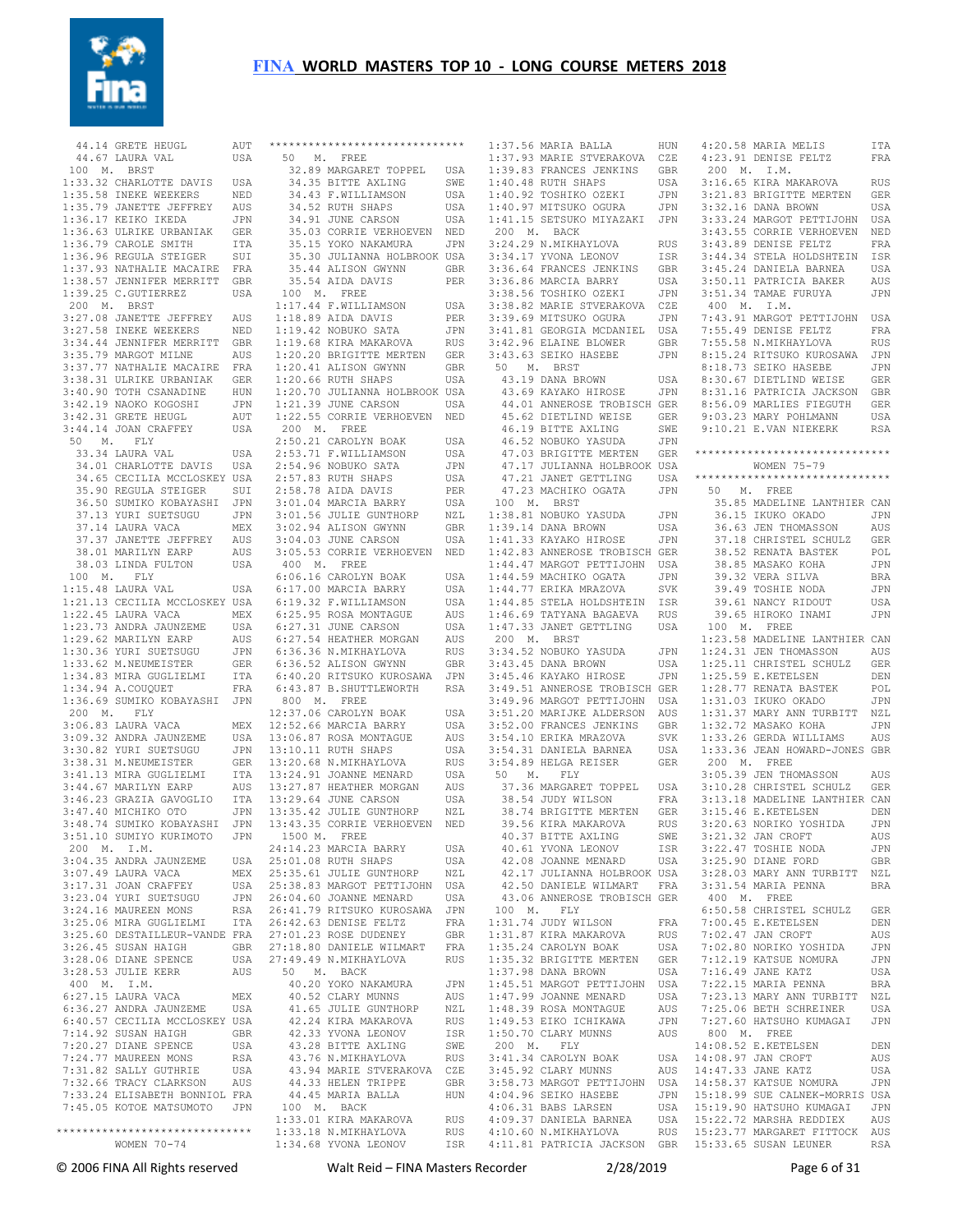

| 15:35.36 MARIA PENNA                                                                                                        | <b>BRA</b> |
|-----------------------------------------------------------------------------------------------------------------------------|------------|
| 1500 M. FREE                                                                                                                |            |
| 28:24.36 KATSUE NOMURA                                                                                                      | JPN        |
|                                                                                                                             |            |
| 28:36.12 SUE CALNEK-MORRIS USA<br>28:50.55 HERILENE FREITAS BRA<br>29:07.61 KYOKO MORI JPN<br>29:19.85 MARSHA REDDIEX AUS   |            |
|                                                                                                                             |            |
| 29:20.87 MARGARET FITTOCK AUS                                                                                               |            |
|                                                                                                                             | USA        |
|                                                                                                                             | ITA        |
| 29:36.96 LYNNE LUND<br>30:25.27 LAURA FAUCCI<br>30:40.80 JACKIE MARR                                                        | USA        |
| 30:52.01 WILIJ KOKOTT                                                                                                       | <b>RSA</b> |
| 50 M. BACK                                                                                                                  |            |
| 41.63 SATOKO TAKEUJI                                                                                                        | JPN        |
| 42.72 E.KETELSEN                                                                                                            | DEN        |
| 44.43 HIROMI SATO<br>45.13 NORIKO YOSHIDA<br>45.13 NORIKO YOSHIDA<br>45.97 CUPICTIC                                         | JPN        |
|                                                                                                                             | JPN        |
| 45.97 CHRISTEL SCHULZ GER<br>46.15 RENATA BASTEK POL                                                                        |            |
| 46.49 GERDA WILLIAMS                                                                                                        | AUS        |
| 46.49 GERDA WILDIAN<br>46.74 CHRIS GILLIGAN<br>47.13 JEN THOMASSON                                                          | USA        |
|                                                                                                                             | AUS        |
| 47.47 VERA SILVA                                                                                                            | <b>BRA</b> |
| 100 M. BACK                                                                                                                 |            |
| $1:33.47$ E.KETELSEN<br>1:33.47 E.KETELSEN<br>1:37.20 NORIKO YOSHIDA                                                        | DEN        |
|                                                                                                                             | JPN        |
| 1:39.58 CHRISTEL SCHULZ<br>1:41.60 CHRIS GILLIGAN                                                                           | <b>GER</b> |
|                                                                                                                             | USA        |
| 1:42.64 JEN THOMASSON<br>1:43.97 GERDA WILLIAMS<br>1:46.47 SUE BOLLARD                                                      | AUS        |
|                                                                                                                             | AUS<br>NZL |
|                                                                                                                             | POL        |
| 1:46.47 SUE POLLARD<br>1:46.47 SUE POLLARD<br>1:47.33 KAZUKO ITO<br>1:47.97 YOKO ARAI                                       | JPN        |
| $1:47.97$ YOKO ARAI                                                                                                         | JPN        |
| 200 M. BACK                                                                                                                 |            |
| 3:23.72 E.KETELSEN                                                                                                          | DEN        |
|                                                                                                                             | JPN        |
|                                                                                                                             | <b>GER</b> |
| 3:25.49 NORIKO YOSHIDA<br>3:25.49 NORIKO YOSHIDA<br>3:33.85 CHRISTEL SCHULZ<br>3:43.28 CHRIS GILLIGAN<br>3:45.89 KAZUKO ITO | USA        |
|                                                                                                                             | JPN        |
| 3.148.36 GERDA WILLIAMS<br>3:51.99 RENATA BASTEK<br>3:52.10 SUE POLLARD<br>3:53.85 JANE KATZ<br>3:56.86 HEIDJ GUHL          | AUS        |
|                                                                                                                             | POL<br>NZL |
|                                                                                                                             | USA        |
| 3:56.86 HEIDI GUHL                                                                                                          | <b>GER</b> |
| 50 M. BRST                                                                                                                  |            |
| 47.12 DIANE FORD                                                                                                            | GBR        |
| 9.58 KIYOKO YONEDA<br>50.31 JOANN LEILICH<br>50.42 LUISE KNOPFLE<br>50.41 MONTH                                             | JPN        |
|                                                                                                                             | USA        |
|                                                                                                                             | GER        |
| 50.81 MONIKA SENFTLEBEN GER<br>51.37 L.VORTISCH GER<br>52.64 JOY PAGE AUS                                                   |            |
|                                                                                                                             |            |
| 53.15 HANNA WASSENAAR<br>53.33 VERA SILVA                                                                                   | AUS        |
| 53.32 VERA SILVA                                                                                                            | <b>BRA</b> |
| 53.35 JEANNE HACKETT                                                                                                        | USA        |
| 100 M. BRST                                                                                                                 |            |
|                                                                                                                             | GBR        |
| 1:42.57 DIANE FORD<br>1:49.32 JOANN LEILICH                                                                                 | USA        |
|                                                                                                                             | GER        |
| 1:49.80 LUISE KNOPFLE<br>1:56.18 KRYSTYNA FECICA<br>1:58.09 KIYOKO YONEDA<br>1:58.86 SAWAKO MORIKAWA                        | POL        |
|                                                                                                                             | JPN        |
|                                                                                                                             | JPN        |
| 1:59.82 JEANNE HACKETT<br>2:00.76 NORIKO TAKEDA                                                                             | USA<br>JPN |
| 2:01.33 KATSUKO SUDO                                                                                                        | JPN        |
| 2:01.60 MONIKA WARNUSZ                                                                                                      | <b>GER</b> |
| $200$ M. BRST                                                                                                               |            |
| 3:50.67 DIANE FORD<br>4:00.74 JOANN LEILICH                                                                                 | GBR        |
|                                                                                                                             | USA        |
| 4:09.75 ELSBETH FLICK<br>4:09.75 ELSBETH FLICK<br>4:18.09 VELLEDA CERNICH                                                   | GER        |
|                                                                                                                             | ITA        |
| 4:19.37 KRYSTYNA FECICA                                                                                                     | POL        |
| $4:20.99$ MONIKA WARNUSZ<br>122.60 JEANNE HACKETT<br>4:22.60 JEANNE HACKETT<br>4:23.82 SHOW                                 | GER<br>USA |
| 4:23.82 SUSAN MEYERS                                                                                                        | USA        |
| 4:25.41 KATSUKO SUDO                                                                                                        | JPN        |
| 4:31.58 CYNTHIA ANDRADE                                                                                                     | BRA        |
| 50 M. FLY                                                                                                                   |            |
| 41.63 CHRISTEL SCHULZ                                                                                                       | GER        |
| 44.75 KIYOKO YONEDA                                                                                                         | JPN        |
| 44.83 IKUKO OKADO                                                                                                           | JPN        |

| 49.54 HIROKO INAMI                                                                                                                                                                                                                                                                                                                                                                                                                                                 | JPN              |
|--------------------------------------------------------------------------------------------------------------------------------------------------------------------------------------------------------------------------------------------------------------------------------------------------------------------------------------------------------------------------------------------------------------------------------------------------------------------|------------------|
| 50.29 LUISE KNOPFLE<br>50.55 HARU TSUKINO                                                                                                                                                                                                                                                                                                                                                                                                                          | GER              |
|                                                                                                                                                                                                                                                                                                                                                                                                                                                                    | JPN              |
| 51.88 KRYSTYNA FECICA<br>52.14 VERA SILVA<br>53.00 TOMIKO ITO                                                                                                                                                                                                                                                                                                                                                                                                      | $\texttt{POL}{}$ |
|                                                                                                                                                                                                                                                                                                                                                                                                                                                                    | BRA              |
|                                                                                                                                                                                                                                                                                                                                                                                                                                                                    | JPN              |
| 53.05 SUSAN MEYERS                                                                                                                                                                                                                                                                                                                                                                                                                                                 | USA              |
| 100 M. FLY                                                                                                                                                                                                                                                                                                                                                                                                                                                         |                  |
| 1:57.70 KRYSTYNA FECICA POL<br>1:58.36 MARSHA REDDIEX AUS<br>2:02.11 IVANA FELGROVA CZE<br>2:03.39 SUSAN MEYERS USA                                                                                                                                                                                                                                                                                                                                                |                  |
|                                                                                                                                                                                                                                                                                                                                                                                                                                                                    |                  |
|                                                                                                                                                                                                                                                                                                                                                                                                                                                                    |                  |
|                                                                                                                                                                                                                                                                                                                                                                                                                                                                    |                  |
|                                                                                                                                                                                                                                                                                                                                                                                                                                                                    | JPN              |
| 2:08.80 MICHIKO MASUDA<br>2:10.25 JANE HALL                                                                                                                                                                                                                                                                                                                                                                                                                        |                  |
| 2:15.05 HARU TSUKINO                                                                                                                                                                                                                                                                                                                                                                                                                                               | USA              |
|                                                                                                                                                                                                                                                                                                                                                                                                                                                                    | $\mathtt{JPN}$   |
| 2:16.40 HIROKO KOBAYASHI<br>2:17.02 KUMIE YAMAMOTO<br>2:18.64 ANITA SAVIANE                                                                                                                                                                                                                                                                                                                                                                                        | JPN              |
|                                                                                                                                                                                                                                                                                                                                                                                                                                                                    | JPN              |
|                                                                                                                                                                                                                                                                                                                                                                                                                                                                    | AUS              |
| 200 M. FLY                                                                                                                                                                                                                                                                                                                                                                                                                                                         |                  |
| $\begin{tabular}{llllllll} \multicolumn{4}{c}{\textbf{1.59}} & \multicolumn{4}{c}{\textbf{MASHA REDDLEX}} & \multicolumn{4}{c}{\textbf{AUS}} \\ \multicolumn{4}{c}{\textbf{4:31}}{\textbf{.54}} & \multicolumn{4}{c}{\textbf{KRSSTINA FELCCA}} & \multicolumn{4}{c}{\textbf{POLA}} \\ \multicolumn{4}{c}{\textbf{4:38}}{\textbf{.77}} & \multicolumn{4}{c}{\textbf{SOSAN MEYERS}} & \multicolumn{4}{c}{\textbf{USA}} \\ \multicolumn{4}{c}{\textbf{4:47}}{\textbf$ |                  |
|                                                                                                                                                                                                                                                                                                                                                                                                                                                                    |                  |
|                                                                                                                                                                                                                                                                                                                                                                                                                                                                    |                  |
|                                                                                                                                                                                                                                                                                                                                                                                                                                                                    |                  |
| 4:50.58 HIROKO KOBAYASHI JPN                                                                                                                                                                                                                                                                                                                                                                                                                                       |                  |
| 5:13.30 MARIA COSTA<br>5:15.77 ANITA SAVIANE                                                                                                                                                                                                                                                                                                                                                                                                                       | <b>BRA</b>       |
|                                                                                                                                                                                                                                                                                                                                                                                                                                                                    | AUS              |
| 5:22.16 JOZSEFNE GELLER HUN                                                                                                                                                                                                                                                                                                                                                                                                                                        |                  |
| 5:22.81 DEETTE SAUER                                                                                                                                                                                                                                                                                                                                                                                                                                               | USA              |
| 5:26.22 LYNNE LUND                                                                                                                                                                                                                                                                                                                                                                                                                                                 | USA              |
| 200 M. I.M.                                                                                                                                                                                                                                                                                                                                                                                                                                                        |                  |
| 3:45.25 CHRISTEL SCHULZ GER                                                                                                                                                                                                                                                                                                                                                                                                                                        |                  |
| 4:01.76 MARY ANN TURBITT<br>4:03.10 JOANN LEILICH<br>4:08.98 NORIKO TAKEDA<br>4:10.12 SUSAN MEYERS                                                                                                                                                                                                                                                                                                                                                                 |                  |
|                                                                                                                                                                                                                                                                                                                                                                                                                                                                    | NZL<br>USA       |
|                                                                                                                                                                                                                                                                                                                                                                                                                                                                    | JPN              |
|                                                                                                                                                                                                                                                                                                                                                                                                                                                                    | USA              |
| 4:10.12 SUSAN MEYERS<br>4:11.76 MOMOYO MOROI                                                                                                                                                                                                                                                                                                                                                                                                                       | JPN              |
| 4:11.76 MONIKA WARNUSZ<br>4:12.65 MONIKA WARNUSZ                                                                                                                                                                                                                                                                                                                                                                                                                   | GER              |
| $4:16.42$ IVANA FELGROVA                                                                                                                                                                                                                                                                                                                                                                                                                                           | CZE              |
| 4:16.96 HERILENE FREITAS                                                                                                                                                                                                                                                                                                                                                                                                                                           | BRA              |
| 4:18.31 TOMIKO ITO                                                                                                                                                                                                                                                                                                                                                                                                                                                 | <b>JPN</b>       |
| 400 M. I.M.                                                                                                                                                                                                                                                                                                                                                                                                                                                        |                  |
| 400 m. 1.m.<br>8:39.22 MARY ANN TURBITT NZL<br>0:50 67 SUSAN MEYERS USA                                                                                                                                                                                                                                                                                                                                                                                            |                  |
|                                                                                                                                                                                                                                                                                                                                                                                                                                                                    |                  |
| 8:50.76 HERILENE FREITAS                                                                                                                                                                                                                                                                                                                                                                                                                                           | <b>BRA</b>       |
|                                                                                                                                                                                                                                                                                                                                                                                                                                                                    | AUS              |
| 9:21.74 ANITA SAVIANE<br>9:22.55 AAGJE CARON<br>9:28.86 LYNNE LUND                                                                                                                                                                                                                                                                                                                                                                                                 |                  |
|                                                                                                                                                                                                                                                                                                                                                                                                                                                                    | USA              |
|                                                                                                                                                                                                                                                                                                                                                                                                                                                                    | USA              |
| 9:33.70 HIROKO KOBAYASHI JPN                                                                                                                                                                                                                                                                                                                                                                                                                                       |                  |
| 10:03.88 MARIA COSTA                                                                                                                                                                                                                                                                                                                                                                                                                                               | BRA              |
| 10:04.26 THERESA ELLIOTT                                                                                                                                                                                                                                                                                                                                                                                                                                           | AUS              |
| 10:08.84 RINKO SAKAI                                                                                                                                                                                                                                                                                                                                                                                                                                               | <b>JPN</b>       |
| ******************************                                                                                                                                                                                                                                                                                                                                                                                                                                     |                  |
|                                                                                                                                                                                                                                                                                                                                                                                                                                                                    |                  |
| WOMEN $80 - 84$<br>*****************************                                                                                                                                                                                                                                                                                                                                                                                                                   |                  |
| 50 M. FREE                                                                                                                                                                                                                                                                                                                                                                                                                                                         |                  |
|                                                                                                                                                                                                                                                                                                                                                                                                                                                                    |                  |
| 36.61 YOSHIKO OSAKI                                                                                                                                                                                                                                                                                                                                                                                                                                                | JPN              |
| 39.66 FUMIKO NAKAMURA<br>40.60 JOHNNIE DETRICK                                                                                                                                                                                                                                                                                                                                                                                                                     | JPN              |
|                                                                                                                                                                                                                                                                                                                                                                                                                                                                    | USA              |
|                                                                                                                                                                                                                                                                                                                                                                                                                                                                    | JPN              |
| 41.05 SHOKO YAMADA<br>42.07 HELEN BIRD<br>42.37 HELI PAALOSALO                                                                                                                                                                                                                                                                                                                                                                                                     | AUS              |
|                                                                                                                                                                                                                                                                                                                                                                                                                                                                    | ${\rm FIN}$      |
| 42.40 GISELA GRUNER                                                                                                                                                                                                                                                                                                                                                                                                                                                | <b>GER</b>       |
| 42.53 LOTTIE GEURTS<br>42.66 TAYO FUJIEDA                                                                                                                                                                                                                                                                                                                                                                                                                          | NED              |
|                                                                                                                                                                                                                                                                                                                                                                                                                                                                    | JPN              |
| 42.72 YURIKO NAGAMATSU<br>100 M. FREE                                                                                                                                                                                                                                                                                                                                                                                                                              | JPN              |
|                                                                                                                                                                                                                                                                                                                                                                                                                                                                    |                  |
| 1:23.16 YOSHIKO OSAKI                                                                                                                                                                                                                                                                                                                                                                                                                                              | JPN              |
| 1:34.23 LINDA MACPHERSON                                                                                                                                                                                                                                                                                                                                                                                                                                           | CAN              |
| $1:36.47$ TAYO FUJIEDA                                                                                                                                                                                                                                                                                                                                                                                                                                             | JPN              |
| $1:36.78$ HELEN BIRD                                                                                                                                                                                                                                                                                                                                                                                                                                               | AUS              |
| 1:37.40 LOTTIE GEURTS                                                                                                                                                                                                                                                                                                                                                                                                                                              | NED              |
| 1:38.46 HELGA REICH                                                                                                                                                                                                                                                                                                                                                                                                                                                | GER              |
| 1:40.68 URSULA FROHLICH<br>1:41.07 JOHNNIE DETRICK                                                                                                                                                                                                                                                                                                                                                                                                                 | GER              |
|                                                                                                                                                                                                                                                                                                                                                                                                                                                                    | USA              |
| 1:45.52 PATRICIA TULLMAN                                                                                                                                                                                                                                                                                                                                                                                                                                           | USA              |
| 1:45.62 DENISE ROBERTSON AUS                                                                                                                                                                                                                                                                                                                                                                                                                                       |                  |
| $200$ M. FREE                                                                                                                                                                                                                                                                                                                                                                                                                                                      |                  |
| 3:27.95 LINDA MACPHERSON CAN                                                                                                                                                                                                                                                                                                                                                                                                                                       |                  |
|                                                                                                                                                                                                                                                                                                                                                                                                                                                                    | GER              |
| 3:30.74 HELGA REICH<br>3:32.92 TAYO FUJIEDA                                                                                                                                                                                                                                                                                                                                                                                                                        | JPN              |
|                                                                                                                                                                                                                                                                                                                                                                                                                                                                    | AUS              |
| 3:32.95 HELEN BIRD                                                                                                                                                                                                                                                                                                                                                                                                                                                 |                  |

| 3:34.52 KUMIE TOKUDA<br>3:37.65 ANNE WILLIAMS                                                                                                                                    | JPN          |
|----------------------------------------------------------------------------------------------------------------------------------------------------------------------------------|--------------|
|                                                                                                                                                                                  | USA          |
|                                                                                                                                                                                  |              |
|                                                                                                                                                                                  |              |
| 3:37.73 URSULA FROHLICH GER<br>3:38.93 DENISE ROBERTSON AUS<br>3:42.83 LOTTIE GEURTS NED                                                                                         |              |
| 3:48.40 ANNEMARIE LUDICKE GER                                                                                                                                                    |              |
| 400 M. FREE                                                                                                                                                                      |              |
| 7:21.67 TAYO FUJIEDA JPN<br>7:26.87 DENISE ROBERTSON AUS<br>7:30.32 HELGA REICH GER                                                                                              |              |
|                                                                                                                                                                                  |              |
| 7:30.32 HELGA REICH<br>7:37.29 ANNE WILLIAMS                                                                                                                                     |              |
| 7:44.26 URSULA FROHLICH GER                                                                                                                                                      | USA          |
| 7:53.03 YOSHIKO IZUMINAGA JPN                                                                                                                                                    |              |
|                                                                                                                                                                                  |              |
|                                                                                                                                                                                  |              |
| 7:53.19 TERUKO MURAKAMI JPN<br>7:56.27 LOTTIE GEURTS NED<br>8:02.00 MARGIT JEBE USA                                                                                              |              |
| 8:02.86 ANNEMARIE LUDICKE GER                                                                                                                                                    |              |
| 800 M. FREE                                                                                                                                                                      |              |
| 15:06.70 DENISE ROBERTSON AUS                                                                                                                                                    |              |
| 16:44.71 ANNEMARIE LUDICKE GER<br>16:47.50 MARGIT JEBE USA                                                                                                                       |              |
|                                                                                                                                                                                  |              |
|                                                                                                                                                                                  |              |
| 16:49.79 TERUKO MURAKAMI JEN<br>16:49.79 TERUKO MURAKAMI JEN<br>16:52.59 LOTTIE GEURTS NED<br>17:05.29 PATRICIA BOND USA<br>17:21.64 JENNY BALL GER<br>18:35.25 MARIE SMITS NED  |              |
|                                                                                                                                                                                  | USA          |
|                                                                                                                                                                                  |              |
|                                                                                                                                                                                  |              |
| 18:35.25 MARIE SMITS                                                                                                                                                             | NED          |
| 19:22.31 MARTHA HENDERSON USA                                                                                                                                                    |              |
| 1500 M. FREE                                                                                                                                                                     |              |
| 28:29.39 DENISE ROBERTSON AUS                                                                                                                                                    |              |
| 20129.39 DENNIS ROBERTSON AUS<br>32:56.43 JENNY BALL GBR<br>33:08.01 TERUKO MURAKAMI JPN<br>33:10.72 PATRICIA BOND USA<br>35:07.57 MITSUKO ISHIMATSU JPN<br>35:37.96 MARIE SMITS |              |
|                                                                                                                                                                                  |              |
|                                                                                                                                                                                  |              |
|                                                                                                                                                                                  |              |
|                                                                                                                                                                                  |              |
| 36:13.42 MARTHA HENDERSON USA<br>37:30.94 PATRICIA TULLMAN USA<br>38:00.48 EULAH VARTY USA                                                                                       |              |
|                                                                                                                                                                                  |              |
| 38:00.48 EULAH VARTY<br>38:46.08 SACHIKO ONO                                                                                                                                     | JPN          |
| $50$ M. BACK                                                                                                                                                                     |              |
|                                                                                                                                                                                  |              |
|                                                                                                                                                                                  |              |
|                                                                                                                                                                                  |              |
|                                                                                                                                                                                  |              |
| 46.76 YOSHIKO OSAKI JPN<br>46.14 HELEN BIRD AUS<br>48.07 KATHARINA FLORA HUN<br>51.25 ALICE KINNAIRD AUS                                                                         |              |
|                                                                                                                                                                                  | USA          |
|                                                                                                                                                                                  | CZE          |
| 52.00 MARGIT JEBE<br>52.99 EVA JAROSOVA<br>53.95 KRISTIN JAFFE                                                                                                                   | USA          |
| 54.54 ANNEMARIE LUDICKE GER                                                                                                                                                      |              |
| 54.80 ANNELIES GRAUE<br>54.92 Eusako kato                                                                                                                                        | GER<br>JPN   |
| 54.92 FUSAKO KATO<br>100 M. BACK                                                                                                                                                 |              |
| 1:43.74 HELEN BIRD                                                                                                                                                               | AUS          |
|                                                                                                                                                                                  | $_{\rm JPN}$ |
|                                                                                                                                                                                  | HUN          |
| 1:44.59 YOSHIKO OSAKI<br>1:45.89 K.FLORA-OROSZ<br>1:54.22 MARGIT JEBE<br>1:54.22 MARGIT JEBE                                                                                     | USA          |
| 1:55.45 ANNEMARIE LUDICKE GER                                                                                                                                                    |              |
| 1:56.27 EVA JAROSOVA CZE                                                                                                                                                         |              |
| 1:58.64 FUSAKO KATO                                                                                                                                                              | JPN          |
| 2:00.23 ALICE KINNAIRD                                                                                                                                                           | AUS          |
| 2:00.47 ANNELIES GRAUE                                                                                                                                                           | GER          |
| 2:03.63 U.MEYER-TONNDORF                                                                                                                                                         | GER          |
| 200 M. BACK<br>3:39.27 YOSHIKO OSAKI                                                                                                                                             | JPN          |
| 3:44.21 HELEN BIRD                                                                                                                                                               | AUS          |
|                                                                                                                                                                                  | HUN          |
| 3:44.24 KATHARINA FLORA<br>4:04.01 EVA JAROSOVA                                                                                                                                  | CZE          |
| 4:04.48 HARUMI SUGIMOTO                                                                                                                                                          | JPN          |
| 4:04.92 MARGIT JEBE                                                                                                                                                              | USA          |
| 4:06.42 FUSAKO KATO                                                                                                                                                              | JPN          |
| 4:06.66 HISAKO KITAYAMA                                                                                                                                                          | JPN          |
| 4:07.94 ANNEMARIE LUDICKE GER                                                                                                                                                    |              |
| 4:11.50 PATRICIA BOND                                                                                                                                                            | USA          |
| 50 M. BRST<br>48.74 GISELA GRUNER                                                                                                                                                | GER          |
| 49.17 SHOKO YONEZAWA                                                                                                                                                             | JPN          |
|                                                                                                                                                                                  | USA          |
| 51.37 ANNE WILLIAMS<br>51.70 TAYO FUJIEDA                                                                                                                                        | JPN          |
| 53.42 ANNEMARIE LUDICKE GER                                                                                                                                                      |              |
| 53.43 KRISTIN JAFFE                                                                                                                                                              | USA          |
| 53.66 KUMIE TOKUDA<br>53.90 HELI PAALOSALO                                                                                                                                       | JPN<br>FIN   |

 55.16 HAIDE LORBERG GER 100 M. BRST 1:51.63 SHOKO YONEZAWA JPN 1:53.75 MASAYO AZUMA JPN 1:53.91 TAYO FUJIEDA JPN 1:54.64 ANNE WILLIAMS USA 2:01.76 ANNEMARIE LUDICKE GER 2:02.58 MARCELA STASTNA CZE 2:04.44 GISELA GRUNER GER 2:06.56 KUMIE TOKUDA JPN 2:09.37 MARGIT JEBE USA 2:09.80 YOKO MIZUNO JPN 200 M. BRST 4:05.92 TAYO FUJIEDA JPN 4:06.49 ANNE WILLIAMS USA 4:09.02 MASAYO AZUMA JPN 4:19.28 ANNEMARIE LUDICKE GER 4:43.10 HIROKO OTANI JPN 4:52.07 MARGIT JEBE USA 4:59.86 PATRICIA BOND USA 5:01.94 KRISTIN JAFFE USA 5:08.98 MURIEL HITCHCOCK GBR 5:12.34 INGRID SIEGERT GER 50 M. FLY 49.85 HISAKO KITAYAMA JPN 50.03 FUMIKO NAKAMURA JPN 52.05 MARCELA STASTNA CZE 52.75 SHOKO YAMADA JPN<br>54.28 K.FLORA-OROSZ HUN 54.28 K.FLORA-OROSZ 56.52 MIDORI USUI JPN 57.02 YOSHIKO IZUMINAGA JPN 57.85 ANNEMARIE LUDICKE GER 1:00.00 PATRICIA TULLMAN USA 1:04.90 B.HJALMARSSON SWE 100 M. FLY 2:03.26 MARCELA STASTNA CZE 2:08.31 FUMIKO NAKAMURA JPN 2:19.60 MIDORI USUI JPN 2:23.35 ANNEMARIE LUDICKE GER 2:25.20 PATRICIA TULLMAN USA 2:48.12 MARTHA HENDERSON USA 3:10.21 CHIYOKO YABUMOTO JPN 3:37.47 FUSAE MARUYAMA JPN 3:52.25 EULAH VARTY CAN 4:04.81 JOSEFINA CAMACHO MEX 200 M. FLY 6:50.93 MAGGIE ROBERTS AUS 7:05.19 CHIYOKO YABUMOTO JPN 8:02.68 FUSAE MARUYAMA JPN 200 M. I.M. 4:01.84 K.FLORA-OROSZ HUN 4:10.96 MARCELA STASTNA CZE 4:20.51 ANNEMARIE LUDICKE GER 4:23.89 TERUKO MURAKAMI JPN 4:39.98 URSULA FROHLICH GER 4:43.90 YAYOI KANAZASHI JPN 4:58.44 NAOKO MOTOYAMA JPN<br>5:04.77 HISAKO KAZAMA JPN 5:04.77 HISAKO KAZAMA 5:10.99 ELIANA HERRERA CHI 5:12.07 ILONA KASZONYI HUN 400 M. I.M. 9:00.09 ANNEMARIE LUDICKE GER 9:24.85 TERUKO MURAKAMI JPN 11:38.67 MARTHA HENDERSON USA 12:10.91 EULAH VARTY CAN<br>12:11.11 FUSAE MARUYAMA JPN  $12:11.11$  FUSAE MARUYAMA \*\*\*\*\*\*\*\*\*\*\*\*\*\*\*\*\*\*\*\*\*\*\*\*\*\*\*\*\*\* WOMEN 85-89 \*\*\*\*\*\*\*\*\*\*\*\*\*\*\*\*\*\*\*\*\*\*\*\*\*\*\*\*\*\* 50 M. FREE 41.13 JANE ASHER GBR 48.37 ELIANE PELLIS BEL 48.55 DOROTHY DICKEY AUS 51.70 REIKO YAMAGUCHI JPN 53.29 KEIKO FUJIMOTO JPN 53.46 KII SAITO JPN 53.67 KIKUE KOSHIDA 53.79 MASAE KURATA JPN 54.72 JUNKO ITO JPN 54.89 DIANE WHEATLEY USA 100 M. FREE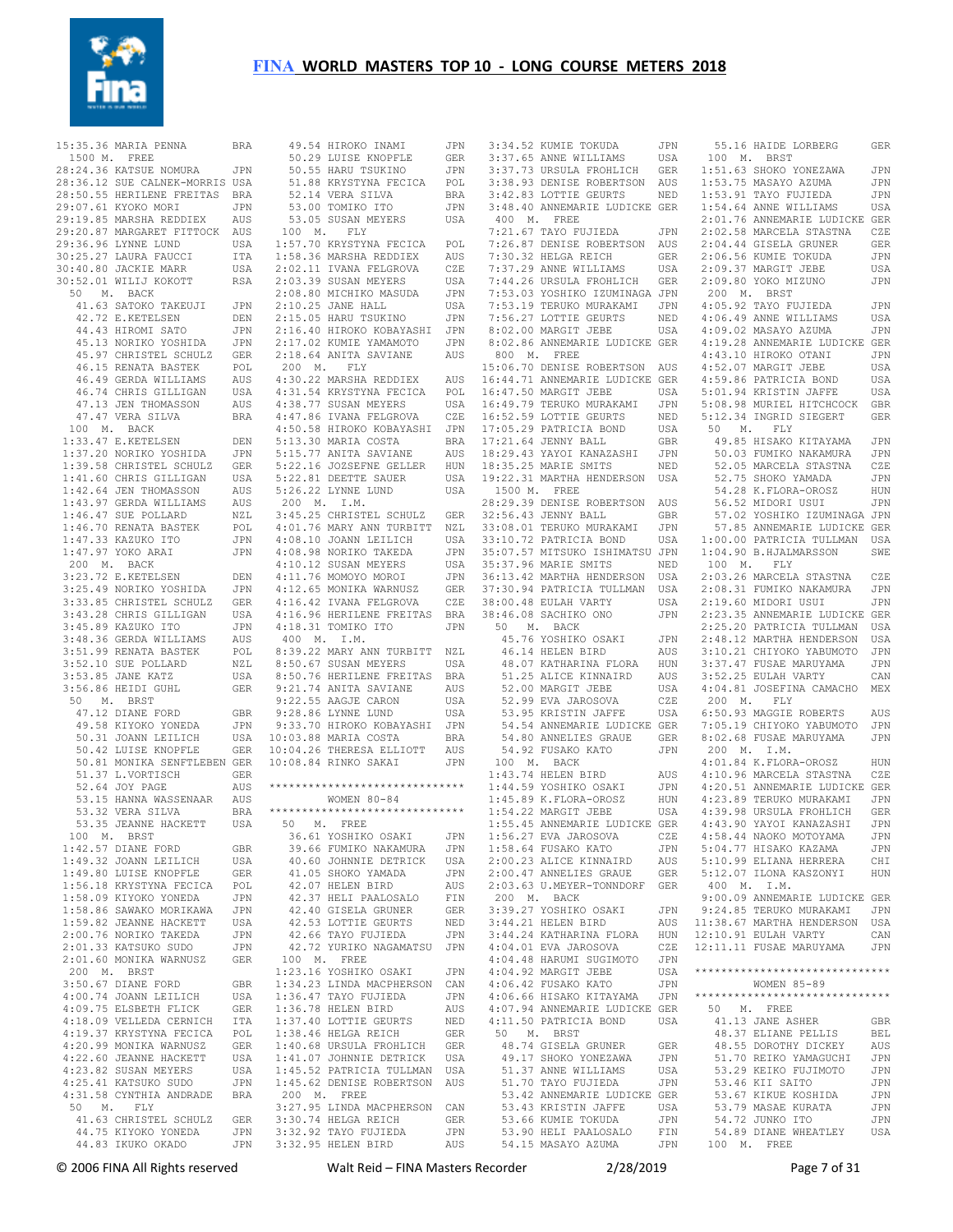

 1:35.13 JANE ASHER GBR 1:48.83 DOROTHY DICKEY AUS 1:51.37 ELIANE PELLIS BEL 1:53.04 AIKO HORII JPN 1:56.18 KII SAITO JPN 2:02.97 YORIKO IINO JPN 2:09.09 MASAE KURATA JPN 2:09.63 SUGIYO MIYAZAKI JPN 2:12.82 DIANE WHEATLEY USA 2:13.74 ELBA TERRAGNO ARG 200 M. FREE 3:33.86 JANE ASHER GBR 3:56.97 DOROTHY DICKEY AUS 4:07.26 AIKO HORII JPN 4:08.67 ELIANE PELLIS BEL 4:26.35 YORIKO IINO JPN 4:44.03 DIANE WHEATLEY USA 5:09.25 M. ARMSTRONG AUS 5:12.30 JOAN CAMPBELL USA 5:16.35 CHIYO FUKUSHIMA JPN 5:21.40 ANN HIRSCH USA 400 M. FREE 7:33.61 JANE ASHER GBR 8:11.69 DOROTHY DICKEY AUS 9:15.52 YORIKO IINO JPN 10:32.25 JOAN CAMPBELL USA 10:33.21 BARBARA CALLISON USA 11:06.64 ANN HIRSCH USA 13:10.25 GLAD MCGOUGH AUS 13:22.73 MOLLY HAYES USA 800 M. FREE 15:58.54 JANE ASHER GBR 17:15.08 DOROTHY DICKEY AUS 21:32.56 JOAN CAMPBELL USA 28:08.61 GLAD MCGOUGH AUS 1500 M. FREE 40:30.33 JOAN CAMPBELL USA 51:06.50 MOLLY HAYES USA 50 M. BACK 51.37 JANE ASHER GBR 59.32 KII SAITO JPN 1:00.70 KEIKO FUJIMOTO JPN 1:03.42 SHIGEKO TANAKA JPN 1:03.65 DOROTHY DICKEY AUS 1:04.27 KIMIKO OOKA JPN 1:05.42 ELBA TERRAGNO ARG 1:05.90 KIKUE KOSHIDA JPN 1:06.71 AIKO GOTO JPN 1:09.23 CHIEKO AIBA JPN 100 M. BACK 2:00.59 JANE ASHER GBR 2:15.38 KEIKO FUJIMOTO JPN 2:21.54 DOROTHY DICKEY AUS 2:23.11 ELBA TERRAGNO ARG 2:26.50 BARBARA CALLISON USA 2:29.06 DIANE WHEATLEY USA 2:29.72 AIKO GOTO JPN 2:30.87 JILL COLEMAN USA 2:31.37 YOSHI OGATA JPN 2:32.94 KYOKO ABE JPN 200 M. BACK 4:20.32 JANE ASHER GBR 4:45.71 DOROTHY DICKEY AUS 4:58.41 CONNY STAMHUIS CAN 5:04.61 AIKO GOTO JPN 5:25.50 JILL COLEMAN USA 5:27.82 ELBA TERRAGNO ARG 5:34.74 DIANE WHEATLEY USA 5:37.77 E.LOBSIGER ESP 5:47.63 GRACE ISAAC GBR 5:48.29 ANN HIRSCH USA 50 M. BRST 53.55 A.OBBERGHEN BEL 55.69 ELIANE PELLIS BEL 1:02.43 JANE ASHER GBR<br>1:07.58 NADIR TAUBERT BRA  $1:07.58$  NADIR TAUBERT 1:08.23 MASAE KURATA JPN 1:08.75 CONNY STAMHUIS CAN 1:11.77 MARIA SAMPAIO BRA 1:12.42 JUNKO ITO JPN 1:12.75 ETSUKO KIMURA JPN 1:13.56 SACHIKO KITAMURA JPN

| 100 M. BRST                                                                                                                                                                                                                                                                                                                                                                                     |            |
|-------------------------------------------------------------------------------------------------------------------------------------------------------------------------------------------------------------------------------------------------------------------------------------------------------------------------------------------------------------------------------------------------|------------|
| 2:00.91 A.OBBERGHEN BEL<br>2:05.71 ELIANE PELLIS BEL<br>2:15.16 JANE ASHER GBR                                                                                                                                                                                                                                                                                                                  |            |
|                                                                                                                                                                                                                                                                                                                                                                                                 |            |
|                                                                                                                                                                                                                                                                                                                                                                                                 |            |
| $2:21.60$ NADIR TAUBERT                                                                                                                                                                                                                                                                                                                                                                         |            |
|                                                                                                                                                                                                                                                                                                                                                                                                 | <b>BRA</b> |
| 2:33.13 NORIKO KIMURA                                                                                                                                                                                                                                                                                                                                                                           | JPN        |
| 2:36.68 BARBARA CALLISON USA<br>2:53.43 ANN HIRSCH USA                                                                                                                                                                                                                                                                                                                                          |            |
|                                                                                                                                                                                                                                                                                                                                                                                                 |            |
| 2:54.99 MARIA SAMPAIO                                                                                                                                                                                                                                                                                                                                                                           | BRA        |
| 2:55.79 MASAKO SHOJI                                                                                                                                                                                                                                                                                                                                                                            | JPN        |
| 2:59.25 SACHIKO KITAMURA JPN                                                                                                                                                                                                                                                                                                                                                                    |            |
| 200 M. BRST                                                                                                                                                                                                                                                                                                                                                                                     |            |
| 4:33.86 A.OBBERGHEN<br>4:56.16 JANE ASHER                                                                                                                                                                                                                                                                                                                                                       | BEL        |
|                                                                                                                                                                                                                                                                                                                                                                                                 | GBR        |
| 5:27.09 NORIKO KIMURA                                                                                                                                                                                                                                                                                                                                                                           | JPN        |
| $6:00.10$ ANN HIRSCH                                                                                                                                                                                                                                                                                                                                                                            | USA        |
| 6:00.10 ANN HINGGH<br>6:23.34 MARIA SAMPAIO<br>7:38.89 TEREZINHA SILVA                                                                                                                                                                                                                                                                                                                          | <b>BRA</b> |
|                                                                                                                                                                                                                                                                                                                                                                                                 | <b>BRA</b> |
| 7:40.03 M.PARODI                                                                                                                                                                                                                                                                                                                                                                                | ARG        |
| 8:00.03 JOAN CAMPBELL<br>8:28.51 GLAD MCGOUGH                                                                                                                                                                                                                                                                                                                                                   | USA        |
| 50 M. FLY                                                                                                                                                                                                                                                                                                                                                                                       | AUS        |
|                                                                                                                                                                                                                                                                                                                                                                                                 |            |
|                                                                                                                                                                                                                                                                                                                                                                                                 |            |
| 1:14.87 BARBARA CALLISON USA<br>1:18.62 EMIKO SEKINO JPN<br>1:18.95 YORIKO IINO JPN<br>1:24.13 CHIYO FUKUSHIMA JPN<br>1:29 74 MASAE KURATA JPN                                                                                                                                                                                                                                                  |            |
|                                                                                                                                                                                                                                                                                                                                                                                                 |            |
|                                                                                                                                                                                                                                                                                                                                                                                                 | JPN        |
|                                                                                                                                                                                                                                                                                                                                                                                                 | USA        |
| 1:29.74 MASAE KURATA<br>2:01.42 JOAN CAMPBELL<br>2:15.89 GLAD MCGOUGH                                                                                                                                                                                                                                                                                                                           | AUS        |
| 100 M. FLY                                                                                                                                                                                                                                                                                                                                                                                      |            |
| 100 m. rui<br>2:58.95 NADIR TAUBERT BRA<br>3:05.88 HARUKO SASAKI JPN<br>3:24.75 CHIYO FUKUSHIMA JPN<br>5:00 m. rui TAMO JPN                                                                                                                                                                                                                                                                     |            |
|                                                                                                                                                                                                                                                                                                                                                                                                 |            |
|                                                                                                                                                                                                                                                                                                                                                                                                 |            |
|                                                                                                                                                                                                                                                                                                                                                                                                 | JPN        |
|                                                                                                                                                                                                                                                                                                                                                                                                 |            |
| 3:27.62 YORIKO IINO<br>4:10.50 BARBARA EISELE<br>5:16.44 GLAD MCGOUGH                                                                                                                                                                                                                                                                                                                           | USA<br>AUS |
| $200$ M. FLY                                                                                                                                                                                                                                                                                                                                                                                    |            |
| 11:59.21 GLAD MCGOUGH AUS                                                                                                                                                                                                                                                                                                                                                                       |            |
| 200 M. I.M.                                                                                                                                                                                                                                                                                                                                                                                     |            |
|                                                                                                                                                                                                                                                                                                                                                                                                 |            |
|                                                                                                                                                                                                                                                                                                                                                                                                 |            |
| $\begin{tabular}{lllllllllll} 200 & \text{M.} & \text{I.M.} & \text{M.} & \text{M.} & \text{M.} & \text{M.} & \text{M.} & \text{M.} & \text{M.} & \text{M.} & \text{M.} & \text{M.} & \text{M.} & \text{M.} & \text{M.} & \text{M.} & \text{M.} & \text{M.} & \text{M.} & \text{M.} & \text{M.} & \text{M.} & \text{M.} & \text{M.} & \text{M.} & \text{M.} & \text{M.} & \text{M.} & \text{M.$ |            |
| 7:46.75 GLAD MCGOUGH                                                                                                                                                                                                                                                                                                                                                                            | AUS        |
| 400 M. I.M.                                                                                                                                                                                                                                                                                                                                                                                     |            |
| 15:39.61 BARBARA EISELE USA<br>17:24.55 GLAD MCGOUGH AUS                                                                                                                                                                                                                                                                                                                                        |            |
|                                                                                                                                                                                                                                                                                                                                                                                                 |            |
| ******************************                                                                                                                                                                                                                                                                                                                                                                  |            |
| WOMEN 90-94                                                                                                                                                                                                                                                                                                                                                                                     |            |
| *****************************                                                                                                                                                                                                                                                                                                                                                                   |            |
| 50 M. FREE                                                                                                                                                                                                                                                                                                                                                                                      |            |
|                                                                                                                                                                                                                                                                                                                                                                                                 |            |
| 52.64 MIEKO KAMOSHITA                                                                                                                                                                                                                                                                                                                                                                           | JPN        |
| 54.13 JEAN TROY USA<br>59.79 LIZ WALLIS AUS<br>1:01.82 BETTY LORENZI USA                                                                                                                                                                                                                                                                                                                        |            |
|                                                                                                                                                                                                                                                                                                                                                                                                 |            |
| 1:04.58 G. MCKENZIE-HICKS AUS                                                                                                                                                                                                                                                                                                                                                                   |            |
| 1:06.46 BETTY BRUSSEL                                                                                                                                                                                                                                                                                                                                                                           | CAN        |
| 1:07.60 MARION BEULKE                                                                                                                                                                                                                                                                                                                                                                           | AUS        |
| $1:08.60$ MASAKO HASEGAWA                                                                                                                                                                                                                                                                                                                                                                       | JPN        |
| 1:10.61 JEANNE MEREDITH                                                                                                                                                                                                                                                                                                                                                                         | USA        |
| $1:11.83$ NORA RONAI                                                                                                                                                                                                                                                                                                                                                                            | <b>BRA</b> |
| 100 M. FREE                                                                                                                                                                                                                                                                                                                                                                                     |            |
| 2:07.10 JEAN TROY                                                                                                                                                                                                                                                                                                                                                                               | USA        |
| 2:11.59 BETTY LORENZI                                                                                                                                                                                                                                                                                                                                                                           | USA        |
| 2:13.22 LIZ WALLIS                                                                                                                                                                                                                                                                                                                                                                              |            |
| 2:13.52 MIEKO KAMOSHITA                                                                                                                                                                                                                                                                                                                                                                         | AUS        |
| 2:18.36 G. MCKENZIE-HICKS AUS                                                                                                                                                                                                                                                                                                                                                                   | JPN        |
|                                                                                                                                                                                                                                                                                                                                                                                                 |            |
|                                                                                                                                                                                                                                                                                                                                                                                                 | CAN        |
| 2:31.91 BETTY BRUSSEL<br>2:43.62 VALERIE LINCOLN                                                                                                                                                                                                                                                                                                                                                | AUS        |
| 2:48.35 MARION BEULKE                                                                                                                                                                                                                                                                                                                                                                           | AUS        |
| 2:52.37 AMPARO MARTINEZ                                                                                                                                                                                                                                                                                                                                                                         | ESP        |
| 2:57.25 MIE TAKEHARA                                                                                                                                                                                                                                                                                                                                                                            | <b>JPN</b> |
| 200 M. FREE                                                                                                                                                                                                                                                                                                                                                                                     |            |
| 4:41.47 JEAN TROY                                                                                                                                                                                                                                                                                                                                                                               | USA        |
| 4:51.14 G. MCKENZIE-HICKS AUS                                                                                                                                                                                                                                                                                                                                                                   |            |
| 5:41.48 VALERIE LINCOLN AUS                                                                                                                                                                                                                                                                                                                                                                     |            |
| 5:54.88 MARION BEULKE                                                                                                                                                                                                                                                                                                                                                                           | AUS        |
| 6:07.22 AMPARO MARTINEZ                                                                                                                                                                                                                                                                                                                                                                         | ESP        |
| 400 M. FREE                                                                                                                                                                                                                                                                                                                                                                                     |            |
| 9:34.65 JEAN TROY                                                                                                                                                                                                                                                                                                                                                                               | USA        |
| 9:54.69 LIZ WALLIS<br>10:07.56 G. MCKENZIE-HICKS AUS                                                                                                                                                                                                                                                                                                                                            | AUS        |

|  |  |  | 11:32.64 G.SCHOBEL-GRASS GER<br>12:07.38 MARION BEULKE AUS                                                                                                       |              | $\star \star$                         |
|--|--|--|------------------------------------------------------------------------------------------------------------------------------------------------------------------|--------------|---------------------------------------|
|  |  |  | 800 M. FREE<br>25:05.00 MARION BEULKE AUS                                                                                                                        |              | $\star\star$                          |
|  |  |  | 50 M. BACK                                                                                                                                                       |              | $\overline{5}$                        |
|  |  |  | 1:00.48 BETTY LORENZI                                                                                                                                            | USA          |                                       |
|  |  |  | 1:06.78 MASAKO KARAMATSU JPN 3                                                                                                                                   |              |                                       |
|  |  |  | 1:08.62 LIZ WALLIS<br>1:14 15 AGNES KIS                                                                                                                          | AUS          |                                       |
|  |  |  | $1:14.15$ AGNES KIS                                                                                                                                              | HUN          | $\ddot{x}$                            |
|  |  |  | 1:19.12 G. MCKENZIE-HICKS AUS                                                                                                                                    |              |                                       |
|  |  |  | 1:19.27 MASAKO HASEGAWA JPN<br>1:19.27 MASAKO HASEGAWA JPN<br>1:21.90 MIE TAKEHARA JPN<br>1:29.90 MARION BEULKE AUS<br>1:30.73 SATO OHASHI JPN                   |              | $\star\star$                          |
|  |  |  |                                                                                                                                                                  |              |                                       |
|  |  |  |                                                                                                                                                                  |              |                                       |
|  |  |  |                                                                                                                                                                  |              |                                       |
|  |  |  |                                                                                                                                                                  |              |                                       |
|  |  |  | 1:32.87 JEANNE MEREDITH USA                                                                                                                                      |              |                                       |
|  |  |  | 100 M. BACK                                                                                                                                                      |              |                                       |
|  |  |  | 2:13.84 BETTY LORENZI                                                                                                                                            | USA          |                                       |
|  |  |  | 2:42.51 AGNES KIS<br>2:52.07 MIE TAKEHARA                                                                                                                        | HUN          |                                       |
|  |  |  |                                                                                                                                                                  | JPN          |                                       |
|  |  |  | 2:58.73 MASAKO KARAMATSU JPN                                                                                                                                     |              |                                       |
|  |  |  |                                                                                                                                                                  |              |                                       |
|  |  |  | 3:00.15 LIZ WALLIS AUS<br>3:14.60 AMPARO MARTINEZ ESP<br>3:16.44 JEANNE MEREDITH USA                                                                             |              |                                       |
|  |  |  |                                                                                                                                                                  |              |                                       |
|  |  |  |                                                                                                                                                                  |              |                                       |
|  |  |  |                                                                                                                                                                  |              |                                       |
|  |  |  | 3:25.62 VALERIE LINCOLN AUS<br>3:31.33 M.MAANDONKS NED                                                                                                           |              |                                       |
|  |  |  | 3:56.86 STASIA KOWALSKI USA                                                                                                                                      |              |                                       |
|  |  |  | 200 M. BACK                                                                                                                                                      |              |                                       |
|  |  |  | 4:46.69 BETTY LORENZI USA<br>5:48.93 LIZ WALLIS AUS<br>6:55.00 VALERIE LINCOLN AUS                                                                               |              |                                       |
|  |  |  |                                                                                                                                                                  |              |                                       |
|  |  |  |                                                                                                                                                                  |              |                                       |
|  |  |  |                                                                                                                                                                  |              |                                       |
|  |  |  | 6:59.01 AKIKO TADA                                                                                                                                               | JPN          |                                       |
|  |  |  | 7:57.89 AMPARO MARTINEZ ESP                                                                                                                                      |              |                                       |
|  |  |  | 50 M. BRST<br>1:19.42 JEAN TROY                                                                                                                                  |              |                                       |
|  |  |  |                                                                                                                                                                  | USA          |                                       |
|  |  |  |                                                                                                                                                                  |              |                                       |
|  |  |  |                                                                                                                                                                  |              | $\begin{array}{c} 1 \\ 1 \end{array}$ |
|  |  |  | 1:33.75 AKIKO ONOHARA JPN<br>1:40.41 MASAKO HASEGAWA JPN<br>1:46.96 BETTY BRUSSEL CAN                                                                            |              | $\mathbf{1}$                          |
|  |  |  |                                                                                                                                                                  |              | $\overline{1}$                        |
|  |  |  |                                                                                                                                                                  |              | $\overline{1}$                        |
|  |  |  |                                                                                                                                                                  |              |                                       |
|  |  |  |                                                                                                                                                                  |              | $\mathbf{1}$                          |
|  |  |  |                                                                                                                                                                  |              | $\overline{1}$                        |
|  |  |  | 1:53.16 M.YANEZ HERNANDEZ ESP<br>2:05.18 MARION BEULKE AUS<br>2:05.18 MARION BEULKE AUS<br>100 M. BRST<br>3:49.03 AKIRO ONOHARA JPN<br>3:49.03 AKIRO ONOHARA JPN |              | $\mathbf{1}$                          |
|  |  |  | 200 M. BRST                                                                                                                                                      |              | $\mathbf{1}$                          |
|  |  |  | 6:49.90 TERUKO ONO                                                                                                                                               | JPN 1        |                                       |
|  |  |  | 50 M. FLY                                                                                                                                                        |              |                                       |
|  |  |  | 1:57.92 NORA RONAI<br>100 M. FLY                                                                                                                                 | <b>BRA</b>   | $\overline{4}$                        |
|  |  |  | 100 M. FLY                                                                                                                                                       |              | $\overline{4}$                        |
|  |  |  |                                                                                                                                                                  | <b>BRA</b>   | $\sqrt{2}$                            |
|  |  |  |                                                                                                                                                                  |              | $\sqrt{2}$                            |
|  |  |  |                                                                                                                                                                  | <b>BRA</b>   | $\overline{4}$                        |
|  |  |  |                                                                                                                                                                  |              | $\overline{4}$                        |
|  |  |  |                                                                                                                                                                  |              |                                       |
|  |  |  |                                                                                                                                                                  |              | $\overline{4}$                        |
|  |  |  |                                                                                                                                                                  |              | $\overline{4}$                        |
|  |  |  | 200 m, 1.m,<br>8:26.60 NORA RONAI BRA<br>400 M, I.M, 17:33.44 NORA RONAI BRA                                                                                     |              | $\overline{4}$                        |
|  |  |  |                                                                                                                                                                  |              | $\overline{4}$                        |
|  |  |  | *****************************                                                                                                                                    |              |                                       |
|  |  |  | WOMEN 95-99                                                                                                                                                      |              | ε                                     |
|  |  |  | ******************************                                                                                                                                   |              | ε                                     |
|  |  |  | 50 M. FREE                                                                                                                                                       |              | ε                                     |
|  |  |  | 1:12.90 MAURINE KORNFELD USA                                                                                                                                     |              | S                                     |
|  |  |  | 1:16.14 SUGAKO KUWAYAMA                                                                                                                                          | JPN          | Š                                     |
|  |  |  | 100 M. FREE                                                                                                                                                      |              | ç                                     |
|  |  |  |                                                                                                                                                                  |              |                                       |
|  |  |  |                                                                                                                                                                  |              | S                                     |
|  |  |  | 2:41.93 MAURINE KORNFELD USA                                                                                                                                     |              |                                       |
|  |  |  | 2:52.51 SUGAKO KUWAYAMA                                                                                                                                          | JPN          | Š                                     |
|  |  |  | 3:05.81 FUMI MURATA                                                                                                                                              | JPN          | Š                                     |
|  |  |  | 200 M. FREE                                                                                                                                                      |              | ç                                     |
|  |  |  | 5:30.93 MAURINE KORNFELD USA                                                                                                                                     |              |                                       |
|  |  |  |                                                                                                                                                                  | JPN          | 16                                    |
|  |  |  | 6:21.07 SUGAKO KUWAYAMA<br>400 M. FREE                                                                                                                           |              | 17                                    |
|  |  |  |                                                                                                                                                                  |              |                                       |
|  |  |  | 11:11.84 MAURINE KORNFELD USA                                                                                                                                    |              | 17                                    |
|  |  |  | 50 M. BACK                                                                                                                                                       |              | 17                                    |
|  |  |  | $1:16.16$ SUGAKO KUWAYAMA                                                                                                                                        | $_{\rm JPN}$ | 17                                    |
|  |  |  | 1:22.29 FUMI MURATA                                                                                                                                              | JPN          | 17                                    |
|  |  |  | 1:31.74 MAURINE KORNFELD USA                                                                                                                                     |              | 17                                    |
|  |  |  | 100 M. BACK                                                                                                                                                      |              | 17                                    |
|  |  |  | 2:51.91 SUGAKO KUWAYAMA JPN                                                                                                                                      |              | 18                                    |
|  |  |  | 3:02.92 MAURINE KORNFELD                                                                                                                                         | USA          | 18                                    |
|  |  |  | 200 M. BACK                                                                                                                                                      |              |                                       |
|  |  |  |                                                                                                                                                                  |              |                                       |
|  |  |  | 6:59.17 MAURINE KORNFELD USA                                                                                                                                     |              |                                       |
|  |  |  | 50 M. BRST<br>1:44.41 NAKA FUKUOKA                                                                                                                               | JPN          |                                       |

|                                                                                                       | ***************************** |
|-------------------------------------------------------------------------------------------------------|-------------------------------|
| WOMEN 100-104                                                                                         |                               |
| ******************************                                                                        |                               |
| 50 M. FREE                                                                                            |                               |
| 5:33.86 MIEKO NAGAOKA                                                                                 | JPN                           |
| 50 M. BACK                                                                                            |                               |
| 3:51.53 MIEKO NAGAOKA                                                                                 | JPN                           |
|                                                                                                       |                               |
| ******************************                                                                        |                               |
| M E N 25-29                                                                                           |                               |
| *****************************                                                                         |                               |
| 50 M. FREE                                                                                            |                               |
| 23.00 FELIPE MESSIAS                                                                                  | BRA                           |
| 23.08 RYO ISHII                                                                                       | JPN                           |
| 23.28 TAKUYA KAGAMI                                                                                   | JPN                           |
| 23.37 ALEXANDER SMITH                                                                                 | GBR                           |
| 23.38 MARTIN HAMMER                                                                                   | USA                           |
| 23.42 ALEXANDRU COCI<br>23.59 OLEG KUZNYETSOV                                                         | ROU                           |
|                                                                                                       | UKR                           |
| 23.66 DENIS MITROFANOV<br>23.66 DENIS MITROFANOV<br>23.67 ANATOLIY KOYNOV                             | RUS                           |
|                                                                                                       | RUS                           |
| 23.82 G.MANGIAMELI                                                                                    | <b>ITA</b>                    |
| 100 M. FREE                                                                                           |                               |
| 50.74 FELIPE MESSIAS                                                                                  | <b>BRA</b>                    |
| 51.16 MICHAL BIELAWSKI                                                                                | POL                           |
| 51.29 AUSTIN SURHOFF                                                                                  | USA                           |
| 51.66 TAKUYA KAGAMI<br>52.28 ANIL AKBIYIKLI                                                           | JPN                           |
|                                                                                                       | TUR                           |
| 52.37 ANTONIO FURIA                                                                                   | ITA                           |
| 52.50 ALEXEY MAZNIK                                                                                   | RUS                           |
| 52.53 OLEG KUZNETSOV                                                                                  | UKR                           |
| 52.69 RALPH PORRAZZO                                                                                  | USA                           |
| 52.94 ANATOLIY KOYNOV RUS                                                                             |                               |
| 200 M. FREE                                                                                           |                               |
| 1:53.97 MASATAKA MISHIMA JPN                                                                          |                               |
| 1:57.94 CHRISTIAN BAYO<br>1:58.06 SOHEI WASHINO                                                       | PUR                           |
|                                                                                                       | JPN                           |
| $1:58.14$ A.DUMOULIN                                                                                  | FRA                           |
| $1:58.28$ M.COICICI                                                                                   | ROU                           |
| 1:58.35 BASTIAN SCHORR                                                                                | GER                           |
| 1:58.52 TOMMASO VIO<br>1:59.25 KEN BARCINAS                                                           | ITA                           |
| $1:59.36$ SHOGO MATSUI                                                                                | USA                           |
| 1:59.40 ALEX CANTELLO                                                                                 | JPN                           |
| 400 M. FREE                                                                                           | ITA                           |
| 4:12.26 KEVIN GEISELHART GER                                                                          |                               |
|                                                                                                       | ITA                           |
| 4:14.37 TOMMASO VIO<br>$4:15.27$ A.DUMOULIN                                                           | FRA                           |
| 4:16.75 CHRISTIAN BAYO                                                                                | PUR                           |
| $4:16.76$ A.APTEWICZ                                                                                  | POL                           |
| 4:17.40 TAKUTO KITAYAMA                                                                               | JPN                           |
|                                                                                                       | ITA                           |
|                                                                                                       |                               |
|                                                                                                       |                               |
|                                                                                                       | GER<br>AUS                    |
|                                                                                                       | ITA                           |
| 4:18.64 FEDERICO FILOSI<br>4:18.64 FEDERICO FILOSI<br>4:20.38 DARIUS SCHULTZ<br>4:21.19 ALEX CANTELLO |                               |
| 800 M. FREE<br>8:49.94 A.DUMOULIN                                                                     | ${\tt FRA}$                   |
| 8:51.75 CRAIG THOMAS                                                                                  | GBR                           |
| 8:53.23 A.APTEWICZ                                                                                    | POL                           |
| 9:00.89 DARIUS SCHULTZ                                                                                | AUS                           |
|                                                                                                       |                               |
| 9:06.34 HAIGOR ARANGUREN ESP<br>9:06.48 BASTIAN SCHORR GER                                            |                               |
| 9:10.84 YONATAN CASTET                                                                                | ESP                           |
| 9:14.84 GIACOMO RIGON                                                                                 | <b>ITA</b>                    |
| 9:15.09 BERNARDO GRACA                                                                                | POR                           |
| 9:19.34 SIGISMONDO BONOMO ITA                                                                         |                               |
| 1500 M. FREE                                                                                          |                               |
| 16:29.31 TAKUTO KITAYAMA                                                                              | JPN                           |
| 17:04.37 HAIGOR ARANGUREN                                                                             | ESP                           |
| 17:29.16 CRAIG THOMAS                                                                                 | GBR                           |
| 17:30.76 BASTIAN SCHORR                                                                               | GER                           |
| 17:49.54 BRYAN OFFUTT                                                                                 | USA                           |
|                                                                                                       | AUT                           |
| 17:49.81 ALEXANDER GRAF<br>17:50.03 D.VENTURA                                                         | ITA                           |
| 17:58.70 LUKE MAUNDER                                                                                 | GBR                           |
| 18:00.09 SIGISMONDO BONOMO ITA                                                                        |                               |
| 18:10.42 GERARD ALEMANY                                                                               | ESP                           |
| 50 M. BACK                                                                                            |                               |
| 26.88 SHOTA TAKESHITA                                                                                 | JPN                           |
| 26.98 TAKUYA KAGAMI                                                                                   | JPN                           |
| 27.07 ANIL AKBIYIKLI<br>27.22 JUNICHI MORITA                                                          | TUR<br>JPN                    |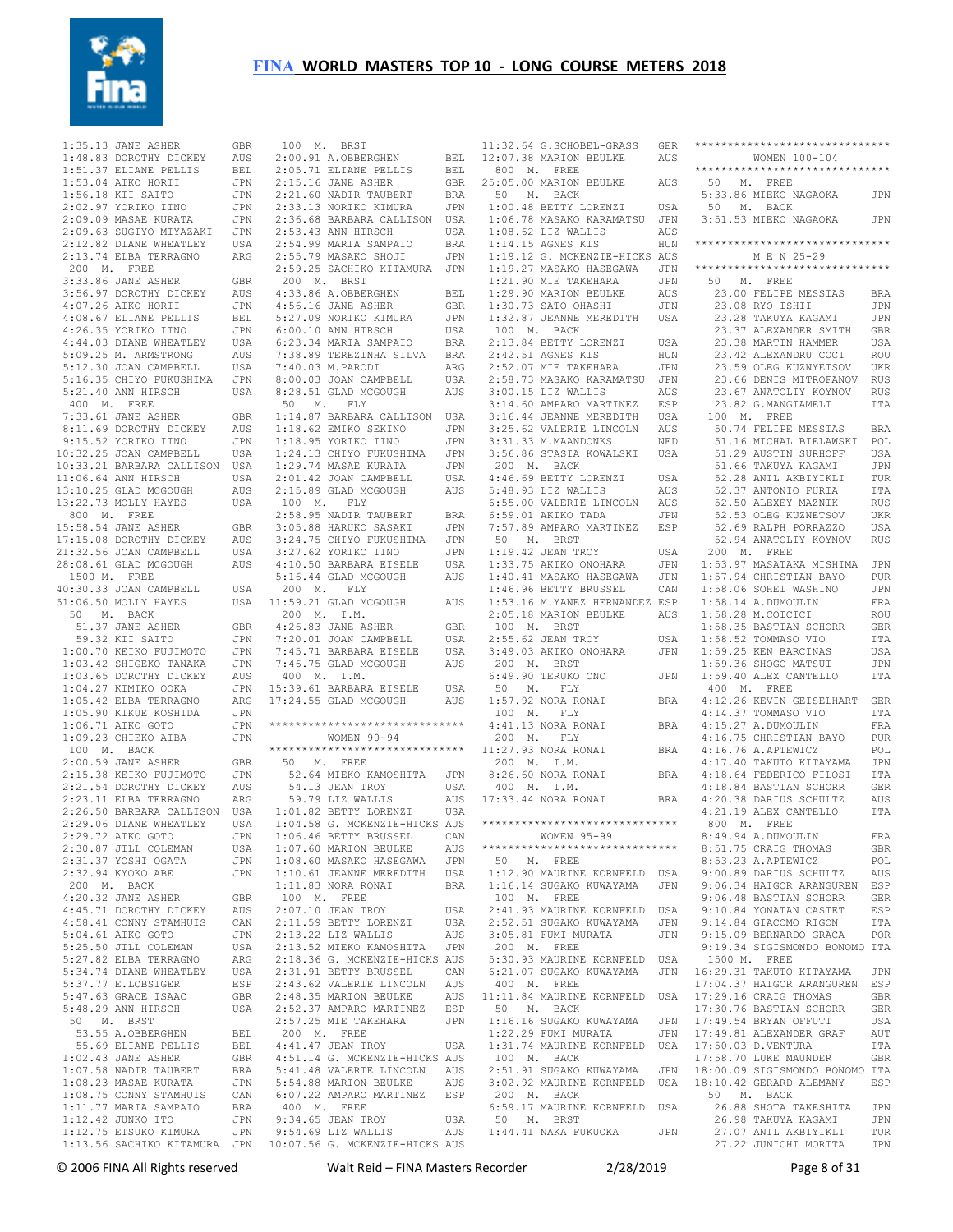

 27.24 NAOYA MATSUZAWA JPN 27.30 YUHACHI SHIMIZU JPN 27.41 OLEG KUZNYETSOV UKR 27.67 NIKLAS KUNST GER 27.70 IGOR BALDOINO BRA 27.78 ARTUR YERMAKOV UKR 100 M. BACK 57.52 JUNICHI MORITA JPN 58.14 SHOTA TAKESHITA JPN 58.66 RALPH PORRAZZO USA 59.05 KYOHEI TAKADA JPN 59.08 TONY COX USA 59.70 OLEG KUZNETSOV UKR 59.80 KALON VEALE GBR 1:00.07 LUKE PECHMANN USA 1:00.20 JEAN LUIS GOMEZ DOM 1:00.23 NAOYA MATSUZAWA JPN 200 M. BACK 2:07.58 JUNICHI MORITA JPN 2:08.86 AUSTIN SURHOFF USA 2:11.44 RALPH PORRAZZO USA 2:11.66 SHOGO MATSUI JPN 2:12.38 IGOR BALDOINO BRA 2:13.38 KALON VEALE GBR 2:13.53 JEAN LUIS GOMEZ DOM 2:15.32 BRYAN OFFUTT USA 2:15.53 ARTUR ARTAMONOV UKR 2:15.89 KYOHEI TAKADA JPN 50 M. BRST 28.21 MARK CONROY USA 28.58 A.ZAVERTKIN RUS 28.65 KANAYA YUKI JPN 29.04 ARTUR ARTAMONOV UKR 29.17 SERGII KUKHARSKYI USA 29.32 DAWID SZULICH POL 29.33 NIKLAS HEDEGAARD DEN 29.41 Y.TANIGUCHI JPN 29.64 BRUNO DANIELE ITA 29.69 LORENZO GARDONI ITA 29.69 DENIS MITROFANOV RUS 100 M. BRST 1:01.66 KANAYA YUKI JPN 1:03.56 NIKLAS HEDEGAARD DEN 1:03.70 A.ZAVERTKIN RUS 1:04.82 SERGII KUKHARSKYI USA 1:05.30 ARTEM BABIKHIN RUS 1:05.33 ALEXEY MAZNIK RUS 1:05.42 Y.TANIGUCHI JPN 1:05.49 JOHANNES DIETRICH AUT 1:05.49 ARTUR ARTAMONOV UKR  $1:05.56$  YUYA YAMADA JPN 200 M. BRST 2:15.47 KANAYA YUKI JPN 2:17.51 JOHANNES DIETRICH AUT 2:19.73 ARTEM BABIKHIN RUS<br>2:23.71 ERIC MATERNIAK USA 2:23.71 ERIC MATERNIAK 2:24.37 SERGII KUKHARSKYI USA 2:24.50 YUYA YAMADA JPN 2:24.82 A.ZAVERTKIN RUS 2:26.89 MASASHI NAGAYA JPN 2:27.62 TAKUMA NAGASAWA JPN 2:27.70 RICCARDO RECUPERO ITA 50 M. FLY 24.20 TAKUYA KAGAMI JPN 24.33 OLEG KUZNYETSOV UKR 24.33 SHES NEWSTHEIN COCI ROU 24.59 FELIPE MESSIAS BRA 24.70 JACK MARRIOTT GBR 24.91 KO FUKAYA JPN<br>24.96 RUNAR BORGEN USA 24.96 RUNAR BORGEN 25.00 JACEK SOKULSKI POL 25.07 TONY COX USA<br>25.14 SYUN MORITANI JPN 25.14 SYUN MORITANI 100 M. FLY 54.79 ALEXANDRU COCI ROU 55.12 TAKUYA KAGAMI 56.13 TAKATSUGU OGA JPN 56.26 NIKLAS HEDEGAARD DEN 56.37 OLEG KUZNYETSOV UKR<br>56.44 THOMAS GLENN USA 56.44 THOMAS GLENN 56.86 HIROTAKA HUZII JPN 56.99 JOSE GOMEZ

 57.11 JEAN LUIS GOMEZ DOM 200 M. FLY 2:04.55 TAKATSUGU OGA JPN 2:04.73 SOHEI WASHINO JPN 2:05.41 KO FUKAYA JPN 2:05.80 ALEXANDRU COCI ROU 2:09.31 T.YAMASHITA JPN 2:09.58 S.PIERAGOSTINI ITA 2:09.65 KEVIN GEISELHART GER 2:10.13 FEDERICO FILOSI ITA 2:11.33 EDOARDO ROMANO ITA 2:12.33 HIROTAKA HUZII JPN 200 M. I.M.  $2:10.72$  IGOR BALDOINO 2:11.48 FRANCESCO MORONI ITA 2:12.56 ERIC MATERNIAK USA 2:12.71 JEAN LUIS GOMEZ DOM 2:13.01 HIROTAKA HUZII JPN 2:13.66 EDOARDO ROMANO ITA 2:14.42 YUYA YAMADA JPN 2:14.85 BRYAN OFFUTT USA 2:14.93 BASTIAN SCHORR GER 2:15.47 M.PALMI-KUKIELKO POL 400 M. I.M. 4:44.05 T.YAMASHITA JPN<br>4·47.58 BRYAN OFFUTT USA 4:47.58 BRYAN OFFUTT 4:51.11 A.APTEWICZ POL 4:51.57 YUYA YAMADA JPN 4:51.70 IGOR BALDOINO BRA 4:55.17 BASTIAN SCHORR GER  $4.56$  11 ERIC MATERNIAK USA 4:58.30 GIACOMO RIGON ITA 5:02.32 TAKESHI SATOU JPN 5:02.73 BERNARDO GRACA \*\*\*\*\*\*\*\*\*\*\*\*\*\*\*\*\*\*\*\*\*\*\*\*\*\*\*\*\*\* M E N 30-34 \*\*\*\*\*\*\*\*\*\*\*\*\*\*\*\*\*\*\*\*\*\*\*\*\*\*\*\*\*\* 50 M. FREE 22.95 EVGENIY LAGUNOV RUS 23.09 YOSHIHIRO ASO JPN<br>23.16 NIKITA KONOVALOV RUS<br>23.26 RYO HIGUCHI JPN<br>23.38 RANMARU HARADA JPN 23.55 SHINTARO UCHIYAMA JPN 23.56 NICCOLO' CESERI ITA 23.57 P.KORZENIOWSKI POL 23.69 V.SEMHAIKIN UKR 23.72 ADAM RITTER USA 100 M. FREE 50.39 EVGENIY LAGUNOV RUS 50.79 P.KORZENIOWSKI POL 50.88 ADAM RITTER USA 52.07 T.SICKERT 52.20 V.SEMHAIKIN UKR 52.23 DENNY FERRONI ITA 52.31 NICCOLO' CESERI ITA 52.39 YURIY YEGOSHIN UKR 52.41 MATHIEU JACQUIN FRA 52.58 SHINTARO UCHIYAMA JPN 200 M. FREE 1:52.44 ADAM RITTER USA 1:57.68 RYOYA TAGUCHI JPN 1:59.02 MATHIEU JACQUIN FRA<br>1·59.49 L GIOVANNINI ITA  $1:59.49$  L.GIOVANNINI 1:59.52 DENIS DUMCHEV RUS 1:59.63 ALBERTO SALA ITA 2:00.20 IGOR IOVANOVICH USA<br>2:00.24 ANDREA MANIERO ITA 2:00.24 ANDREA MANIERO 2:00.74 KAZUKI OKAMITSU JPN 2:00.86 A.DA COSTA FRA 400 M. FREE 4:10.80 ROMAIN BERAUD FRA 4:14.39 DAVID CARILLO COL 4:14.80 L.GIOVANNINI ITA 4:17.14 JAMIE MARQUES ESP<br>4:18.38 MARCO URBANI ITA 4:18.38 MARCO URBANI 4:18.45 DENIS DUMCHEV RUS 4:18.80 RAFAEL CABANILLAS ESP 4:10.00 MALABE COOKSERVING NZL

 57.05 S.PIERAGOSTINI ITA 4:22.96 YUTA MURASAKI JPN 2:25.74 CHIKAHIDE ENDO JPN 4:21.85 QUENTIN GODINEAU FRA 2:24.06 A.BEZUGLIY USA 53.05 D.STOCKINGER AUT 800 M. FREE 8:36.08 RAFAEL CABANILLAS ESP 2:26.48 SHOU ASAHI JPN 8:43.54 DAVID CARRILLO COL 8:44.31 L.GIOVANNINI ITA 8:55.43 JAMIE MARQUES ESP 8:55.70 MARCO URBANI ITA 2:29.<br>8:56.91 JENS ROTH GER 50 8:56.91 JENS ROTH GER 9:01.53 QUENTIN GODINEAU FRA 9:01.97 MATHEUS RIBEIRO NZL 9:04.83 MAURO MANNO ITA 9:08.50 JULIO GOMEZ MEX 1500 M. FREE 16:43.60 DAVID CARRILLO COL<br>16:58.90 MARCO URBANI ITA BRA 16:58.90 MARCO URBANI 17:06.24 MATHEUS RIBEIRO NZL 17:06.67 JENS ROTH GER 17:33.78 ERIK SCHRODER NED 17:35.65 PEDRO SERRANO ESP 17:39.14 BOBBY YRIBARREN USA 17:42.78 JUAN ORTIZ USA<br>17:47.51 KEENAN NEWMAN USA 17:47.51 KEENAN NEWMAN 17:48.20 ALESSIO SPELONCHI ITA 50 M. BACK 26.66 TAKASHI TAKEMOTO JPN 27.00 THIAGO SICKERT USA 27.05 LEONARDO SUMIDA BRA 27.29 MASAYA KANEKO JPN 27.31 MICHELE RATTI ITA 27.38 RODRIGO TRIVINO 27.52 NICCOLO' CESERI<br>27.61 JUNICHI FUKUI 27.61 JUNICHI FUKUI JPN 27.70 MATHEUS SILVA BRA 27.87 MATHIEU JACQUIN FRA 100 M. BACK 57.22 TAKASHI TAKEMOTO JPN 58.46 THIAGO SICKERT USA 58.68 LEONARDO SUMIDA 59.62 MASAYA KANEKO JPN 1:00.57 NICCOLO' CESERI 1:00.89 KANAZAWA KENJI JPN 1:01.02 ROMAIN BERAUD 1:01.06 JEROEN LECOUTERE BEL 1:01.10 HIROKAZU MAETOGE JPN 1:01.22 EDUARDO SEVIERI BRA 200 M. BACK 2:06.21 TAKASHI TAKEMOTO JPN 2:09.75 MASAYA KANEKO JPN 2:10.10 ROMAIN BERAUD FRA<br>2:11.94 JOHN MOLYNEAUX GBR<br>2:12.47 ALREDEO EARAADA ESP 2:11.94 JOHN MOLYNEAUX 2:13.47 ALBERTO TABOADA 2:14.05 ANDREA MANIERO ITA<br>2:14.94 A.BEZUGLIY USA 2:14.94 A. BEZUGLIY 2:16.01 ROBERTO TUCCILLO ITA 2:17.04 HIROKAZU MAETOGE JPN 2:17.26 ENTONI CANTELLO ITA 50 M. BRST 28.32 RYO KOBAYASHI JPN 28.90 TAMAS SZABO HUN 28.96 OSSI OKSA FIN 28.96 TAKURO OSAKI JPN 29.26 HAJIME IKEGAMI 29.29 PIOTR SAFRONCZYK POL 29.30 SERGIY KHILKO UKR 29.42 DMITRIY VIRYASOV RUS 29.42 KEISUKE YAGI USA 29.63 SHOU ASAHI JPN 100 M. BRST 1:02.46 RYO KOBAYASHI JPN 1:03.54 HAJIME IKEGAMI JPN 1:04.69 SHOU ASAHI JPN 1:04.95 DAVID VALENCIA COL<br>1.05.04 KEISUKE YAGI USA 1:05.04 KEISUKE YAGI USA<br>1:05.52 SERGIY KHILKO UKR  $1:05.52$  SERGIY KHILKO 1:06.34 BRUNO LIMA BRA 1:06.60 PIOTR SAFRONCZYK POL 1:06.72 MICHAEL KARGBO FRA 1:06.94 MILAN LEPOSA HUN 100 M. FREE 200 M. BRST 2:19.57 HAJIME IKEGAMI JPN 2:23.80 ANDREA CAVALLETTI ITA

 2:26.29 KEISUKE YAGI USA 2:28.02 MICHAEL KARGBO FRA 2:29.35 ALEJANDRO BONILLA COL 2:29.53 BRUNO LIMA BRA 2:29.71 VUK MILOSEVIC SRB M. FLY 24.25 NIKITA KONOVALOV RUS 24.77 MAKSIM GANIKHIN RUS 24.81 V.SEMHAIKIN UKR 24.82 RANMARU HARADA JPN 24.98 YOSHIHIRO ASO JPN 25.23 DENNY FERRONI ITA 25.24 THIAGO SICKERT USA 25.29 DAVID ADAMSON NED 25.33 SEIJI SAKAGUCHI JPN 25.52 Y.SUGAHARA JPN 100 M. FLY 54.70 MAKSIM GANIKHIN RUS 54.79 V.SEMHAIKIN UKR 55.55 SEIJI TANIGUCHI JPN 55.82 DENNY FERRONI ITA 56.22 THIAGO SICKERT USA 56.63 TAKAO UEKI JPN 56.66 TAKUMA KATO JPN 57.03 IVAN FERNANDEZ ESP 57.20 ONDRIJ OBST SVK 57.30 ARTEM PRON UKR 200 M. FLY 2:07.67 DENNY FERRONI ITA 2:08.60 V.SEMHAIKIN UKR 2:10.94 MIKEL DEBA ESP 2:11.55 PAUL WILKES GBR 2:14.45 DAVID CARRILLO COL 2:14.65 M.TAGLIAFIERRO ITA 2:15.78 YASUTAKA FUKIMOTO JPN 2:16.62 ADRIAN BRONNER SUI 2:17.32 SHO YAMAGUCHI JPN 2:17.48 KENTARO SUZUKI JPN 200 M. I.M. 2:08.29 I.DRYMONAKOS GRE 2:10.69 DENNY FERRONI ITA 2:11.32 A.BEZUGLIY USA 2:11.50 ANDREA MANIERO ITA 2:12.91 ROMAIN BERAUD FRA 2:14.74 L.GIOVANNINI ITA 2:14.94 JOHN MOLYNEAUX GBR 2:15.62 DAVID CARRILLO COL 2:15.65 EDUARDO SEVIERI BRA 2:15.79 JAKE VOGEL USA 400 M. I.M.  $4 \cdot 42$  92 A.BEZUGLIY USA 4:43.85 ROMAIN BERAUD FRA 4:44.60 L.GIOVANNINI ITA 4:46.17 DAVID CARRILLO COL 4:48.50 JAMIE MARQUES ESP 4:55.44 M.TAGLIAFIERRO ITA 4:56.56 CLAUDIO MONTANO ITA 5:01.89 KEVIN BOUCHARD CAN 5:02.20 QUENTIN GODINEAU FRA 5:03.78 MARIO FABIANI ITA \*\*\*\*\*\*\*\*\*\*\*\*\*\*\*\*\*\*\*\*\*\*\*\*\*\*\*\*\*\* M E N 35-39 \*\*\*\*\*\*\*\*\*\*\*\*\*\*\*\*\*\*\*\*\*\*\*\*\*\*\*\*\*\* 50 M. FREE 23.37 MIKE BILDOSOLA ESP 23.44 ANDREY KURNOSOV RUS 23.61 KOHEI KAWAMOTO USA 23.70 JOSE JUNIOR BRA 23.72 RODRIGO FERREIRA USA 23.79 MATTHEW LUE GBR 23.83 FILIPE FARAON BRA 24.01 FELIPE DOS SANTOS USA 24.04 ALEXEY MANZHULA RUS 24.04 DANIEL LOTANO USA 51.52 MIKE BILDOSOLA ESP 52.52 JOSE JUNIOR BRA<br>52.72 GIANLUCA ERMETI ITA 52.72 GIANLUCA ERMETI

© 2006 FINA All Rights reserved Walt Reid – FINA Masters Recorder 2/28/2019 Page 9 of 31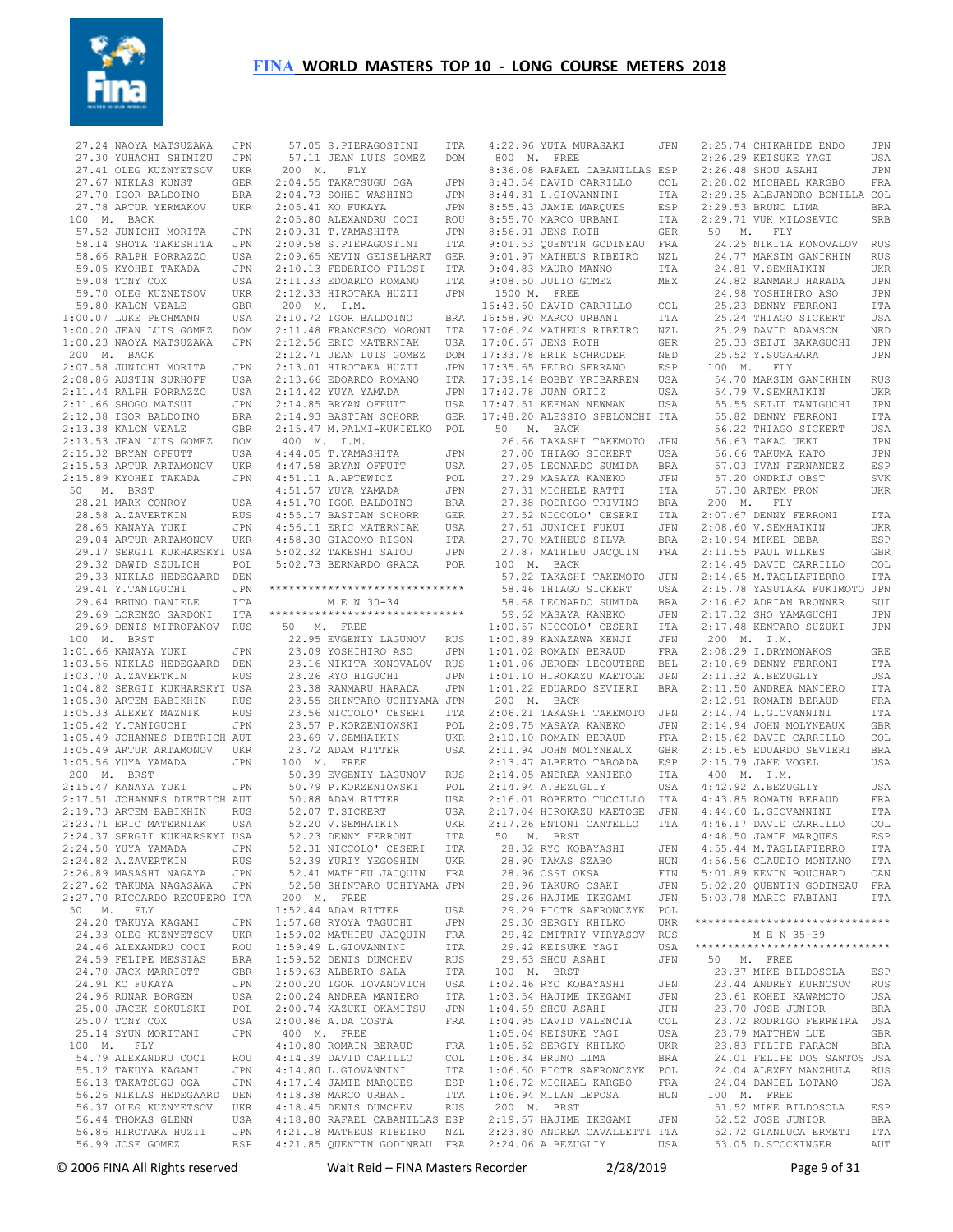

|               | 53.34 ALEXEY MANZHULA RUS                                                                                                                                                                                                                                                                                |            | $\overline{2}$ :                                     |
|---------------|----------------------------------------------------------------------------------------------------------------------------------------------------------------------------------------------------------------------------------------------------------------------------------------------------------|------------|------------------------------------------------------|
|               | 53.60 DAISUKE HOSOKAWA JPN<br>54.18 NOL VAN THULL NED<br>54.22 MATTHEW LUE GBR                                                                                                                                                                                                                           |            | 5                                                    |
|               | 54.18 NOL VAN THULL NED<br>54.22 MATTHEW LUE GBR<br>54.45 STEPHEN GREY NZL<br>54.46 TAKEFUMI KAKIZOE JPN                                                                                                                                                                                                 |            |                                                      |
|               |                                                                                                                                                                                                                                                                                                          |            |                                                      |
|               |                                                                                                                                                                                                                                                                                                          |            |                                                      |
|               |                                                                                                                                                                                                                                                                                                          |            |                                                      |
|               |                                                                                                                                                                                                                                                                                                          |            |                                                      |
|               | 200 M. FREE                                                                                                                                                                                                                                                                                              |            |                                                      |
|               | 200<br>1:58.08 D.STOCKINGER<br>1:58.37 GIANLUCA ERMETI ITA                                                                                                                                                                                                                                               |            |                                                      |
|               |                                                                                                                                                                                                                                                                                                          |            |                                                      |
|               |                                                                                                                                                                                                                                                                                                          |            |                                                      |
|               |                                                                                                                                                                                                                                                                                                          |            |                                                      |
|               |                                                                                                                                                                                                                                                                                                          |            |                                                      |
|               |                                                                                                                                                                                                                                                                                                          |            |                                                      |
|               | 1:58.37 GIANLUCA EKWEIL<br>1:58.73 GUY-NOEL SCHMITT FRA<br>1:59.20 PAUL BARNARD GBR<br>1:59.43 TAMAS KEREKJARTO USA<br>1:59.43 TAMAS KEREKJARTO USA<br>2:01.84 ENRICO STEFANORI ITA<br>2:01.84 ENRICO STEFANORI ITA<br>2:02.13 KOJI YAMAMOTO JPN<br>2:02.25 FELIPE MAIA BRA<br>2:02.41 ASURA KOIZUMI JPN |            |                                                      |
|               |                                                                                                                                                                                                                                                                                                          |            |                                                      |
|               |                                                                                                                                                                                                                                                                                                          |            |                                                      |
|               |                                                                                                                                                                                                                                                                                                          |            | $\begin{array}{c} 1 \\ 1 \\ 1 \\ 1 \\ 1 \end{array}$ |
|               |                                                                                                                                                                                                                                                                                                          |            |                                                      |
|               |                                                                                                                                                                                                                                                                                                          |            | 1:                                                   |
| $400$ M. FREE |                                                                                                                                                                                                                                                                                                          |            | 1:                                                   |
|               |                                                                                                                                                                                                                                                                                                          |            |                                                      |
|               | 4:11.15 GUY-NOEL SCHMITT FRA<br>4:11.15 GUY-NOEL SCHWITT FAR<br>4:20.23 ROGER RABASSA<br>4:20.23 ROGER RABASSA<br>4:20.23 YURI GOTTI ITA<br>4:21.30 JULIEN BAILLOD SUI<br>4:21.77 TAMAS KEREKJARTO USA<br>4:23.33 DAVID GENET FRA<br>4:23.33 DAVID CENET PRA                                             |            | 1:                                                   |
|               |                                                                                                                                                                                                                                                                                                          |            | 1:                                                   |
|               |                                                                                                                                                                                                                                                                                                          |            | $\overline{1}$ :                                     |
|               |                                                                                                                                                                                                                                                                                                          |            | $\mathbf{1}$ :                                       |
|               |                                                                                                                                                                                                                                                                                                          |            |                                                      |
|               |                                                                                                                                                                                                                                                                                                          |            | $\begin{array}{c} 1: \\ 2: \\ 2: \end{array}$        |
|               |                                                                                                                                                                                                                                                                                                          |            |                                                      |
|               |                                                                                                                                                                                                                                                                                                          |            |                                                      |
|               |                                                                                                                                                                                                                                                                                                          |            | 2:                                                   |
|               |                                                                                                                                                                                                                                                                                                          |            | 2:                                                   |
|               |                                                                                                                                                                                                                                                                                                          |            |                                                      |
|               | 4:23.33 DAVID GENET<br>4:23.96 ALESSIO MORELLATO ITA<br>4:24.00 JEREMY VIRGIL USA<br>5:24.00 JEREMY VIRGIL USA                                                                                                                                                                                           |            | 2:                                                   |
|               | 800 M. FREE                                                                                                                                                                                                                                                                                              |            | 2:                                                   |
|               | 8:41.59 IGOR CHERVINSKIY UKR<br>8:46.70 ROGER RABASSA ESP                                                                                                                                                                                                                                                |            | 2:                                                   |
|               |                                                                                                                                                                                                                                                                                                          |            | 2:                                                   |
|               |                                                                                                                                                                                                                                                                                                          |            |                                                      |
|               |                                                                                                                                                                                                                                                                                                          |            |                                                      |
|               | 9:49.06 YURI GOTTI<br>9:53.95 JULIEN BAILLOD SUI 2:<br>9:03.53 ENRICO STEFANORI ITA<br>9:03.53 ENRICO STEFANORI ITA<br>9:07.09 DAVID'GENET FRA                                                                                                                                                           |            |                                                      |
|               |                                                                                                                                                                                                                                                                                                          |            |                                                      |
|               |                                                                                                                                                                                                                                                                                                          |            |                                                      |
|               |                                                                                                                                                                                                                                                                                                          |            |                                                      |
|               |                                                                                                                                                                                                                                                                                                          |            |                                                      |
|               | 9:10.42 NICKY LANGE<br>9:10.78 JEREMY VIRGIL                                                                                                                                                                                                                                                             | GER        |                                                      |
|               |                                                                                                                                                                                                                                                                                                          | USA        |                                                      |
|               | 9:11.35 REMCO VAN ALTHUIS NED                                                                                                                                                                                                                                                                            |            |                                                      |
|               | 1500 M. FREE                                                                                                                                                                                                                                                                                             |            |                                                      |
|               |                                                                                                                                                                                                                                                                                                          |            |                                                      |
|               | 16:37.63 ROGER RABASSA                                                                                                                                                                                                                                                                                   | ESP        |                                                      |
|               |                                                                                                                                                                                                                                                                                                          |            |                                                      |
|               | 17:13.64 FRANCISCO HERVAS ESP<br>17:31.24 ASUKA KOIZUMI JPN                                                                                                                                                                                                                                              |            |                                                      |
|               | 17:34.50 ALESSIO MORELLATO ITA                                                                                                                                                                                                                                                                           |            |                                                      |
|               |                                                                                                                                                                                                                                                                                                          |            |                                                      |
|               | 17:36.19 MARCO PUCCI                                                                                                                                                                                                                                                                                     | ITA        |                                                      |
|               | 17:39.55 REMCO VAN ALTHUIS NED                                                                                                                                                                                                                                                                           |            | $\overline{1}$                                       |
|               | 17:43.70 NICKY LANGE                                                                                                                                                                                                                                                                                     | GER        |                                                      |
|               |                                                                                                                                                                                                                                                                                                          | USA        |                                                      |
|               | 17:54.91 CESAR OBREGON                                                                                                                                                                                                                                                                                   | ESP        |                                                      |
|               |                                                                                                                                                                                                                                                                                                          |            |                                                      |
|               | 17:59.35 ANDY NONAKA                                                                                                                                                                                                                                                                                     | USA        |                                                      |
|               | 50 M. BACK                                                                                                                                                                                                                                                                                               |            |                                                      |
|               | 27.00 RODRIGO FERREIRA USA<br>27.43 KENICHI KANEKO JPN                                                                                                                                                                                                                                                   |            |                                                      |
|               |                                                                                                                                                                                                                                                                                                          |            |                                                      |
|               | 27.43 KENICHI KANEKO<br>27.57 T.KITASHITA<br>27.57 T.KITASHITA                                                                                                                                                                                                                                           | JPN        |                                                      |
|               |                                                                                                                                                                                                                                                                                                          |            |                                                      |
|               | 27.67 NAOYUKI WATANABE JPN<br>27.80 DANIEL LOTANO USA                                                                                                                                                                                                                                                    |            |                                                      |
|               |                                                                                                                                                                                                                                                                                                          |            |                                                      |
|               | 28.08 INAK BILDOSOLA                                                                                                                                                                                                                                                                                     | ESP        | 2                                                    |
|               | 28.15 MATTHEW MARSHALL                                                                                                                                                                                                                                                                                   | USA        | 2:                                                   |
|               | 28.33 KAROL ZEMIER                                                                                                                                                                                                                                                                                       | POL        | 2:                                                   |
|               |                                                                                                                                                                                                                                                                                                          |            |                                                      |
|               | 28.37 FABIAN RIESS                                                                                                                                                                                                                                                                                       | GER        | 2:                                                   |
|               | 28.61 JONATHAN AUDIS                                                                                                                                                                                                                                                                                     | GBR        | 2:                                                   |
|               | 100 M. BACK                                                                                                                                                                                                                                                                                              |            | 2:                                                   |
|               | 59.58 NAOYUKI WATANABE                                                                                                                                                                                                                                                                                   | JPN        | 2:                                                   |
|               | 1:00.52 KENICHI KANEKO                                                                                                                                                                                                                                                                                   | JPN        | 2:                                                   |
|               |                                                                                                                                                                                                                                                                                                          |            |                                                      |
|               | 1:00.54 JOSE JUNIOR                                                                                                                                                                                                                                                                                      | BRA        | 2:                                                   |
|               | 1:01.09 KAROL ZEMIER                                                                                                                                                                                                                                                                                     | POL        | 2:                                                   |
|               | 1:01.56 MARCO MACCIANTI                                                                                                                                                                                                                                                                                  | ITA        | $\mathbf{2}$ :                                       |
|               | 1:02.04 R.FLOREA                                                                                                                                                                                                                                                                                         | ROU        | -2                                                   |
|               |                                                                                                                                                                                                                                                                                                          |            |                                                      |
|               | $1:02.19$ G. PERULLI                                                                                                                                                                                                                                                                                     | ITA        | $\mathbf{2}$ :                                       |
|               | 1:02.23 MASANORI TAKEGAWA JPN                                                                                                                                                                                                                                                                            |            | 2:                                                   |
|               | 1:02.33 P.TATARYNOWICZ                                                                                                                                                                                                                                                                                   | POL<br>GBR | 2:                                                   |
|               | 1:02.34 JONATHAN AUDIS                                                                                                                                                                                                                                                                                   |            | 2:                                                   |
|               |                                                                                                                                                                                                                                                                                                          |            |                                                      |
| 200 M. BACK   |                                                                                                                                                                                                                                                                                                          |            | 2:                                                   |
|               | 2:15.41 MASANORI TAKEGAWA JPN                                                                                                                                                                                                                                                                            |            | 2:                                                   |
|               | 2:16.35 P.TATARYNOWICZ                                                                                                                                                                                                                                                                                   | POL        | $\overline{2}$ :                                     |
|               | 2:17.53 NAOHIRO TERADA                                                                                                                                                                                                                                                                                   | JPN        | 2:                                                   |
|               |                                                                                                                                                                                                                                                                                                          |            | $\mathbf{2}$ :                                       |
|               | 2:17.84 KAROL ZEMIER                                                                                                                                                                                                                                                                                     | POL        |                                                      |
|               | 2:18.69 M.RAVAGLIOLI                                                                                                                                                                                                                                                                                     | ITA        | 2:                                                   |
|               | 2:19.27 T.KITASHITA                                                                                                                                                                                                                                                                                      | JPN        | 4                                                    |
|               | $2:19.59$ NOL VAN THULL                                                                                                                                                                                                                                                                                  | NED        | 4:                                                   |
|               | 2:19.98 YUKI KOIZUMI                                                                                                                                                                                                                                                                                     |            | 4:                                                   |
|               | 2:20.25 JULIEN BAILLOD                                                                                                                                                                                                                                                                                   | JPN        | 4:                                                   |
|               |                                                                                                                                                                                                                                                                                                          | SUI        |                                                      |

 2:20.83 MARCO CESARINI ITA 50 M. BRST 28.68 MARKIC MATJAZ SLO 28.80 FELIPE DOS SANTOS USA 29.46 GEOFF WELLS USA 29.81 NERI TROSSERO ARG 29.85 ANDREY KURNOSOV RUS 29.96 TAKASHI YAMAMOTO JPN 30.27 SERGEY GOGOL RUS 30.36 DMITRIY BYCHKOV RUS 30.47 LUIS BOHORQUEZ COL 30.58 YOSUKE NOSE JPN 100 M. BRST 04.78 FELIPE DOS SANTOS USA 1:05.51 SERGEY GOGOL RUS 07.79 NERI TROSSERO ARG 07.84 KAZUHIKO SUEMATSU JPN 07.98 TAKASHI YAMAMOTO JPN 1:08.04 C.VANDERKAAY USA 1:08.18 OLEG SIDOROV RUS 1:08.65 MARCIN SZYMKOWIAK POL 08.80 GEOFF WELLS USA 1:08.95 YOSUKE NOSE JPN 200 M. BRST 23.54 GEOFF WELLS USA 25.73 SERGEY GOGOL RUS 2:30.98 MASAHIKO WATANABE JPN 2:32.88 J.M-QUINTANILLA ESP 2:33.08 OLEG SIDOROV RUS 2:34.05 DAMIAN GARIS ARG 2:34.30 YUJI KINOSHITA JPN 2:34.59 FLORIAN BESSON FRA 24.64 MARCOS GRINO ARG<br>24.87 GABRIEL LOPEZ COL 34.87 GABRIEL LOPEZ 50 M. FLY 24.67 KOHEI KAWAMOTO USA 25.40 ILJA KOLESNIKOVS LAT 25.42 BRUNO DE PAULA USA 25.48 DINKO MATIC CRO 25.49 MIKE BILDOSOLA ESP 25.59 DANIEL LOTANO USA 25.76 ALEXEY MANZHULA RUS 25.81 ANDREY KURNOSOV RUS 25.85 FELIPE DOS SANTOS USA 25.90 FILIPE FARAON BRA 100 M. FLY 53.65 KOHEI KAWAMOTO USA 56.63 TAMAS KEREKJARTO USA 57.16 BRUNO DE PAULA USA 57.19 TAKEFUMI KAKIZOE JPN 57.48 D.STOCKINGER AUT 58.75 C.VANDERKAAY USA 58.94 MASANORI TAKEGAWA JPN 59.09 OLEG LYASHKO RUS<br>59.14 MIKE BILDOSOLA ESP 59.14 MIKE BILDOSOLA 59.40 AKIRA IMANISHI JPN 200 M. FLY 2:11.06 LOIC LEROY FRA 2:13.83 PAUL BARNARD GBR 13.99 A.RIVELLINI ITA 2:14.91 JULIEN BAILLOD SUI 2:17.36 NICOLA FRASCHINI AUS 17.75 JEREMY VIRGIL USA 2:18.26 YOHAN BOURSEAU FRA 2:18.74 FRANCESCO VIOLA ITA 2:18.96 FAUSTO MATTOS BRA 2:19.25 VICENTE RICHART ESP 200 M. I.M. 2:15.34 MASANORI TAKEGAWA JPN 2:15.38 ASUKA KOIZUMI JPN 2:15.86 GIANLUCA ERMETI ITA 15.00 CINCLES<br>15.90 FELIPE MAIA BRA 17.64 GEOFF WELLS USA<br>17.77 KAROL ZEMIER POL 17.77 KAROL ZEMIER 2:18.05 KOJI YAMAMOTO JPN 2:18.39 LOIC LEROY FRA 2:18.97 STEPHEN CRONK AUS 2:19.53 RENATO FERREIRA USA 400 M. I.M. 49.77 ASUKA KOIZUMI JPN 4:57.43 FELIPE MAIA BRA 4:59.65 FRANCISCO HERVAS ESP

|          | 5:00.82 KOJI YAMAMOTO                                  | JPN        | 28.35 MAU                  |            |
|----------|--------------------------------------------------------|------------|----------------------------|------------|
|          | 5:01.36 PEDRO REIG                                     | ESP        | 28.48 TAK                  |            |
|          | 5:01.46 STEPHEN CRONK                                  | AUS        | 29.12 M.C                  |            |
|          | 5:02.10 JULIEN BAILLOD                                 | SUI        | 29.14 ALF                  |            |
|          | 5:02.53 YOHAN BOURSEAU                                 | FRA        | 29.34 LEA                  |            |
|          | 5:04.46 CARLOS SOLER                                   | ESP        | 29.42 MAR                  |            |
|          | 5:04.50 FAUSTO MATTOS                                  | <b>BRA</b> | 100 M. B                   |            |
|          |                                                        |            | 59.99 SHI                  |            |
|          | ******************************                         |            | 1:00.74                    | S.G        |
|          | M E N 40-44                                            |            | 1:00.82                    | TAK        |
|          | *****************************                          |            | 1:00.88 MAU                |            |
|          | 50 M. FREE                                             |            | 1:02.79 TAK                |            |
|          | 23.25 HIDEAKI HARA                                     | JPN        | 1:02.91                    | M.Ç        |
|          | 24.37 ALEXANDR SHILIN                                  | RUS        | 1:02.92 MAR                |            |
|          | 24.46 OLIVER PLANES                                    | ESP        | 1:03.28                    | ALF        |
|          | 24.48 MARC ALLAN                                       | RSA        | $1:03.35$ KEI              |            |
|          | 24.53 RAFAEL AQUINO                                    | BRA        | 1:03.42                    | LEA        |
|          | 24.69 YANN MIRY                                        | FRA        | 200<br>Μ.                  | E          |
|          | 24.76 RAVIL NAGAEV                                     |            | 2:12.34                    | SHI        |
|          | 24.76 CASPER HUT                                       | RUS        | 2:12.87 MAU                |            |
|          |                                                        | NED        |                            |            |
|          | 24.79 WILLIAM CAREDDU                                  | ITA        | 2:15.20 KEI                |            |
|          | 24.85 YUUJI KAWAI                                      | JPN        | 2:15.93                    | TAK        |
| 100 M.   | FREE                                                   |            | 2:19.50 MAR                |            |
|          | 51.21 HIDEAKI HARA                                     | JPN        | 2:19.85 ERI                |            |
|          | 53.58 CLAUS IVERSEN                                    | DEN        | 2:20.33 TAK                |            |
|          | 53.68 S.GHERGHEL                                       | ROU        | 2:20.65 ALF                |            |
|          | 53.98 OLIVER PLANES                                    | ESP        | 2:21.46                    | DEN        |
|          | 54.22 MARC ALLAN                                       | RSA        | 2:22.18                    | NEI        |
|          | 54.50 WILLIAM CAREDDU                                  | ITA        | 50<br>Μ.                   | E          |
|          | 54.51 ALEXANDR SHILIN                                  | <b>RUS</b> | 29.60 NAC                  |            |
|          | 54.93 CASPER HUT                                       | NED        | 29.73 RYC                  |            |
|          | 55.18 RAUL GARCIA BORJA ESP                            |            | 29.93 VLA                  |            |
|          | 55.21 NICOLA NISATO                                    | ITA        | 30.34 BEN                  |            |
| 200 M.   | FREE                                                   |            | 30.50 ROD                  |            |
|          | 1:57.64 CLAUS IVERSEN                                  | DEN        | 30.60                      | STE        |
|          | 2:00.72 SERGII PRYLUTSKYI                              | UKR        | 30.66                      | YAN        |
|          | 2:00.76 JACOB CARSTENSEN                               | DEN        | 30.78 HIR                  |            |
|          | 2:00.91 NICOLA NISATO                                  | ITA        | 30.82                      | <b>JAM</b> |
|          | 2:01.50 ERIC CHRISTENSEN                               | USA        | 30.84                      | KEN        |
|          | 2:02.46 OLIVIER MEURANT                                | FRA        | 100 M.                     | – E        |
|          | 2:02.64 IGOR PIOVESAN                                  | ITA        | 1:06.81                    | BEN        |
|          | 2:03.05 HIROYUKI MAEDA                                 | JPN        | $1:06.96$ RYC              |            |
|          | 2:03.83 OLIVER PLANES                                  | ESP        | $1:07.54$ MAR              |            |
|          | 2:03.86 ERIC RICHELLE                                  | BEL        | 1:07.84                    | OLI        |
| 400 M.   | FREE                                                   |            | $1:08.09$ VLA              |            |
|          | 4:12.81 NICOLA NISATO                                  | ITA        | 1:08.18                    | LUI        |
|          | 4:14.71 JACOB CARSTENSEN                               | DEN        | 1:08.36                    | ROD        |
|          | 4:18.68 IGOR PIOVESAN                                  | ITA        | 1:08.64                    | SAS        |
|          | 4:19.58 ERIC CHRISTENSEN                               | USA        | 1:08.96                    | SER        |
|          | 4:24.16 SERGII PRYLUTSKYI                              | UKR        | 1:09.10                    | FED        |
|          | 4:24.34 KEISUKE KUGA                                   |            | 200<br>Μ.                  |            |
|          |                                                        | JPN<br>FRA | 2:27.22 BEN                | E          |
|          | 4:24.75 OLIVIER MEURANT                                | BEL        |                            |            |
|          | 4:27.82 ERIC RICHELLE<br>4:28.15 ANTONINO TRIPPODO ITA |            | 2:28.19 STE<br>2:28.74 MAR |            |
|          |                                                        |            |                            |            |
|          | 4:30.44 MAURIZIO TERSAR                                | ITA        | $2:29.43$ JAC              |            |
| 800 M.   | FREE                                                   |            | 2:30.81                    | ROD        |
|          | 8:43.10 NICOLA NISATO                                  | ITA        | 2:31.73 SAS                |            |
|          | 8:53.09 JACOB CARSTENSEN                               | DEN        | 2:32.64 AND                |            |
|          | 8:55.93 IGOR PIOVESAN                                  | ITA        | 2:32.65 SIM                |            |
|          | 9:01.44 ERIC CHRISTENSEN                               | USA        | 2:33.06 RIC                |            |
|          | 9:10.53 SERGII PRYLUTSKYI UKR                          |            | 2:33.19 D.E                |            |
|          | 9:11.97 OLIVIER MEURANT                                | FRA        | 50<br>Μ.                   |            |
|          | 9:17.63 HIROKI TAKADA                                  | JPN        | 25.11                      | <b>JAM</b> |
|          | 9:20.19 PAVLO KOSTYRKO                                 | UKR        | 25.72 MAR                  |            |
|          | 9:21.14 JACOPO VANNUCCI                                | ITA        | 26.06 S.G                  |            |
|          | 9:23.11 L.DE SENNEVILLE                                | FRA        | 26.33 TOM                  |            |
| 1500 M.  | FREE                                                   |            | 26.34 RAV                  |            |
|          | 16:24.76 NICOLA NISATO                                 | ITA        | 26.37 TAK                  |            |
|          | 17:21.98 IGOR PIOVESAN                                 | ITA        | 26.51 HIR                  |            |
|          | 17:35.10 ANDREA MARCATO                                | ITA        | 26.54                      | TOY        |
|          | 18:00.09 JIM SVOBODA                                   | USA        | 26.57                      | S.C        |
|          | 18:09.07 CHRISTOPH HAGELE                              | GER        | 26.59 WIL                  |            |
|          | 18:15.73 OLEG ANDRONOV                                 | RUS        | 26.59 MAR                  |            |
|          | 18:28.22 BEN RUTTEN                                    | BEL        | 100 M.                     |            |
|          | 18:33.88 GERMAN RODRIGUEZ                              | ESP        | 57.20                      | S.G        |
|          | 18:35.03 LEONEL FORMIGA                                | BRA        | 57.71 JAM                  |            |
|          | 18:40.98 DAVID GALLUZZI                                | USA        | 58.49 LUI                  |            |
| 50<br>Μ. | <b>BACK</b>                                            |            | 58.61                      | CLA        |
|          | 27.38 ALEXANDR SHILIN                                  | RUS        | 59.22                      | <b>KIM</b> |
|          | 27.80 SHINYA HAYASHI                                   | JPN        | 59.29                      | S.C        |
|          | 27.82 MARCIN KACZMAREK                                 | POL        | 59.85                      | HIR        |
|          | 28.29 S.GHERGHEL                                       | ROU        | 1:00.31                    | TOY        |
|          |                                                        |            |                            |            |

 28.35 MAURIZIO TERSAR ITA 28.48 TAKATOSHI NUMATA JPN 29.12 M.QUAGLIANI ITA .<br>"REDO CARRILLO PAR .<br>2008 NORTH BRANGELO TONELLI 20.<br>20.42 MONELLI **ACK** NYA HAYASHI JPN HERGHEL ROU 1:00.82 TAKUMA YAMAOKA JPN 1:00.88 MAURIZIO TERSAR ITA .<br>1908 YIMDA AMASHI NUMATA 10.002.17 M.D. T. .<br>10.02.82.92.1.140 POR REDO CARRILLO PAR --<br>SUKE KUGA JPN: INDRO OKUDA BRA **ACK**  2:12.34 SHINYA HAYASHI JPN 2:12.87 MAURIZIO TERSAR ITA .<br>2018. KUGA JPN 2:15.93 TAKUMA YAMAOKA JPN 2:19.50 MARIO CARVALHO POR C. RICHELLE BEL 2:20.33 TAKATOSHI NUMATA JPN 2:20.65 ALFREDO CARRILLO PAR INTS BROUWERS NED -----<br>-KUAN CHIA SGP 50 M. BRST <sup>2</sup> XUMAGAI JPN 2.13 RWAT TMAI **DIMIR BORTSOV RUS**  30.34 BEN HARKIN GBR 30.50 RODRIGO BARDI BRA 30.60 STEPHAN PERROT FRA IN MIRY FRA ... ......<br>«OYUKI SHIMANE JPN ...<br>1ES SHEEHAN PUR .<br>3.1 KOJIMA AND JPN 100 M. BRST HARKIN GBR 1:06.96 RYOSUKE IMAI JPN XTIN DE WILDT NED VER PLANES ESP 1:08.09 VLADIMIR BORTSOV RUS 1:08.18 LUIS DENIS MEX 1:08.36 RODRIGO BARDI BRA 1:08.64 SASCHA JANITZKI GER GEY ANGELOV RUS 1:09.10 FEDERICO FORNARIS ITA  $2RST$  2:27.22 BEN HARKIN GBR 2:28.19 STEPHAN PERROT FRA 2:28.74 MARTIN DE WILDT NED COB CARSTENSEN DEN ...<br>DRIGO BARDI BRA CHA JANITZKI GER 2:32.64 ANDREA BENEDETTI ITA 2:32.65 SIMONE BATTISTON ITA 2HARD MORRIS PUR ZHIZHANSKIY RUS FLY **1ES ZENYUH USA** 20TN KACZMAREK POL **EXERGHEL** ROU 26.33 TOMOHIRO NAKANO JPN <sup>7</sup>TL NAGAEV RIJS **EFUMI KOGA JPN**  26.51 HIROKI NAKAZONO JPN <sup>26.11</sup> TON GOTO JPN 26.57 S.OKEMOTO JPN .<br>LIAM CAREDDU ITA RK ARZAGA CAN  $FT.Y$ **SHERGHEL** ROU 1ES ZENYUH USA S DENIS MEX<br>UIS IVERSEN DEN US IVERSEN .<br>1908 - IPN KEMOTO KEMOTO J 59.85 HIROKI NAKAZONO JPN YOHIKO GOTO JPN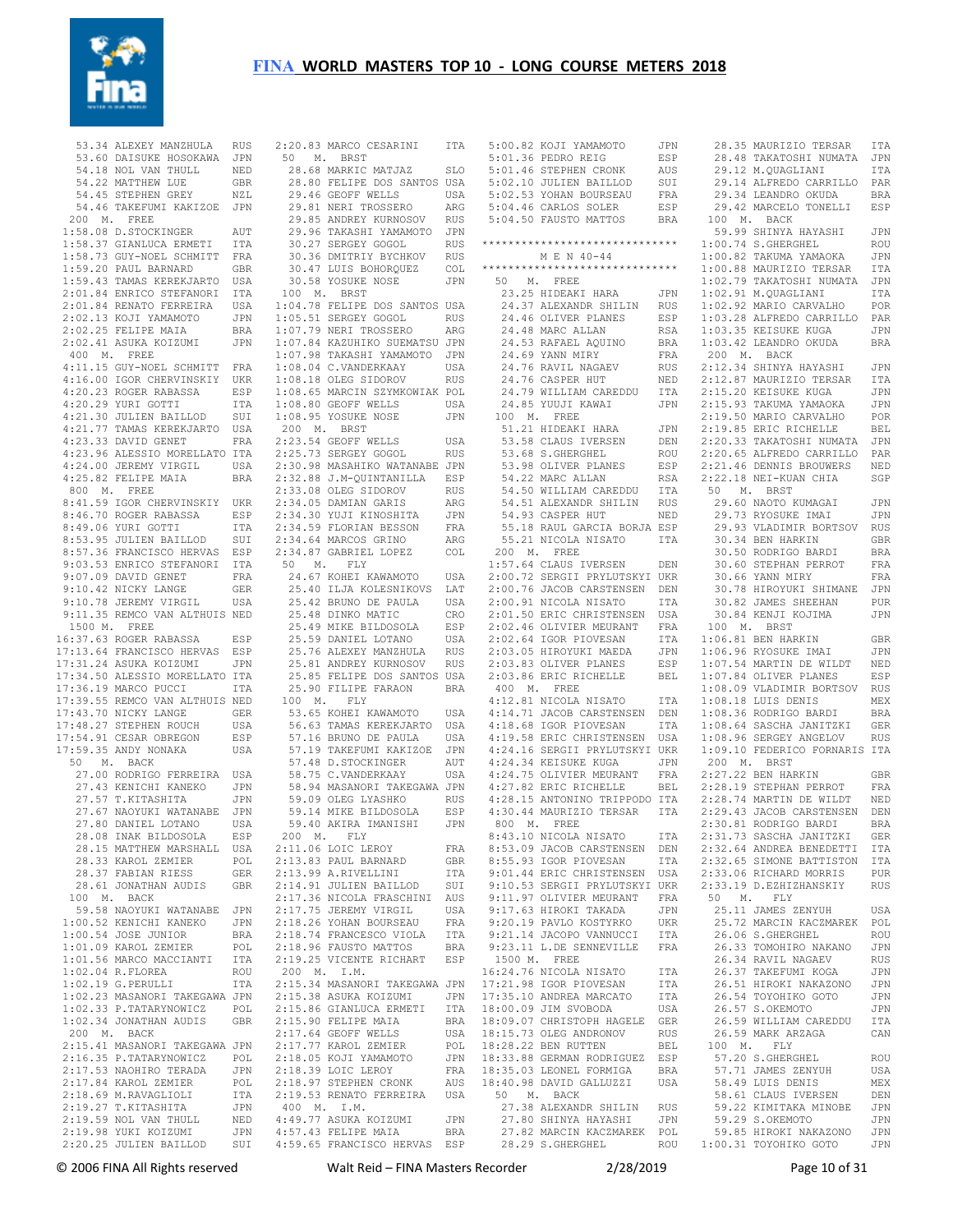

 1:00.63 MARK ARZAGA CAN 1:00.74 ANDREA TALEVI ITA 4:32.53 YURIY SARAMUTIN RUS 4:32.79 RAMSES RODRIGUEZ USA 200 M. FLY 2:11.37 KIMITAKA MINOBE JPN 2:14.05 LUIS DENIS MEX 2:14.49 ANTONINO TRIPPODO ITA 2:14.50 CLAUS IVERSEN DEN 2:16.69 A.MORETTI ITA<br>2:20.61 MARCELO TONELLI ESP 2:20.61 MARCELO TONELLIT 2:21.42 CEDRIC GRAMUSSET FRA 2:22.66 ISIDRE BANCELLS ESP 2:22.95 SERGII PRYLUTSKYI UKR 2:23.72 WANDERLEY JUNIOR BRA 200 M. I.M. 2:14.17 CLAUS IVERSEN DEN 17:54.16 RYAN COX USA 2:15.17 ANTONINO TRIPPODO ITA 2:15.33 ERIC CHRISTENSEN USA 18:12.56 V.MORENO VIDAL ESP 2:17.23 SHINYA HAYASHI JPN 2:17.32 MARCELLO TONELLI ESP 18:23.41 LUIS GONI IRADI ESP 18:28.52 SERGIO MORALES ESP 2:18.71 SATORU OKI JPN 2:18.90 ERIC RICHELLE 2:19.29 OLIVER PLANES ESP 2:20.40 JOHANNES BERBERS GBR 18:39.54 ROBERTO VENIER ITA 18:40.37 MICHAEL DIECKMANN GER 2:20.52 SERGII PRYLUTSKYI UKR 18:41.60 M.VALISERRA ITA 400 M. I.M. 4:47.82 ERIC CHRISTENSEN USA 4:49.82 ANTONINO TRIPPODO ITA 4:54.81 LUIS DENIS MEX 5:03.31 SERGII PRYLUTSKYI UKR 5:09.11 JOHANNES BERBERS GBR 5:10.13 DIRK JANSSEN GER 5:10.59 LUIZ PINTO BRA 5:11.83 AARON CLELAND AUS 5:12.36 CEDRIC GRAMUSSET FRA 5:15.27 J.PEREZ GARCIA ESP \*\*\*\*\*\*\*\*\*\*\*\*\*\*\*\*\*\*\*\*\*\*\*\*\*\*\*\*\*\* 100 M. BACK 1:01.86 LARS KALENKA GER M E N 45-49 \*\*\*\*\*\*\*\*\*\*\*\*\*\*\*\*\*\*\*\*\*\*\*\*\*\*\*\*\*\* 50 M. FREE 24.03 ISAMU TSUZUKI JPN 24.12 BRIAN JACOBSON USA 24.66 EIJI NOMURA JPN 24.73 VLADIMIR PREDKIN RUS 24.81 V.HAVLICEK CZE 24.96 MIKHAIL GROMOV RUS 24.97 MAURO LANZONI ITA 25.01 HIDEAKI TOGO JPN 25.06 HARALD MAISCH GER 25.15 FREDERIC TONUS BEL 100 M. FREE 54.16 FREDERIC TONUS BEL 54.70 ISAMU TSUZUKI JPN 55.51 MARK THOMPSON AUS 55.78 MARTIN HLAVATY SVK 56.06 TORU TAKUBO JPN 56.09 STEVE WEST USA 56.63 JOHN DE GROOT USA 56.72 WILLIAM DUTRA BRA<br>56.80 REDA BOUTAGHOU ALG 56.80 REDA BOUTAGHOU ALG 56.82 EIJI NOMURA JPN 56.82 MADS GJERLOV DEN 200 M. FREE 2:02.69 FREDERIC TONUS BEL 2:03.22 MARK THOMPSON AUS 2:04.03 LARS KALENKA GER 2:04.52 VLADYSLAV HOROVOI UKR 2:05.70 ISAMU TSUZUKI JPN 2:06.71 MADS GJERLOV DEN 2:07.36 A.BERWECKI 2:07.84 PATRICE RECORBET FRA 2:08.06 FLORENT VILLETTE FRA 2:08.13 FRANK GRUNER GER 400 M. FREE 4:19.50 MARK THOMPSON AUS 4:21.89 LARS KALENKA GER 4:25.15 RYAN COX USA 4:28.67 PATRICE RECORBET FRA 4:29.56 YOSHINORI IWASAKI JPN 4:31.65 FLORENT VILLETTE FRA<br>4:31.75 F.LILJESTROM SWE 4:31.75 F.LILJESTROM SWE 4:32.16 FRANK GRUNER GER 2:19.44 STEVE WEST USA 2:23.64 VLADISLAV BRAGIN RUS

 800 M. FREE 9:02.42 MARK THOMPSON AUS 9:17.03 PATRICE RECORBET FRA 9:23.86 FLORENT VILLETTE FRA 9:27.22 YURIY SARAMUTIN RUS 9:28.04 TOMAS PRIBYL CZE 9:28.48 MASSIMO GAUDIANO ITA 9:28.55 M.VALISERRA ITA 9:30.07 GARY ALBERTYN RSA 9:31.30 MIGUEL TAPIA CHI 9:34.18 RAMSES RODRIGUEZ USA 1500 M. FREE 17:54.39 C.SANNIER FRA 18:36.93 ANDREE HAACK GER 18:38.21 YASUYUKI HOSHIKA JPN 50 M. BACK<br>28.49 TOMAS LOPEZ DOM<br>28.77 LARS KALENKA GER<br>28.95 MIKHAIL GROMOV RUS<br>29.20 Y.NAKAHARA JPN 29.46 FRANCISCO SUAREZ ECU 29.63 R.LOCOCCIOLO ITA 29.63 HARALD MAISCH GER 29.72 MIKE SELF USA 29.73 VLADIMIR PREDKIN RUS 29.79 AKINOBU TACHIBANA JPN 1:02.81 YOSHINORI IWASAKI JPN 1:03.20 TOMAS LOPEZ DOM 1:03.46 R.LOCOCCIOLO ITA 1:03.60 Y.NAKAHARA JPN 1:04.54 TODD DREITZLER USA 1:04.56 FRANCISCO SUAREZ ECU 1:04.83 HARALD MAISCH GER 1:05.56 LIZANDRO CARVALHO BRA 1:05.58 J.SANTOS GRIJALVA ESP 200 M. BACK 2:15.68 LARS KALENKA GER 2:19.95 TOMAS LOPEZ DOM 2:20.23 Y.NAKAHARA JPN 2:21.08 R.LOCOCCIOLO ITA 2:22.14 F.NICOSIA ITA 2:24.28 VANES TERZIARI ITA 2:25.94 LIZANDRO CARVALHO BRA 2:26.37 GUIDO COCCI ITA 2:26.49 PATRICK BALDELLI FRA 2:27.25 M.CHIAPPETTA USA 50 M. BRST 29.31 VLADISLAV BRAGIN RUS 29.57 HIDEAKI TOGO JPN 29.61 STEVE WEST USA 30.36 YASUHIRO KOMORI JPN 30.36 MARTIN HLAVATY SVK 30.48 STEFAN SCHERLING SWE 31.06 MATTHEW BANHAM GBR 31.11 ANDREW COOPER GBR<br>31.15 E.GALLAZZI ITA 31.16 IVAN STUCCHI ITA 100 M. BRST 1:05.08 STEVE WEST USA 1:05.35 VLADISLAV BRAGIN RUS 1:06.19 HIDEAKI TOGO JPN 1:08.25 MATTHEW BANHAM GBR 1:08.80 STEFAN SCHERLING SWE 1:09.74 N.POLKINGHORNE GBR 1:09.81 ALAN PESSOTTI BRA 1:09.92 ROBERT ROBSON GBR 1:10.51 KEVIN DOHERTY USA 1:10.61 MARTIN HLAVATY SVK 2:19.44 STEVE WEST

2:27.76 HIDEAKI TOGO 2:33.26 KEVIN DOHERTY USA 2:33.56 MATTHEW BANHAM GBR 2:33.95 ABRAHAM SOLANO ECU 2:37.24 SLAWOMIR FORMAS POL 2:37.26 MIKHAIL PEREDNYA RUS 2:37.29 ROBERT ROBSON GBR<br>2:37.86 ANDRE WRASSE GER 2:37.86 ANDRE WRASSE 50 M. FLY 25.39 EIJI NOMURA JPN 25.45 ISAMU TSUZUKI JPN 25.96 FREDERIC TONUS BEL 26.17 MASATO SAKAI JPN 26.42 MIKHAIL GROMOV RUS 26.68 V.HAVLICEK CZE 26.80 TORU TAKUBO JPN 26.88 MAURO LANZONI ITA 26.88 LUDOVIC LEROUX FRA 26.88 JOHN CUNNINGHAM IRL 100 M. FLY  $58.13$  EIJI NOMURA 58.50 ISAMU TSUZUKI 59.09 FREDERIC TONUS BEL 1:00.31 MIKHAIL GROMOV RUS<br>1:00.94 A.BERWECKI POL 1:00.94 A.BERWECKI POL 1:01.66 TORU TAKUBO JPN 1:01.75 MARKUS BIERIG GER 1:01.76 TOSHIYUKI IBE JPN 1:01.87 EMANUELE MASETTO ITA 1:02.16 LUDOVIC LEROUX FRA 200 M. FLY 2:16.12 TOSHIYUKI IBE JPN 2:17.54 FREDERIC TONUS BEL 2:19.24 VANES TERZIARI ITA<br>2:20.77 A.BERWECKI POL 2:20.77 A.BERWECKI 2:22.23 ALBERTO ROTA ITA 2:22.31 ANTWAN VAN ENGEN NED 2:22.43 KEVIN DOHERTY USA 2:22.72 R.TITINSHNIDER ISR  $2:16.42$  STEVE WEST 2:21.16 ABRAHAM SOLANO ECU 2:23.81 CHRISTIAN FRICK GER 50 M. BACK 400 M. I.M. سيس سيس بيس بيس بيس بيس بيس<br>4:57.70 KEVIN DOHERTY USA 5:02.32 YOSHINORI IWASAKI JPN 5:03.70 ABRAHAM SOLANO ECU 5:07.37 LIBARDO MENDEZ COL 5:10.13 YURIY SARAMUTIN RUS 5:11.76 RYAN COX USA 5:12.62 NICKOLAS MARCHAND FRA 5:13.04 ANTONIO MENDEZ COL 5:14.30 ANDREE HAACK GER 5:15.63 MATTHIAS MILLERS GER \*\*\*\*\*\*\*\*\*\*\*\*\*\*\*\*\*\*\*\*\*\*\*\*\*\*\*\*\*\* M E N 50-54 \*\*\*\*\*\*\*\*\*\*\*\*\*\*\*\*\*\*\*\*\*\*\*\*\*\*\*\*\*\* 50 M. FREE 24.97 STEVE HILTABIDDLE USA 25.08 TOMMY RUNDGREN FIN<br>25.16 CALVIN MAUGHAN SWE<br>25.44 HIROSHI MIURA JPN 25.44 HIROSHI MIURA 25.47 CRISTIANO BALDINI ITA 25.52 MICHAEL HODGSON GBR 25.56 TODD PACE USA<br>25.73 PAVEL LEBEDEV RUS 100 M. FREE

 2:23.55 ANDRE WRASSE GER 2:24.20 AKINORI KURACHI JPN 200 M. I.M. 1500 M. FREE 17:18.59 BRENT FOSTER NZL 2:18.63 KEVIN DOHERTY USA 17:47.18 IACOVO LUCA DI ITA<br>2:19.30 YOSHINORI IWASAKI JPN 17:55.59 PETER DIXON GBR 2:19.85 VANES TERZIARI ITA 2:21.13 A.BERWECKI POL 18:07.93 BARTON WELLS USA 18:11.08 KURT DICKSON USA 2:22.46 TODD DREITZLER USA 18:39.08 J.ROMACHO VARGAS ESP 2:22.56 FREDERIC TONUS BEL 2:22.93 VLADYSLAV HOROVOI UKR 18:39.60 GIAN LUCA SONDALI ITA 18:41.90 A.LAVEGLIA ITA 24.98 M.GIALDI ITA 25.08 TOMMY RUNDGREN FIN 1:05.87 GIUSEPPE TIANO ITA 1:06.25 ROMAN TOLSTIK RUS 25.78 LAWRENCE LEE USA 2:23.64 PAUL LEMMON AUS 55.65 M.GIALDI ITA 56.04 STEFAN OPATRIL AUT 2:24.95 IGNACIO JIMENEZ USA 2:24.97 KURT DICKSON USA 56.05 TOMMY RUNDGREN FIN 2:25.15 HIROYOSHI MAETOGE JPN 56.12 STEVE HILTABIDDLE USA 56.35 DINO SCHORN ITA 57.15 MICHAEL HODGSON GBR 57.40 KAZUHIKO YAMAKAWA JPN 57.49 STEPHEN NICHOLS USA 57.55 HIROSHI MIURA JPN 57.65 ALESSIO GERMANI ITA 200 M. FREE 2:00.89 NICOLAS GRANGER USA 2:03.07 DINO SCHORN ITA 2:05.87 GIAN LUCA SONDALI ITA  $2 \cdot 07$  11 M GTALDI ITA 2:07.40 PETER DIXON GBR 2:07.43 LAWRENCE LEE USA 2:08.39 FRED SCHUSTER USA 2:08.96 PAUL LEMMON AUS 2:09.05 STEPHEN NICHOLS USA 2:09.61 KURT DICKSON USA 400 M. FREE 4:21.80 DINO SCHORN ITA 4:23.31 FABIO CALMASINI ITA 4:28.34 PAUL LEMMON AUS 4:28.59 BARTON WELLS USA 4:28.95 PETER DIXON GBR 4:30.10 GIAN LUCA SONDALI ITA 4:31.48 KURT DICKSON USA 4:33.48 BRENT FOSTER NZL 4:34.90 NICOLAS GRANGER USA 4:37.49 VLADIMIR GUSEV RUS 800 M. FREE 8:49.22 FABIO CALMASINI ITA 9:05.29 DINO SCHORN ITA 9:09.69 BRENT FOSTER NZL 9:18.46 PAUL LEMMON AUS 9:19.76 NICOLAS GRANGER USA 9:20.99 PETER DIXON GBR 9:21 11 BARTON WELLS USA USA 9:32.01 BENEDIKT NOSS GER<br>TSR 9:34.36 LAURENT KABICHE FRA 9:34.36 LAURENT KABICHE FRA 9:35.72 OLIVER KUSCH GER USA 17:35.40 DINO SCHORN ITA 18:34.41 VLADIMIR GUSEV RUS 28.58 RICK GOULD USA 29.49 HIROYOSHI MAETOGE JPN 29.74 SHUJI AZUMA JPN 30.22 GIUSEPPE TIANO ITA 30.25 HARALD RUCK RSA 30.45 PAVEL LEBEDEV RUS 30.51 MICHAEL HODGSON GBR 30.59 ROMAN TOLSTIK RUS 30.75 ALESSIO GERMANI ITA 30.78 JANNE VIRTANEN FIN GER 30.78 UP....<br>
TER 100 M. BACK<br>
TER 100 M. BACK 1:02.17 RICK GOULD USA 1:03.29 NICOLAS GRANGER FRA 1:03.74 NICOLAS PAPE BEL 1:04.92 DARRYL FOLLOWS NZL 1:05.00 ALESSIO GERMANI ITA 1:05.16 HIROYOSHI MAETOGE JPN 1:06.68 VALERIY KRISHTAL USA 1:06.90 WOLFGANG RABER AUT 200 M. BACK 2:16.79 RICK GOULD USA 2:20.77 DARRYL FOLLOWS NZL 2:22.11 LAWRENCE LEE USA 2:24.24 ALESSIO GERMANI ITA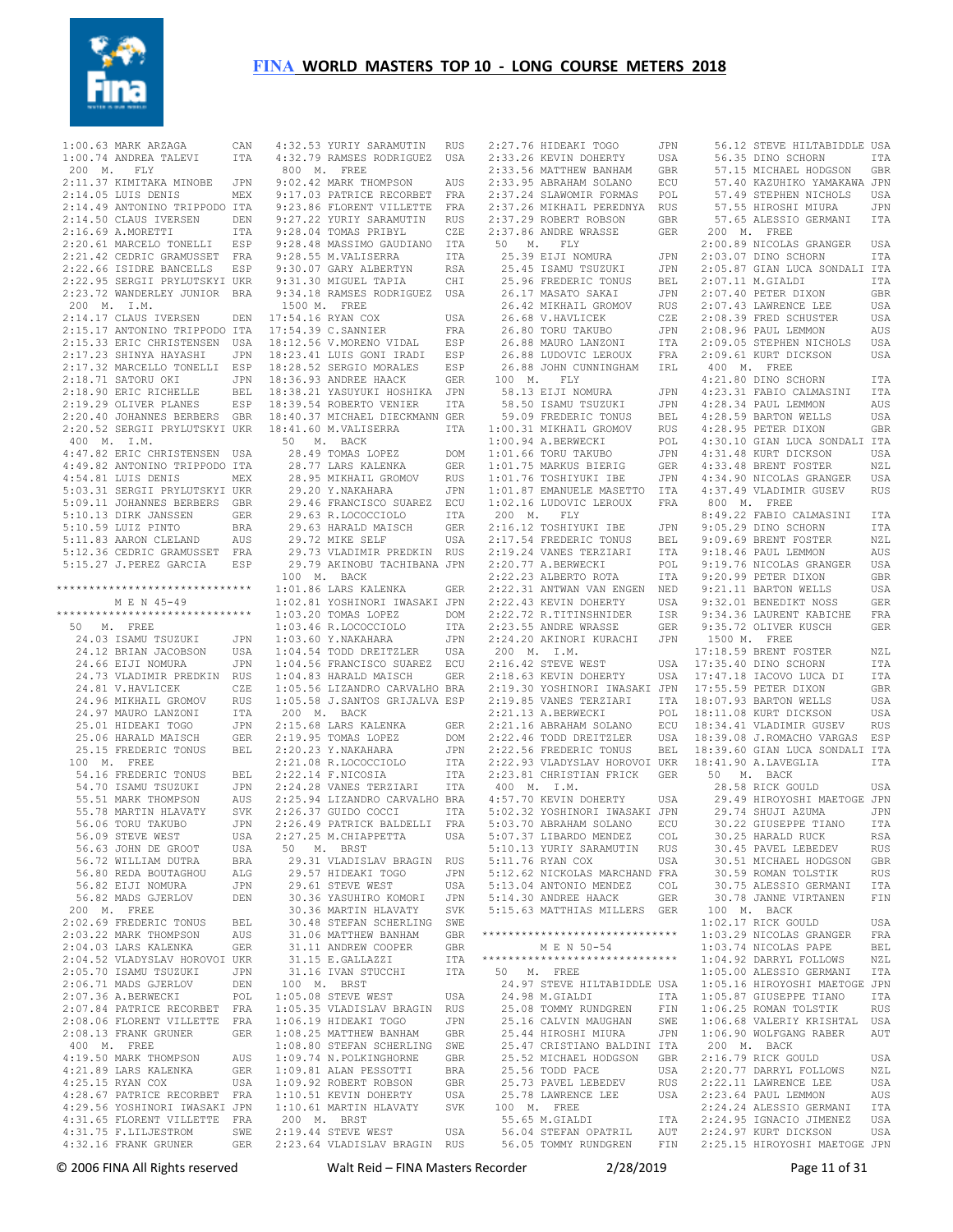

|             | 2:26.55 MAREK ROTHER                                                                   | POL                      | 5:05.03                  |
|-------------|----------------------------------------------------------------------------------------|--------------------------|--------------------------|
|             | 2:27.62 GIAN LUCA SONDALI ITA                                                          |                          | 5:08.2'                  |
| 50          | <b>BRST</b>                                                                            |                          |                          |
| $M_{\star}$ |                                                                                        |                          | 5:11.18                  |
|             | 30.79 FABIO CAVALLI                                                                    | ITA                      | 5:12.2                   |
|             | 31.15 MAKOTO ONODERA                                                                   | JPN                      | 5:19.03                  |
|             | 31.27 MICHAEL HODGSON                                                                  | GBR                      | 5:20.30                  |
|             |                                                                                        |                          |                          |
|             | 31.46 HAJIME MORIMOTO                                                                  | JPN                      | 5:21.50                  |
|             | 31.58 PAVEL LEBEDEV                                                                    | <b>RUS</b>               | 5:22.0                   |
|             | 31.97 ALBERTO MONTINI                                                                  | ITA                      |                          |
|             |                                                                                        |                          |                          |
|             | 32.02 BARRY CARP                                                                       | AUS                      | ********                 |
|             | 32.03 ALEXEY PLEKHANOV                                                                 | RUS                      |                          |
|             | 32.27 MARCELO REZENDE                                                                  | <b>BRA</b>               | ********                 |
|             | 32.45 CHRIS DUPLANTY                                                                   |                          |                          |
|             |                                                                                        | USA                      | 50<br>$\mathbf{I}$       |
| 100 M.      | <b>BRST</b>                                                                            |                          | 25.8                     |
|             | 1:09.35 HAJIME MORIMOTO                                                                | JPN                      | 25.89                    |
|             |                                                                                        |                          |                          |
|             | 1:09.94 MAKOTO ONODERA                                                                 | JPN                      | 26.21                    |
|             | 1:10.03 ALBERTO MONTINI                                                                | ITA                      | 26.24                    |
|             | 1:10.04 FABIO CAVALLI                                                                  | ITA                      | 26.2'                    |
|             |                                                                                        |                          |                          |
|             | 1:10.91 CHRIS DUPLANTY                                                                 | USA                      | 26.43                    |
|             | 1:11.04 MICHAEL HODGSON                                                                | GBR                      | 26.41                    |
|             | 1:11.72 ALEXEY PLEKHANOV                                                               | RUS                      | 26.64                    |
|             |                                                                                        |                          |                          |
|             | 1:12.08 SHUJI AZUMA                                                                    | JPN                      | 26.7                     |
|             | 1:12.38 ANDREA CABIDDU                                                                 | ITA                      | 26.75                    |
|             | 1:12.39 MASSIMO BUSIGNANI ITA                                                          |                          | 100 l                    |
|             |                                                                                        |                          |                          |
| 200 M.      | <b>BRST</b>                                                                            |                          | 56.1!                    |
|             | 2:31.16 ALBERTO MONTINI                                                                | ITA                      | 57.42                    |
|             |                                                                                        |                          |                          |
|             | 2:33.14 NICOLAS GRANGER                                                                | FRA                      | 57.54                    |
|             | 2:34.55 HAJIME MORIMOTO                                                                | JPN                      | 57.6                     |
|             | 2:36.58 CHRIS DUPLANTY                                                                 | USA                      | 57.74                    |
|             |                                                                                        |                          |                          |
|             | 2:37.32 MAKOTO ONODERA                                                                 | JPN                      | 58.42                    |
|             | 2:38.44 ALEXEY PLEKHANOV                                                               | RUS                      | 58.44                    |
|             | 2:39.19 MASSIMO BUSIGNANI ITA                                                          |                          | 59.1                     |
|             |                                                                                        |                          |                          |
|             | 2:40.61 SHUJI YAMAZAKI                                                                 | JPN                      | 59.3                     |
|             | 2:44.81 BERNHARD AUNER                                                                 | AUT                      | 59.3                     |
|             | 2:45.30 HEIKO BOKNECHT                                                                 | GER                      | $200$ $1$                |
|             |                                                                                        |                          |                          |
| 50<br>М.    | FLY                                                                                    |                          | 2:06.3                   |
|             | 26.11 STEVE HILTABIDDLE USA                                                            |                          | 2:06.88                  |
|             | 26.54 HIROSHI MIURA                                                                    | JPN                      | 2:08.7!                  |
|             |                                                                                        |                          |                          |
|             | 26.90 TOMMY RUNDGREN                                                                   | FIN                      | 2:09.8                   |
|             | 26.97 KAZUHIKO YAMAKAWA JPN                                                            |                          | 2:10.05                  |
|             | 27.07 MICHAEL HODGSON                                                                  | GBR                      | 2:10.68                  |
|             |                                                                                        |                          |                          |
|             | 27.50 MASAKATSU RACHI                                                                  | JPN                      | 2:10.74                  |
|             | 27.76 BARRY CARP                                                                       | AUS                      | 2:10.84                  |
|             | 27.82 OLEG PLUTOK                                                                      | RUS                      | 2:10.99                  |
|             |                                                                                        |                          |                          |
| 27.87       | EVAN EKMAN                                                                             | USA                      | 2:11.20                  |
| 27.88       | THOMAS LOWY                                                                            | AUT                      | 400 1                    |
| 100 M.      |                                                                                        |                          | 4:27.52                  |
|             | FLY                                                                                    |                          |                          |
|             | 59.96 NICOLAS GRANGER                                                                  | FRA                      | 4:29.58                  |
|             | 1:00.52 STEVE HILTABIDDLE USA                                                          |                          | 4:34.69                  |
|             |                                                                                        |                          |                          |
|             | 1:01.73 LAWRENCE LEE                                                                   | USA                      | 4:36.52                  |
|             | 1:01.83 ANDREA TOJA                                                                    | ITA                      | 4:37.82                  |
|             | 1:01.83 OLEG PLUTOK                                                                    | <b>RUS</b>               | 4:39.02                  |
|             |                                                                                        |                          |                          |
|             | 1:02.32 MARC CHALANSONNET FRA                                                          |                          | 4:39.18                  |
|             |                                                                                        |                          |                          |
|             | 1:02.61 FRED SCHUSTER                                                                  | USA                      | 4:42.8'                  |
|             |                                                                                        |                          |                          |
|             | 1:03.08 ALBERTO MONTINI                                                                | ITA                      | 4:44.20                  |
|             | 1:03.32 A.PLACHETA                                                                     | AUT                      | 4:45.48                  |
|             | 1:03.58 MIKE SHAFFER                                                                   | USA                      | 800 M                    |
|             |                                                                                        |                          |                          |
| 200 M. FLY  |                                                                                        |                          | 9:19.4                   |
|             | 2:21.98 ANDREY KREMLEVSKY RUS                                                          |                          | 9:23.2                   |
|             | 2:22.41 MIKE SHAFFER                                                                   | USA                      | 9:23.6                   |
|             |                                                                                        |                          |                          |
|             | 2:23.83 F.BOCKSTAELE                                                                   | $\operatorname{BEL}$     | 9:39.3                   |
|             | 2:23.84 FRED SCHUSTER                                                                  | USA                      | 9:42.7                   |
|             | 2:24.33 ANDREA TOJA                                                                    | ITA                      | 9:52.56                  |
|             |                                                                                        |                          |                          |
|             | 2:24.78 A.LAVEGLIA                                                                     | ITA                      | 9:59.5'                  |
|             | 2:25.34 BRENT FOSTER                                                                   | NZL                      | 10:03.7                  |
|             | 2:26.43 HANS WANKE                                                                     | ECU                      | 10:05.39                 |
|             |                                                                                        |                          | 10:06.39                 |
|             | 2:26.96 MARK MAGEE                                                                     | USA                      |                          |
|             | 2:27.80 JONATHAN BERRY                                                                 | USA                      | 1500 1                   |
| 200 M. I.M. |                                                                                        |                          | 18:05.10                 |
|             |                                                                                        |                          | 18:06.22                 |
|             |                                                                                        |                          |                          |
|             | 200<br>2:13.96 NICOLAS GRANGER FRA<br>2:22.15 ANDREY KREMLEVSKY RUS                    |                          |                          |
|             | 2:22.30 ALBERTO MONTINI ITA                                                            |                          | $18:17.12$<br>$18:39.24$ |
|             |                                                                                        |                          | 18:47.52                 |
|             |                                                                                        |                          |                          |
|             | 2.22.33 HAJIME MORIMOTO JPN<br>2:22.33 HAJIME MORIMOTO JPN<br>2:22.59 LAWRENCE LEE USA |                          |                          |
|             | 2:23.42 GIAN LUCA SONDALI ITA                                                          |                          | $19:06.7$<br>$19:30.5$   |
|             |                                                                                        |                          |                          |
|             | 2:23.67 TAIHEI SAKA                                                                    |                          | 19:37.42                 |
|             | 2:24.45 PAUL LEMMON                                                                    |                          | 19:41.6!                 |
|             | 2:25.65 BRENT FOSTER                                                                   |                          |                          |
|             |                                                                                        | JPN<br>AUS<br>NZL<br>USA | 19:45.92<br>50 I         |
|             | 2:25.89 MARK MAGEE                                                                     |                          |                          |
| 400 M. I.M. |                                                                                        |                          | 30.6!                    |
|             | 4:53.21 NICOLAS GRANGER USA                                                            |                          | 30.66                    |
|             | 5:02.75 BRENT FOSTER                                                                   | NZL                      | 30.84                    |

|     |  |  | 5:05.03 PAUL LEMMON AUS<br>5:08.27 IGNACIO JIMENEZ USA<br>5:11.18 ANDREY KREMLEVSKY RUS<br>5:11.18 ANDREY KREMLEVSKY RUS                                                                                                |                    |
|-----|--|--|-------------------------------------------------------------------------------------------------------------------------------------------------------------------------------------------------------------------------|--------------------|
|     |  |  |                                                                                                                                                                                                                         |                    |
|     |  |  |                                                                                                                                                                                                                         |                    |
|     |  |  |                                                                                                                                                                                                                         |                    |
|     |  |  | 5:19.03 C.SAINT MARTIN FRA<br>5:20.30 MARCO TENDERINI ITA<br>5:21.50 A.LAVEGLIA ITA                                                                                                                                     |                    |
|     |  |  |                                                                                                                                                                                                                         |                    |
|     |  |  | 5:22.07 ROMAN PONOMARENKO RUS                                                                                                                                                                                           |                    |
|     |  |  |                                                                                                                                                                                                                         |                    |
|     |  |  | ******************************                                                                                                                                                                                          |                    |
|     |  |  | M E N 55-59                                                                                                                                                                                                             |                    |
|     |  |  | ******************************                                                                                                                                                                                          |                    |
|     |  |  | 50 M. FREE                                                                                                                                                                                                              |                    |
|     |  |  | 25.86 GREGORY HARRIS<br>25.89 BRETT WOODS                                                                                                                                                                               | USA<br>AUS         |
|     |  |  | 25.89 BRETT WOODS<br>26.21 RICH MERCER                                                                                                                                                                                  | USA                |
|     |  |  | 26.24 CARLO TRAVAINI                                                                                                                                                                                                    | ITA                |
|     |  |  |                                                                                                                                                                                                                         | TUR                |
|     |  |  |                                                                                                                                                                                                                         | NED                |
|     |  |  |                                                                                                                                                                                                                         | FIN                |
|     |  |  |                                                                                                                                                                                                                         | BEL<br>GBR         |
|     |  |  | 26.24 CARLO TRAVAINT<br>26.43 BETER BERNSEN<br>26.43 BETER BERNSEN<br>26.43 JURI LOGVIN<br>26.64 PETER HANSSENS<br>26.75 BERAN SAYLOR<br>20.75 BERAN SAYLOR                                                             | USA                |
|     |  |  | 100 M. FREE                                                                                                                                                                                                             |                    |
|     |  |  |                                                                                                                                                                                                                         | TUR                |
|     |  |  |                                                                                                                                                                                                                         | USA                |
|     |  |  |                                                                                                                                                                                                                         | USA                |
|     |  |  |                                                                                                                                                                                                                         | ITA                |
|     |  |  |                                                                                                                                                                                                                         | AUS<br>GBR         |
|     |  |  |                                                                                                                                                                                                                         | FTN                |
|     |  |  |                                                                                                                                                                                                                         | USA                |
|     |  |  | .00 M. FREE<br>56.15 AHMET NAKKAS<br>57.42 GREGORY HARRIS<br>57.54 TONY ANDERSON<br>57.61 CARLO TRAVAINI<br>57.74 BRETT WOODS<br>58.42 MARK REYNOLDS<br>58.44 JURI LOGVIN<br>59.13 RICH MERCER<br>59.33 MARCUS MATTIOIT | ARG                |
|     |  |  | 59.33 MARCUS MATTIOLI BRA                                                                                                                                                                                               |                    |
|     |  |  | 200 M. FREE                                                                                                                                                                                                             |                    |
|     |  |  | 2:06.33 AHMET NAKKAS<br>2:06.88 TONY ANDERSON                                                                                                                                                                           | TUR                |
|     |  |  |                                                                                                                                                                                                                         | USA<br>GBR         |
|     |  |  |                                                                                                                                                                                                                         | POR                |
|     |  |  | -<br>2:08.75 MARK REYNOLDS<br>2:09.87 JOSE FREITAS<br>2:10.09 KIRK ANDERSON                                                                                                                                             | USA                |
|     |  |  |                                                                                                                                                                                                                         | <b>BRA</b>         |
|     |  |  | 2:10.09 KIRK ANDEROOM<br>2:10.68 MARCUS MATTIOLI<br>2:10.74 CARLO TRAVAINI                                                                                                                                              | ITA                |
|     |  |  | 2:10.84 LEN GUSHE                                                                                                                                                                                                       | CAN                |
|     |  |  | 2:10.99 SOUVIRAA-LABASTIE FRA<br>2:11.20 BRETT WOODS AUS                                                                                                                                                                |                    |
|     |  |  | $400$ M. FREE                                                                                                                                                                                                           |                    |
|     |  |  |                                                                                                                                                                                                                         | USA                |
|     |  |  | 4:27.52 TONY ANDERSON<br>4:29.58 ARNALDO PEREZ<br>4:34.69 JOSE FREITAS                                                                                                                                                  | PUR                |
|     |  |  |                                                                                                                                                                                                                         | POR                |
|     |  |  | 4:36.52 MARK REYNOLDS                                                                                                                                                                                                   | GBR                |
|     |  |  | 1977.82 LEN GUSHE<br>4:37.82 LEN GUSHE<br>4:39.02 KIRK ANDERSON<br>4:39.18 MICHAEL KLEIBER<br>4:42.87 MAURO RODELLA                                                                                                     | USA                |
|     |  |  |                                                                                                                                                                                                                         | USA<br>GER         |
|     |  |  |                                                                                                                                                                                                                         | ITA                |
|     |  |  |                                                                                                                                                                                                                         |                    |
|     |  |  | 4:44.20 SOUVIRAA-LABASTIE FRA<br>4:45.48 K.DELLBRUGGE GER                                                                                                                                                               |                    |
| 800 |  |  | M. FREE                                                                                                                                                                                                                 |                    |
|     |  |  | 9:19.44 ARNALDO PEREZ<br>9:23.23 JOSE FREITAS                                                                                                                                                                           | PUR                |
|     |  |  |                                                                                                                                                                                                                         | ${\tt POR}$<br>USA |
|     |  |  | 9:23.61 TONY ANDERSON<br>9:39.36 K.DELLBRUGGE<br>9:42.77 LEN GUSHE                                                                                                                                                      | GER                |
|     |  |  |                                                                                                                                                                                                                         | CAN                |
|     |  |  | 9:52.56 MAURO RODELLA                                                                                                                                                                                                   | ITA                |
|     |  |  | 9:59.57 SOUVIRAA-LABASTIE FRA<br>10:03.77 JOHAN REMMITS NED<br>10:03.77 JOHAN REMMITS NED                                                                                                                               |                    |
|     |  |  |                                                                                                                                                                                                                         |                    |
|     |  |  | 10:06.39 MARCUS MATTIOLI BRA                                                                                                                                                                                            |                    |
|     |  |  | 1500 M. FREE                                                                                                                                                                                                            |                    |
|     |  |  | 18:05.10 JOSE FREITAS                                                                                                                                                                                                   | POR                |
|     |  |  |                                                                                                                                                                                                                         |                    |
|     |  |  | 18:06.22 ARNALDO PEREZ PUR<br>18:17.12 MICHAEL KLEIBER GER                                                                                                                                                              |                    |
|     |  |  | 18:39.24 ROBERT BARKER<br>18:47.52 LEN GUSHE<br>19:06.73 MAURO RODELLA                                                                                                                                                  | GBR                |
|     |  |  |                                                                                                                                                                                                                         | CAN                |
|     |  |  | 18:47.52 LEN GUORE<br>19:06.73 MAURO RODELLA ITA<br>19:30.57 SOUVIRAA-LABASTIE FRA<br>19:37.42 RINAT GILYAZOV RUS<br>19:41.65 DANIEL PHILLIPS USA<br>19:45.92 PAOLO PERROTTI ITA                                        |                    |
|     |  |  |                                                                                                                                                                                                                         |                    |
|     |  |  |                                                                                                                                                                                                                         |                    |
|     |  |  |                                                                                                                                                                                                                         |                    |
|     |  |  | 50 M. BACK                                                                                                                                                                                                              |                    |
|     |  |  | 30.65 JAY YARID<br>JU.0J JAY YAKID<br>30.66 CRAIG NORREY                                                                                                                                                                | USA                |
|     |  |  | 30.84 YASUSHI MAKINO                                                                                                                                                                                                    | SUI                |
|     |  |  |                                                                                                                                                                                                                         | JPN                |

|                                              | ITA        | 1:06.69 TITO MORALES                         | FRA        |
|----------------------------------------------|------------|----------------------------------------------|------------|
| 31.06 FRANCESCO PETTINI<br>31.15 LEN GUSHE   | USA        | 1:06.79 FRANCESCO SENNIS                     | ITA        |
| 31.16 Z.JANUSZKIEWICZ                        | POL        | 200 M.<br>FLY                                |            |
| 31.18 J.RIBLET                               |            |                                              |            |
|                                              | USA        | 2:23.30 ARNALDO PEREZ                        | PUR        |
| 31.31 HIROSHI SHIBUYA                        | JPN        | 2:30.83 LEN GUSHE                            | CAN        |
| 31.57 PETER BERNSEN                          | NED        | 2:31.59 TIM BONESS                           | AUS        |
| 31.63 DIRK SZYMKOWIAK                        | GER        | 2:32.08 HIDEYUKI TANABE                      | JPN        |
| 100 M.<br>BACK                               |            | 2:33.78 JEAN-LUC ROLLAND                     | FRA        |
| $1:05.80$ CLAY BRITT                         | USA        | 2:34.57 SCOTT RICHARDS                       | USA        |
| 1:06.83 LEN GUSHE                            | CAN        | 2:35.14 G.URIARTE TOLEDO                     | ESP        |
| 1:06.99 FRANCESCO PETTINI ITA                |            | 2:36.23 PAULO CARVALHO                       | POR        |
| 1:07.36 Z.JANUSZKIEWICZ                      | POL        | 2:36.92 RINAT GILYAZOV                       | RUS        |
| 1:08.20 ALEC JOHNSON                         | GBR        | 2:40.24 MICHAEL KLEIBER                      | GER        |
| 1:08.64 A.BONANNI                            | ITA        | I.M.<br>200<br>М.                            |            |
| 1:09.33 YURIY PERIN                          | RUS        | 2:22.98 AHMET NAKKAS                         | TUR        |
| 1:09.33 CRAIG NORREY                         | SUI        | 2:25.33 CARLO TRAVAINI                       | ITA        |
| 1:09.44 GREGORY HARRIS                       | USA        | 2:26.31 GREGORY HARRIS                       | USA        |
| 1:09.79 PETER BERNSEN                        | NED        | 2:26.80 LEN GUSHE                            | CAN        |
| 200 M. BACK                                  |            | 2:27.54 SHINJI ITOU                          | JPN        |
| 2:26.23 LEN GUSHE                            | CAN        | 2:30.31 ARNALDO PEREZ                        | PUR        |
|                                              |            |                                              |            |
| 2:26.32 Z.JANUSZKIEWICZ                      | POL        | 2:30.59 GREG SCOTT                           | USA        |
| 2:27.57 ARNALDO PEREZ                        | PUR        | 2:32.36 MARCUS MATTIOLI                      | BRA        |
| 2:27.81 FRANCESCO PETTINI ITA                |            | 2:32.41 TITO MORALES                         | FRA        |
| 2:31.21 YURIY PERIN                          | RUS        | 2:32.73 J.RIBLET                             | USA        |
| 2:31.59 CLAY BRITT                           | USA        | 400 M.<br>I.M.                               |            |
| 2:31.86 JOHAN REMMITS                        | NED        | 5:12.69 LEN GUSHE                            | CAN        |
| 2:31.89 ALEC JOHNSON                         | <b>GBR</b> | 5:13.11 ARNALDO PEREZ                        | PUR        |
| 2:31.89 MARTIN FENNER                        | GBR        | 5:18.67 CARLO TRAVAINI                       | ITA        |
| 2:33.54 HIROSHI SHIBUYA                      | JPN        | 5:24.71 MARCUS MATTIOLI                      | BRA        |
| 50<br>M. BRST                                |            | 5:24.99 JEAN-LUC ROLLAND                     | FRA        |
| 30.51 CARLO TRAVAINI                         | ITA        | 5:31.08 MICHAEL KLEIBER                      | GER        |
| 30.92 DAVID GUTHRIE                          | USA        | 5:34.35 MARTIN FENNER                        | GBR        |
| 31.95 S. TAKAHASHI                           | JPN        | 5:35.07 GREGORY HARRIS                       | USA        |
| 32.68 GREGORY HARRIS                         | USA        | 5:38.61 TERUHISA SHIMIZU                     | JPN        |
| 32.72 J.KOCHENDORFER                         |            |                                              | ESP        |
|                                              | USA        | 5:40.72 G.URIARTE TOLEDO                     |            |
| 32.73 MICHAEL AUBREY                         | USA        | ******************************               |            |
| 32.89 SERGEY PAKHOMOV                        | RUS        |                                              |            |
| 33.28 KAZUMASA DATE                          | JPN        | M E N 60-64                                  |            |
| 33.30 MASAAKI OTSUKI                         | JPN        | ******************************               |            |
| 33.32 IGOR MEDVEDIEV                         | UKR        | 50<br>М.<br>FREE                             |            |
| 100 M.<br>BRST                               |            | 25.92 BRENT BARNES                           | SGP        |
| 1:07.95 CARLO TRAVAINI                       | ITA        | 26.93 JAMES RITTER                           | USA        |
| 1:10.41 DAVID GUTHRIE                        | USA        | 26.95 ANDRE STEYNBERG                        | RSA        |
|                                              |            |                                              | USA        |
| 1:10.84 GREGORY HARRIS                       | USA        | 26.99 BILL SHERMAN                           |            |
|                                              |            |                                              |            |
| 1:14.41 IGOR MEDVEDIEV                       | UKR        | 27.10 JACK GROSELLE                          | USA        |
| 1:14.92 RICHARD LOCKHART                     | NZL        | 27.14 DAN THOMPSON                           | CAN        |
| 1:15.08 ANTHONY DUNNE                        | AUS        | 27.23 COLIN STEPHENSON                       | GBR        |
| 1:15.08 SERGEY PAKHOMOV                      | RUS        | 27.30 BRUCE YOUNG                            | USA        |
| 1:15.37 JEAN SOUTADE                         | FRA        | 27.57 JEFF FORTIN                            | CAN        |
| 1:15.97 ANDREA FLORIT                        | ITA        | 27.59 JONATHAN KLEIN                         | USA        |
| 1:16.09 ROBERT MCADAM                        | USA        | 27.59 IGOR KRAVKOV                           | ISR        |
| 200<br>Μ.<br>BRST                            |            | 100<br>Μ.<br>FREE                            |            |
| 2:30.67 CARLO TRAVAINI                       | ITA        | 58.60 JAMES RITTER                           | USA        |
| 2:35.58 DAVID GUTHRIE                        | USA        | 59.20 JACK GROSELLE                          | USA        |
| 2:44.64 GREGORY HARRIS                       | USA        | 59.22 DAN STEPHENSON                         | USA        |
| 2:44.83 RICHARD LOCKHART                     | NZL        | 1:00.46 MARTEN DE GROOT                      | NED        |
| 2:47.09 ANTHONY DUNNE                        | AUS        | 1:00.80 MICHAEL SEMPLE                       | RSA        |
| 2:47.29 JEAN SOUTADE                         | FRA        | 1:01.01 ANDRE STEYNBERG                      | USA        |
| 2:47.36 ROBERT MCADAM                        | USA        | 1:01.03 COLIN STEPHENSON                     | GBR        |
| 2:48.47 KAZUNORI UEMURA                      | JPN        | 1:01.03 BRUCE YOUNG                          | USA        |
| 2:48.78 IGOR MEDVEDIEV                       | UKR        | 1:01.05 BILL SHERMAN                         | USA        |
| 2:49.96 ANDREA FLORIT                        | ITA        | 1:01.43 MASSIMO TUBINO                       | ITA        |
| 50<br>М.<br>FLY                              |            | 200 M.<br>FREE                               |            |
| 27.92 ALEC JOHNSON                           | GBR        | 2:09.08 DAN STEPHENSON                       | USA        |
| 28.12 STEFANO VAGHI                          | ITA        | 2:09.63 JAMES RITTER                         | USA        |
| 28.29 DIRK SZYMKOWIAK                        | GER        | 2:13.26 JACK GROSELLE                        | USA        |
| 28.34 HENRY STEWART                          | USA        | 2:13.47 MARTEN DE GROOT                      | NED        |
|                                              |            |                                              |            |
| 28.43 JOHN BEATTIE                           | USA        | 2:15.74 PAUL BLACKBEARD                      | AUS        |
| 28.47 BRETT WOODS                            | AUS        | 2:17.43 IVAR SISNIEGA                        | MEX        |
| 28.51 C.LUTOTOVICH                           | ARG        | 2:18.20 SERGE GUERIN                         | FRA        |
| 28.63 MARCUS MATTIOLI                        | BRA        | 2:18.86 R.KANNEGIESER                        | USA        |
| 28.67 TOM HARVILL                            | USA        | 2:18.89 STEVE WATERS                         | USA        |
| 28.73 PENG SIONG ANG                         | SGP        | 2:19.20 M.BRAVI                              | ITA        |
| 100 M.<br>${\rm FLY}$                        |            | М.<br>400<br>FREE                            |            |
| 1:02.70 C.LUTOTOVICH                         | ARG        | 4:36.89 ANDREW BRAY                          | USA        |
| 1:04.24 LEN GUSHE                            | CAN        | 4:37.43 DJAN MADRUGA                         | BRA        |
| 1:04.53 BRETT WOODS                          | AUS        | 4:42.91 DAN STEPHENSON                       | USA        |
| 1:04.77 HENRY STEWART                        | USA        | 4:44.69 JAMES RITTER                         | USA        |
| 1:05.81 ALEC JOHNSON                         | GBR        | 4:46.99 MARTEN DE GROOT                      | NED        |
| 1:05.86 PAULO CARVALHO                       | POR        | 4:49.37 MARCO BRAVI                          | ITA        |
| 1:06.36 KENNETH TITTLE<br>1:06.41 TIM BONESS | USA<br>AUS | 4:51.08 SERGE GUERIN<br>4:52.82 MICHAEL MANN | FRA<br>USA |

© 2006 FINA All Rights reserved Walt Reid – FINA Masters Recorder 2/28/2019 Page 12 of 31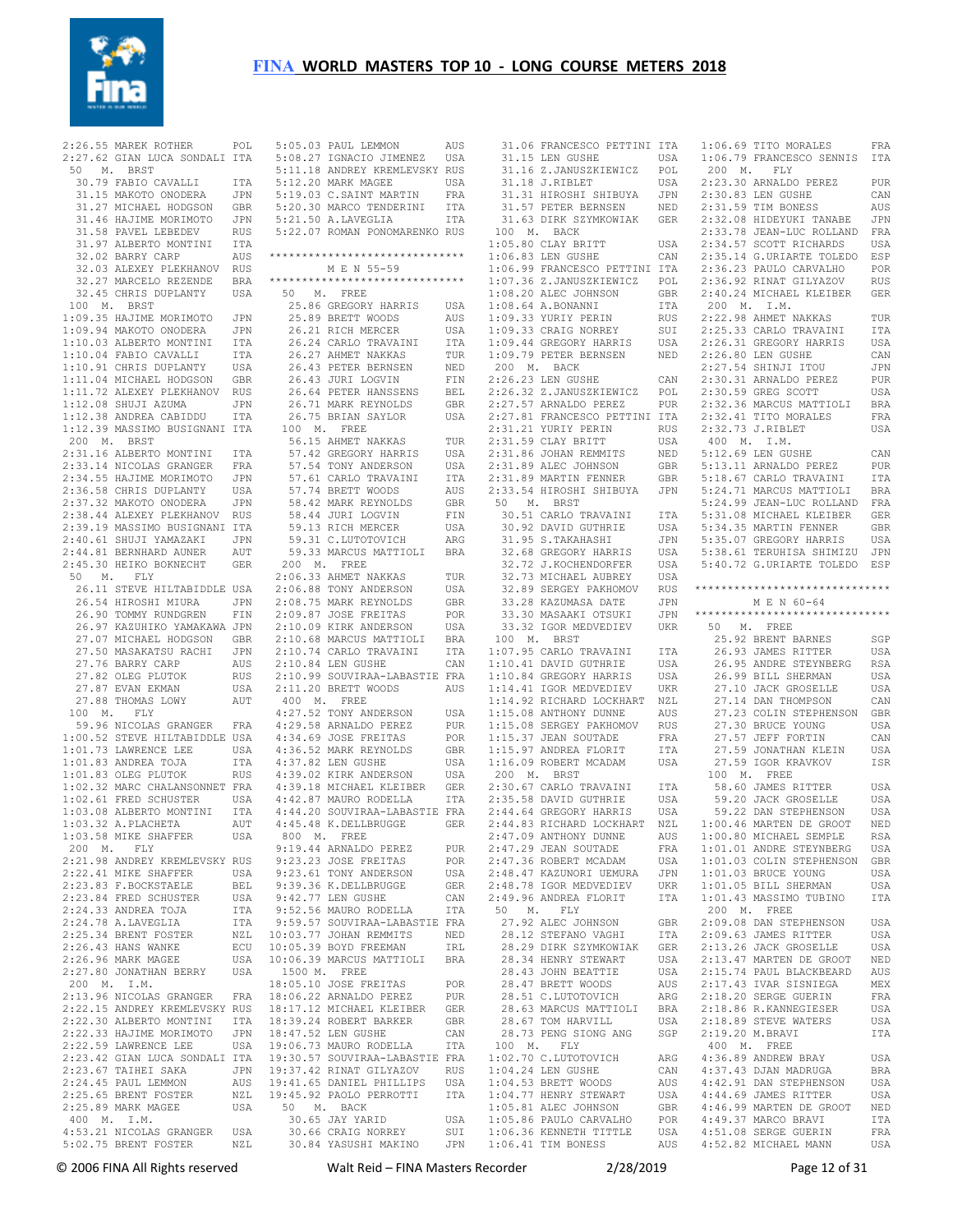

 4:54.76 BRUCE YOUNG USA 4:55.68 SCOTT SHAKE USA 800 M. FREE 9:29.70 ANDREW BRAY USA 9:43.22 DJAN MADRUGA BRA 9:59.00 MARCO BRAVI ITA  $10 \cdot 04$  79 JIM CALLAHAN USA 10:07.77 SERGE GUERIN FRA 10:08.08 MARTEN DE GROOT NED 10:09.22 DOUG KAJIWARA USA 10:09.37 R.KANNEGIESER USA 10:10.57 MARC JOUANDON FRA 10:11.35 BILL BRACKETT USA 1500 M. FREE 18:01.45 ANDREW BRAY USA 19:12.16 MARTEN DE GROOT NED 19:12.82 BILL BRACKETT USA 19:28.88 GLENN CARLSEN CAN 19:47.52 JAMES RITTER USA 20:11.68 MARK EVANS USA 20:17.29 JOHN MORALES USA 20:18.97 GRANT SIMPSON AUS  $20 \cdot 26$  39 STEVE CUTTING USA 20:27.33 NEIL WASSERMAN USA 50 M. BACK 30.63 ANDRE STEYNBERG USA 31.56 VLADIMIR GORKOV RUS 31.62 JONATHAN KLEIN USA 32.21 IGOR KRAVKOV ISR 32.23 ISTVAN MARTON HUN 32.48 PIERRE BAEHR FRA 32.73 J.DELAPORTE FRA 32.77 HUGO BREGMAN NED 32.96 SCOTT SHAKE USA 32.97 LEANDRO MONTANE ARG 100 M. BACK 1:07.86 VLADIMIR GORKOV RUS 1:08.10 JONATHAN KLEIN USA 1:08.97 DJAN MADRUGA BRA 1:10.47 IGOR KRAVKOV ISR 1:11.01 ANDRE STEYNBERG USA 1:11.48 ROBERT GUY GBR 1:11.52 BILL BRACKETT USA 1:12.27 SCOTT SHAKE USA 1:12.71 IVAR SISNIEGA MEX 1:12.83 J.DELAPORTE FRA 200 M. BACK 2:28.37 DJAN MADRUGA BRA 2:29.29 VLADIMIR GORKOV RUS 2:30.95 DAN STEPHENSON USA 2:32.61 JONATHAN KLEIN USA 2:34.51 SCOTT SHAKE USA 2:36.71 BILL BRACKETT USA 2:39.68 ROBERT GUY GBR 2:40.52 JIRI KYNERA CZE 2:40.93 IVAR SISNIEGA MEX 2:41.06 VICTOR BORGES BRA 50 M. BRST 33.00 GREGORY OXLEY USA 33.69 RICHARD NEVILLE USA 34.19 WALTER KUSCH GER<br>34.26 ANDY DYER USA 34.26 ANDY DYER 34.59 GERHARD PROHASKA AUT 34.61 TIMUR PODMARYOV RUS 34.65 CLAUDE ETCHARREN FRA 34.74 HENRY VEHOVEC SLO 35.04 JACK GROSELLE USA 35.15 KENJI NAKAMURA JPN 100 M. BRST 1:15.25 GREGORY OXLEY USA 1:17.96 TIMUR PODMARYOV RUS 1:18.62 ANDY DYER USA 1:19.41 BARRY O'BRIEN GBR 1:20.15 RICHARD NEVILLE USA 1:20.62 JACK GROSELLE USA 1:20.67 PETER KAUCH GER 1:20.69 GERHARD PROHASKA AUT 1:20.96 G.HOFFMANN USA 1:21.03 HIDEMASA ODA JPN 200 M. BRST 2:50.83 GREGORY OXLEY USA 2:52.17 TIMUR PODMARYOV RUS

| 2:54.46 PETER KAUCH                                                                                | GER        |
|----------------------------------------------------------------------------------------------------|------------|
| 2:56.35 ANDY DYER                                                                                  | USA        |
| 2:56.38 BARRY O'BRIEN                                                                              | <b>GBR</b> |
|                                                                                                    | JPN        |
| 3:00.78 HIDEMASA ODA<br>3:01.81 DAVE TUCHLER                                                       |            |
|                                                                                                    | USA        |
| 3:02.62 G.HOFFMANN                                                                                 | USA        |
| 3:02.99 MARC JOUANDON                                                                              | FRA        |
| $3:04.16$ CARLOS CUE                                                                               | MEX        |
| 50 M. FLY                                                                                          |            |
| 27.65 HUGO BREGMAN                                                                                 |            |
| 28.36 DAN THOMPSON<br>28.36 DAN THOMPSON                                                           | NED        |
|                                                                                                    | CAN        |
| 28.45 ANDRE STEYNBERG USA                                                                          |            |
|                                                                                                    |            |
| 28.71 ALEXEY MARKOVSKIY RUS<br>28.91 IGOR KRAVKOV ISR<br>29.18 HIROSHI ARAKI JPN                   |            |
|                                                                                                    |            |
|                                                                                                    |            |
|                                                                                                    | USA        |
| 29.52 DONALD GRAHAM<br>29.63 IAN MCKAY                                                             | <b>GBR</b> |
| 29.77 JOSE ALVARENGA                                                                               | <b>BRA</b> |
| 29.83 JONATHAN KLEIN                                                                               | USA        |
| 100 M. FLY                                                                                         |            |
| $1:02.00$ HUGO BREGMAN                                                                             |            |
|                                                                                                    | NED        |
| 1:07.09 HIROSHI ARAKI<br>1:07.78 GREG SANCHEZ                                                      | JPN        |
|                                                                                                    | USA        |
| $1:08.04$ DAN STEPHENSON                                                                           | USA        |
|                                                                                                    | USA        |
| 1:08.14 JAMES RITTER<br>1:08.53 STEVE WATERS<br>1:09.13 MICHAEL SEMPLE                             | USA        |
|                                                                                                    |            |
|                                                                                                    | RSA        |
|                                                                                                    | JPN        |
|                                                                                                    | USA        |
| 1:09.43 SEIICHI YARITA<br>1:09.70 JACK GROSELLE<br>1:10.17 R.KANNEGIESER                           | USA        |
| 200 M. FLY                                                                                         |            |
|                                                                                                    |            |
| 2:23.52 HUGO BREGMAN                                                                               | NED        |
| 2:33.02 JIM SAUER                                                                                  | USA        |
|                                                                                                    | USA        |
|                                                                                                    | JPN        |
| 2:33.13 GREG SANCHEZ<br>2:33.13 GREG SANCHEZ<br>2:35.60 KAZUHIRO OTSUKA<br>2:42.17 MICHAEL NORBERG | USA        |
|                                                                                                    |            |
|                                                                                                    | RUS        |
|                                                                                                    | USA        |
| 2:46.14 TIMUR PODMARYOV<br>2:47.40 ANDREAS SEIBT<br>2:52.97 MARIUSZ GABIEC                         | POL        |
| 2:55.60 PETER HOBERG                                                                               | GER        |
| 2:56.25 GRANT SIMPSON                                                                              | AUS        |
| $200$ M. I.M.                                                                                      |            |
|                                                                                                    |            |
| 2:31.35 HUGO BREGMAN                                                                               | NED        |
| 2:34.77 DOUG KAJIWARA                                                                              | USA        |
| 2:35.58 JACK GROSELLE                                                                              | USA        |
| 2:36.42 R.KANNEGIESER                                                                              | USA        |
| 2:38.50 VLADIMIR GORKOV                                                                            | RUS        |
| 2:38.77 BRUCE YOUNG                                                                                |            |
|                                                                                                    | USA        |
| 2:39.22 SCOTT SHAKE                                                                                | USA        |
|                                                                                                    | RUS        |
| 2:40.21 TIMUR PODMARYOV<br>2:41.15 ANDREAS SEIBT                                                   | USA        |
| $2:41.74$ JIRI KYNERA                                                                              | CZE        |
| 400 M. I.M.                                                                                        |            |
| 5:34.72 JAMES RITTER                                                                               |            |
|                                                                                                    | USA        |
| 5:37.98 R.KANNEGIESER                                                                              | USA        |
| 5:40.37 ANDREAS SEIBT                                                                              | USA        |
| 5:41.99 STEVE WATERS                                                                               | USA        |
| 5:43.81 MARC JOUANDON                                                                              | <b>FRA</b> |
| 5:44.37 JIM CALLAHAN                                                                               | USA        |
|                                                                                                    |            |
| 5:48.35 BRYAN VOLPP                                                                                | USA        |
| 5:50.63 PETER KAUCH                                                                                |            |
| 5:51.90 NEIL WASSERMAN                                                                             | GER        |
| 5:52.54 JOHN MORALES                                                                               | USA        |
|                                                                                                    | USA        |
|                                                                                                    |            |
| *******************************                                                                    |            |
|                                                                                                    |            |
| M E N 65-69                                                                                        |            |
| ******************************                                                                     |            |
| 50 M. FREE                                                                                         |            |
| 26.21 DOUG MARTIN                                                                                  | USA        |
|                                                                                                    | USA        |
| 27.04 BRUCE WILLIAMS                                                                               |            |
| 27.80 TATE HOLT                                                                                    | USA        |
| 28.01 LEONARD BIELICZ                                                                              | SWE        |
| 28.02 RODOLFO TORRES                                                                               | HON        |
| 28.13 MARC MIDDLETON                                                                               | USA        |
| 28.23 LARRY KRAUSER                                                                                | USA        |
| 28.33 KAZUYA IRIE                                                                                  | JPN        |
|                                                                                                    |            |
| 28.44 NOBUYUKI SUGIMOTO JPN                                                                        |            |
| 28.85 FUMIO SHIGENO                                                                                | JPN        |
|                                                                                                    |            |
| 100 M. FREE<br>1:01.16 BRUCE WILLIAMS                                                              | USA        |
|                                                                                                    | USA        |
| 1:03.22 LARRY KRAUSER<br>1:03.35 KAZUYA IRIE                                                       | JPN        |

|              | 1:04.26 LEONARD BIELICZ SWE                                                                                                                                                                                                                    |     | 2:                                    |
|--------------|------------------------------------------------------------------------------------------------------------------------------------------------------------------------------------------------------------------------------------------------|-----|---------------------------------------|
|              |                                                                                                                                                                                                                                                | USA | 2:                                    |
|              |                                                                                                                                                                                                                                                | USA | 5                                     |
|              | 1:04.31 DICK WORREL<br>1:04.62 EDWARD BELL<br>1:04.67 JACK GOODING<br>1:04.79 MODING                                                                                                                                                           | USA |                                       |
|              | 1:04.79 NOBUYUKI SUGIMOTO JPN                                                                                                                                                                                                                  |     |                                       |
|              |                                                                                                                                                                                                                                                |     |                                       |
|              | 1:04.87 ALEXANDER MILLS NOR<br>1:04.91 DIEGO POJAS RSP                                                                                                                                                                                         |     |                                       |
|              | 1:04.91 DIEGO ROJAS                                                                                                                                                                                                                            | ESP |                                       |
| 200 M. FREE  |                                                                                                                                                                                                                                                |     |                                       |
|              | 2:20.44 LARRY KRAUSER                                                                                                                                                                                                                          | USA |                                       |
|              | 2:24.19 PATRICK MOREAU                                                                                                                                                                                                                         | FRA |                                       |
|              |                                                                                                                                                                                                                                                | USA |                                       |
|              | 2:25.59 PHIL DODSON<br>2:25.80 M.TADAUCHI<br>2:25.84 DIEGO ROJAS                                                                                                                                                                               | JPN |                                       |
|              |                                                                                                                                                                                                                                                | ESP |                                       |
|              |                                                                                                                                                                                                                                                |     | $\overline{1}$                        |
|              | 2:26.40 MIROSLAW WARCHOL POL                                                                                                                                                                                                                   |     |                                       |
|              |                                                                                                                                                                                                                                                | FRA | $1: \,$                               |
|              |                                                                                                                                                                                                                                                | ITA | 1:                                    |
|              | 2:26.46 ABED OUADAH<br>2:27.27 S.SINOPOLI<br>2:27.58 EDWARD BELL<br>2:28.13 JACK GOODING                                                                                                                                                       | USA | 1:                                    |
|              |                                                                                                                                                                                                                                                | USA | 1:                                    |
| 400 M. FREE  |                                                                                                                                                                                                                                                |     | 1:                                    |
|              |                                                                                                                                                                                                                                                |     |                                       |
|              |                                                                                                                                                                                                                                                |     |                                       |
|              |                                                                                                                                                                                                                                                |     |                                       |
|              |                                                                                                                                                                                                                                                |     |                                       |
|              |                                                                                                                                                                                                                                                |     |                                       |
|              |                                                                                                                                                                                                                                                |     |                                       |
|              |                                                                                                                                                                                                                                                |     |                                       |
|              |                                                                                                                                                                                                                                                |     |                                       |
|              |                                                                                                                                                                                                                                                |     |                                       |
|              |                                                                                                                                                                                                                                                |     |                                       |
|              |                                                                                                                                                                                                                                                |     |                                       |
|              | 400 M. FREE<br>5:04.05 DICK WORREL USA 1:<br>5:04.05 LARRY KRAUSER USA 1:<br>5:04.52 JEFFREY BOATRIGHT USA 1:<br>5:06.28 PATRICK MOREAU FRA 1:<br>5:12.11 EDWARD BELL USA 1:<br>5:12.71 DIEGO ROJAS ESP 2<br>5:12.71 DIEGO ROJAS ESP 2<br>5:12 |     |                                       |
| 800 M. FREE  |                                                                                                                                                                                                                                                |     | 3:                                    |
|              | 0000 M. THE FERROGGIARO USA<br>10:32.42 LARRY KRAUSER USA<br>10:47.61 EDDIE RIACH GBR<br>10:53.33 M.TADAUCHI JPN<br>10:56.47 JOHN NELSON USA<br>11:03.58 G.SCARAMEL TTA<br>11:03.58 G.SCARAMEL TTA                                             |     | 3:                                    |
|              |                                                                                                                                                                                                                                                |     | 3:                                    |
|              |                                                                                                                                                                                                                                                |     |                                       |
|              |                                                                                                                                                                                                                                                |     | 3:                                    |
|              |                                                                                                                                                                                                                                                |     | 3:                                    |
|              |                                                                                                                                                                                                                                                |     | 3:                                    |
|              |                                                                                                                                                                                                                                                |     | 5                                     |
|              | 11:04.03 PATRICK MOREAU FRA<br>11:05.52 D.ROJAS ROMERO ESP<br>11:09.17 MARK MODJESKA USA                                                                                                                                                       |     |                                       |
|              |                                                                                                                                                                                                                                                |     |                                       |
|              |                                                                                                                                                                                                                                                |     |                                       |
|              |                                                                                                                                                                                                                                                |     |                                       |
|              | 11:13.99 JEAN-MARIE CADIAT BEL                                                                                                                                                                                                                 |     |                                       |
| 1500 M. FREE |                                                                                                                                                                                                                                                |     |                                       |
|              | 19:41.58 DICK WORREL                                                                                                                                                                                                                           | USA |                                       |
|              | 20:31.16 FRED FERROGGIARO                                                                                                                                                                                                                      | USA |                                       |
|              |                                                                                                                                                                                                                                                | GBR |                                       |
|              | 20:32.88 EDDIE RIACH<br>20:38.77 M.TADAUCHI<br>20:42.70 EDWARD BELL                                                                                                                                                                            | JPN |                                       |
|              |                                                                                                                                                                                                                                                | USA |                                       |
|              |                                                                                                                                                                                                                                                |     |                                       |
|              | 21:03.94 JEAN-MARIE CADIAT BEL<br>21:03.94 JEAN-MARIE CADIAT BEL                                                                                                                                                                               |     | $\begin{array}{c} 1 \\ 1 \end{array}$ |
|              |                                                                                                                                                                                                                                                |     |                                       |
|              |                                                                                                                                                                                                                                                |     | 1:                                    |
|              |                                                                                                                                                                                                                                                |     | 1:                                    |
|              | 21:09.78 MICHAEL STAMHUIS CAN<br>21:21.58 MACIEJ SLUGOCKI AUS<br>21:33.92 JIM CLEMMONS USA<br>21:54.18 GERRY TUCKER AUS                                                                                                                        |     | 1:                                    |
|              | 50 M. BACK                                                                                                                                                                                                                                     |     | $1$ :                                 |
|              | 32.23 BRUCE WILLIAMS USA<br>32.94 GEOFF MYKLEBY USA<br>33.30 TAKEO HIRAMOTO JPN<br>33.55 NAGAHAMA SYUNJI JPN                                                                                                                                   |     | 1:                                    |
|              |                                                                                                                                                                                                                                                |     | $1:$                                  |
|              |                                                                                                                                                                                                                                                |     |                                       |
|              |                                                                                                                                                                                                                                                |     | $1:$                                  |
|              |                                                                                                                                                                                                                                                |     | 1:                                    |
|              | 33.81 MARC MIDDLETON                                                                                                                                                                                                                           | USA | 1:                                    |
|              | 33.97 CHRISTOPHER BROWN GBR                                                                                                                                                                                                                    |     | $\overline{c}$                        |
|              | 34.48 TIMOTHY SHEAD                                                                                                                                                                                                                            | RSA | 2:                                    |
|              | 34.77 FRED FERROGGIARO                                                                                                                                                                                                                         | USA | 2:                                    |
|              | 35.23 BREND BREVE                                                                                                                                                                                                                              | NED | 2:                                    |
|              |                                                                                                                                                                                                                                                |     |                                       |
|              | 35.41 ALAIN VANACKER                                                                                                                                                                                                                           | FRA | 2:                                    |
| 100 M.       | <b>BACK</b>                                                                                                                                                                                                                                    |     | 2:                                    |
|              | 1:12.19 BRUCE WILLIAMS                                                                                                                                                                                                                         | USA | 3:                                    |
|              | 1:13.67 GEOFF MYKLEBY                                                                                                                                                                                                                          | USA | 3:                                    |
| 1:13.96      | FRED FERROGGIARO                                                                                                                                                                                                                               | USA | 3:                                    |
|              | 1:15.71 TAKEO HIRAMOTO                                                                                                                                                                                                                         | JPN | 3:                                    |
|              | 1:15.71 MIROSLAW WARCHOL                                                                                                                                                                                                                       | POL | 3:                                    |
|              |                                                                                                                                                                                                                                                |     |                                       |
|              | 1:15.83 NAGAHAMA SYUNJI                                                                                                                                                                                                                        | JPN | $\overline{c}$                        |
|              | 1:16.12 CHRISTOPHER BROWN GBR                                                                                                                                                                                                                  |     | 2:                                    |
|              | 1:16.85 EDDIE RIACH                                                                                                                                                                                                                            | GBR | 2:                                    |
|              | 1:17.14 JEFFREY BOATRIGHT USA                                                                                                                                                                                                                  |     | 2:                                    |
|              | 1:17.86 PATRICK MOREAU                                                                                                                                                                                                                         | FRA | 2:                                    |
| 200 M. BACK  |                                                                                                                                                                                                                                                |     | 2:                                    |
|              | 2:37.16 LAWRENCE DAY                                                                                                                                                                                                                           | USA | 2:                                    |
|              |                                                                                                                                                                                                                                                |     |                                       |
|              | 2:39.44 FRED FERROGGIARO                                                                                                                                                                                                                       | USA | 2:                                    |
|              | 2:44.88 MIROSLAW WARCHOL                                                                                                                                                                                                                       | POL | 2:                                    |
|              | 2:49.05 DIEGO ROJAS                                                                                                                                                                                                                            | ESP | 2:                                    |
|              | 2:51.33 JACK COURTNEY                                                                                                                                                                                                                          | USA | 2:                                    |
|              | 2:51.40 JEAN-MARIE CADIAT BEL                                                                                                                                                                                                                  |     | $\overline{4}$                        |
|              | 2:51.48 TAKEO HIRAMOTO JPN                                                                                                                                                                                                                     |     | 5:                                    |
|              |                                                                                                                                                                                                                                                |     |                                       |

| 2:53.28 BREND BREVE                                                                                                                                                                                                         | NED        |
|-----------------------------------------------------------------------------------------------------------------------------------------------------------------------------------------------------------------------------|------------|
| 2:53.73 CHRISTOPHER BROWN GBR                                                                                                                                                                                               |            |
| 50 M. BRST                                                                                                                                                                                                                  |            |
|                                                                                                                                                                                                                             | AUS        |
|                                                                                                                                                                                                                             | RSA        |
| 34.13 STUART ELLICOTT<br>34.30 TIMOTHY SHEAD<br>36.37 TOSHIHARU FUJII                                                                                                                                                       | JPN        |
| 36.60 ALAN CARLISLE                                                                                                                                                                                                         | AUS        |
| 36.60 ALEXANDER MILLS<br>36.98 A.BATISTSEV                                                                                                                                                                                  | NOR        |
|                                                                                                                                                                                                                             | EST        |
| 37.08 VLADIMIR GETMAN<br>37.36 VINCENZO FOGLIA<br>37.53 CLIVE EDWARDS                                                                                                                                                       | <b>RUS</b> |
|                                                                                                                                                                                                                             |            |
| 37.53 CLIVE EDWARDS                                                                                                                                                                                                         | ITA<br>USA |
| 37.62 HIROMI UCHIDA                                                                                                                                                                                                         | JPN        |
| 100 M. BRST                                                                                                                                                                                                                 |            |
| $1:18.81$ $1:18.81$ $1:22.15$ $1:22.15$ $1:23.37$ $1:23.37$ $1:23.37$ $1:23.37$ $1:23.45$ $1:24.34$ $1:24.34$ $1:24.65$ $1:24.65$ $1:24.65$ $1:24.65$ $1:24.65$ $1:24.68$ $1:24.76$ $1:24.88$ $1:24.76$ $1:25.55$ $1:25.52$ |            |
|                                                                                                                                                                                                                             |            |
|                                                                                                                                                                                                                             |            |
|                                                                                                                                                                                                                             |            |
|                                                                                                                                                                                                                             |            |
|                                                                                                                                                                                                                             |            |
|                                                                                                                                                                                                                             |            |
|                                                                                                                                                                                                                             |            |
| 1:25.55 CARLOS AGUIRRE                                                                                                                                                                                                      | ARG        |
| 1:25.66 JEAN-MARIE CADIAT BEL                                                                                                                                                                                               |            |
| 200 M. BRST                                                                                                                                                                                                                 |            |
| 3:01.55 STUART ELLICOTT AUS                                                                                                                                                                                                 |            |
| 3:04.58 JEAN-MARIE CADIAT BEL<br>3:07.24 RICK WALKER USA                                                                                                                                                                    |            |
|                                                                                                                                                                                                                             |            |
| 3:07.76 VLADIMIR GETMAN<br>3:10.87 HUBIE KERNS<br>3:11.80 A.BATISTSEV                                                                                                                                                       | RUS        |
|                                                                                                                                                                                                                             | USA        |
|                                                                                                                                                                                                                             | EST        |
| 3:14.90 JIM CLEMMONS                                                                                                                                                                                                        | USA        |
|                                                                                                                                                                                                                             | JPN        |
| 3:16.15 T.MARUSHIMA<br>3:17.37 CARLOS AGUIRRE                                                                                                                                                                               | ARG        |
| 3:18.01 VINCENZO FOGLIA                                                                                                                                                                                                     | ITA        |
| 50 M. FLY                                                                                                                                                                                                                   |            |
| 28.85 DOUG MARTIN                                                                                                                                                                                                           | USA        |
| 29.90 MARC MIDDLETON                                                                                                                                                                                                        | USA        |
|                                                                                                                                                                                                                             | USA        |
|                                                                                                                                                                                                                             | JPN        |
| 29.91 KEVIN MCCORMACK<br>29.99 KAZUYA IRIE<br>30.25 TIMOTHY SHEAD<br>30.31 BRUCE WILLIAMS<br>30.40 LEONARD BIELICZ<br>30.40 LEONARD BIELICZ                                                                                 | RSA        |
|                                                                                                                                                                                                                             | USA        |
|                                                                                                                                                                                                                             | SWE        |
|                                                                                                                                                                                                                             |            |
|                                                                                                                                                                                                                             |            |
|                                                                                                                                                                                                                             | USA<br>USA |
| 30.49 GEOFF MYKLEBY<br>31.12 JACK GOODING                                                                                                                                                                                   |            |
| 31.31 JEAN-MARIE CADIAT BEL                                                                                                                                                                                                 |            |
| 100 M. FLY<br>1:10.29 JACK GOODING                                                                                                                                                                                          | USA        |
|                                                                                                                                                                                                                             |            |
| 1:12.92 LEONARD BIELICZ SWE                                                                                                                                                                                                 |            |
| 1:13.00 JEAN-MARIE CADIAT BEL                                                                                                                                                                                               |            |
| 1:13.15 JEFFREY BOATRIGHT USA                                                                                                                                                                                               |            |
|                                                                                                                                                                                                                             |            |
| 1:13.52 ROLAND FREYGANG GER<br>1:13.63 STEVEN FOLSOM GBR                                                                                                                                                                    | POL        |
| $1:14.21$ LUKASZ SZYSZKA                                                                                                                                                                                                    |            |
|                                                                                                                                                                                                                             |            |
| 1:14.85 S.SINOPOLI ITA<br>1:15.73 PATRICK MOREAU FRA<br>1:16.09 ROBERT KELSOE                                                                                                                                               | USA        |
| $200$ M. FLY                                                                                                                                                                                                                |            |
| 2:47.11 PHIL DODSON                                                                                                                                                                                                         | USA        |
|                                                                                                                                                                                                                             | USA        |
| $2:47.48$ MARK MODJESKA                                                                                                                                                                                                     |            |
| 2:54.95 JEAN-MARIE CADIAT BEL<br>2:56.66 IAN YOUNG AUS                                                                                                                                                                      |            |
|                                                                                                                                                                                                                             |            |
|                                                                                                                                                                                                                             |            |
|                                                                                                                                                                                                                             |            |
|                                                                                                                                                                                                                             |            |
|                                                                                                                                                                                                                             |            |
|                                                                                                                                                                                                                             |            |
| 2:58.87 FRED FERROGGIARO USA<br>3:01.34 ROLAND FREYGANG GER<br>3:02.53 JACK GOODING USA<br>3:05.73 G.SCARAMEL ITA<br>3:08.83 ABED OUADAH FRA<br>3:12.41 STEVEN FOLSOM GBR                                                   |            |
|                                                                                                                                                                                                                             |            |
|                                                                                                                                                                                                                             |            |
|                                                                                                                                                                                                                             |            |
|                                                                                                                                                                                                                             |            |
|                                                                                                                                                                                                                             |            |
|                                                                                                                                                                                                                             |            |
|                                                                                                                                                                                                                             |            |
|                                                                                                                                                                                                                             |            |
|                                                                                                                                                                                                                             |            |
|                                                                                                                                                                                                                             |            |
| 400 M. I.M.                                                                                                                                                                                                                 |            |
| 5:42.24 PATRICK MOREAU FRA                                                                                                                                                                                                  |            |
| 6:01.17 JEAN-MARIE CADIAT BEL                                                                                                                                                                                               |            |

2:52.53 DAVID BRIGHT USA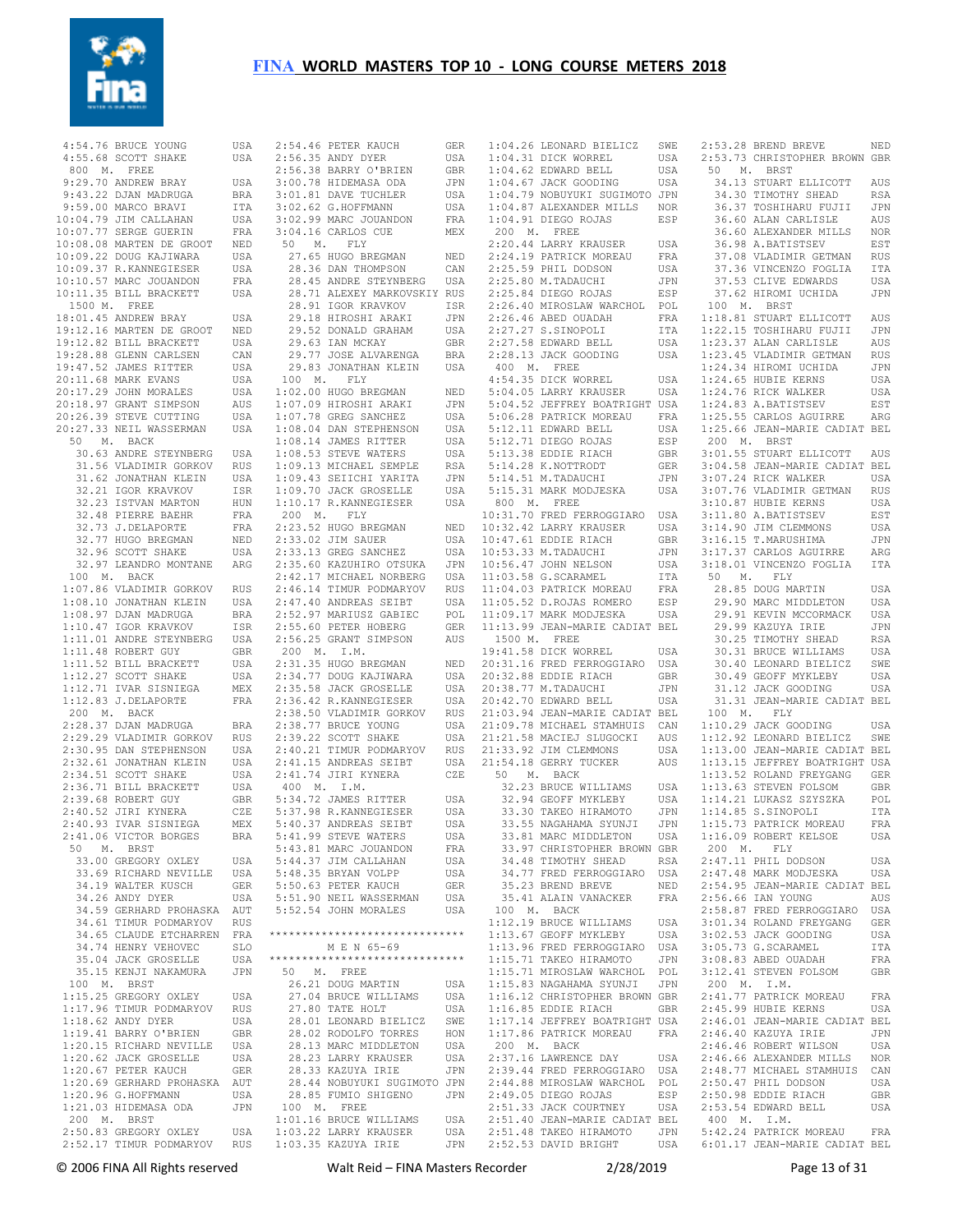

| 6:06.30 HUBIE KERNS                          | USA        |                  |
|----------------------------------------------|------------|------------------|
| 6:06.43 PHIL DODSON                          | USA        |                  |
| 6:11.72 DAVID BRIGHT                         | USA        |                  |
| 6:24.69 JIM CLEMMONS                         |            |                  |
|                                              | USA        |                  |
| $6:29.73$ M.KIRKPATRICK                      | ITA        |                  |
| 6:44.20 MACIEJ SLUGOCKI                      | AUS        |                  |
| 6:45.96 CARLOS AGUIRRE                       | ARG        |                  |
| 6:48.72 OSCAR RUSSIAN                        | VEN        | ĵ                |
|                                              |            | $\mathbf{1}$ :   |
| ******************************               |            | $1$ :            |
| M E N 70-74                                  |            | $\mathbf{1}$ :   |
| *******************************              |            |                  |
|                                              |            | 1:               |
| 50 M. FREE                                   |            | $\mathbf{1}$ :   |
| 28.30 JOHN LIRON                             | GBR        | $\mathbf{1}$ :   |
| 28.90 LEE CHILDS                             | USA        | $\mathbf{1}$ :   |
| 29.35 ANDREW MCPHERSON USA                   |            | $\mathbf{1}$     |
| 29.62 CHRIS DUNN                             | GBR        | $\mathbf{1}$ :   |
| 29.87 GRAHAM CROFT                           | AUS        | 1:               |
| 29.98 KENJI NAKAMATSU JPN                    |            | ź                |
| 30.05 DIETER SEIFERT                         |            |                  |
|                                              | GER        | $\mathbf{2}:$    |
| 30.18 KIERAN KELLEHER<br>30.34 DAVID QUIGGIN | IRL        | $\overline{2}$ : |
|                                              | USA        | $\overline{2}$ : |
| 30.42 LASZLO CSABA                           | HUN        | $\mathbf{2}$ :   |
| 100 M. FREE                                  |            | 2:               |
| $1:06.02$ LEE CHILDS                         | USA        | $\mathbf{3}:$    |
| 1:06.45 ANDREW MCPHERSON                     | USA        | 3:               |
|                                              |            | $\mathbf{3}:$    |
| $1:06.46$ CHRIS DUNN                         | GBR        |                  |
| 1:06.92 DIETER SEIFERT                       | GER        | 3:               |
| 1:07.24 FRED SCHLICHER                       | USA        | $\mathbf{3}:$    |
| 1:07.51 KENJI NAKAMATSU                      | JPN        | Ĵ                |
| 1:07.52 GRAHAM CROFT                         | AUS        |                  |
| $1:07.93$ DAVID QUIGGIN                      | USA        |                  |
|                                              |            |                  |
| 1:08.20 GERHARD WIELAND                      | AUT        |                  |
| 1:08.51 DAN KIRKLAND                         | USA        |                  |
| 200 M. FREE                                  |            |                  |
| 2:23.30 FRED SCHLICHER                       | USA        |                  |
| 2:24.22 DAN KIRKLAND                         | USA        |                  |
| 2:28.55 CHRIS DUNN                           | GBR        |                  |
| 2:32.03 LEE CHILDS                           | USA        |                  |
|                                              | AUS        |                  |
| 2:32.03 PER CHILL.<br>2:32.38 GRAHAM CROFT   |            |                  |
| 2:32.43 BOB COUCH                            | USA        | Ĵ                |
| 2:34.70 EDWARD RUDLOFF                       | USA        | $1\,$            |
| 2:34.86 FRANK MCELROY                        | USA        | 1:               |
| 2:38.30 JAMES DELACY                         | USA        | 1:               |
| 2:40.76 DAVID QUIGGIN                        | USA        | $\mathbf{1}$ :   |
| 400 M. FREE                                  |            | 1:               |
| 5:03.56 DAN KIRKLAND                         | USA        |                  |
|                                              |            | 1:               |
| 5:11.89 FRED SCHLICHER                       | USA        | $\mathbf{1}$ :   |
| 5:18.29 CHRIS DUNN                           | GBR        | $\mathbf{1}$ :   |
| 5:24.57 FRANK MCELROY                        | USA        | $\mathbf{1}$ :   |
| 5:34.53 BOB COUCH                            | USA        | $\mathbf{1}$ :   |
| 5:35.44 MARVIN SCHWARTZ                      | USA        | ź                |
| 5:38.46 GRAHAM CROFT                         | AUS        | 3:               |
| 5:38.67 LEE CHILDS                           | USA        | 3:               |
| 5:41.49 MICHAEL MCCOLLY                      | USA        | $\mathbf{3}:$    |
|                                              |            |                  |
| 5:43.09 WES ASHFORD                          | USA        | 3:               |
| 800 M. FREE                                  |            | 3:               |
| 10:37.71 DAN KIRKLAND                        | USA        | 3:               |
| 11:05.24 CHRIS DUNN                          | <b>GBR</b> | 3:               |
| 11:22.96 FRANK MCELROY                       | USA        | 3:               |
| 11:37.05 EDWARD RUDLOFF                      | USA        | 3:               |
| 11:43.73 GRAHAM CROFT                        | AUS        | 3:               |
| 11:45.86 MARVIN SCHWARTZ                     | USA        | Ş                |
|                                              |            |                  |
| 11:49.10 WES ASHFORD                         | USA        |                  |
| 11:52.06 MICHAEL MCCOLLY                     | USA        |                  |
| 11:56.90 VADYM KUTSENKO                      | UKR        |                  |
| 11:57.70 FERNANDO CANEPA                     | PER        |                  |
| 1500 M. FREE                                 |            |                  |
| 20:26.12 DAN KIRKLAND                        | USA        |                  |
| 22:39.75 BOB BRUCE                           | USA        |                  |
| 22:53.97 JOSEF KOCSI                         | AUT        |                  |
| 23:35.38 BIERING-SORENSEN                    |            |                  |
|                                              | DEN        |                  |
| 23:56.09 MIKHAIL MANEVICH                    | RUS        |                  |
| 23:57.83 YUTAKA TAGO                         | JPN        | Ĵ                |
| 24:12.46 WOUT HEMMES                         | NED        | $1$ :            |
| 24:47.27 DONN LIVONI                         | USA        | 1:               |
| 24:48.69 KAZUAKI KUME                        | JPN        | $\mathbf{1}$ :   |
| 24:49.50 MIKE DOWLING                        | CAN        | 1:               |
| 50 M. BACK                                   |            | $\mathbf{1}$ :   |
|                                              |            |                  |
| 34.65 FRED SCHLICHER                         | USA        | 1:               |
| 36.24 JAY BRZEZINSKI                         | USA        | $\mathbf{1}$ :   |
| 36.58 JOE REID                               | USA        | $\mathbf{1}$ :   |

| 36.67 DAN KIRKLAND                                                                       | USA          |
|------------------------------------------------------------------------------------------|--------------|
| 36.70 DIETER SEIFERT                                                                     | GER          |
|                                                                                          | FRA          |
|                                                                                          |              |
| 36.73 J.LESTIDEAU<br>36.92 LASZLO CSABA<br>37.06 JIM MALLEY<br>37.14 GREGG WRIGHT        | HUN          |
|                                                                                          | USA          |
|                                                                                          | USA          |
| 37.25 SUEKI YAMAMOTO                                                                     | JPN          |
| 100 M. BACK                                                                              |              |
|                                                                                          |              |
| 1:18.65 FRED SCHLICHER                                                                   | USA          |
| 1:19.45 DAN KIRKLAND                                                                     | USA          |
| 1:19.88 DIETER SEIFERT                                                                   | GER          |
| 1:20.60 JOE REID                                                                         | USA          |
|                                                                                          |              |
|                                                                                          | AUT          |
| 1:20.72 GERHARD WIELAND<br>1:21.09 LASZLO CSABA<br>1:21.38 TOSHIAKI MIYATA               | HUN          |
|                                                                                          | $_{\rm JPN}$ |
| 1:23.38 MIKE SELNA                                                                       | USA          |
| 1:23.77 J.LESTIDEAU<br>1:24.29 LEE CHILDS                                                | FRA          |
|                                                                                          |              |
|                                                                                          | USA          |
| 200 M. BACK                                                                              |              |
|                                                                                          | USA          |
|                                                                                          | USA          |
| 2:46.27 FRED SCHLICHER<br>2:47.91 DAN KIRKLAND<br>2:55.49 JOE REID                       |              |
| 2:55.49 JOE REID USA<br>2:58.00 DIETER SEIFERT GER<br>2:59.64 TOSHIAKI MIYATA JPN        |              |
|                                                                                          |              |
|                                                                                          |              |
| 3:01.66 LASZLO CSABA                                                                     | HUN          |
| 3:03.20 MICHAEL MCCOLLY                                                                  | USA          |
| 3:05.36 CHRIS DUNN                                                                       | GBR          |
|                                                                                          |              |
| 3:05.88 SETSUO TERAZAWA                                                                  | JPN          |
| 3:06.86 KURT FREI                                                                        | SUI          |
| 50 M. BRST                                                                               |              |
|                                                                                          | $_{\rm JPN}$ |
| 37.53 HISASHI DOI<br>37.70 JOHN LIRON                                                    | GBR          |
|                                                                                          |              |
| 37.77 ROLF TEGEBACK<br>37.77 ROLF TEGEBACK<br>38.55 WOLFGANG GATCKE                      | SWE          |
|                                                                                          | GER          |
|                                                                                          |              |
|                                                                                          | FIN<br>JPN   |
| 39.00 HANNU KUOKKANEN<br>39.11 NORIAKI TSUJI<br>39.20 DIETER HOEFEL                      | GER          |
|                                                                                          |              |
| 39.22 ROBERTO RUGGIERI<br>39.22 RUDDING<br>39.33 A.KHARCHENKO<br>39.33 A.KHARCHENKO      | ITA          |
|                                                                                          | <b>RUS</b>   |
| 39.36 YURIY KOMOV                                                                        | RUS          |
| 100 M. BRST                                                                              |              |
|                                                                                          |              |
|                                                                                          |              |
|                                                                                          | JPN          |
| 1:26.90 HISASHI DOI<br>1:28.11 NORIAKI TSUJI                                             | JPN          |
|                                                                                          |              |
|                                                                                          |              |
|                                                                                          |              |
| 1:28.39 ROBERTO RUGGIERI ITA<br>1:28.43 HANNU KUOKKANEN FIN<br>1:28.55 ROLF TEGEBACK SWE |              |
|                                                                                          | JPN          |
|                                                                                          | USA          |
| 1:29.05 SEIKO OKAZAKI<br>1:29.46 GARY FITSCHEN<br>1:29.80 MICHAEL MACMANUS               | JPN          |
|                                                                                          | USA          |
| 1:31.34 STEVEN PETERSON                                                                  |              |
| 1:31.86 ALBERTO SICA                                                                     | ITA          |
| $200$ M. BRST                                                                            |              |
| 3:12.78 NORIAKI TSUJI                                                                    | JPN          |
| 3:14.06 GARY FITSCHEN                                                                    | USA          |
|                                                                                          |              |
| 3:21.18 STEVEN PETERSON USA<br>3:22.04 PAUL WYATT                                        | AUS          |
| 3:22.11                                                                                  | FIN          |
| HANNU KUOKKANEN                                                                          |              |
| 3:22.82 S.UTSUNOMIYA                                                                     | JPN          |
| 3:24.28 KURT FREI                                                                        | SUI          |
| 3:25.16 BIERING-SORENSEN                                                                 | DEN          |
| 3:26.05 MICHAEL MACMANUS                                                                 | JPN          |
|                                                                                          | ESP          |
| 3:26.07 J.CRUZ MARQUEZ                                                                   |              |
| 50 M. FLY                                                                                |              |
| 30.65 LEE CHILDS                                                                         | USA          |
| 31.38 ANDREW MCPHERSON                                                                   | USA          |
|                                                                                          | JPN          |
|                                                                                          | USA          |
|                                                                                          | <b>GER</b>   |
| 31.43 KENJI NAKAMATSU<br>31.45 FRED SCHLICHER<br>32.13 HORST LEHMANN                     |              |
| 32.32 HANNU KUOKKANEN                                                                    | ${\rm FIN}$  |
|                                                                                          | HUN          |
| 32.36 LASZLO CSABA<br>32.55 KIERAN KELLEHER                                              | IRL          |
| 32.83 PAULO MOTTA                                                                        | BRA          |
|                                                                                          | FRA          |
| 33.42 J.LESTIDEAU                                                                        |              |
| 100 M. FLY                                                                               |              |
| 1:12.43 FRED SCHLICHER                                                                   | USA          |
| 1:15.10 ANDREW MCPHERSON                                                                 | USA          |
| 1:18.10 HORST LEHMANN                                                                    | GER          |
|                                                                                          | JPN          |
| $1:18.80$ KENJI NAKAMATSU                                                                |              |
|                                                                                          | USA          |
| 1:18.98 LEE CHILDS<br>1:20.60 LASZLO CSABA                                               | HUN          |
| $1:22.67$ KIERAN KELLEHER<br>1:23.55 J.LESTIDEAU                                         | IRL<br>FRA   |

| 1:23.65 DEREK PARR                                                                                                                                                                       | GBR                 |
|------------------------------------------------------------------------------------------------------------------------------------------------------------------------------------------|---------------------|
| 1:24.87 C.BREMON PEREZ ESP                                                                                                                                                               |                     |
| 200 M. FLY                                                                                                                                                                               |                     |
|                                                                                                                                                                                          | USA                 |
| 2:53.43 FRED SCHLICHER<br>3:14.64 FRANK MCELROY<br>2:15.09 I IESTIDEAU                                                                                                                   | USA                 |
| 3:15.08 J.LESTIDEAU<br>3:15.77 PAUL WYATT                                                                                                                                                | FRA                 |
|                                                                                                                                                                                          | AUS                 |
| 3:15.77 PAUL WILLI<br>3:17.30 NORIAKI TSUJI<br>$3:17.86$ LASZLO CSABA                                                                                                                    | JPN                 |
|                                                                                                                                                                                          | HUN                 |
|                                                                                                                                                                                          |                     |
| 3:20.54 ALBERTO SICA ITA<br>3:21.77 SHOJI YAMASHITA JPN<br>3:26.07 PAULO MOTTA BRA                                                                                                       |                     |
| 3:26.36 C.BREMON PEREZ                                                                                                                                                                   | ESP                 |
| 200 M. I.M.                                                                                                                                                                              |                     |
| 2:49.38 FRED SCHLICHER                                                                                                                                                                   | USA                 |
| 2:52.77 LEE CHILDS<br>2:52.77 LEE CHILDS<br>3:00.77 KIERAN KELLEHER                                                                                                                      | USA                 |
|                                                                                                                                                                                          | HUN                 |
|                                                                                                                                                                                          | IRL                 |
| 3:01.24 BOB COUCH                                                                                                                                                                        | USA                 |
| 3:01.84 JOSEF KOCSI<br>3:02.97 NORIAKI TSUJI<br>3:04.38 FRANK MCELROY<br>3:04.64 CHRIS DUNN<br>3:04.94 PAUL WYATT                                                                        | AUT                 |
|                                                                                                                                                                                          | JPN                 |
|                                                                                                                                                                                          | USA                 |
|                                                                                                                                                                                          | GBR<br>AUS          |
| $400$ $\,$ M, $\,$ I.M.                                                                                                                                                                  |                     |
| 400 M. I.M.<br>6:25.55 DAN KIRKLAND<br>6:25.55 DAN KIRKLAND<br>6:27.87 FRANK MCELROY<br>6:29.92 LEE CHILDS<br>6:37.28 LASZLO CSABA<br>6:40.78 HANNU KUOKKANEN<br>6:40.78 HANNU KUOKKANEN | USA                 |
|                                                                                                                                                                                          | USA                 |
|                                                                                                                                                                                          | USA                 |
|                                                                                                                                                                                          | USA                 |
|                                                                                                                                                                                          | HUN                 |
|                                                                                                                                                                                          | FIN                 |
| 6:43.49 ALBERTO SICA                                                                                                                                                                     | ITA                 |
| 7:03.72 BIERING-SORENSEN DEN<br>7:09.06 DUKE DAHLIN USA                                                                                                                                  |                     |
|                                                                                                                                                                                          |                     |
| 7:22.11 HERBERT LANGE                                                                                                                                                                    | <b>GER</b>          |
|                                                                                                                                                                                          |                     |
| *****************************                                                                                                                                                            |                     |
| M E N 75-79<br>*****************************                                                                                                                                             |                     |
|                                                                                                                                                                                          |                     |
|                                                                                                                                                                                          |                     |
| 50 M. FREE                                                                                                                                                                               |                     |
|                                                                                                                                                                                          | USA                 |
| 29.70 RICHARD BURNS<br>29.87 JAMES ELDER                                                                                                                                                 | USA                 |
| 30.08 AKIRA FUJIMAKI                                                                                                                                                                     | JPN<br>SVK          |
|                                                                                                                                                                                          | USA                 |
| 31.41 PETER STRAKA<br>31.55 TONY RALPHS<br>31.63 DUDOLF SMERDA                                                                                                                           | CZE                 |
| 31.76 HIROSHI MARUYAMA                                                                                                                                                                   | JPN                 |
| 31.76 KEEFE LODWIG                                                                                                                                                                       | USA                 |
| 31.94 PETER ANDERSEN                                                                                                                                                                     | USA                 |
| 32.09 H.MURAKAMI                                                                                                                                                                         | JPN                 |
|                                                                                                                                                                                          |                     |
|                                                                                                                                                                                          | JPN                 |
|                                                                                                                                                                                          | USA                 |
|                                                                                                                                                                                          | CZE                 |
|                                                                                                                                                                                          | USA                 |
| 100 M. FREE<br>1:06.40 AKIRA FUJIMAKI<br>1:08.46 RICHARD BURNS<br>1:10.50 RUDOLF SMERDA<br>1:11.52 JAMES ELDER<br>11.52 JAMES ELDER                                                      | USA                 |
| $1:11.68$ ED REED                                                                                                                                                                        | USA<br>JPN          |
|                                                                                                                                                                                          | USA                 |
| 1:11.71 HIROSHI MARUYAMA<br>1:12.31 KEEFE LODWIG<br>1:12.64 KUNIO SUITA                                                                                                                  | JPN                 |
| 1:13.90 WILL GOSNOLD                                                                                                                                                                     | USA                 |
| 200 M. FREE                                                                                                                                                                              |                     |
| 2:33.87 AKIRA FUJIMAKI                                                                                                                                                                   | JPN                 |
| $2:37.67$ TONY RALPHS                                                                                                                                                                    | USA                 |
|                                                                                                                                                                                          | USA                 |
| 2:38.21 ED REED<br>2:38.21 ED REED<br>2:41.83 KEEFE LODWIG                                                                                                                               | USA                 |
| 2:43.23 RUDOLF SMERDA                                                                                                                                                                    | CZE                 |
| 2:46.85 JOHN RICHARDS                                                                                                                                                                    | AUS                 |
| 2:47.25 KUNIO SUITA                                                                                                                                                                      | JPN                 |
| 2:47.69 GUNTER KALLENBACH GER<br>2:49.69 KOJI IWAMOTO                                                                                                                                    | JPN                 |
| 2:51.26 SEIJI NAKATA                                                                                                                                                                     | JPN                 |
|                                                                                                                                                                                          |                     |
| 400 M. FREE<br>5:41.24 TONY RALPHS                                                                                                                                                       | USA                 |
| 5:41.43 TADANOBU YAMADA                                                                                                                                                                  | JPN                 |
| 5:51.59 KEEFE LODWIG                                                                                                                                                                     | USA                 |
|                                                                                                                                                                                          |                     |
|                                                                                                                                                                                          |                     |
| 5:55.17 B.CAMMELLI ITA<br>5:55.17 B.CAMMELLI ITA<br>6:00.58 J.CANALES MENDOZA ESP                                                                                                        |                     |
| $6:04.13$ KUNIO SUITA<br>6:04.13 KUNIO SUITA<br>6:09.44 TOSHIO TOMINAGA                                                                                                                  | $_{\rm JPN}$<br>JPN |

| 6:11.49 GUNTER KALLENBACH GER                                                                  |            |
|------------------------------------------------------------------------------------------------|------------|
| 800 M. FREE                                                                                    | USA        |
| 11:50.86 TONY RALPHS<br>12:20.13 KEEFE LODWIG                                                  | USA        |
| 12:22.32 JOHN RICHARDS<br>12.26.38 D GAMMUIIT                                                  | AUS        |
| 12:26.30 B.CAMMELLI                                                                            | ITA        |
| 12:49.67 TOSHIO TOMINAGA                                                                       | <b>JPN</b> |
| 12:55.59 J.CANALES MENDOZA ESP                                                                 |            |
| 12:56.01 JOACHIM HINTZE                                                                        | GER        |
| 13:02.98 SALVATORE DEIANA                                                                      | ITA        |
| 13:26.06 WILL GOSNOLD<br>13:29.00 KENICHI KATO                                                 | USA        |
|                                                                                                | JPN        |
| 1500 M. FREE<br>22:38.01 TONY RALPHS                                                           | USA        |
| 23:28.60 B.CAMMELLI                                                                            | ITA        |
| 23:29.81 TOSHIO TOMINAGA JPN                                                                   |            |
| 24:15.81 J.CANALES MENDOZA ESP                                                                 |            |
| 24:21.00 SALVATORE DEIANA ITA                                                                  |            |
| 25:10.17 HIROYUKI ONO<br>25:56.26 KENICHI KATO                                                 | JPN        |
|                                                                                                | JPN        |
| 25:56.26 NERVYN GOLDBAS<br>26:07.76 MERVYN GOLDBAS<br>26:10.44 GUNTER TOBISCH                  | USA        |
|                                                                                                | GER        |
| 26:16.61 T.TAKASHITA<br>50 M. BACK                                                             | JPN        |
|                                                                                                | USA        |
| 34.45 RICHARD BURNS<br>36.32 JOZSEF CSIKANY<br>37.81 H.MURAKAMI                                | HUN        |
|                                                                                                | JPN        |
| 36.32 J.<br>37.81 H.MURAKAMI<br>38.42 YURIY MARENKOV<br>38.99 JAMES HUGHES                     | RUS        |
| 38.99 JAMES HUGHES<br>39.51 GEORGE GREEN                                                       | RSA        |
|                                                                                                | AUS        |
| 39.69 ROGER BILLING<br>39.91 HIROSHI NONAKA                                                    | GBR        |
|                                                                                                | JPN        |
| 40.06 GIUSEPPE AVELLONE<br>40.09 MIKLOS KOVATS HUN                                             | ITA        |
| 100 M. BACK                                                                                    |            |
| 1:17.17 RICHARD BURNS                                                                          | USA        |
| 1:17.1/ KIURAND DULLET<br>1:20.06 JOZSEF CSIKANY                                               | HUN        |
| 1:27.01 GERSHON SHEFA                                                                          | ISR        |
| 1:27.58 GIUSEPPE AVELLONE                                                                      | ITA        |
| 1:28.42 GEORGE GREEN<br>1·29 10 MASAO KIJIMA                                                   | AUS        |
| 1:29.10 MASAO KIJIMA                                                                           | JPN        |
| 1:29.39 J.CANALES MENDOZA ESP                                                                  | JPN        |
| -ov T.HASHIMOTO<br>1:29.88 JAMES HUGHES<br>1:30.22 Merri                                       | <b>RSA</b> |
| 1:30.22 HOWARD ROLSTON                                                                         | USA        |
| 200 M. BACK                                                                                    |            |
| 2:50.25 RICHARD BURNS<br>2:58.32 JOZSEF CSIKANY                                                | USA<br>HUN |
|                                                                                                |            |
| 3:12.51 GIUSEPPE AVELLONE ITA                                                                  |            |
|                                                                                                | JPN<br>AUS |
|                                                                                                | <b>RSA</b> |
|                                                                                                | NED        |
|                                                                                                | USA        |
| 3:23.10 TONY KALFRS OSA<br>3:23.42 GARY NICHOLLS AUS<br>3:23.60 LAURENCE WALKER USA            |            |
|                                                                                                |            |
| 50 M. BRST                                                                                     |            |
| 39.06 PETER ANDERSEN                                                                           | USA<br>JPN |
| 41.53 MASARU SHINKAI<br>41.62 YURIY MARENKOV                                                   | RUS        |
|                                                                                                | JPN        |
|                                                                                                | CAN        |
| 11.80 TSUYOSHI HIGUCHI<br>42.08 KEITH SHAW<br>42.13 MIKE FRESHLEY<br>42.15 THOMAS BOAK         | USA        |
| 42.15 THOMAS BOAK<br>42.45 T.SAWAMURA                                                          | USA        |
|                                                                                                | JPN        |
| 42.51 SEIJI KOMAKI                                                                             | JPN        |
| 42.71 TATSUO ASAI<br>100 M. BRST                                                               | JPN        |
| 1:30.22 PETER ANDERSEN USA                                                                     |            |
|                                                                                                | JPN        |
|                                                                                                | USA        |
| 1:31.84 MASARU SHINKAI<br>1:33.91 MIKE FRESHLEY<br>1:34.02 GERSHON SHEFA<br>2010 CERSHON SHEFA | ISR        |
| 1:34.71 DAVID GILDEA<br>1:35.90 KEITH SHAW<br>1:36.52 ROB HANOU                                | USA        |
|                                                                                                | CAN        |
|                                                                                                | NED<br>SWE |
|                                                                                                | RUS        |
| 1:37.04 MATTHIAS KRONER<br>1:38.23 OLEG TKACHENKO<br>1:38.60 SEIJI KOMAKI                      | JPN        |
|                                                                                                |            |
| 200 M. BRST<br>3:20.03 MASARU SHINKAI<br>3:26.50 GERSHON SHEFA<br>3:27.18 MIKE FRESHLEY        | JPN        |
|                                                                                                | ISR        |
|                                                                                                | USA        |
|                                                                                                |            |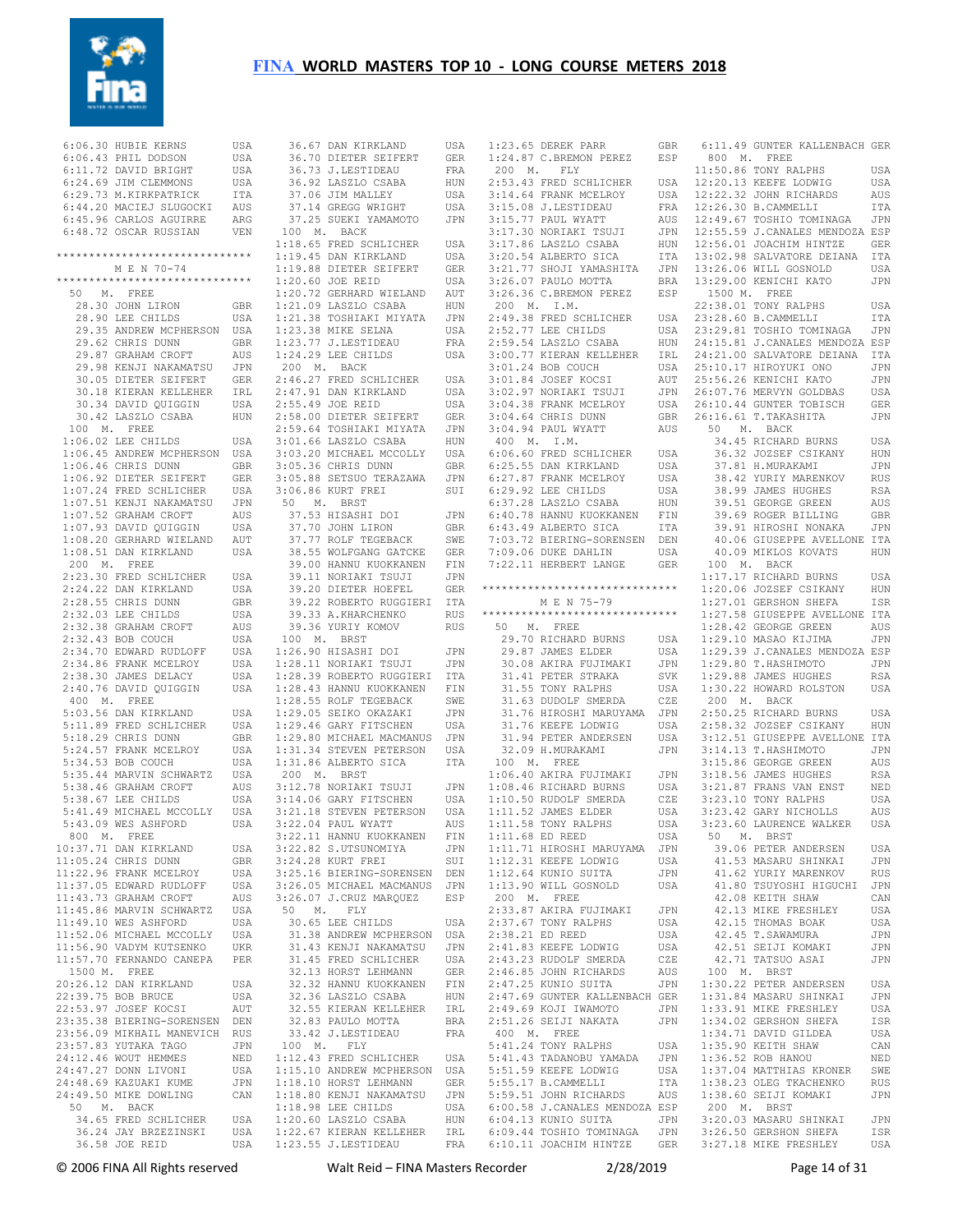

 $1:4$  $1:4$ 

3:31.87 ROB HANOU 3:32.74 MATTHIAS KRONER SWE 3:33.85 DAVE NOBLE USA 3:34.65 PETER ANDERSEN USA 3:35.29 SEIJI KOMAKI JPN 3:35.51 DAVID GILDEA USA 3:39.49 KEITH SHAW CAN 50 M. FLY 32.17 RICHARD BURNS 33.97 JAMES ELDER 34.51 BERND SCHRODER GER 34.52 YASUTAKA KOIKE JPN 34.74 RUDOLF SMERDA CZE 34.78 AKIRA TAKAKURA JPN 35.43 FRANTISEK POKORNY CZE 35.80 Y.FUNAHASHI JPN 35.84 PETER STRAKA SVK 37.12 KAZUHIKO EBARA JPN 100 M. FLY 1:20.68 RICHARD BURNS USA 1:21.57 RUDOLF SMERDA CZE<br>1:26.02 AKIRA TAKAKURA JPN  $1:26.02$  AKIRA TAKAKURA 1:27.26 YASUTAKA KOIKE JPN 1:30.15 BERND SCHRODER GER 1:31.02 ROBERTO FONTES BRA 1:33.23 OLEG TKACHENKO RUS 1:36.44 POMPILIO NETO BRA 1:37.90 CHITOSHI KONISHI JPN 1:39.05 R.LLOYD-MOSTYN GBR 200 M. FLY 3:11.38 RUDOLF SMERDA 3:36.65 OLEG TKACHENKO RUS 3:45.90 BERND SCHRODER GER 3:46.11 POMPILIO NETO BRA  $3:46.90$  DAVE NOBLE 3:52.46 ROB HANOU NED 3:58.49 KENJI OSAKI JPN  $4 \cdot 02$ .58 ALFRED SEEGER 4:11.13 OSAMU TAKARADA BRA<br>4:12.71 A.KOBAYAKAWA JPN  $4:12.71$  A.KOBAYAKAWA 200 M. I.M. 3:02.57 RICHARD BURNS USA 3:07.60 RUDOLF SMERDA CZE 3:07.76 GERSHON SHEFA ISR  $3 \cdot 10.23$  ED REED 3:16.77 MASARU SHINKAI JPN 3:27.22 ROB HANOU 3:27.24 ISAO TAKEBAYASHI JPN 3:27.68 PETER FRENZEL GER 3:28.72 HIROYUKI ONO 3:31.14 BORIS BUYANOV RUS 400 M. I.M. 7:01.55 ED REED USA 7:18.44 MIKE FRESHLEY 7:33.68 ISAO TAKEBAYASHI JPN 7:37.73 DAVE NOBLE 7:42.98 TAKAHIRO TAKIMOTO JPN 7:43.53 BORIS BUYANOV RUS 7:47.22 ALFRED SEEGER GER 7:47.26 ROB HANOU NED 7:52.35 ROBERT KRASZNAI HUN 8:01.09 TSUTOMU MIYAUCHI JPN \*\*\*\*\*\*\*\*\*\*\*\*\*\*\*\*\*\*\*\*\*\*\*\*\*\*\*\*\*\* M E N 80-84 \*\*\*\*\*\*\*\*\*\*\*\*\*\*\*\*\*\*\*\*\*\*\*\*\*\*\*\*\*\* 50 M. FREE 32.33 JEFF FARRELL USA 32.54 HIROSHI MATSUMOTO JPN 33.79 SADAO TERADA JPN 33.95 PETER BERGENGREN SWE 33.99 WILLIAM VAN HORN USA 34.18 TSUTOMU HAYASHI JPN 34.62 MASATO YOSHINO JPN 34.79 LAURI MALK FIN 35.05 D.LEATHERBARROW GBR 100 M. FREE 100 M. FRAA<br>1:14.33 MASATO YOSHINO JPN

 34.94 GIORGIO PERONDINI ITA 3:42.58 LAURI MALK FIN 3:46.02 HISAO HIBINO JPN 1:15.74 HIROSHI MATSUMOTO JPN 3:48.12 GERHARD HOLE GER<br>1:16.09 JEFF FARRELL USA 3:52.98 ERIK FORSLUND SWE 1:20.48 GIORGIO PERONDINI ITA 3:55.27 CHEN-MING HSIEH TPE 1:20.52 WILLIAM VAN HORN USA 1:21.22 WERNER SCHNABEL GER 1:21.59 D.LEATHERBARROW GBR 1:22.49 C.JIMENEZ SMERDOU ESP 1:22.61 HIROHIKO INAOKA JPN 1:22.95 PETER BERGENGREN SWE 200 M. FREE 2:44.68 MASATO YOSHINO JPN 2:47.58 IKURO SHIMONO JPN 2:56.50 WERNER SCHNABEL GER 3:04.12 F.HENDRIK BRUIJN ESP 3:07.24 WILLIAM VAN HORN USA 3:14.78 D.LEATHERBARROW GBR 3:15.63 JOHN COCKS AUS 3:15.70 TSUYOSHI KAWAMOTO JPN 3:16.43 TAKASHI IMASAKA JPN 3:16.55 TAKASHI SHIBATA JPN 400 M. FREE 6:02.12 IKURO SHIMONO JPN 6:02.26 MASATO YOSHINO JPN CZE 6:19.41 WERNER SCHNABEL GER 6:30.38 F.HENDRIK BRUIJN ESP 6:54.73 DEZSO MELKUHN HUN 7:02.46 D.LEATHERBARROW GBR 7:03.75 GERHARD HOLE GER 7:06.06 SHOICHI YANAI JPN 7:06.27 JOHN COCKS AUS 7:06.85 IRA RIMERMAN USA 800 M. FREE 13:22.43 WERNER SCHNABEL GER  $CZE$  13:26.47 F.HENDRIK BRUIJN ESP 14:16.23 DAVID RADCLIFF USA 14:28.10 DEZSO MELKUHN HUN 14:34.78 WILLIAM VAN HORN USA 14:39.34 C.JIMENEZ SMERDOU ESP 14:41.91 GIUSEPPE BILOTTA ITA 14:48.89 D.LEATHERBARROW GBR 15:16.12 DAVID MCLACHLAN RSA 16:11.60 GIROLAMO FORLANI ITA 1500 M. FREE 23:40.94 MASATO YOSHINO JPN USA 26:13.81 F.DE-BRUIJN ESP 28:01.10 DEZSO MELKUHN HUN 28:55.01 GIUSEPPE BILOTTA ITA 29:08.90 C.JIMENEZ SMERDOU ESP 30:37.86 BARRY FASBENDER USA 30:48.12 COLIN STANFORD AUS 31:44.13 ROBERT NORRIS USA 33:39.93 BOB GODDARD NZL 34:54.91 A.WISNIEWSKI POL 50 M. BACK 42.21 DAVID COSTILL USA 42.53 BELA FABIAN HUN 42.95 C.JIMENEZ SMERDOU ESP 43.06 SADAO TERADA JPN 43.59 TOMOYA OGINO JPN 44.48 E.NODENSCHNEIDER FRA 44.74 HISAO HIBINO JPN 44.81 THOMAS ROBSON FRA 100 M. BACK 1:36.42 WILLIAM VAN HORN USA 1:36.90 C.JIMENEZ SMERDOU ESP 1:38.74 TOMOYA OGINO JPN 1:41.44 E.NODENSCHNEIDER FRA 1:41.78 JOHN COCKS AUS 1:42.79 GERHARD HOLE GER 1:43.12 ERIK FORSLUND SWE 1:43.68 LAURI MALK FIN 1:43.97 HISAO HIBINO JPN 1:46.10 KLAUS BREMER FIN 1:46.10 CHEN-MING HSIEH TPE 200 M. BACK 3:36.78 E.NODENSCHNEIDER FRA 3:46.59 TOMOYA OGINO JPN 3:46.75 JOHN COCKS AUS

| 3:56.16 KLAUS BREMER<br>3:56.32 HEINZ HUBNER |            |                            |
|----------------------------------------------|------------|----------------------------|
|                                              | FIN        | 8:17.55<br>DZ              |
|                                              |            |                            |
|                                              | GER        | 8:27.26<br>CI              |
| 50<br>Μ.<br>BRST                             |            | 8:36.05<br>DE              |
|                                              |            | W.                         |
| 43.02 BELA FABIAN                            | HUN        | 8:48.17                    |
| 43.38 TONY GOODWIN                           | AUS        | 8:59.31<br>N               |
| 43.52 MIKHAIL FARAFONOV                      | RUS        | 9:28.59 B                  |
|                                              |            |                            |
| 44.76 HANS REICHELT                          | GER        |                            |
| 45.08<br>YURIY FILENKO                       | <b>RUS</b> | ************               |
|                                              |            |                            |
| 45.72 HIROFUMI HOSOTANI JPN                  |            | М                          |
| 46.30<br>O.BERTUCCELLI                       | ITA        | ***********                |
| 46.39<br>JEFF FARRELL                        | USA        | 50 M.                      |
|                                              |            |                            |
| 46.90 DAVID COSTILL                          | USA        | Y<br>37.24                 |
| 47.28 KAIZO YAMAMOTO                         | JPN        | 37.68 YO                   |
| 100 M.<br><b>BRST</b>                        |            | 38.76<br>HE                |
|                                              |            |                            |
| 1:36.22<br>TONY GOODWIN                      | AUS        | 38.88<br>B                 |
| 1:41.50 BELA FABIAN                          | HUN        | 39.26 MZ                   |
|                                              |            |                            |
| 1:42.06 HANS REICHELT                        | GER        | 39.51<br>ΑN                |
| 1:44.43 KAIZO YAMAMOTO                       | JPN        | 39.66 GF                   |
| 1:45.03 DAVID COSTILL                        | USA        | 40.82<br>F                 |
|                                              |            |                            |
| 1:46.74 MASAMI SHIGETA                       | JPN        | 42.12<br>SI                |
| 1:47.25 HIROFUMI HOSOTANI                    | JPN        | 42.69<br>H                 |
| 1:47.76<br>JOHN COCKS                        | AUS        | 100<br>М.                  |
|                                              |            |                            |
| 1:49.26<br>CLAUDIO NEGRI                     | ITA        | 1:27.55<br>Y               |
| 1:49.49<br>TETSUO NAKAMARU                   | JPN        | 1:34.78<br>Y               |
|                                              |            |                            |
| 200 M.<br>BRST                               |            | 1:35.52<br>B               |
| 3:33.97 TONY GOODWIN                         | AUS        | 1:38.08<br>М.              |
| 3:38.71 KAIZO YAMAMOTO                       | JPN        | 1:39.99<br>R(              |
|                                              |            |                            |
| 3:44.64 HANS REICHELT                        | GER        | 1:40.17<br>I               |
| 3:48.32 JOHN COCKS                           | AUS        | $1:41.29$ PA               |
| 3:54.28 F.HENDRIK BRUIJN                     | ESP        | 1:41.65<br>F               |
|                                              |            |                            |
| 3:56.98 CLAUDIO NEGRI                        | ITA        | $1:42.49$ MZ               |
| 3:59.70 BELA FABIAN                          | HUN        | 1:42.54<br>HE              |
| 4:05.97 MAURICE DEMESSINE FRA                |            | 200<br>М.                  |
| 4:07.47 W.BURKOWSKY                          |            | 3:21.63<br>KI              |
|                                              | GER        |                            |
| 4:11.37<br>DETLEF SCHULTZE                   | BRA        | 3:38.95<br>I)              |
| 50<br>М.<br>FLY                              |            | 3:42.73<br>$\mathbb M$ .   |
| 36.91 HIROSHI MATSUMOTO                      | JPN        | 3:43.92<br>J)              |
|                                              |            |                            |
| 40.85 BELA FABIAN                            | HUN        | 3:44.01<br>F               |
| 42.22 EROS DAMASCENO                         | BRA        | 3:52.60<br>R(              |
| 43.80 NICOLO' PONTE                          | ITA        | 3:59.45<br>MZ              |
| 44.19 LAURI MALK                             | FIN        | 3:59.89<br>R.              |
|                                              |            |                            |
| 44.73<br>YURIY FILENKO                       | RUS        | 4:04.43<br>F <sub>F</sub>  |
| 45.16<br>JOHN COCKS                          | AUS        | 4:06.25<br>S1              |
| 45.74 DAVID MCLACHLAN                        | RSA        | 400<br>М.                  |
|                                              |            |                            |
|                                              | GER        | 7:17.06<br>ΤI              |
| 46.16 MANFRED BUSCH                          |            |                            |
|                                              |            |                            |
| 46.26 D.LEATHERBARROW                        | GBR        | 7:20.89<br>KI              |
| 100 M.<br>FLY                                |            | 7:39.63<br>I(              |
| 1:43.23<br>LAURI MALK                        | FIN        | 7:51.88<br>J(              |
| 1:45.82<br>JOHN COCKS                        |            | 8:05.55                    |
|                                              | AUS        | F                          |
| 1:48.23<br>EROS DAMASCENO                    | BRA        | 8:13.40<br>S1              |
| 1:49.95<br>IRA RIMERMAN                      | USA        | 8:29.33<br>SE              |
|                                              |            | R(                         |
| 1:51.23 D.LEATHERBARROW                      | GBR        | 8:32.95                    |
| 1:53.81 CLAUDIO NEGRI                        | ITA        | 8:39.11<br>B)              |
| 1:53.98 DAVID MCLACHLAN                      | RSA        | 8:47.73<br>R(              |
| 1:57.72 DEZSO MELKUHN                        | HUN        | 800<br>М.                  |
|                                              |            |                            |
| 1:58.52 NICOLO' PONTE                        | ITA        | 15:33.60 TA                |
| 2:05.32 WOLF HEINEKEN                        | BRA        | 16:10.91<br>J)             |
| 200 M.<br>FLY                                |            | 17:15.59<br>SE             |
| IRA RIMERMAN                                 |            |                            |
| 3:56.81                                      | USA        | 17:30.36 RO                |
| 4:03.77 DAVID MCLACHLAN                      | RSA        | 18:06.78 RO                |
| 4:10.41 DAVID CUMMING                        | GBR        | 18:28.24<br>B              |
|                                              |            |                            |
| 4:14.74 DEZSO MELKUHN                        | HUN        | 18:49.09<br>PI             |
| 5:00.92 NORBERT KORBER                       | GER        | 19:22.83 G.                |
| 5:05.49 JACK FLEMING                         | USA        | 20:17.03<br>Ζ.             |
|                                              |            |                            |
| 5:31.66 SEISAKU KATO                         | JPN        | 20:23.22<br>J)             |
| 6:27.45 A.PEDRAZZINI                         | ITA        | 1500 M.                    |
| 200 M.<br>I.M.                               |            | 32:28.35<br>R(             |
| 3:26.46<br>IKURO SHIMONO                     | JPN        | 33:40.61<br>M              |
|                                              |            |                            |
| 3:30.91 JOHN COCKS                           | AUS        | 34:35.00 RO                |
| 3:33.69 BELA FABIAN                          | HUN        | 35:00.05<br>B              |
| 3:36.01 TONY GOODWIN                         | AUS        | 35:11.20<br>R0             |
|                                              |            |                            |
| 3:44.84 DAVID MCLACHLAN                      | RSA        | 38:38.64<br>F <sub>I</sub> |
| 3:47.63 KAIZO YAMAMOTO                       | JPN        | 41:40.79<br>JI             |
| 3:48.98 D.LEATHERBARROW                      | GBR        | 46:22.28<br>Βl             |
|                                              |            | JI                         |
| 3:51.05 WILLIAM VAN HORN                     | USA        | 48:00.47                   |
| 3:51.89 E.NODENSCHNEIDER                     | FRA        | 50<br>Μ.                   |
| 3:54.44 LAURI MALK                           | FIN        | 40.50<br>Y                 |
| 400 M.<br>I.M.                               |            | 46.22<br>F <sub>F</sub>    |
|                                              |            |                            |
| 7:31.80 JOHN COCKS                           | AUS        | 48.82<br>MZ                |
| 7:59.12 DAVID CUMMING                        | GBR        | 49.79<br>PI                |
| 7:59.62 KAIZO YAMAMOTO                       | JPN        | 50.56 RO                   |
| 8:10.73 E.NODENSCHNEIDER                     | FRA        | 50.57<br>B                 |

© 2006 FINA All Rights reserved Walt Reid – FINA Masters Recorder 2/28/2019 Page 15 of 31 AVID MCLACHLAN RSA ..<br>LAUDIO NEGRI ITA 8:36.05 DEZSO MELKUHN HUN ole heineken bra 8:59.31 NORBERT KORBER GER 9:28.59 BARRY FASBENDER USA \*\*\*\*\*\*\*\*\*\*\*\*\*\*\*\*\*\*\*\*\*\*\*\*\*\*\*\*\*\* M E N 85-89 \*\*\*\*\*\*\*\*\*\*\*\*\*\*\*\*\*\*\*\*\*\*\*\*\*\*\*\*\*\* 50 M. FREE .<br>28 Ayakama usa OSHINAO KAMEI JPN 38.76 HELMUT BUTZMANN GER OB BEST USA 39.26 MASAYASU KAMIYA JPN NDERS SODEROVIST SWE AAHAM JOHNSTON USA 40.82 FUSAO TAKAHASHI JPN adamu tanaka JPN 42.69 HIROYASU YAMADA JPN 100 M. FREE .<br>CSHINAO KAMEI JPN OSHI OYAKAWA USA OB BEST USA 1:38.08 M.YOSHIZAWA JPN OBERT COOK USA GOR BROVIN RIJS ATRICK GALVIN AUS 1:41.65 FUSAO TAKAHASHI JPN 1:42.49 MASAYASU KAMIYA JPN 1:54 HELMUT BUTZMANN GER 200 M. FREE atsura suzuki JPN GOR BROVIN RUS 3:42.73 M.YOSHIZAWA JPN OSEF KREJCI SUIT 3:44.01 FUSAO TAKAHASHI JPN OBERT MAYO USA 3:59.45 MASAYASU KAMIYA JPN 3:59.89 ROBERT COOK USA 4:04.43 FRITZ ILGEN GER TEPHEN MULLINS USA 400 M. FREE 7:17.06 TAKANAO SATO JPN .<br>2. ATSURA SUZUKI JPN 11199111 I.I<br>GOR BROVIN RUS osee Krejtot Suit 8:05.55 FUSAO TAKAHASHI JPN TEPHEN MULLINS USA 8:29.33 SERHII SIMANKOV UKR --<br>OBERT MAYO USA OB BERG NED OBERT BEACH USA 800 M. FREE 15:33.60 TAKANAO SATO JPN OSEF KREJCI SUI **ERHII SIMANKOV UKR** 17:30.<br>35 REPORT MAYO USA OBERT BEACH USA 18:28.24 BOB BERG NED AUL KIELL USA 19:22.83 G. LLEWELLYN AUS 20:17.03 Z.LUDWICZAK POL OSE PENALOZA PER 1500 M. FREE OBERT MAYO USA asayasu kamiya JPN OBERT BEACH USA OB BERG NED OBERT COOK USA RTTZ BOHME NZL 41:40.79 JACK FRITZ USA 46:22.28 BURT BRONK USA an slezynski pol 50 M. BACK 40.50 YOSHI OYAKAWA USA 46.22 FRITZ ILGEN GER 48.82 MASAYASU KAMIYA JPN atrick Galvin aus OBERT COULTER USA 30B BEST USA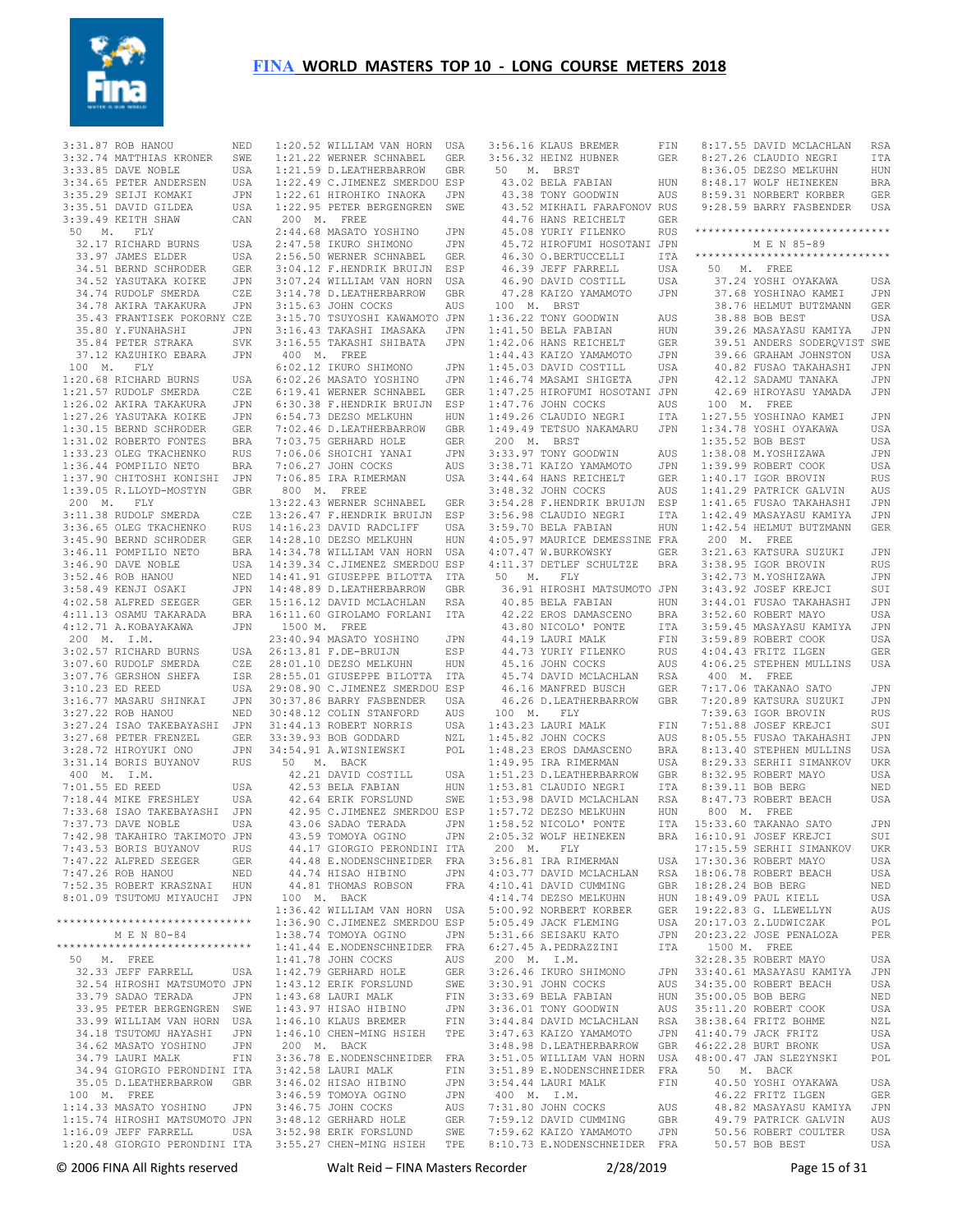

 50.87 V.MESHCHERYAKOV RUS 52.99 FUSAO TAKAHASHI JPN 54.83 LOUIS RAIBORN USA 55.11 FRANK MANHEIM USA 100 M. BACK 1:42.20 YOSHI OYAKAWA USA 1:42.86 FRITZ ILGEN GER 1:51.69 PATRICK GALVIN RSA 1:52.36 MASAYASU KAMIYA JPN 1:52.84 ROBERT MAYO USA 1:54.08 V.MESHCHERYAKOV RUS 1:57.15 FUSAO TAKAHASHI JPN 2:01.49 ROBERT COULTER USA  $2 \cdot 02.62$  JULIO ALVA ARG 2:04.16 NORIO HAYASHI JPN 200 M. BACK 3:51.36 FRITZ ILGEN GER 4:04.30 PATRICK GALVIN RSA 4:05.74 MASAYASU KAMIYA JPN 4:12.04 ROBERT MAYO USA 4:15.24 V.MESHCHERYAKOV RUS 4:24.95 FUSAO TAKAHASHI JPN 4:31.34 JULIO ALVA ARG 4:40.25 ROBERT COULTER USA 4:44.78 KURT HEUFT GER 4:51.17 FRED SALZMANN USA 50 M. BRST 48.20 PATRICK GALVIN AUS 49.92 BOB BEST USA 51.16 IWAO NARUSE JPN 53.99 TSUTOMU KAJIHARA JPN 54.85 HORST LACHMANN GER 55.77 LUCJAN PRZADO POL 56.45 HIROYASU YAMADA JPN 56.53 C.MUNIZAGA GER 57.01 FRANCO CORRADINI ITA 57.55 PAVEL TOSNAR CZE 100 M. BRST 1:49.64 PATRICK GALVIN AUS 1:50.91 SHUNSAKU TAKAHIRA JPN 2:01.64 BOB BEST USA 2:06.56 TSUTOMU KAJIHARA JPN 2:08.24 TAKASHI SATO JPN 2:08.35 HIROHIKO ISOWA JPN 2:08.72 LUCJAN PRZADO POL 2:09.74 C.MUNIZAGA GER 2:11.05 HIROYASU YAMADA JPN 2:12.13 HARUO FUKATSU JPN 200 M. BRST 3:59.60 SHUNSAKU TAKAHIRA JPN 4:28.00 IWAO NARUSE JPN  $4.36$  78 BOB BEST USA 4:39.87 HIROYASU YAMADA JPN 4:54.39 SHIRO TANABE JPN 4:55.56 JOSEF KREJCI SUI<br>5:11.23 AKIRA MATSUMOTO JPN 5:11.23 AKIRA MATSUMOTO 5:14.30 TSUTOMU KAJIHARA JPN 5:17.50 RISABURO KANDA JPN 50 M. FLY 44.68 TAKASHI HAYASHI JPN 44.87 YOSHINAO KAMEI JPN 49.19 K.SHCHEGLOV UKR 51.44 C.MUNIZAGA GER 51.79 TAKASHI SATO JPN 52.12 SERHII SIMANKOV UKR 56.97 BOB BEST USA 1:01.38 HIROSHI NIWA JPN 1:03.82 JOACHIM HEROLD GER 1:04.92 HELMUT BUTZMANN GER 100 M. FLY 1:52.68 TAKASHI HAYASHI JPN 2:17.32 SERHII SIMANKOV UKR 2:36.17 GRAHAM JOHNSTON USA 3:29.82 CARLOS SALASAR MEX 4:02.16 JOHN MONNE CAN 200 M. FLY 4:48.82 TAKASHI HAYASHI JPN<br>5·15.65 SERHII SIMANKOV UKR 5:15.65 SERHII SIMANKOV 200 M. I.M. 4:01.69 YOSHINAO KAMEI 4:13.62 BOB BEST

 4:13.50 PATRICK GALVIN AUS 11:29.62 J.F.DOMINGUEZ ESP 4:29.85 GRAHAM JOHNSTON USA 4:42.89 MASAYASU KAMIYA JPN 5:05.87 S.KROKOSZYNSKI POL 5:10.16 K.SHCHEGLOV UKR 5:11.10 HIROSHI NIWA JPN 5:23.59 C.WEATHERBEE USA 5:27.46 TOM MITCHELL USA 6:25.19 JOHN MONNE CAN 400 M. I.M. 9:59.48 GRAHAM JOHNSTON USA 12:58.17 JOHN MONNE CAN \*\*\*\*\*\*\*\*\*\*\*\*\*\*\*\*\*\*\*\*\*\*\*\*\*\*\*\*\*\* M E N 90-94 \*\*\*\*\*\*\*\*\*\*\*\*\*\*\*\*\*\*\*\*\*\*\*\*\*\*\*\*\*\* 50 M. FREE 43.76 TOSHIMI INATOMI JPN 47.13 CHARLES RENNER AUS 49.65 CHINA JOHNSON AUS 51.92 A.LISITSKIY RUS 52.07 ANTON BIEDERMANN BRA 52.16 KOJI SASAHARA JPN 53.96 JOHN CORNELL USA 54.13 DONALD HUBBARD USA 56.40 YOSHIAKI NARUSE JPN 56.64 MANOEL COSTA BRA 100 M. FREE  $1:58.02$  CHINA JOHNSON AUS 1:59.13 CHARLES RENNER AUS 2:02.49 HAYAYUKI MAEKAWA JPN 2:04.89 ANTON BIEDERMANN BRA 2:08.96 DONALD HUBBARD USA 2:13.58 JOHN CORNELL USA 2:24.84 UBIRAJARA CONDE BRA 2:28.80 JAMES TAR BRA 2:31.91 JOHN DAILY USA 2:32.18 F.GARCIA BETANCOR ESP 200 M. FREE  $4 \cdot 49.89$  G DE ICAZA MEX 5:01.86 JOHN CORNELL USA 5:03.31 DONALD HUBBARD USA 5:38.57 F.GARCIA BETANCOR ESP 5:44.15 J.F.DOMINGUEZ ESP 5:53.88 ROBERT WILLIAMS USA 5:54.73 JAMES TAR BRA 6:16.63 JEAN BELLOC FRA 6:19.78 AYRTON FACANHA BRA 6:59.87 JAMES SHORT AUS 400 M. FREE 8:05.29 KARL HAUTER GER 11:59.40 UBIRAJARA CONDE BRA 13:31.52 ROBERT WILLIAMS USA 13:51.09 JAMES SHORT AUS 14:57.82 JEAN BELLOC FRA 800 M. FREE 27:13.83 JAMES SHORT AUS 1500 M. FREE 47:53.61 UBIRAJARA CONDE BRA<br>51:04.07 JAMES SHORT ALLS 51:04.07 JAMES SHORT AUS 50 M. BACK 58.31 CHARLES RENNER AUS 1:00.07 ANTON BIEDERMANN BRA<br>1:01.98 CHINA JOHNSON AUS  $1:01.98$  CHINA JOHNSON 1:06.93 VLADIMIR REPKA CZE 1:07.65 THOMAS MAINE USA 1:09.95 JOHN CORNELL USA 1:17.10 KLAAS PRINS NED<br>1:17.22 ALEX MACGILLIS USA 1:17.22 ALEX MACGILLIS 1:17.94 MANOEL COSTA BRA 1:18.86 F.GARCIA BETANCOR ESP 100 M. BACK 2:16.13 ANTON BIEDERMANN BRA 2:22.47 KAZUO YASUIKE JPN 2:27.04 CHINA JOHNSON AUS 2:29.26 VLADIMIR REPKA CZE 2:30.10 CHARLES RENNER AUS<br>2:39.51 JOHN CORNELL USA  $2:39.51$  JOHN CORNELL 2:49.96 ALEX MACGILLIS USA 2:52.86 F.GARCIA BETANCOR ESP JPN 2:53.59 JEAN BELLOC 3:02.09 ROBERT WILLIAMS USA

 200 M. BACK 4:45.83 KARL HAUTER GER 4:57.47 ANTON BIEDERMANN BRA 5:00.40 KAZUO YASUIKE JPN 5:21.03 CHINA JOHNSON AUS 5:29.48 VLADIMIR REPKA CZE  $6.09.28$  JEAN BELLOC 6:29.38 ROBERT WILLIAMS USA 7:13.72 JOHN NOTLEY AUS 50 M. BRST 53.37 TOSHIO TAJIMA JPN 1:09.68 MANOEL COSTA BRA 1:11.99 A.LISITSKIY RUS  $1 \cdot 15.35$  G.DE ICAZA 1:16.63 CHINA JOHNSON AUS 1:16.96 DENZO WAKAYAMA JPN 1:19.16 ANTONIO BAPTISTA POR 1:20.83 JOHN CORNELL USA 1:23.06 THOMAS MAINE USA 1:24.49 ALEX MACGILLIS USA 100 M. BRST 2:55.60 DENZO WAKAYAMA JPN  $2.58.68$  A LISITSKIY 3:00.64 KAZUO YASUIKE JPN 3:01.93 JOHN CORNELL USA 3:08.74 G.DE ICAZA MEX 3:14.34 JEAN BELLOC FRA ISABELLA MA<br>3:19.77 ALEX MACGILLIS USA SWIM LIFE 3:19.77 ALEX MACGILLIS 3:35.61 DONALD HUBBARD USA 4:10.43 KLAAS PRINS NED 4:31.77 MOZART MENDES BRA 200 M. BRST 4:54.43 KARL HAUTER GER 6:31.51 KAZUO YASUIKE 6:48.30 G.DE ICAZA MEX 6:49.79 JEAN BELLOC<br>7.50 CO 7:52.63 DONALD HUBBARD USA 9:35.25 ROBERT WILLIAMS USA 9:35.63 HANS HELLMANN USA 12:29.32 EMILIANO LLANO MEX 50 M. FLY 1:13.47 HAYAYUKI MAEKAWA JPN \*\*\*\*\*\*\*\*\*\*\*\*\*\*\*\*\*\*\*\*\*\*\*\*\*\*\*\*\*\* M E N 95-99 \*\*\*\*\*\*\*\*\*\*\*\*\*\*\*\*\*\*\*\*\*\*\*\*\*\*\*\*\*\* 50 M. FREE 47.12 WILLARD LAMB USA 1:13.05 SEBASTIAO SANTOS BRA 1:14.72 K.MROWCZYNSKI POL 1:15.82 EDWIN GRAVES USA 100 M. FREE  $1 \cdot 51$  47 WILLARD LAMB USA 3:16.06 EDWIN GRAVES USA 200 M. FREE 4:04.74 WILLARD LAMB USA 400 M. FREE 8:56.38 WILLARD LAMB 800 M. FREE 18:11.09 WILLARD LAMB USA 1500 M. FREE 34:37.57 WILLARD LAMB USA 50 M. BACK 1:00.13 WILLARD LAMB USA CMC-SC 1:12.16 KAIZO WATANABE JPN 1:22.20 EDWIN GRAVES USA 100 M. BACK 2:15.74 WILLARD LAMB USA 200 M. BACK 4:34.73 WILLARD LAMB USA 100 M. FLY 5:32.26 ROBERT DOUD USA 200 M. FLY  $11:47.68$  ROBERT DOUD 400 M. I.M. 22:47.45 ROBERT DOUD USA \*\*\*\*\*\*\*\*\*\*\*\*\*\*\*\*\*\*\*\*\*\*\*\*\*\*\*\*\*\* M E N 100-104 \*\*\*\*\*\*\*\*\*\*\*\*\*\*\*\*\*\*\*\*\*\*\*\*\*\*\*\*\*\* 50 M. FREE

© 2006 FINA All Rights reserved Walt Reid – FINA Masters Recorder 2/28/2019 Page 16 of 31 1:25.70 THOMAS MAINE USA PORTO 1 POR 2:03.15 56.12 GEORGE CORONES AUS 100 M. FREE 2:24.21 GEORGE CORONES AUS \*\*\*\*\*\*\*\*\*\*\*\*\*\*\*\*\*\*\*\*\*\*\*\*\*\*\*\* AUS RELAYS: WOMEN 200 M. FREE \*\*\*\*\*\*\*\*\*\*\*\*\*\*\*\*\*\*\*\*\*\*\*\*\*\*\*\* FRA AGE 100-119 EMS BRON FRA 1:54.26 LAURA TOMASICCHIO CHARLOTTE SERVE VANESSA GAUDIN LAETITIA LERAY JPN 1:55.26 MEX KAZUKI WAKANAMI NAGISA SHIRAI SHINO KITAO YUI NAGATA LEO-L. SCHILTIG FRA 1:56.42 MYRIAM ADOUM JULIE STOFFEL JOANA BROMBACHER CAMILLE BOROCCO RUS SCHWIMMKLUB BER SUI 1:58.00 ALINE TAKACS KRISTINA KIRCHNER NADINE GRANDJEAN ISABELLA MANZONI HUN 1:58.08 ERIKA BALAJTI REKA PECZ DORA JAKAB ORSOLYA TOMPA USA 2:00.35 ERIKA TORRES JEANETTE DOVE DANAE PETRAKIS KRISTINA PETRAKIS JPN 2:00.52 YUKA KAWASHIMA HIROE UCHINO MIYU IKEDA MAYU SHIBASAKI JOANA RODRIGUES CARLA SANTOS LEONOR BABO CATARINA ARAUJO RIVAS NATACION ESP 2:03.33 CAROLINA SANTOS CARMEN MORA MARIA BARBA ELENA DUENAS  $SST$  CHI  $2 \cdot 03.80$  PAULINA ALVAREZ CATALINA MORRIS EMILIA CASTILLO PAULA COVARRUBIAS USA AGE 120-159 WMT WARSZAWA POL 1:48.56 K. DZIEDZIC EWA MATLAK TIMEA BALAJCZA EWA GALICA CMC-SC JPN 1:53.39 NATSUKI HASEGAWA HIRO TANAKA NATSUMI MIZUOCHI AYAKA KAWABATA OTTER SC GBR 1:54.98 ALEXIS HIGLETT GINA HOBSON EMMA SHKURKA OLIVIA REYNOLDS USA KLUB SPORTOWY M POL 1:55.56 PIOTR SAFRONCZYK PIOTR KIEZUN JAREK BYSTRY SIERGIEJ KULINICZ<br>OKUD BRA BRA 1:55.83 SORAIA SCHNEIDER NAHONE FIGUEIRA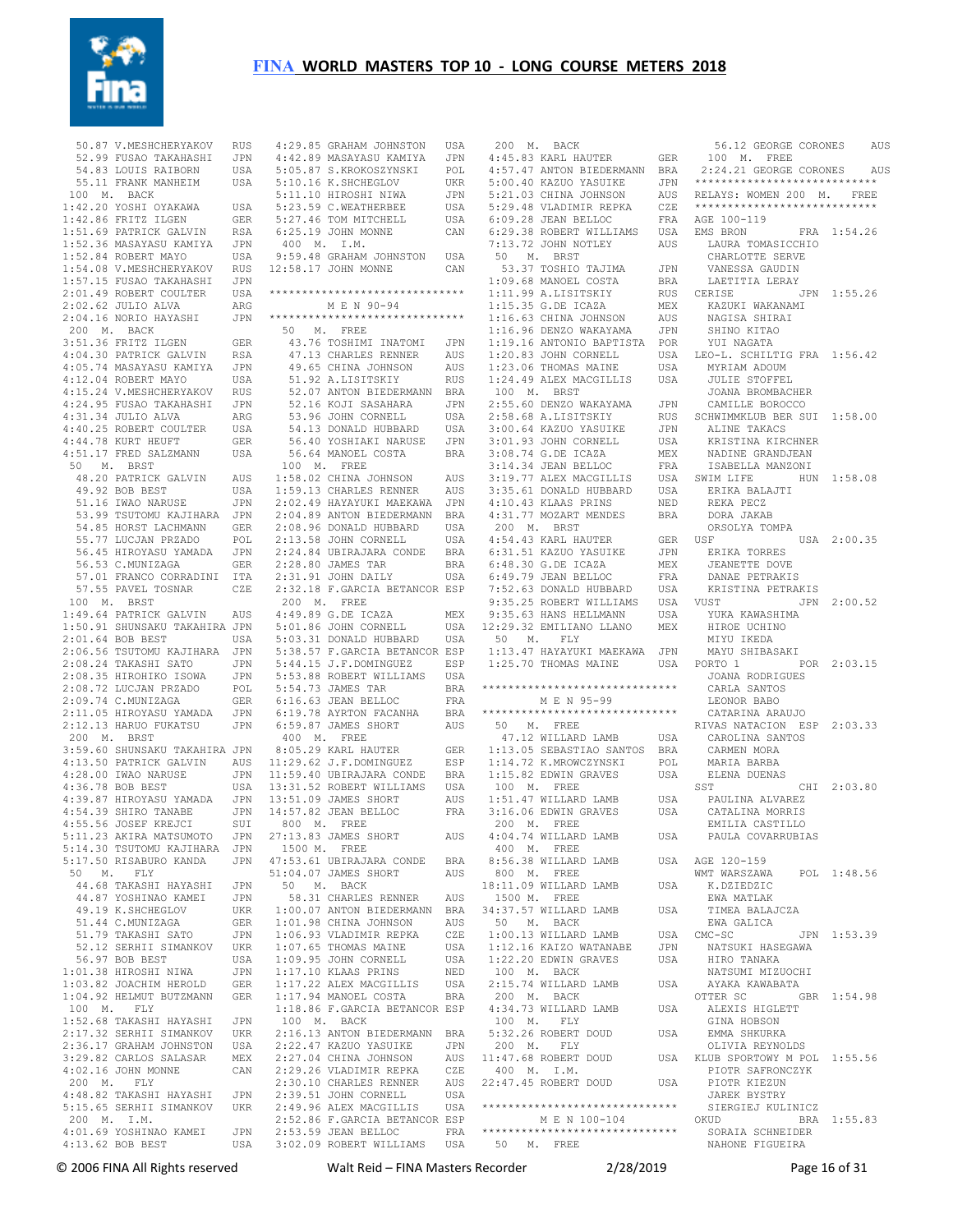

 PRISCILA FRASCINO ALINE FERREIRA DELFIN ESP 1:57.38 T.SHCHERBININA TERESA HERNANDEZ PILAR ABELLA ANA NAVARRO WAHO-JHB RSA 1:58.76 CHRIS WENZEL HOLLY GREEN BLAIR CYNDI STRYDOM KERRY GROENEWALD JAKI FAGAN CRYSTAL JACOBS BRMA BRA 1:58.89 SUZANI PAZ SUZANI PAZ<br>TAINA FEITOSA BEATRICE ROCHA JULIA PELLUCHI CHUUKYOSWIM JPN 1:59.15 AYAKA MATSUMURA ERI OISHI YUKO SAKAGUCHI ISUZU IMAI AQUAMASTERS ESP 1:59.27 M.GONFAUS BRUNET GINA LOPEZ SABINA MARTINEZ CIRA NAVARRO AGE 160-199 LEGIA WARSZAWA POL 1:45.39 MARCIN KACZMAREK MARCIN WILCZEGA KOZLOWSKI ROMUALD KERRY LINDAUER KAREN STUMP ALICIA UHL ERIKA BRAUN UTW MASTERS ZGI POL 1:53.25 WALDEMAR JAGIELLO MICHAL WOZNIAK W.PRZYTULSKI SYSM USA 1:55.98 REBECCA ATEN REBECCA ATEN<br>MELISSA VARLAS CASEY KEIBER DANIELLE CHANCE SPRUT RUS 1:56.89 LARISA ALEKSEEVA IRINA PETROVA ELENA BABIKOVA INGA TSARKOVA EDGE JPN 1:57.19 YURIKO IKEDA SATSUKI HIRUKAWA MAIKO WATANUKI KAYO YOSHIMURA GREAT BRITAIN P GBR 1:57.28 S BLICK S HEMPENSTALL C THORN A RAMM GOTEBORG SIM SWE 1:57.32 ANNA OLSSON N.BERTILSDOTTER ANNA JENSEN MALIN NILSSON TOKYOSC JPN 1:57.51 JUNKO NAKANO YUKO OYAMA KAZUKO MATSUDAIRA HICHIWA YUKIYA ZPC AMERSFOORT NED 1:57.79 VASILEVA DOLGOVA LARISSA BRAK A.PIJTAK-RADERSMA L.BON-ROSENBRAND MARIJE JANSEN AGE 200-239

 TOMASZ WILCZEGA NCMS USA 1:52.08 C.PETERSEN CVMM USA 2:06.75 LOTTIE GEURTS INEKE WEEKERS MASTER SOERLAND NOR 1:59.72 MID SUSSEX MARL GBR 2:15.41 LISE RAVEN LOTHE J.THORSTENSEN A.SORENSEN BENTE RIST PBM USA 2:00.07 BOULOGNE BILLAN FRA 2:15.48 KARLYN PIPES MELANIE ANDARA MIZUSHIBUKI JPN 2:00.94 JUNKO NABARA KIYOMI TANAKA NOZOMI MATSUTANI CHIAKI YAMAZAKI CVMM USA 2:02.20 ARLETTE GODGES BEATA KONOPKA JILL GELLATLY BECKY CLEAVENGER BARNET COPTHALL GBR 2:03.76 C PORTER N BATESON M CANNON L DAWSON WMT WARSZAWA POL 2:04.00 JAKUB SZULC JERZY LESZCZYNSKI BARTOSZ OSTROWSKI MIROSLAW WARCHOL SPM USA 2:05.77 DALE LECLAIR KAREN WESTERMAN PAULA TEXEL ARLETTE GODGES J.WEIDERMAN N.KIRKPATRICK-REN BECKY CLEAVENGER TOROKBALINTI SE HUN 2:07.08 KIYOKO YONEDA CSILLA CSIKANY DORA SZUCS AGNES HEGEDUS JUDIT BARANYI SYSM USA 2:07.50 SYLVIA BUXTON C.GOLDSCHMIDT CHISATO ADACHI MOST USA 2:42.25 LAURA GROSELLE ANDREA DOMBROWSKI AGE 240-279 CPTW-CPT RSA 2:00.75 EDITH OTTERMANN SANDERINA KRUGER DIANE COETZEE CECILIA STANFORD MALVERN MARLINS AUS 2:08.75 ANDREA MCNEIL ZABASUTURUMI JPN 2:46.08 YASUKO FUJIEDA JANETTE JEFFREY LEIGH RODGERS DAPHNE BRIGGS CLAREMONT AUS 2:09.97 BRIGID TAIT S. SWIRE-THOMPSON S. SWILL ALL NICOLA CORSBIE DANDERYDS SIM SWE 2:11.09 ASA INDE B.FLENSBURG BITTE AXLING KICKI MOLIN<br>POSEIDON RUS 2:15.02 OLGA KEDROVA IRINA RYBANINA L.BEZRUCHENKO USA 2:15.27 CECILIA MCCLOSKEY ROSA VENTURA JAMIE HERRINGTON MARIA HUNG 

 J ROCKY A GWYNN S MILLS C WALLIS SOPHIE MORAND F.MIGNATELLI CLAIRE LE NAIL MARYSE FERRY TOKYODOME JPN 2:16.93 SACHIKO OSHIMA<br>SACHIKO OSHIMA NORIKO TAKANO CHIHO HOMMA<br>S MATSUSHITA S.MATSUSHITA SYSM USA 2:17.69 CASEY KEIBER JULIANNA HOLBROOK JULIANNA HOLBROOK<br>JULIANNA HOLBROOK<br>JUNE CARSON NANCY KRYKA AGE 280-319 TAM USA 2:24.42 CE-SEIJO LAURA VAL SUE ARCHER NANCY RIDOUT BARBARA WHEELER PHOE-JHB RSA 2:29.63 CLARE DAVIE ANNE JONES SUSAN LEUNER MAUREEN MONS<br>PSV  $NED$  2:31.87 HOBART CORRIE VERHOEVEN<br>CORRIE VERHOEVEN<br>LOTTIE GEURTS PATTY KRUPIARZ STKANSAI JPN 2:38.09 YOSHIKO OSAKI KEIKO OTSUBO NOBUKO YASUDA SSSBOFU JPN 2:39.15 SADAKO KUBO KUMIE TOKUDA YOSHIKA HOSHIO USA<br>DIANE WHEATLEY<br>TAN MILLEY JAN MILLER ANN VITT<br>
SUSAN INGRAHAM<br>CE-KIYOSE JPN 2:45.72<br>
TOSHIKO TSURUMOTO<br>
EMIKO YABE YOKO SUZUKI KAZUKO HIRATSUKA YUKIKO AOYAGI IKUKO NAGASHIMA FUSAKO WADA HAKUYOS JPN 2:46.68 CHIEKO HIGASHI FUMI SATO YOKO NAGASAKA NATSUMI YOKOYAMA ACLUBHACHIOJI JPN 2:52.97 NORIKO AWAZAWA YUMIKO KOMATSU YOKO WATABE KUMIKO IGARI AGE 320-359 JPN 3:14.21 MIEKO KAMOSHITA YUKO SAKAGAMI SHOKO YONEZAWA MIZUE SHIGEKAWA BLUE AUS 3:24.61 LIZ WALLIS KAY BURTON SUE WILES

 NERIDA MURRAY FACT USA 3:29.27 BETTY LORENZI PATRICIA TULLMAN MARTHA HENDERSON KAREN EARLY SAPPOROAC JPN 3:33.61 SETSUKO SAWADA KYOKO ABE YOSHIKO TSURIMAKI AIKO HORII MOMOTARO JPN 3:37.86 KIKUKO YAMADA TOSHIKO YASUI SATOE SAKAKIBARA YOKO MIZUNO<br>YUCHO  $JPN$  3:42.01 AYAYO SATO FUSAKO MIYAKAWA YOUKO SUGIYAMA KUNIKO NIHEI CE-SEIJO JPN 3:55.51 SATO OHASHI YOKO SUGIMOTO AKIKO MAENO TOMOKO MOTOHASHI MAINICHIMSC JPN 3:57.95 YASUKO NAKAMURA TOSHIKO KATO IKUE OGATA FUSAE MARUYAMA AUS 4:52.32 JAN CHEW WILMA ATTRILL MARGARET CLOUGHER MARY COUSINS<br>TGAMIMI JPN 4:57 78 RIGAMIMI JPN 4:57.78 YASUKO SUGASAKA TOSHIKO KUROISHI MICHIKO MATSUMOTO KEIKO MONDEN \*\*\*\*\*\*\*\*\*\*\*\*\*\*\*\*\*\*\*\*\*\*\*\*\*\*\*\* RELAYS: WOMEN 200 M. MEDLEY \*\*\*\*\*\*\*\*\*\*\*\*\*\*\*\*\*\*\*\*\*\*\*\*\*\*\*\* AGE 100-119<br>EMS BRON  $FRA = 2:07.21$  LAURA TOMASICCHIO CHARLOTTE SERVE LAETITIA LERAY VANESSA GAUDIN SWIM LIFE HUN 2:09.62 ERIKA BALAJTI REKA PECZ ORSOLYA TOMPA Z.CSOBANKI LEO-L. SCHILTIG FRA 2:10.83 CAMILLE BOROCCO JOANA BROMBACHER JULIE STOFFEL MYRIAM ADOUM SCHWIMMKLUB BER SUI 2:13.69 ALINE TAKACS ISABELLA MANZONI NADINE GRANDJEAN KRISTINA KIRCHNER RIVAS NATACION ESP 2:15.57 CAROLINA SANTOS CARMEN MORA MARIA BARBA ELENA DUENAS HODMEZOVASARHEL HUN 2:16.06 AGNES SALLAI KRISZTINA SALLAI K.GALGOCZI FRIDERIKA SZEL VUST JPN 2:16.23 YUKA KAWASHIMA MIYU IKEDA MAYU SHIBASAKI HIROE UCHINO ALCOBENDAS ESP 2:21.03 LAURA GARCIA

© 2006 FINA All Rights reserved Walt Reid – FINA Masters Recorder 2/28/2019 Page 17 of 31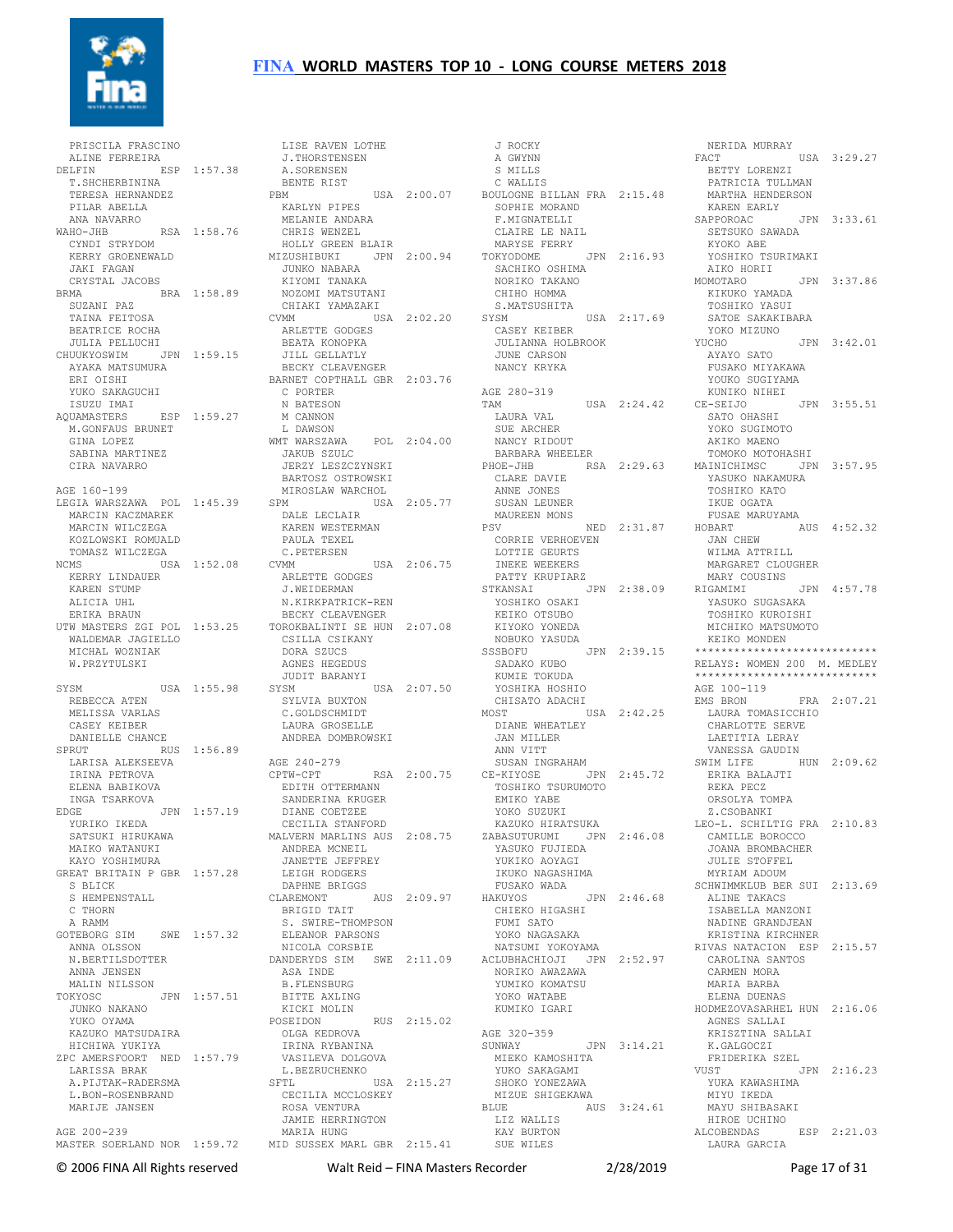

 IRENE LOPEZ CHRISTINE GIESEN NEREA CACHO HALEGATOS ESP 2:21.28 CARLA LOPEZ PALOMA GONZALEZ ISABEL BURGOS CLAUDIA VILLAR SST CHI 2:22.18 PAULA COVARRUBIAS PAULINA ALVAREZ CATALINA MORRIS EMILIA CASTILLO AGE 120-159 TOULOUSE OLYMPI FRA 2:09.91 MARION REGNIER JULIE DUCROCQ AMANDINE PIAU COLETTE GELAS T.SHCHERBININA ANA NAVARRO PILAR ABELLA TERESA HERNANDEZ AQUAMASTERS ESP 2:12.35 MARIA LETOSA M.GONFAUS BRUNET CIRA NAVARRO SABINA MARTINEZ LISA BROUARD B.BOULANGER CELINE MORET CAROLINE CAZAL NAUTIC CLUB ALP FRA 2:14.13 PAULINE LESBORDES AGE 200-239 JULIE LEUILLER<br>
E.CHAMBON-PHARR<br>
MARION STEPHANOV<br>STOCKHOLMSPOLIS SWE 2:15.31<br>
JENNY JOHNSSON<br>
B.UNA EMELIE WALLIN JENNY BJORKMAN BUDA DELFI HUN 2:15.51 MONIKA BALLA VERONKIA BALLA UN JUNE UNITED STATES ON THE PERSONAL PROPERTY OF THE SERVICE OF THE SERVICE OF THE SERVICE OF THE SERVICE OF THE SERVICE OF THE SERVICE OF THE SERVICE OF THE SERVICE OF THE SERVICE OF THE SERVICE OF THE SER NIKOLETT SZEPESI M.GERGELYFY CUATRO CAMINOS ESP 2:16.93 MARTA MARTINEZ PALOMA DOMINGUEZ LAURA RODRIGUEZ LORE MUTILOA<br>RE-WASEDA RE-WASEDA JPN 2:17.25 KAORI USHIODA YURIKO SUZUKI RIE NAKAGAMI KANAME YAMADA PEMA-NMA RSA 2:18.20 CLAUDIA PETRACCHI ANTONELLE SAPORTA LINDI TERBLANCHE TRACY GOUS ERIKA SCHEEPERS AGE 160-199 NCMS USA 2:07.51 ERIKA BRAUN ERIKA BRAUN<br>KERRY LINDAUER KAREN STUMP ALICIA UHL MITSUKO AZEYANAGI HITOMI MATSUDA MABI TSUKIOKA MACHIKO IWASHITA EDGE JPN 2:08.76 YURIKO IKEDA SATSUKI HIRUKAWA KAYO YOSHIMURA MAIKO WATANUKI

DELFIN ESP 2:11.33 ES NANTERRE FRA 2:13.61 VIRY-CHATILLON FRA 2:13.49 TOROKBALINTI SE HUN 2:14.09 RYOGOKUKINGYO JPN 2:08.12 MASTERS ZGIERZ POL 2:22.17 SYSM USA 2:09.53<br>
DANIELLE CHANCE<br>
CASEY KEIBER<br>
MELISSA VARLAS<br>
REBECCA ATEN REBECCA ATEN<br>ZPC AMERSFOORT NED 2:11.62 MARIJE JANSEN LARISSA BRAK L.BON-ROSENBRAND A.PIJTAK-RADERSMA BERLINER TSC GER 2:12.64 MIRYAM RIBBE SASKIA KUTZ KATJA PUSCHMANN INA ZIEGLER GREAT BRITAIN P GBR 2:13.01 A RAMM A RAMM<br>C THORN S BLICK S HEMPENSTALL BEATRICE BLOUIN MARION BRAGARD V.FOURCHOTTE KARINE BILSKI GOTEBORG SIM SWE 2:13.85<br>
N.BERTILSDOTTER<br>
ANNA JENSEN<br>
MALIN NILSSON<br>
ANNA OLSSON CSILLA CSIKANY FANNI ASZTALOS ANIKO PERLAKI DORA BSZUCS MASTER SOERLAND NOR 2:12.31<br>
LISE RAVEN LOTHE<br>
A.SORENSEN<br>
J.THORSTENSEN<br>
BENTE RIST<br>
BENTE RIST<br>
MIZUSHIBUKI JPN 2:15.76 NOZOMI MATSUTANI CHIEKO TAKIMOTO KIYOMI TANAKA JUNKO NABARA PBM USA 2:16.74 CORRIE VERHOEVEN DANDERYDS SIM SWE 2:39.89 KICKI MOLIN HOLLY GREEN BLAIR CHRIS WENZEL MELANIE ANDARA KARLYN PIPES PALM USA 2:18.36 BITTE AXLING POSEIDON MOSCOW RUS 2:42.45 KARI YOCUM DANA BROWN ERIN MORO JAMIE WILSON ROMA NUOTO MAST ITA 2:20.71 SILVIA D'AGOSTINO DANIELA PETRACCHI CECILIA SCHIAVONI USA 2:21.12 PAULA TEXEL LIVIA ZIEN KAREN WESTERMAN C.PETERSEN CVMM USA 2:21.27 A HEATH N.KIRKPATRICK-REN J.WEIDERMAN ARLETTE GODGES BECKY CLEAVENGER DARIA FAJKOWSKA<br>URSZULA MROZ URSZULA MROZ<br>
EWA STEPIEN<br>M.SCIBIOREK<br>GOLDRUSH JPN 2:23.75<br>
MAHOMI SHIRATA TOMOMI MIYAZONO CHIHIRO SAITO JUNKO KURODA MASTER SOERLAND NOR 2:12.31 MID SUSSEX MARL GBR 2:35.88  $\begin{array}{c}\n\text{A} \\
\text{A} \\
\text{B} \\
\text{B} \\
\text{C} \\
\text{D} \\
\text{A}\n\end{array}$ 

GOLDFISH JPN 2:24.51 KEIKO NAGAYA KIYOKO YONEDA KEIKO OTSUBO YUMI GOTAMBU MISA HATTORI KAORI AOYAMA AGE 240-279<br>CPTW-CPT CPTW-CPT RSA 2:19.90 DIANE COETZEE CECILIA STANFORD EDITH OTTERMANN SANDERINA KRUGER MALVERN MARLINS AUS 2:25.31 SSSBOFU ANDREA MCNEIL JANETTE JEFFREY LEIGH RODGERS DAPHNE BRIGGS CLAREMONT AUS 2:29.34 S. SWIRE-THOMPSON NICOLA CORSBIE BRIGID TAIT ELEANOR PARSONS BOULOGNE BILLAN FRA 2:32.58 MARYSE FERRY CLAIRE LE NAIL F.MIGNATELLI<br>SOPHIE MORAND<br>SFTL WORAND<br>CECILIA MCCLOSKEY<br>CARLA ALBANO MARIA HUNG MARY SHAWN KELLY MARI SHAWN REELI<br>CE-MAEBASHI JPN 2:34.86<br>NAOKO SHINO SACHIKO SASAKI MITSUYO IGARASHI K BIDNALL J MCKERCHAR S MILLS C WALLIS PSV NED 2:36.22 TOSHIKO YASUI KATRIN PENNINGS INEKE WEEKERS KATJA DE BEER EVA LINDBACK B.FLENSBURG L.BEZRUCHENKO OLGA KEDROVA NATALIA DOLGOVA K.IRINA AGE 280-319 LAURA VAL SUE ARCHER BARBARA WHEELER NANCY RIDOUT H TRIPPE D FORD CHRIS GILLIGAN JUNE CARSON JULIANNA HOLBROOK UULL...<br>ANN GUINS<br>PHOE-JHB RSA 2:59.44 STADIUM CLARE DAVIE ANNE JONES MAUREEN MONS SUSAN LEUNER STKANSAI JPN 3:02.21 YOSHIKO OSAKI NOBUKO YASUDA

 NAOKO SHINO YOSHIKO SHIGENO YUKO SAKAGAMI FACT USA 3:58.07 TAM USA 2:48.41 ACLUBCHOFU JPN 5:06.68 SPENCER SWIM TE GBR 2:50.89 RIGAMIMI JPN 5:20.64 J HOWARD-JONES SYSM USA 2:54.36 YOSHIKO IWASAKI HOBART AUS 5:26.87 HAKUYOS JPN 3:03.56 CHIEKO HIGASHI MASAKO NISHIDE CHIYOMI GEMBA FUMIKO NAKAMURA WARRINGAH AUS 3:08.33<br>
VIOLET WILKINSON<br>
NICOLA PERVAN<br>MARILYN EARP<br>SUZANNE LEVETT SSSBOFU JPN 3:11.40 SADAKO KUBO<br>KUMIE TOKUDA<br>YOSHIKA HOSHIO CHISATO ADACHI ZABASUTURUMI JPN 3:13.17 YUKIKO AOYAGI IKUKO NAGASHIMA YASUKO FUJIEDA FUSAKO WADA  $IISA$  3:14.99 DIANE WHEATLEY JULIE EAKLE JAN MILLER ANN VITT AGE 320-359 SUNWAY JPN 3:48.29 SHIGEKO TANAKA SHOKO YONEZAWA MIZUE SHIGEKAWA BETTY LORENZI KAREN EARLY PATRICIA TULLMAN MARTHA HENDERSON MOMOTARO JPN 4:00.17 SETSUKO YOSHIZAKI YOKO MIZUNO XIKUKO YAMADA BLUE BLUE AUS 4:03.88 SUE WILES<br>KAY BURTON KAY BURTON NERIDA MURRAY LIZ WALLIS 112 WALLIS<br>CE-SEIJO JPN 4:26.01 SATO OHASHI SUMIKO UEDA TOMOKO MOTOHASHI YOKO SUGIMOTO JPN 4:55.86 IKUE OGATA TOSHIKO KATO FUSAE MARUYAMA YASUKO NAKAMURA<br>CLUBCHOFU – JPN – 5:06 68 MIDORI MIZUKAMI AKIKO ONOHARA ETSUKO KAMIYAMA MACHIKO MORIOKA<br>ICAMIMI 1PN 5:20.64 YASUKO SUGASAKA TOSHIKO KUROISHI KEIKO MONDEN WILMA ATTRILL JAN CHEW MEGAN STRONACH MARGARET CLOUGHER AUS 5:55.17 MARY GRAY MARGARET WATSON MERILYN BURBIDGE D. STEPHENSON AGE 360-399<br>SAPPOROAC JPN 5:53.02

© 2006 FINA All Rights reserved Walt Reid – FINA Masters Recorder 2/28/2019 Page 18 of 31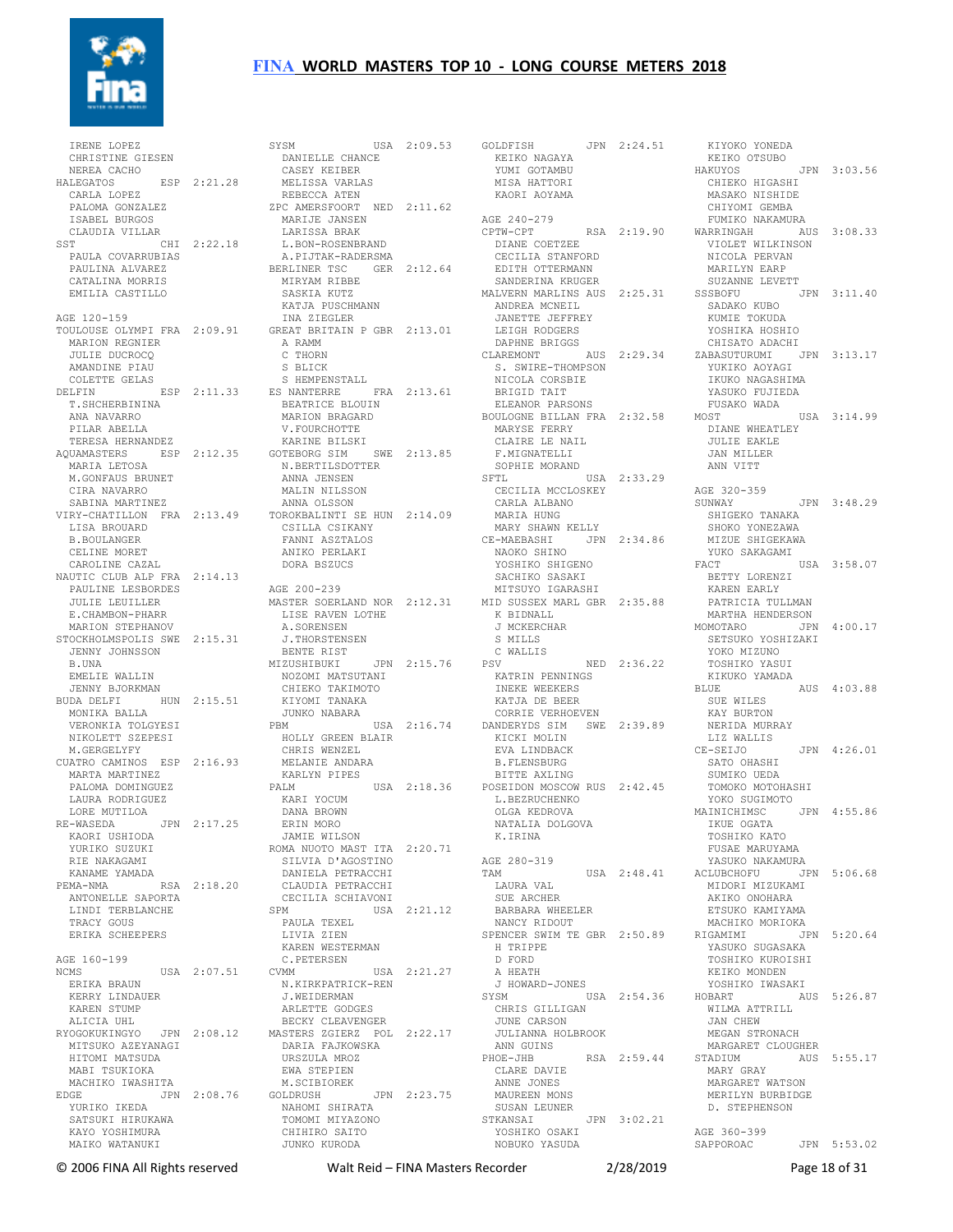

 SUMIKO KUJI NAKA FUKUOKA HARUKO SASAKI FUMI MURATA \*\*\*\*\*\*\*\*\*\*\*\*\*\*\*\*\*\*\*\*\*\*\*\*\*\* RELAYS: WOMEN 400 M. FREE \*\*\*\*\*\*\*\*\*\*\*\*\*\*\*\*\*\*\*\*\*\*\*\*\*\*\*\* AGE 100-119 PORTO 1 POR 4:37.09 JOANA RODRIGUES CARLA SANTOS LEONOR BABO CATARINA ARAUJO<br>LEIXOES 1990 POR 4:44.04<br>RITA BARBOSA MARGARIDA RESENDE AQUATICO AVILES ESP 4:52.20 JOANA SILVA RAQUEL SILVA LOS BARRIOS ESP 4:48.38 NURIA DOMINGUEZ NORIA DOMINGUEZ<br>NURIA DOMINGUEZ ROCIO FERRON IRENE ROJAS USF USA 4:51.95 JOANA BARBARA CHRISTINE CHU LIA SCHALLERT ERIKA TORRES PAIGE HOSKING ALCOBENDAS ESP 4:55.28 LORENA MARTIN MARIA NOTARIO BEATRIZ CALBET IRENE LOPEZ PROPAGANDA DA N POR 5:05.76 CAROLINA SILVA SOLANGE PEREIRA ANA REIS JOANA MARTINS LEGANES ESP 5:06.70 V.DE LA ROCHA NOELIA GONZALEZ DENIS OROPESA ANA REYES MASTER JAEN ESP 5:09.33 MARTA ASENSIO LAURA MORAL MARIA MOLINA ALEJANDRA BARROSO INACUA MALAGA ESP 5:11.12 G.RAMOS MOLINA SABINA MARTINEZ C.ORBAICETA NEREA CORDERO PATRICIA RAMIREZ ANDREA SUAREZ INDEA ESP 5:14.89 ANA BEJARANO M.VICTORIA FABIOS NAUTICO SEVILLA ESP 4:43.62 A.O'FARRELL LETICIA RAMOS SILVIA PENA AGE 120-159 OKUDA SWIM TEAM BRA 4:22.45 SORAIA SCHNEIDER FERNANDA MURER PRISCILA FRASCINO RAFAELLA DORTAS AQUAMASTERS ESP 4:24.73 M.GONFAUS BRUNET CIRA NAVARRO SANDRA GARCIA GINA LOPEZ CUATRO CAMINOS ESP 4:31.83 PALOMA DOMINGUEZ LAURA RODRIGUEZ MARTA MARTINEZ LORE MUTILOA MASTER JAEN ESP 4:41.46 ROCIO ROSADO ELISABET MOYA BEATRIZ FELIX MARINA RUIZ INACUA MALAGA ESP 4:42.26 CARMEN BUENO

 DELIA VALVERDE CRISTINA NAVAS M.RECIO PANEQUE BARNES SC GBR 4:42.35 NATACION SAN JU ESP 4:43.12 L.LORENZO MESON JUDITH PINO ELENA CLAUDEL C.BALLESTEROS CE-SEIJO JPN 4:51.89 AYA HADA MICHIKO MAENO YUMI MATSUDA AYA SASAKI LAURA MARCOS A.DIAZ GARCIA SARA MENENDEZ LAURA MARTINEZ MASTERS ALMADA POR 4:52.38 MIRIAM SANTOS ANA PATO JOANA MARQUES AGE 160-199 GREAT BRITAIN P GBR 4:21.21 S BLICK S HEMPENSTALL COLEGIO MONTE M POR 5:09.09 C THORN A RAMM ZPC AMERSFOORT NED 4:23.88 L.BON-ROSENBRAND LARISSA BRAK A.PIJTAK-RADERSMA MARIJE JANSEN PINHEIROS A BRA 4:35.95 MARCIA LIMA MAGALI GACEK ALINE FERREIRA VALESCA CRUZ ROYAL TUNBRIDGE GBR 4:36.15 AQUAMASTERS F.S.P 4:36.40 CINTA VILANOVA ESTHER MARTINEZ CNSW BEL 4:38.93 S MILLS<br>
NATHALIE BLONDEEL C WALLIS<br>
M.DEJONCKHERRE GOLD GOLD<br>
VALERIE ROLLAND CELIA DEVANNEY<br>
VARIHY VAN LINDT PEGGY MCDONNELL M.DEJONCKHEERE VALERIE ROLLAND KATHY VAN LINDT A.O'FARRELL<br>MIRIAM GOMEZ RAQUEL PINO MARIA PRIOR<br>PORTO 3 POR  $4:44.01$  JOANA ALVES KEISSY SOUSA MARIA ANDRADE CARLA BARBARA DAW NED 4:47.11<br>
JACQUELINE TUIN<br>
PETRA TOSSINGS<br>
AGNES VAN BRUG<br>
ILONA HOGERHEYDE G-FISH JPN 4:47.51 CHIZUYO KINOSHITA MAKIKO YANO MISA HATTORI KEIKO NAGAYA AGE 200-239 BARNET COPTHALL GBR 4:27.62 WCM C PORTER C JACKSON M CANNON L DAWSON CVMM USA 4:31.37

 ARLETTE GODGES BECKY CLEAVENGER BEATA KONOPKA JILL GELLATLY PSV NED 4:36.16 E.LOHUIZEN KATRIN PENNINGS JEANNE PETIT LISELOTTE JOLING SIGMA SWIM DEN 5:02.93 RHMS USA 6:10.07<br>ANETTE BOGSTED JENNIFER HOUTS<br>CAROLINE SUHR LINDA HEPWORTH CAROLINE SUHR ULLA OLIN TILDE JUUL SYSM USA 5:05.88 REBECCA ATEN MELISSA VARLAS DAPHNE ELLIOTT JUNE CARSON METROPOLE ESP 5:06.64 ELENA QUINTANILLA SPENCER SWIM TE GBR 5:06.87 S MAIDMENT F BAKER A NEWBERY C GOLDSCHMIDT ISABEL FERREIRA SARA GRACA ELENA KRAEVA LAURA MIRANDA LIRA T. C. A BRA 5:15.53 EMIKO YABE FRANCY RODRIGUES JULIANA AZEVEDO KAORI TAGUCHI EUNICE VIGNOLA<br>CATTA SILVA CATIA SILVA DAM USA 5:17.82 WENDY PRATT WENDY PRATT ENLERGY ON THE STATE STAND MAM CAROLINE LOOMIS JANE RUSSELL AGE 240-279 MID SUSSEX MARL GBR 5:07.22 CE-MATSUDO J ROCKY A GWYNN S MILLS C WALLIS ------ *Peyrannei*<br>PEGGY MCDONNELL<br>BARBARA PROTZMAN DEBBIE CAVANAUGH NEM USA 5:12.45 CE-FUTAMATAGAWA JPN 7:13.32 TRACY GRILLI BETH ESTEL KARIN STOKES KAREN MAREB HAKUYOS JPN 5:19.32 HARUMI SUGINUMA MASAKO MATSUNO MIEKO MASUDA TOSHIE KIYOMOTO NAMIHAYA JPN 5:20.02 FUMIE HONMA KAZUE OZAKI YOSHIMI NONOSHITA KYOKO SHIMOYAMA ROMFORD TOWN SC GBR 5:20.72 W HUNTER  $C$  HULETT B BOXALL A FORDHAM WCM USA 5:28.06 BONNIE BILICH K.FOX-YODER MIG REIS A BRA 10:56.80 PAMELA NEWACHECK CHARLENE O'BRIEN MOVY USA 5:58.77

 SUSAN BLATTNER TERRI LEES LAURIE BISOGNO CE-SEIJO JPN 6:00.77 HARUKO YOSHINO TOMOKO OKETANI MARIKO TASHIRO<br>MIKI TAKANASHI ANNETTE COHOLAN MAGGIE TEVIS AGE 280-319 PSV NED 5:45.60 INEKE WEEKERS LOTTIE GEURTS PATTY KRUPIARZ CORRIE VERHOEVEN ZABASUTURUMI JPN 6:20.23 YASUKO FUJIEDA YUKIKO AOYAGI IKUKO NAGASHIMA FUSAKO WADA SPENCER SWIM TE GBR 6:25.72 J HOWARD-JONES<br>J HOWARD-JONES A HEATH S LAUDER D FORD<br>CE-KIYOSE  $TPN 6:36.37$  AKIKO SHIMIZU TAKAKO KANEKO JPN 6:46.34 AKEMI GOTO HARUE MUROYA MISAKO HIRATA EMIKO UMEDA  $IISA$  6:52.14 SUSIE CASO SUSAN STANTON PEG MC PARTLAND RUTH SHAPS JPN 6:55.19 KIYOKO HATTA HARUKO WAKAMATSU ATSUKO MAWATARI FUMIKO AIZAWA USA 5:11.31 PINHEIROS A BRA 7:12.22 LILIA ALMEIDA KRISTA FULDAUER MARIA COSTA MARIA COSTA<br>GISELI PEREIRA KAZUE YOSHIMI SHIGEYO OTA MITSUE DAIDOU YOSHIKO ISHIWATA MIG REIS A BRA 7:35.14 HELENIZE FREITAS ANA CASTRO ELAINE ROMERO HERILENE FREITAS AGE 320-359 BLUE AUS 8:04.56 LIZ WALLIS KAY BURTON SUE WILES NERIDA MURRAY<br>FACT USA 8:33.10 JOAN CAMPBELL PATRICIA TULLMAN MARTHA HENDERSON JEANNE HACKETT NORA RONAI DELTA NOGUEIRA THEREZINHA SOUZA

HEATHER HUETTNER

© 2006 FINA All Rights reserved Walt Reid – FINA Masters Recorder 2/28/2019 Page 19 of 31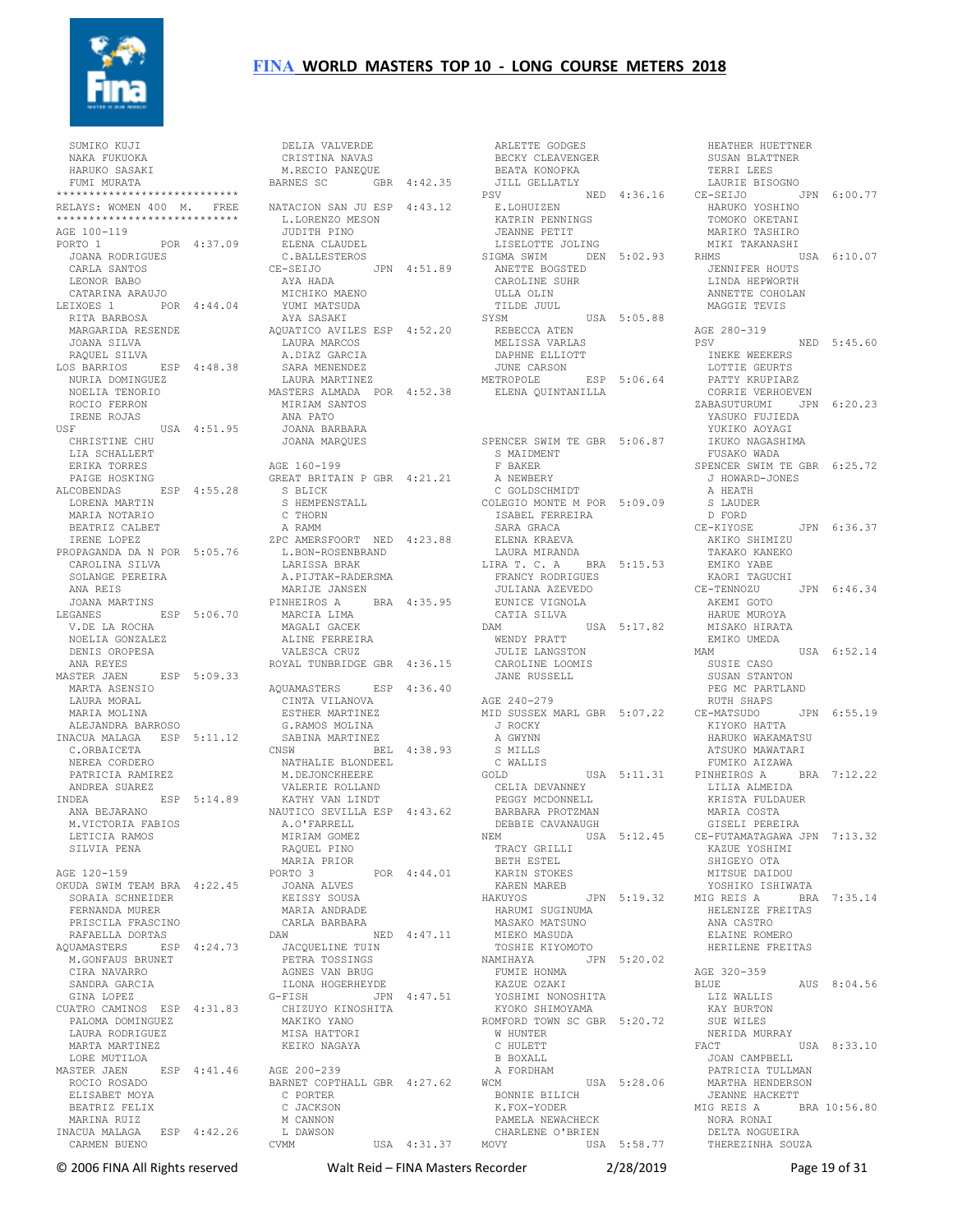

 BIANCA PAPA \*\*\*\*\*\*\*\*\*\*\*\*\*\*\*\*\*\*\*\*\*\*\*\*\*\*\*\* RELAYS: WOMEN 400 M. MEDLEY \*\*\*\*\*\*\*\*\*\*\*\*\*\*\*\*\*\*\*\*\*\*\*\*\*\*\*\* AGE 100-119 LINX JPN 4:48.01 MADOKA NUMAZAKI YOKO ISOMURA MIZUKI UKAI YOSHIKO OONO<br>OTTER SC GBR 4:54.09 S CLARKE H DAVIS A HUCKER C DEMONT<br>USF  $USSA$  5:02.52 ERIKA TORRES DANAE PETRAKIS JEANETTE DOVE KRISTINA PETRAKIS CLAUDIA ROQUE JOANA MAIA CAROLINA SILVA JOANA MARTINS LEIXOES 1 POR 5:25.32 RITA BARBOSA JOANA SILVA RAQUEL SILVA MARGARIDA RESENDE PORTO 1 POR 5:25.70 CARLA SANTOS CATARINA ARAUJO LEONOR BABO JOANA RODRIGUES INACUA MALAGA ESP 5:31.74 C.ORBAICETA PATRICIA RAMIREZ MARTA RECIO ANDREA SUAREZ INDEA ESP 5:33.67 ANA BEJARANO G.RAMOS MOLINA CINTA VILANOVA LETICIA RAMOS CARLA MARIN M.VICTORIA FABIOS ALCOBENDAS ESP 5:33.89 BEATRIZ CALBET IRENE LOPEZ MARIA NOTARIO LORENA MARTIN SALINAS STA.LUC ESP 6:01.27 SARA MATOS AGE 120-159 CLUB NATACION S ESP 5:01.14 L.LORENZO MESON JUDITH PINO ELENA CLAUDEL C.BALLESTEROS AQUAMASTERS ESP 5:03.15 SANDRA GARCIA M GONFAUS BRUNET SABINA MARTINEZ GINA LOPEZ CUATRO CAMINOS ESP 5:09.66 MARTA MARTINEZ PALOMA DOMINGUEZ LORE MUTILOA LAURA RODRIGUEZ MASTER JAEN ESP 5:10.76 ASIER Under ---<br>LUZ MARIA MOLINA MARINA RUIZ ALEJANDRA BARROSO MARTA CARRILLO SIGMA SWIM DEN 5:14.07 IGMA SWIFI<br>NINA JORGENSEN CAROLINE SUHR TILDE JUUL ANE ANDERSEN

PROPAGANDA DA N POR 5:13.25 NATACION AQUIS ESP 5:26.90 WAHO-JHB RSA 5:15.82 ARLETTE GODGES CRYSTAL JACOBS KERRY GROENEWALD CYNDI STRYDOM JAKI FAGAN AQUATICO AVILES ESP 5:20.00 LETICIA FERNANDEZ A.DIAZ GARCIA LOURA MARCOS CRISTINA GALLEGO PEMA-NMA RSA 5:21.90 TRACY GOUS LINDI TERBLANCHE ERIKA SCHEEPERS ANTONELLE SAPORTA CPTW-CPT RSA 5:25.68  $\begin{array}{ll}\n\cdot & \cdot & \cdot & \cdot & \cdot \\
\text{FADIA} & \text{ABELS} \\
\text{A I P.} & \text{B E LS}\n\end{array}$  ALETTA STEENKAMP SUZANNE FROST LEIGH GANNON MARIA JOSE TORRES LAURA GARCIA MARTA DE LUCAS LOURDES GOMEZ AGE 160-199 ZPC AMERSFOORT NED 4:52.88 CE-FUTAMATAGAWA JPN 6:00.37 MARIJE JANSEN LARISSA BRAK L.BON-ROSENBRAND A.PIJTAK-RADERSMA GREAT BRITAIN P GBR 5:00.10 MALVERN MARLINS AUS 6:00.65 S BLICK C THORN A RAMM S HEMPENSTALL AQUAMASTERS ESP 5:00.56 SANDRA GARCIA ESTHER MARTINEZ CPTW-CPT RSA 5:06.14 FLUVIAL PORTUEN POR 6:16.62 NORELLE ENGELA BRIDGET VAN BREDA KATHRYN NURSE PERRY-ANN CADIZ PERRY-ANN CADIZ<br>METROPOLE ESP 5:25.79 ANA MARIA WAGNER POWERPOINTS AUS 5:25.81 SUSANNA ASHLEY MARIJKE ALDERSON WENDY TEMPELS JACINTA HUMPHREY MALVERN MARLINS AUS 5:27.54 YO:<br>DANIELLE SPURLING KAN<br>ANIELLE SPURLING PSV DANIELLE SPURLING NICKY KERR ANDREA MCNEIL SUZIE BRATUSKINS NED 5:28.78 JOLANDA VAN GENDT RENEE DE KOK LISELOTTE JOLING SASKIA PHAFF PORT  $5:28.88$  A HE<br>A<br>S MA<br>GOLD KEISSY SOUSA MARIA ANDRADE CARLA BARBARA JOANA ALVES<br>DAW NED 5:32.89 AGNES VAN BRUG PETRA TOSSINGS ILONA HOGERHEYDE JACQUELINE TUIN AGE 200-239 CVMM USA 5:12.17 PRMA-NMA BEATA KONOPKA J.WEIDERMAN

 BECKY CLEAVENGER BRENDA SHAW E.HERDER ERIN MORO JAMIE WILSON<br>CPTW-CPT DIANE COETZEE KIEKO KITAMURA KATE BIHL CECILIA STANFORD MARCELLE STRAUSS COEL-TSH RSA 5:49.40 C<br>
HERME VISSER<br>
A.DRESSLER<br>
KIM FOSTER<br>
SABINE VERRYN<br>
COLEGIO MONTE M POR 5:51.45 SABINE VERKYN<br>COLEGIO MONTE M POR 5:51.45<br>ISABEL FERREIRA<br>INGLIFEREIRA ELENA KRAEVA SARA GRACA LAURA MIRANDA G-FISH JPN 5:58.39 YUMIKO SUGIMOTO YUMI GOTAMBU MISA HATTORI KAORI AOYAMA MAYUMI UENO ASAKO SUZUKI MACHIKO TAKEI HIDEKO NAGASE ELANA MCNEIL DAPHNE BRIGGS JANETTE DICKEY<br>SHARON NEWSTEAD SHARON NEWSTEAD CE-ASAGAYA JPN 6:16.15 ERI TANAAMI AYAMI AIZAWA KAYO HATADA NAOMI ISHIHARA RITA GUIMARAES ANA PALHARES MARIA BRANDAO FILIPA FERREIRA AGE 240-279 MID SUSSEX MARL GBR 5:47.72 K BIDNALL. J MCKERCHAR S MILLS C WALLIS NAMIHAYA JPN 6:02.36 FUMIE HONMA KYOKO SHIMOYAMA YOSHIMI NONOSHITA KAZUE OZAKI PSV NED 6:04.52 AGE 100-119 PATTY KRUPIARZ INEKE WEEKERS PATTY VERHAGEN E.LOHUIZEN SPENCER SWIM TE GBR 6:11.72 F BAKER D FORD A HEATH S MAIDMENT GOLD USA 6:15.17 DEBBIE CAVANAUGH PEGGY MCDONNELL CELIA DEVANNEY BARBARA PROTZMAN TAASTRUP DEN 6:34.84 E.KETELSEN BERIT PEDERSEN INGE-LISE DAMBERG M.JORGENSEN RSA 6:40.77 REN HARINGTON MARGIE YOUNG

PALM USA 5:12.34 TENERIFE ESP 7:00.70 CPTW-CPT RSA 5:29.30 KNMKAWSAKI JPN 7:16.29 ELIZABETH CRAIG DENISE BOSMAN MERCEDES BAEZ ESTHER LOPEZ BEATRIZ LOPEZ AMANDA HERRERA MAKIKO SHIMIZU MIHO SATSUKAWA YUMI KASAHARA CE-OTAKA JPN 7:22.47 TAKAKO YAMAJI YASUKO TAKAGI YOSHIKO IWASAKI HIROKO IKUMURA AGE 280-319 FITAKOYO JPN 7:27.82 TOMIKO OKUDA TOSHIKO OKUNO YUKO HIRAMOTO SACHIKO IIDA<br>PHOE-JHB RSA 7:43.97 SUSAN LEUNER ANNE JONES LINDA CRAWFORD JANE HULLEY<br>DAM  $IISA$   $8:05.63$  L.WESTERGAARD KRISTINE HORNOF KATHY GILL PEGGY REEDY<br>MAM  $IISA$   $8.19.48$ PEG MC PARTLAND SUSIE CASO RUTH SHAPS SUSAN STANTON ALGES 24 POR 8:54.76 HELENA GRACA MARIA FERREIRA ANA FERREIRA<br>ISABEL RAIMUNDO ISABEL RAIMUNDO FACT USA 9:44.36 GAIL GROSSMAN MARTHA HENDERSON BARBARA MCNIILTY RAE SUTTIE AGE 320-359 PSV NED 10:22.93 M.MAANDONKS L. LAAK-BRAUN CORRIE VERHOEVEN LOTTIE GEURTS \*\*\*\*\*\*\*\*\*\*\*\*\*\*\*\*\*\*\*\*\*\*\*\*\*\*\*\* RELAYS: WOMEN 800 M. FREE \*\*\*\*\*\*\*\*\*\*\*\*\*\*\*\*\*\*\*\*\*\*\*\*\*\*\*\* WVZ NED 10:29.63 MABEL SULIC TESSA VERHEIJDT MONIQUE PRONK LINDA HOOGENDAM AGE 120-159 WCM USA 10:10.65 LAURA LAWRENCE REBECCA ROGERS HEATHER TIERNAN LINDSAY GAUDINIER POWERPOINTS AUS 10:19.88 JACINTA HUMPHREY MELINDA KEMP WENDY TEMPELS SUSANNA ASHLEY USA 10:55.28 LAUREN FRENDREIS STEFANIE CAPIZZI MEGHAN ODONNELL CHERYL SIMMONS

© 2006 FINA All Rights reserved Walt Reid – FINA Masters Recorder 2/28/2019 Page 20 of 31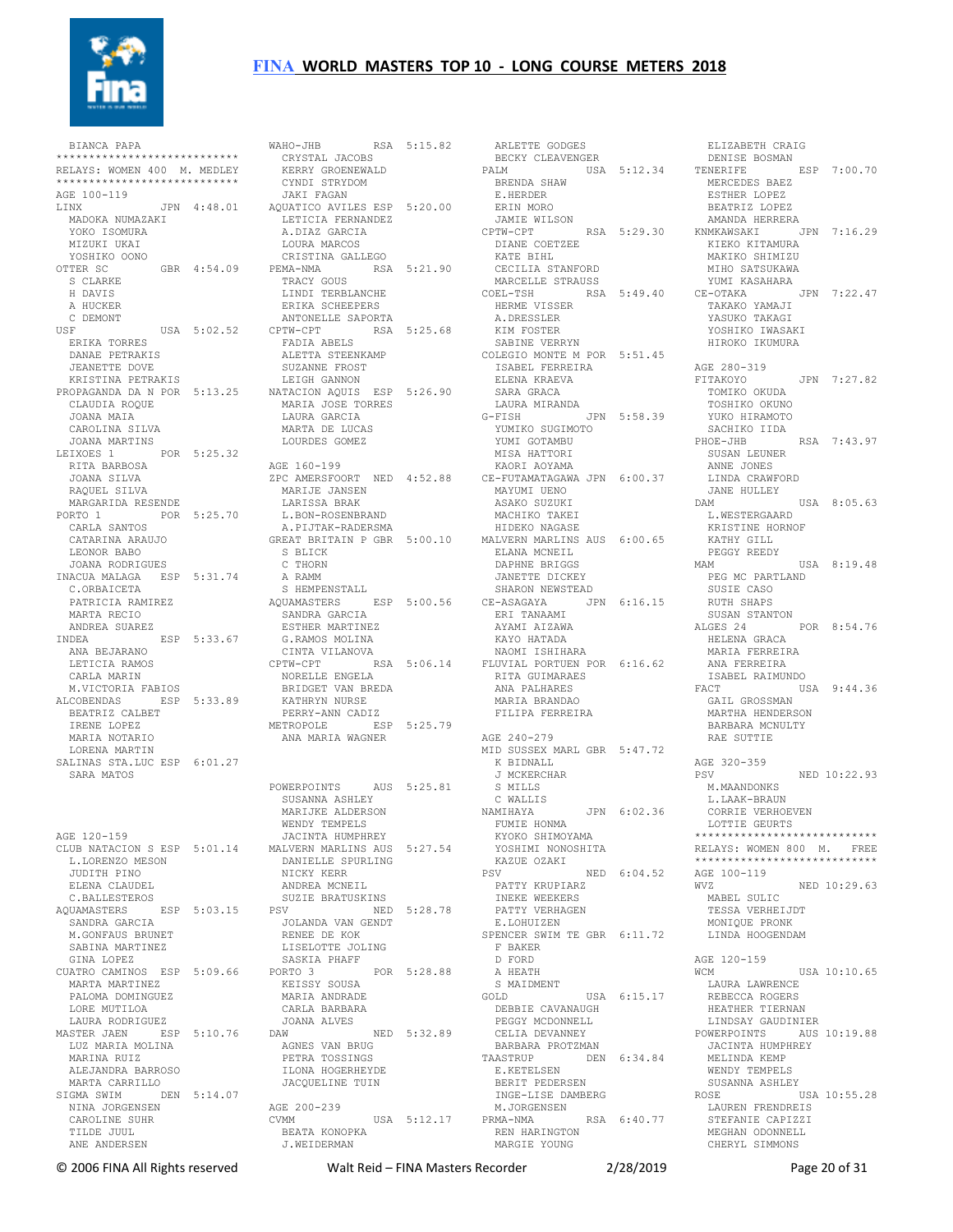

USF USA 10:57.03 KRISTINA PETRAKIS AMBER NISHIMOTO CHRISTINE CHU DANAE PETRAKIS YARRA ROUGHIES AUS 11:08.43 SARAH WAPLING CLAIRE WESTMAN SARAH JAMES CINDY NICHOLLS GRA USA 12:47.00 LINDSEY CANNON MARGEE CURRAN ...<br>LINDSAY FULLER ADRINE BIMANAND<br>
HEIDI SHEAKS<br>
HILLARY THOMAS<br>SKY<br>
DANA HOLBROOK<br>
KATE KOLB KAREN REYNOLDS LAURA HUMPHREY SKY USA 13:06.00 SYLVIA HOLDEN TRICIA BALDWIN JENNIFER ACKERMAN EMILIE BLANTON AGE 160-199 RYOGOKUKINGYO JPN 9:39.69 HITOMI MATSUDA MITSUKO AZEYANAGI MABI TSUKIOKA MACHIKO IWASHITA CVMM USA 10:15.47 LESLIE MONROE ARLETTE GODGES J.WEIDERMAN DEANNA KOEHLER MALVERN MARLINS AUS 10:39.79 NICKY KERR ANDREA MCNEIL DANIELLE SPURLING SUZIE BRATUSKINS ZVVS NED 10:58.00 ADA DE VOOGD N.HOEVEN<br>HELENA MELS HELENA MELS<br>NADYA PUTTER<br>KUBAN-MASTERS RUS 10:58.30<br>TATYANA SHAGAEVA A.STADNIK E.NIKULINA ELENA SOTNIKOVA TERRASSA ESP 10:58.87 JORDINA MASSAGUER SILVIA PAGES NOELIA CARRASCO SANDRA FARO SKY USA 11:37.67 ALEXANDRA NIETO ERIN GAST KNMNISHINOMIYA JPN 11:51.53 MARGARET PHILLIPS JUNKO NAGASE LINDSEY SLACK BELUGAS AUS 11:37.75 AKIKO CHIGUSA ETSUKO TOMINAGA A. CATERIANO SANDY IULIANO NICOLE MCCALLUM SUE COX DAM USA 11:39.00 HITOMI KOJIRO CECILY SPROUSE JANE RUSSELL YUMIKO TAKASAKI MALVERN MARLINS AUS 13:57.86 EMMA GARFORTH JENNIFER MOHN TFAM USA 13:47.62 ASHLEIGH GAULKE KRISTEN BARNDT KYLEE LANE S.HENGSTENBERG AGE 200-239 BARNET COPTHALL GBR 9:51.44 C PORTER C JACKSON

 L DAWSON M CANNON MVN USA 11:09.13 LINDA HUBBUCH MEMO USA 14:49.82 VICKI SHU RYO KOBAYASHI DAIKI KOJIMA GWEN UTHUS JULIE MALLEY KAREN VORWERK PATTY FURUKAWA WCM USA 11:19.26 BARBARA ROBBEN LAS PALMAS ESP 15:50.44 D.KALECHSZTAJH LISA WARD DANIELLE BOONE MALVERN MARLINS AUS 11:25.57 DAPHNE BRIGGS SHARON NEWSTEAD KATIE MEE JANETTE DICKEY JANETTE DICKET<br>BOROUGHCOUTAS AUS 11:33.35 SALLY HANKS<br>SALLY HANKS JILLIAN ADAMS JOANNE DAVIS JENNY BIGELOW JENNY BIGELOW<br>MID SUSSEX MARL GBR 11:49.55 J ROCKY D BRAID T STRINGER S DENNIS<br>SKY USA 12:28.99 PAM MARTIN MARY CURL PAMELA LUEBBE AMY PETERSON<br>
TTEX<br>
ELISE RAGLAND<br>
SHANNON WHITEHEAD<br>
CONSTANCE GEORGE<br>
CAROL MILLER BELUGAS AUS 13:19.05 DORIS BROWN CATH JESSOP LOUISE MCCORKELL<br>ROWENA HARRIS ROWENA HARRIS G.E. IE. G. ESP 13:29.47 NORIKO ITO SEIKO ITAKURA KONOSHIN TOGASHI BRIGANTINA RUS 1:36.59 MONICA ARRIBAS<br>MONTGERRAT EERRE MONTSERRAT FERRE CARMEN GARRIGA LAURA TORDERA AGE 240-279 GOLD USA 11:18.16 CELIA DEVANNEY DEBBIE CAVANAUGH PEGGY MCDONNELL LYDIA SEIER NAMIHAYA JPN 11:38.73<br>FUMIE HONMA<br>KAZUE OZAKI<br>YOSHIMI NONOSHITA<br>KYOKO SHIMOYAMA CHIKAKO MOCHIZUKI SSSBOFU JPN 13:56.17 XAI-MASTERS UKR 1:40.06 CRAIG WARD MATTHEW TUTTY YOSHIKA HOSHIO KUMIE TOKUDA NOLENE SCHOFIELD JOAN SIMPSON GLENDA KERRIDGE JANET NICHOL FITAKOYO JPN 14:25.15 HIROKO UEDAO YUKO HIRAMOTO ATSUKO SAKAMOTO HARUE YAMANAKA SKY USA 14:31.12 NANCY ACKERSON NANCY ACKERSON<br>NORAH KUTE

 WENDY MEDLEY FRONTIER RC JPN 1:43.36 SHOTA TAKESHITA LOUISE RAFKIN MARCIA BENJAMIN MA FALECHSZTAJH<br>D.KALECHSZTAJH<br>MA N.FERNANDEZ TERESA NOVOA FRANCISCA ROMERO ROSE USA 15:51.78 MAURINE KORNFELD<br> *KIM OLO*DIDY KIM O'GRADY KRISTIN BENNETT FIONA HARWICH AGE 280-319 MID SUSSEX MARL GBR 13:11.60 M JOHNSON J DEAN R DUDENEY A GWYNN MALVERN MARLINS AUS 13:12.23 PAM KEMPSON JANETTE JEFFREY PATRICIA BAKER SUE BOEKEL PAIRICEL<br>SUE BOEKEL<br>PSV NED 13:18.72 CORRIE VERHOEVEN<br>
LOTTIE GEURTS<br>
GONNIE BAK<br>
PATTY VERHAGEN<br>
FITAKOYO<br>
TOSHIKO OKUNO<br>
SACHIE YAMADA MINAKO SHIBATA SACHIKO IIDA<br>RUN-SWIM RUN-SWIM JPN 15:40.63 JUNKO SATO REIKO KOTANI MINN USA 17:16.14 ANATOLII KOINOV MAKSIM GANIKHIN S.LEE-SHERIDAN MARY HOOVER CAROL SMOLLEN ANNLIV BACON \*\*\*\*\*\*\*\*\*\*\*\*\*\*\*\*\*\*\*\*\*\*\*\*\*\*\*\* RELAYS: M E N 200 M. FREE \*\*\*\*\*\*\*\*\*\*\*\*\*\*\*\*\*\*\*\*\*\*\*\*\*\*\*\* AGE 100-119 NO STARS SWIM C UKR 1:36.60 ARTUR YERMAKOV ANDRII KRAVTSOV IVAN KRYLOV YURIY YEGOSHIN WOKING SC GBR 1:39.24 THOMAS BILL ALEXANDER SMITH ROSS ARNFIELD BEN SMITH MASTER NATURASW ESP 1:40.84 SERGIO CACERES H.FERNANDEZ JUAN CARLOS PEREZ OSCAR ALDABE LAS PALMAS ESP 1:42.51 SEIJI TANIGUCHI KU AZS UAM POZN POL 1:42.68 PIOTR KOWALIK JAKUB STERCZYNSKI B.ZIEMNIARSKI M.MICHALKOWSKI CE-SHIMOKITAZAW JPN 1:43.13 HIRONOSHIN HASUMI YUTA UCHIDA HIROYUKI SAITO YOSHIHITO ITAGAKI

 HIROKI SAKURAI MONTELIMAR NAUT FRA 1:43.39 ANTHONY BENJAMIN MAXIMILIEN HAQUIN<br>ADRIEN BRECHU ADRIEN BRECHU MATHIEU BLANC DADOS JPN 1:43.51 SYOUHEI TAKESHITA MASAAKI KAMEGAI HIROYA SAITO DAICHI ASHIDA AGE 120-159 GETXO IGERIKETA ESP 1:32.84 MIKEL BILDOSOLA INAKI BILDOSOLA GERMAN ZUBIAUR MIKEL DEBA<br>JEEKEIHIN  $JPN$  1:34.30 SHINTARO UCHIYAMA HAJIME IKEGAMI TAKASHI TAKEMOTO RYOYA TAGUCHI TSUNAMI RUS 1:34.88 ANDREY KURNOSOV A.SATANOVSKIY<br>PAVEL SEDYUK PAVEL SEDYUK NIKITA KONOVALOV JPN 1:34.89 Y.MURAMATSU KOSUKE MAEDA KENSUKE MAEDA NAOFUMI UTSUGI STAR JPN 1:36.31 KAZUO MATSUNAGA JUNICHI FUKUI KO FUKAYA ARTEM BABIKHIN DMITRY TRUBIN ASOUAIKEI JPN 1:37.60 YOSHIHIRO ASO YUKI SOBASHIMA MASAHIRO INABA TAKAHIRO ABIKO BRESCIA ACQUARE ITA 1:37.72 GIANLUCA ERMETI ENTONI CANTELLO ALEX CANTELLO ANDREA MANIERO KACHOFUGETU JPN 1:39.23 ISAMU TSUZUKI KENTO ISHIDA YOUSUKE SAITOU YUTA TAKADA TRAFFORD METRO GBR 1:40.55 ALEC JOHNSON DANIEL KORCZ AGE 160-199 DIABLO JPN 1:40.75 TAKEFUMI KOGA MASATOSHI JIMBO SATOSHI WADA PAR PAR 1:40.90 DIEGO CENTURION R.TORRES J.FERNANDEZ<br>ALFREDO CARRILLO ALFREDO CARRILLO RENOVATIO SPORT ROU 1:41.70 NORBERT TRANDAFIR D.MINULESCU

© 2006 FINA All Rights reserved Walt Reid – FINA Masters Recorder 2/28/2019 Page 21 of 31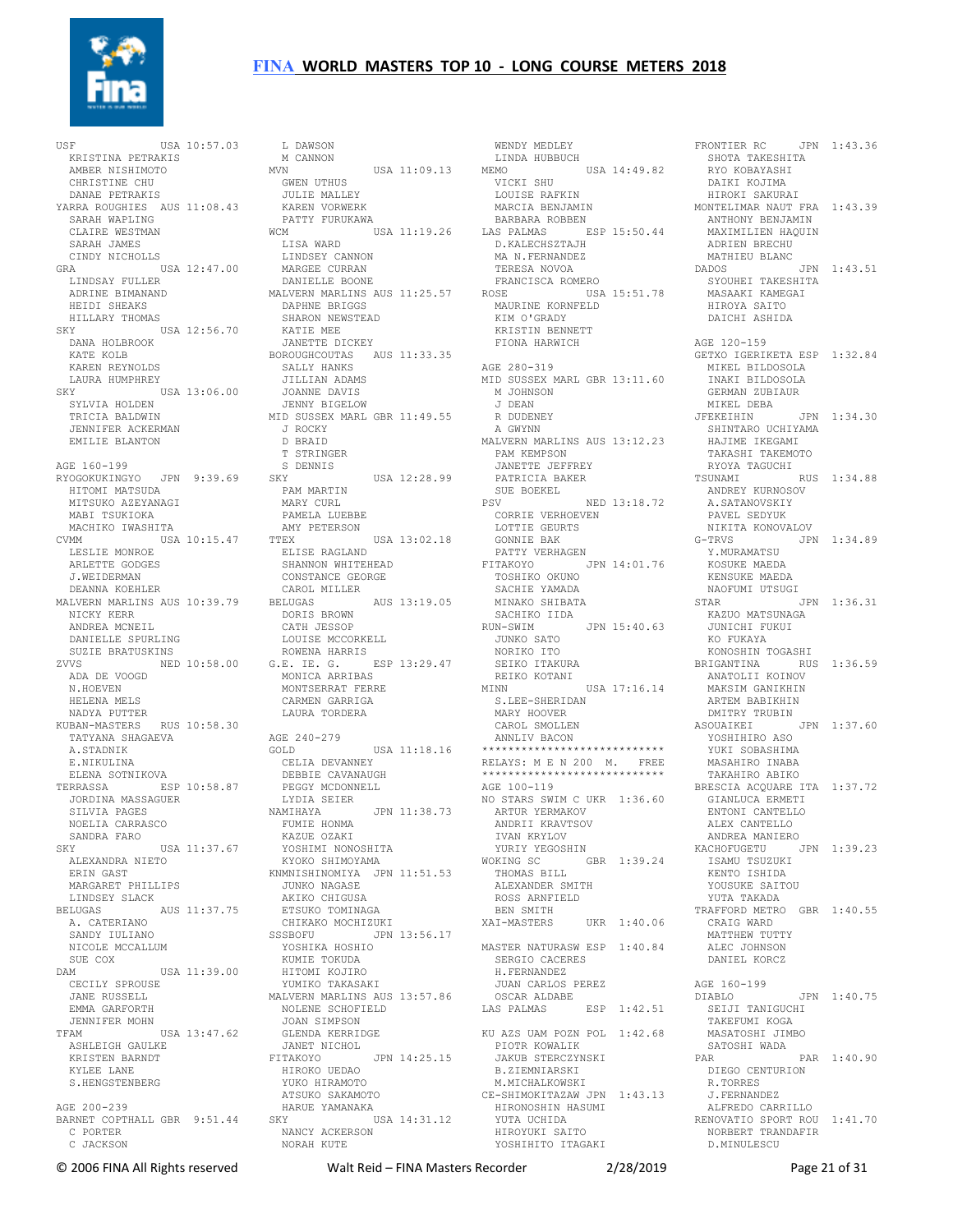

 R.FLOREA BOGDAN TIU ALCOBENDAS ESP 1:42.69 OSCAR RODRIGEUZ MIGUEL ESPINOSA NIALL RONAN MIGUEL TRISTAN CPTW-CPT RSA 1:42.90 JAY RICHARDS JACQUES JOUBERT LUKE LALIN GREG MCLEROTH HZ&PC HEERENVEE NED 1:43.25 CASPER HUT DENNIS BOS RENE BEETSMA MARTEN DE GROOT ZPC AMERSFOORT NED 1:43.81 JEROEN ZELSMANN PAUL HARDEMAN ROB VAN VLIET ERWIN BUIST POWERPOINTS AUS 1:44.07 KARL JUSTH LENNART MENTOR MARK THOMPSON TODD PATRICK<br>
KOE DAVIDSON<br>
KIPP KAUFMANN<br>
YCSC A BRA 1:44.13<br>
WANDERLEY JUNIOR<br>
RODRIGO GONCALES<br>
FLAVIO ZANON<br>
LUCIANO GOBI YENISEI-MASTERS RUS 1:44.35 GREG SANCHEZ ALEXEY KOVRIGIN A.FOMCHENKO MAKSIM KARAVAEV ALEXANDR SPIRIN AGE 200-239 SPEEDO MASTERS FIN 1:42.16 SFTL JURI LOGVIN JANNE VIRTANEN TERO MATKANIEMI TOMMY RUNDGREN APSC JPN 1:42.37 ROBERT VOLL BRENT BARNES NEI-KUAN CHIA KELVIN YEW PENG SIONG ANG TABY SIM SWE 1:42.95 MOVY CALVIN MAUGHAN ROBBIE TAYLOR STEFAN SCHERLING HARALD KRUGER JAMES CONNOLLY D.MASTRACCHIO DAVID GUTHRIE JOHN DE GROOT RICE USA 1:45.10 DAVID GUTHRIE JAMES CONNOLLY BRUCE WILLIAMS D.MASTRACCHIO YCFM USA 1:45.68 BRANDON BRYANT ANDY KROUPA CHIP CASTAGNOS RICH MERCER BRESCIA ACQUARE ITA 1:46.78 YURY KOMAU OLEG SULAKADZE MAURIZIO TERSAR ALBERTO MONTINI MARCO BORRIELLO FRANCO OLIVETTI POSEIDON RUS 1:48.06 MIKHAIL GROMOV SERGER<br>MIKHAIL GROMOV<br>SERGEY PLOHUSHKO ANDREY KHOKHLOV VASILIY EFREMOV CVMM USA 1:48.59 CHRIS WALL LASZLO BARDOCZ JOZSEF CSIKANY KELLY KARREN

RICE USA 1:43.47 STADE FRANCAIS FRA 1:56.57 BRADLEY STOLSHEK<br>
MICHAEL BOOSIN<br>WCM<br>
STEPHEN STAHL<br>
TOM NOOTBAAR<br>
TOM NOOTBAAR DAVID BOATWRIGHT ROBERT TIERNAN AGE 240-279 AGE 240-279 YCFM USA 1:48.22 MARC MIDDLETON JOHN BEATTIE MARK MEDEI AMBROSE GAINES SYSM USA 1:48.50 JACK GROSELLE STEPHEN PANZARINO ROGER KAHN BRIAN SAYLOR<br>GOTEBORG SIM SWE 1:49.65 SDSM LEONARD BIELICZ B.ZARNOWIECKI CPTW-CPT RSA 1:50.86 HARALD KRUGER<br>
ANDRE ROOTHMAN<br>
TIMOTHY SHEAD<br>
ANDRE STEYNBERG<br>
NCMS<br>
JONATHAN KLEIN<br>
ERIC CARLSON<br>
ERIC CARLSON PAUL DENISON EIAICLUB JPN 1:53.41 PETER BERGENGREN YOSHIO FURUYA YUKIO HORIUCHI TAKASHI TOMOHARA AKIRA IIDA SFTL USA 1:54.25 ANDRE STEYNBERG DAVID ZUBERO NEIL PUHSE POSEIDON RUS 1:55.85 VLADIMIR GETMAN OLEG SULAKADZE IGOR MAYOROV SERGEY KOZLOV MOVY USA 1:56.15 KYLE STEPHENSON BILL SHERMAN CHIP GLIDDEN ROBERT GOLDBLOOM BAUDOIN FAUCK STRING ANGELIA E COPIN<br>PIERRE-YVES COPIN MARC MAILLOT PIERRE BAEHR AGE 280-319 PBM USA 2:00.29 LEE CHILDS KEEFE LODWIG ROBERT HEACOCK DAVID QUIGGIN POSEIDON MOSCOW RUS 2:05.88 A.BASHMAKOV<br>A.BASHMAKOV<br>vidi V.ZHITLOVSKIY TOC USA 2:06.51 JOE REID CE-KOSHIGAYA JPN 3:02.77 SHUJI KON JAMES ELDER WILLIAM VAN HORN EDWARD RUDLOFF FRED FERROGGIARO TOROKBALINTI SE HUN 2:07.95 ERDELYI FERENC LASZLO CSABA JOZSEF CSINANT<br>SYSM USA 2:09.35

BOB COUCH<br>KEITH EVANS<br>TERRY BRINKMAN<br>RICK WALKER<br>HAKUYOS JPN 2:10.33 TAKASHI TERAKOSHI SEIKO OKAZAKI HIROSHI NONAKA SADAO SAJIKI ITOMANOTU JPN 2:11.92 TOSHIHIKO INOUE Y.MATSUMURO TAICHI HASE NOBORU MACHIDA EIAICLUB JPN 2:11.97 MASAKAZU KAJIWARA KAZUO NAKASHIMA MASAO HOSHINO MASAO HOSHINO<br>YUKIO HORIUCHI JIM MALLEY PETER ANDERSEN GEORGE CAREY TONY RALPHS WCM USA 2:13.33 JAMES DELACY D CRAIG DENNIS BOB UPSHAW JESSE SMYERS AGE 320-359<br>HELLAS SK SWE 2:26.67 ERIK FORSLUND **ANDERS SODERQVIST** OLOF BUREBO<br>SDSM  $USA$   $2:29.71$  TONY RALPHS BOB BEST TOM MITCHELL PETER ANDERSEN MOSCOW MASTERS RUS 2:45.13 V.MESHCHERIAKOV SERGEY TORLETSKII<br>SERGEY TORLETSKII SERGEY GRIGORYEV<br>TURTT SMTRNOV IURII SMIRNOV<br>AIEIKAINARUMI JPN 2:50.68<br>HIROHIKO ISOWA<br>HISAO HIBINO KATSUJI NAGATA NAOKI KAMEYAMA MOST USA 2:55.86 LOUIS RAIBORN GRAHAM JOHNSTON P KRUEGER WILLIAM BLAKE WCM USA 3:00.97 DENNIS BLEDSOE ROBERT MAYO RICK SILVEY STAN MORNER TACHIKAWASUIKYO JPN 3:00.97 TSUTOMU MIYAUCHI TAKANAO SATO JUNJI MONJAKU YUSUKE SAYAMA<br>GAJA GAJA USA 3:01.60 HAL STOLZ IRWIN STOLZ DAVID MILLER SHUJI KON ATALITIKO<br>MASATOSHI SHIINO MISAO OTSUKA S.YANAGIDA WARRINGAH AUS 3:03.61 RODRIGO FERREIRA FELIPE DOS SANTOS MAX VAN GELDER ARTHUR LITH PETER KAUPERT JOHN PAGDEN

SDSM USA 2:12.45 E.GREGERSEN MASTER NATURASW ESP 1:50.69 AGE 360-399<br>FACT USA 4:02.57 EDWIN GRAVES JOHN CORNELL JOHN CORSE ROBERT COULTER \*\*\*\*\*\*\*\*\*\*\*\*\*\*\*\*\*\*\*\*\*\*\*\*\*\*\*\* RELAYS: M E N 200 M. MEDLEY \*\*\*\*\*\*\*\*\*\*\*\*\*\*\*\*\*\*\*\*\*\*\*\*\*\*\*\* AGE 100-119 NO STARS SWIM C UKR 1:48.66 ARTUR YERMAKOV ARTUR YERMAKOV<br>ANDRII SHUSTOV OLEKSANDR MERINOV YURIY YEGOSHIN AALBORG SVEOMME DEN 1:50.41 D.HALKJAER S.LARSEN LASSE JAKOBSEN JUAN CARLOS PEREZ OSCAR ALDABE MANUEL LOPEZ H.FERNANDEZ  $JPN$  1:51.66 NOBUHIRO SUZUKI TAKUYA EGUCHI MITSURU SANO YUMA SUZUKI ROYAL PLAVECKY SVK 1:52.68 PETER HRINDA JAN JEX RASTISLAV PAULEN IGOR SCHILD ALEX FITNES RUS 1:53.99 NIKOLAY IVLEV VITALIY KIKU SERGEY BELYAEV ALEXEY PAVLOV CE-SHIMOKITAZAW JPN 1:54.64 HIRONOSHIN HASUMI KENTAROH TOYODA SHINYA KATSUMATA YUTA UCHIDA SLOBOZHANSKIY UKR 1:54.83 OTTER SC GBR 1:55.31 W RIMBACH C GILLESPIE F PEH M SARTORIUS<br>POZUELO  $RSP$  1:55.44 MARIO BLAZQUEZ JAVIER LOPEZ JAVIER LAVIN DAVID SANCHEZ AGE 120-159 JFEKEIHIN JPN 1:42.45 TAKASHI TAKEMOTO HAJIME IKEGAMI TAKAO UEKI SHINTARO UCHIYAMA STAR JPN 1:43.98 JUNICHI FUKUI TAKURO OSAKI KO FUKAYA KONOSHIN TOGASHI FRONTIA JPN 1:44.20 SHOTA TAKESHITA RYO KOBAYASHI SYUN MORITANI SYUN MORITANI<br>HIROKI SAKURAI PSCM USA 1:44.88 BRUNO DE PAULA RENATO FERREIRA G-TRVS JPN 1:45.46 Y.MURAMATSU KAZUKI OTSUKA

© 2006 FINA All Rights reserved Walt Reid – FINA Masters Recorder 2/28/2019 Page 22 of 31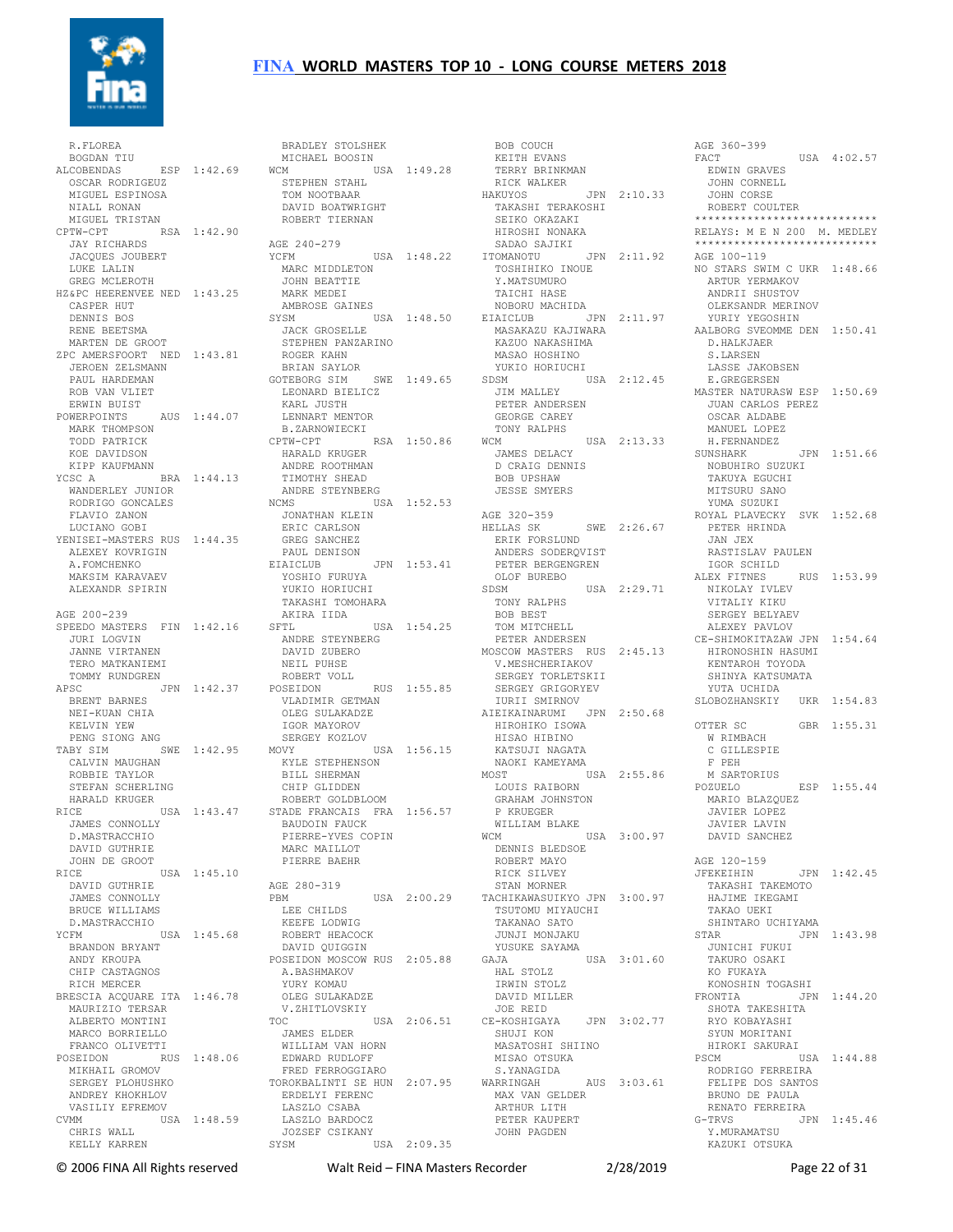

 KENSUKE MAEDA KOSUKE MAEDA GETXO IGERIKETA ESP 1:47.25 STEFAN SCHERLING ROBBIE TAYLOR HARALD KRUGER INAKI BILDOSOLA MIKEL BILDOSOLA MIKEL DEBA GERMAN ZUBIAUR NO STARS SWIM C UKR 1:47.80 ANDRII KRAVTSOV SERGIY KHILKO YEVHEN RYZHYI IVAN KRYLOV BRESCIA ACQUARE ITA 1:49.03 ENTONI CANTELLO MAURO ZANETTI ANDREA MANIERO GIANLUCA ERMETI BRIGANTINA RUS 1:49.30 DMITRY TRUBIN ARTEM BABIKHIN MAKSIM GANIKHIN ANATOLII KOINOV SP MASTERS BRA 1:49.38 MATHEUS DA SILVA EMILIO JUNIOR JOAO CAMPOS RODRIGO BARDI AGE 160-199 JFEKEIHIN JPN 1:48.84 SIS SHINYA HAYASHI HIDEAKI TOGO T.YAMAGUCHI RYOYA TAGUCHI PARAGUAY MASTER PAR 1:51.81 ALFREDO CARRILLO J.FERNANDEZ R.TORRES DIEGO CENTURION T.LOPEZ GALVEZ CAPRILES FRANKLIN MIESES JULIO CAMEJO MARCUS ALVES H.SCIGLIANO CRISTIANO PASSOS WAGNER SANTOS 43 REGION RUS 1:55.11 ARTEM PERMINOV AGE 240-279 VLADIMIR BORTSOV BORIS KONKIN OLEG POGODIN DIABLO JPN 1:55.13 SATOSHI WADA MASATOSHI JIMBO<br>TAKEFUMI KOGA<br>SEIJI TANIGUCHI<br>RENOVATIO SPORT ROU 1:55.39<br>R.FLOREA D.MINULESCU NORBERT TRANDAFIR BOB COUCH BOGDAN TIU ALCOBENDAS ESP 1:55.53 LUIS DIAZ ORALLO OSCAR RODRIGEUZ MIGUEL JULIAN NIALL RONAN NCMS USA 1:55.56 LAWRENCE LEE IN<br>LAWRENCE LEE<br>ROB BUTCHER SCOTT DALLAMURA HENRY STEWART YCSC A BRA 1:55.94 FLAVIO ZANON ANDRE ROOTHMAN LUCIANO GOBI WANDERLEY JUNIOR RODRIGO GONCALES AGE 200-239

DELFINES DE NAC DOM 1:55.02 YCFM USA 1:59.47 FOLKERT MEEUW ESTRELA OESTE A BRA 1:55.05 A. L. JUVENIL A BRA 2:02.08 TABY SIM SWE 1:54.57 POSEIDON MOSCOW RUS 2:10.06 CALVIN MAUGHAN APSC JPN 1:54.60 DLF NUOTO LIVOR ITA 2:10.82 AFSC<br>NEI-KUAN CHIA<br>KELVIN YEW KELVIN YEW PENG SIONG ANG BRENT BARNES RICE USA 1:55.31 JAMES CONNOLLY DAVID GUTHRIE D.MASTRACCHIO BRUCE WILLIAMS SPEEDO MASTERS FIN 1:57.15<br>
ENTONI CANTELLO<br>
SPEEDO MASTERS FIN 1:57.15<br>
SPEEDO MASTERS FIN 1:57.15 JANNE VIRTANEN TERO MATKANIEMI TOMMY RUNDGREN JURI LOGVIN BRESCIA ACQUARE ITA 1:57.83 MAURIZIO TERSAR ALBERTO MONTINI FRANCO OLIVETTI MARCO BORRIELLO NO STARS SWIM C UKR 1:58.58 PAVLO KOSTYRKO IGOR MEDVEDIEV STANISLAV KROT<br>DMYTRO BOMOK DMYTRO BOMOK SIS JPN 1:59.16 Y.NAKAHARA MITSUGU HIRANO MASAKATSU RACHI SUSUMU FUKAZAWA SFTL USA 1:59.32 SADAO SAJIKI VALERIY KRISHTAL SERGE WENZEL ANDRE STEYNBERG ROBERTO MEREGA YCFM USA 1:59.47 BRANDON BRYANT RICH MERCER ANDY KROUPA JOHN BEATTIE MARCUS MATTIOLI TOSHIO TADANO LUIS CARCHEDI EDSON SILVA RICE USA 1:59.42 JAY YARID SV SCHWAEBISCH GER 2:28.99 WINFRIED HOFELE JUAN CARLOS PEREZ MANUEL LOPEZ DAVID GUTHRIE JOHN FIELDS BRUCE WILLIAMS GOTEBORG SIM SWE 2:03.70 TOC USA 2:29.53 LENNART MENTOR G.CHRISTIANSEN LEONARD BIELICZ B.ZARNOWIECKI SYSM USA 2:06.40 STEPHEN PANZARINO BRIAN SAYLOR JACK GROSELLE YCFM USA 2:07.58 MARC MIDDLETON JEFF BEATTIE AMBROSE GAINES MARK MEDEI SPTW-CPT RSA 2:07.84 ANDRE STEYNBERG TIMOTHY SHEAD NIGEL HENDRICKS MURASAKI JPN 2:09.73 TAKATOSHI NUMATA YASUFUMI TSUNEOKA HIDEAKI HOSODA YOSHIHIRO KISHI

 RAVIL NOGUMANOV VLADIMIR GETMAN SERGEI KOZLOV A.BASHMAKOV ANDREA TISTARELLI RICCARDO RISALITI AMEDEO MONTANELLI DINO SAMARITANI EIAICLUB JPN 2:11.07 YOSHIO FURUYA KOICHI WADA AKIRA IIDA TAKASHI TOMOHARA TAM USA 2:13.89 RICHARD BURNS D.SHOENBERGER GEOFF SPELLBERG ALAN BERNARD AGE 280-319 JOZSEF CSIKANY GABOR SOMLAI LASZLO CSABA ERDELYI FERENC PBM USA 2:20.22 ROBERT HEACOCK ROGER PARSONS LEE CHILDS DAVID QUIGGIN HAKUYOS JPN 2:24.44 HIROSHI NONAKA SEIKO OKAZAKI PETE PALMER LOUIS ACKERMAN TAKASHI TERAKOSHI SG WUPPERTAL GER 2:26.28 HARALD BAYER JOACHIM ROOS FOLKERT MEEUW ANDREAS PETERSEN POSEIDON MOSCOW RUS 2:26.71 VICTOR KORESHKOV YURY KOMAU NIKOLAI KULAKOV V.ZHITLOVSKIY SDSM USA 2:28.90 JIM MALLEY PETER ANDERSEN MIKE FRESHLEY TONY RALPHS V SURWALLING<br>WINFRIED HOFELE<br>KLAUS OSTERROHT<br>ROLAND WENDEL ROLAND WENDEL ROLAND AUBELE FRED FERROGGIARO JAMES ELDER EDWARD RUDLOFF WILLIAM VAN HORN WCM USA 2:30.66 BOB UPSHAW JESSE SMYERS JAMES DELACY D CRAIG DENNIS HELLAS SK SWE 2:31.64 ERIC FORSLUND OLOF BUREBO C.ENGARDT PETER BERGENGREN AGE 320-359 USA 2:56.04 BOB BEST PETER ANDERSEN MIKE FRESHLEY TOM MITCHELL<br>HELLAS SK SWE 2:56.54 ERIK FORSLUND PETER BERGENGREN MATTHIAS KRONER

TOROKBALINTI SE HUN 2:20.18 MALVERN MARLINS AUS 4:00.60 ANDERS SODERQVIST AIEIKAINARUMI JPN 3:20.42 HISAO HIBINO HIROHIKO ISOWA MASAKI MIZOGUCHI KATSUJI NAGATA MOSCOW MASTERS RUS 3:20.84 V.MESHCHERIAKOV SERGEY TORLETSKII SERGEY GRIGORYEV IURII SMIRNOV 10811 SPILLERY VSA 3:27.92 DAVID MILLER HAL STOLZ JOHN ZEIGLER IRWIN STOLZ TACHIKAWASUIKYO JPN 3:37.85 TSUTOMU MIYAUCHI KUNIO TAKASU TAKANAO SATO JUNJI MONJAKU JAMES MACILWAIN PATRICK GALVIN JOHN COCKS PETER COUTTIE FACT USA 4:10.96 ROBERT COULTER GORDON RALPH LUKE KUNG PHIL LINDSLEY LOCO USA 4:15.89 BOB COLYER PETE LAUER WARRINGAH AUS 4:16.14 GRAHAM CAMPBELL MAX VAN GELDER JORIAN CATZEL OSSIE DOHERTY \*\*\*\*\*\*\*\*\*\*\*\*\*\*\*\*\*\*\*\*\*\*\*\*\*\*\*\* RELAYS: M E N 400 M. FREE \*\*\*\*\*\*\*\*\*\*\*\*\*\*\*\*\*\*\*\*\*\*\*\*\*\*\*\* AGE 100-119 ALCOBENDAS ESP 3:54.85 D.SANCHEZ-MAYORAL MARCO MORENILLA DANIEL LOPEZ MIGUEL TRISTAN MASTER NATURASW ESP 3:56.64 ALBERTO CERDAN JAVIER BERNABEU<br>OUT TO SWIM GI GBR 4:02.36 J RANSTRAND D HADDEN S RIGONI A BENSON LEIXOES 1 POR 4:02.61 BRUNO MONTEIRO JOSE GOUVEIA GONCALO FIGUEIRAS RICARDO REGO<br>LAS PALMAS ESP 4:03.18 A.MONTESDEOCA CE-SHIMOKITAZAW JPN 4:04.36 YUTA UCHIDA YOSHIHITO ITAGAKI HIRONOSHIN HASUMI SHINYA KATSUMATA JEREZ NATACION ESP 4:05.74 PABLO CABRERA SERGIO CABRERA ALEJANDRO BALONGO JULIO PENALVER GINASIO CLUBE POR 4:07.15 MARIO FELICIO

© 2006 FINA All Rights reserved Walt Reid – FINA Masters Recorder 2/28/2019 Page 23 of 31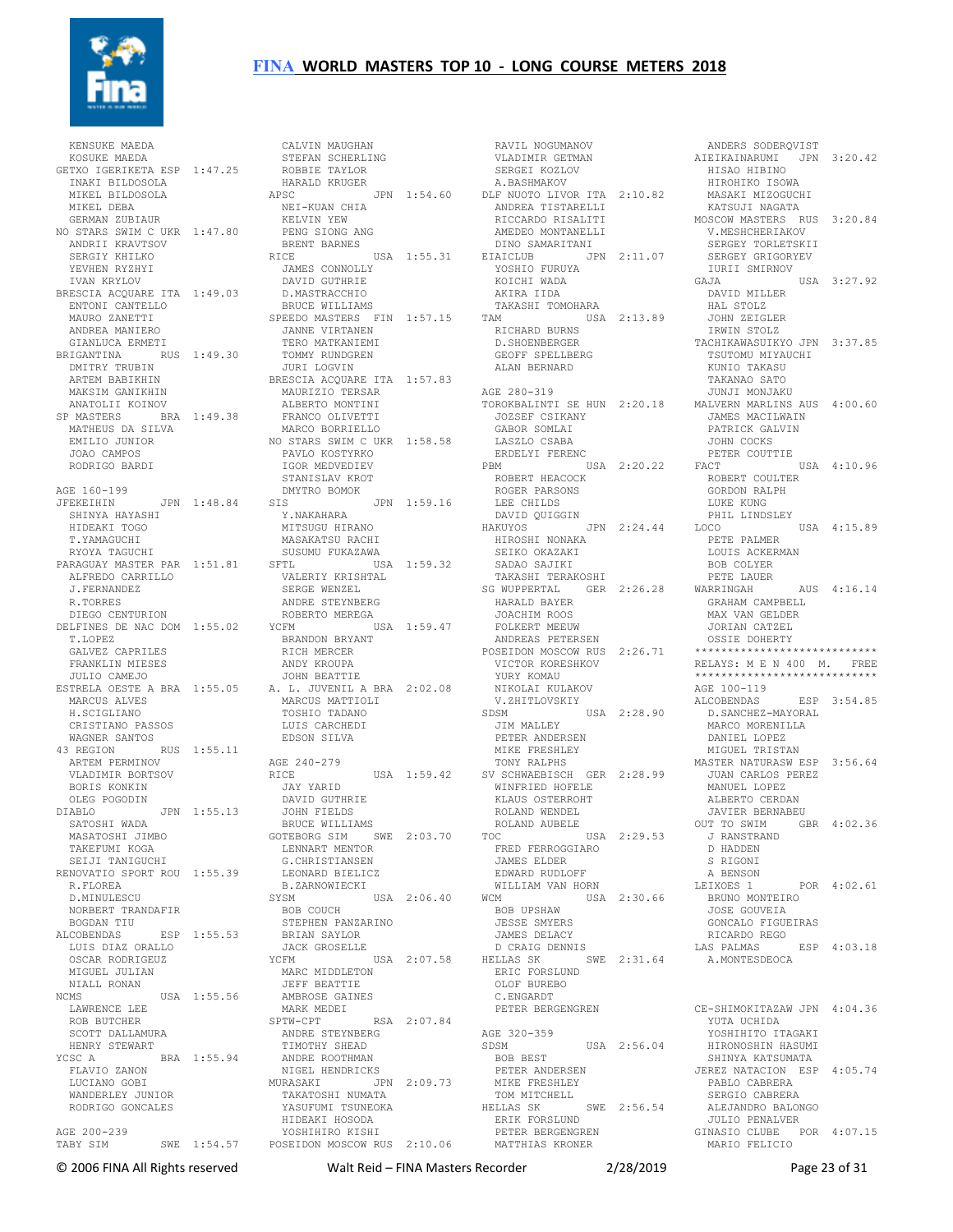

 JORGE ALMEIDA RUI MARTINS M.BARROQUEIRO GESLOURES 1 POR 4:09.22 JOSE TAVARES PAULO MEYRELLES ANDRE PIRES VASCO RIJO MASTERS ALMADA POR 4:12.45 DIOGO CORDEIRO LUIS AIRES PEDRO CASIMIRO JORGE ROQUE AGE 120-159 GETXO IGERIKETA ESP 3:28.93 MIKEL BILDOSOLA INAKI BILDOSOLA GERMAN ZUBIAUR MIKEL DEBA THIAGO LIMA A.ZUANAZZI GEORGE ROSENDO ROMULO JORDAO MAXIME CASTIN A.PAPADOPOULOS EMMANUEL LOEZ THIBAUT GILOT OUT TO SWIM GBR 3:49.95 W NATHAN S LUE N THOMSON M LUE SIGMA SWIM DEN 3:49.99 MADS GJERLOV THOMAS LIANEE MICHAEL NIELSEN<br>JONAS HENRIKSEN<br>CE-FUTAMATAGAWA JPN 3:54.44<br>TAKAYUKI MAEDA<br>HIROAKI KONDO MASAYUKI HOZUMI MANABU TSURUTANI MONTEVERDE ESP 3:54.69 FRANCISCO PENA J.MARQUES VELASCO ROBERTO ALONSO<br>ROBERTO ALONSO SERGIO SILOT FELIPE MAIA A BRA 3:54.82 FELIPE MAIA G.NASCIMENTO<br>
SIMON LEONEL<br>
DANIEL NASCIMENTO<br>
INACUA MALAGA ESP 3:56.76<br>
SIMON HARVEY<br>
JESUS FERNANDEZ RUBEN SUAREZ J.ORBAICETA LOPEZ LEGANES ESP 3:59.11 C.LOPEZ FERNANDEZ EGANES<br>
C.LOPEZ FERNANDEZ<br>
C.LOPEZ FERNANDEZ<br>
WCM ADRIAN DIAZ FEDERICO MELERO AGE 160-199 CBUSTER JPN 3:44.50 Y.FUJISAWA HIROFUMI NAKAGAWA SHOICHI BETSUMIYA HIROKI TAKADA SEIJI SAKAGUCHI RANMARU HARADA AKIYAMA SADAO HZ&PC HEERENVEE NED 3:51.14 MARTEN DE GROOT DENNIS BOS RENé BEETSMA CASPER HUT

POTIGUAR MASTER BRA 3:47.63 HIROSIMAIRUKA JPN 4:06.85 PELICANS CLUB V FRA 3:49.92 ALGES 32 POR 4:08.93 KAIJIEDASHIMA JPN 3:47.25 TAKASHI IMAI CONN USA 4:12.06 GREGORY SARGENT LIRA T. C. A BRA 3:57.50 EDUARDO MARAFON JOSE JUNIOR ALEXANDRE ROSA MOACYR JR<br>ALCOBENDAS ALEANNER<br>MOACYR JR<br>COBENDAS ESP 3:57.62 NIALL RONAN OSCAR RODRIGEUZ LUIS DIAZ ORALLO MIGUEL ESPINOSA YCSCAPAN A BRA 3:58.86 LUCIANO GOBI FLAVIO ZANON RODRIGO GONCALES WANDERLEY JUNIOR ESP 4:04.11 TAK<br>AKI<br>NCMS S.VALENZUELA MARIANO RUIZ PEDRO BILBAO MANUEL GARACH S.YAMASHITA TAKESHI TAMBA KEIZO SHIBA MASAAKI NEKOMOTO RICARDO PEDROSO DIOGO HENRIQUES VITOR MAVIOSO PEDRO LOBATO RIJO MAM USA 4:09.95 ALEXANDER BODEN RYAN DUNLAP STEVE CUTTING ADAM NISENBAUM AGE 200-239 GENTOFTE SVOMME DEN 4:04.54 THOMAS ERIKSEN TORSTEN RINGBERG JENS ANDERSEN THOMAS DESSAU CBUSTER JPN 4:04.55 TOORU YAMAMURA KATSUYA TAKAHASHI YOSHIKI ITO TOSHIMICHI KAMON SIGMA SWIM DEN 4:07.21 POWERPOINTS AUS 4:54.06<br>C.DRACHMANN GREG HILL CLAUS IVERSEN ULRIK SCHAFER HENRIK PEDERSEN<br>GRA US GRA USA 4:08.82 KURT DICKSON MICHAEL LUCERO DREW SKELLY NICK BOSHOFF DE ROG NED 4:09.05 ARJAN VERHEIJ ROB SPETTER PETER BERNSEN GLEN LE CLERCQ WCM USA 4:09.25 DAVID BOATWRIGHT JON BOONE JONATHAN FLAKOLL DAVID SWAY LIRA T. C. A BRA 4:11.70 RODRIGO MEIRELES F.PERRICONE FELIPE AZEVEDO CARLOS CARDOSO CONN USA 4:12.06<br>GREGORY SARGENT<br>MYLES LYNCH JEFF SARGENT ANDY REUL WMAC USA 4:12.17 MARK LARKIN THOMAS GRISA CHARLES LORENZ MARK PFALTZGRAFF

USA 4:15.73 ---<br>KELLY KARREN<br>DOILE DOUG KOEHLER CHRIS WALL MARK BUCKLEY AGE 240-279 CMS USA 3:59.86 MICHAEL MANN CRAIG PETERSEN GREG SCOTT KIRK ANDERSON EIAICLUB JPN 4:17.36 YOSHIO FURUYA K.YOSHIWARA TAKASHI TOMOHARA AKIRA IIDA USA 4:22.03 JONATHAN KLEIN NEAL VESTAL PAUL DENISON JOHN MOORE<br>WCM BRYAN VOLPP KERRY O'BRIEN GREG REMMERT LOREN DRUZ BRA 4:34.96 PAULO MOTTA PAULO MOTTA<br>FRANCISCO FILHO FRANCISCO FILAO<br>M.GUIMARAES<br>MARCIO ALMEIDA SCOTT WIEKING LANCE HALSTED TENERIFE ESP 4:44.31 ANTONIO LUNA BOB BEST RAFAEL BERMUDEZ DOMINGO GONZALEZ MARCO CASTILLO MOVY USA 4:48.90 BILL SHERMAN DAVID ORWICK BOB WELCHLIN MICHAEL NORBERG GREG HILL GRAEME ARMSTRONG ALAN GODFREY LOUIS FERRARI USA 4:08.82 OG VANDPOLO DEN 4:54.19 F.BIERING-SORENSE EBBE RASMUSSEN P STEPHENS LARS BYRON RASMUS CLAUSEN AGE 280-319<br>SDSM USA 5:11.86 MIKE FRESHLEY JIM MALLEY PETER ANDERSEN TONY RALPHS BOB UPSHAW MAL JESTER D CRAIG DENNIS JAMES DELACY MALVERN MARLINS AUS 5:21.15 JOHN COCKS WAYNE WOODS TREVOR SKINNER GERRY TUCKER CE-SEIJO JPN 5:25.01 SUSUMU YOSHIMURA<br>TSUYOSHI WAKAMIYA RYO YOSHIDA SEIJI NAKATA<br>WCM USA 5:36.18<br>MICHAEL PIAZZA<br>TOM FLICKINGER

WCM USA 4:28.43 SCHH USA 6:32.83 MARCIO ALMEIDA DAM USA 4:40.10 STUART KAHN CHRISTOPHER ROCK TAKANAO SATO SDSM USA 6:35.03 WCM USA 5:15.43 \*\*\*\*\*\*\*\*\*\*\*\*\*\*\*\*\*\*\*\*\*\*\*\*\*\*\*\* JESSE SMYERS GORDON BELL SBM USA 5:42.16 DAVID JOHANNSEN PHILIP BEGUHL DOUGLAS PRENTICE JEFF FARRELL<br>DAM  $USA = 5:48.43$ STUART KAHN STUART KAHN STUART KAHN ANDREW MCPHERSON ROBERT NORRIS GREGORY STONER OTTER SC GBR 6:04.56<br>
R THOMAS<br>
R LLOYD-MOSTYN<br>
D PARR<br>
F RAE JEREZ NATACION ESP 6:17.50 CARMELO LIZARRAGA M.UNION GUISADO EDUARDO DELAGE FERNAND LOPEZ CHET RICHARDS PETE GORDON JIM BEDIENT GARY GERMERAAD AGE 320-359 TACHIKAWASUIKYO JPN 6:16.26 TOSHIO ISHIBASHI TSUTOMU MIYAUCHI JUNJI MONJAKU PETER ANDERSEN TOM MITCHELL MIKE FRESHLEY TENERIFE ESP 7:48.16 INGOLF BOSSERT ALFONSO FERNANDEZ F.GARCIA BETANCOR C.BREMON PEREZ C.BREMON PEREA<br>FACT USA 7:56.37 BILL RODENFELS JOHN CORNELL ROBERT COULTER WILLIAM ZANI SPENCER SWIM TE GBR 8:50.05 G STOKES B MILLER C GIONES<br>B MILLER<br>R HARDING BRA 8:57.48 LEONARDO NOGUEIRA JOSE SOUZA IRINEU MATTOS EMERSON RIOS<br>WCM  $USSA$  9:42.84 STAN PEDDER ROBERT MAYO FRANK NIEMAN STAN MORNER RELAYS: M E N 400 M. MEDLEY \*\*\*\*\*\*\*\*\*\*\*\*\*\*\*\*\*\*\*\*\*\*\*\*\*\*\*\* AGE 100-119 OTTER SC GBR 4:09.00 W RIMBACH C GILLESPIE F PEH M SARTORIUS CE-SHIMOKITAZAW JPN 4:09.95 HIROYUKI SAITO KENTAROH TOYODA YUTA UCHIDA YOSHIHITO ITAGAKI SWINURAWA<br>MASAYA KANEKO JPN 4:10.31<br>TETSU TSUNODA<br>KAZUYA TAKAHASHI

© 2006 FINA All Rights reserved Walt Reid – FINA Masters Recorder 2/28/2019 Page 24 of 31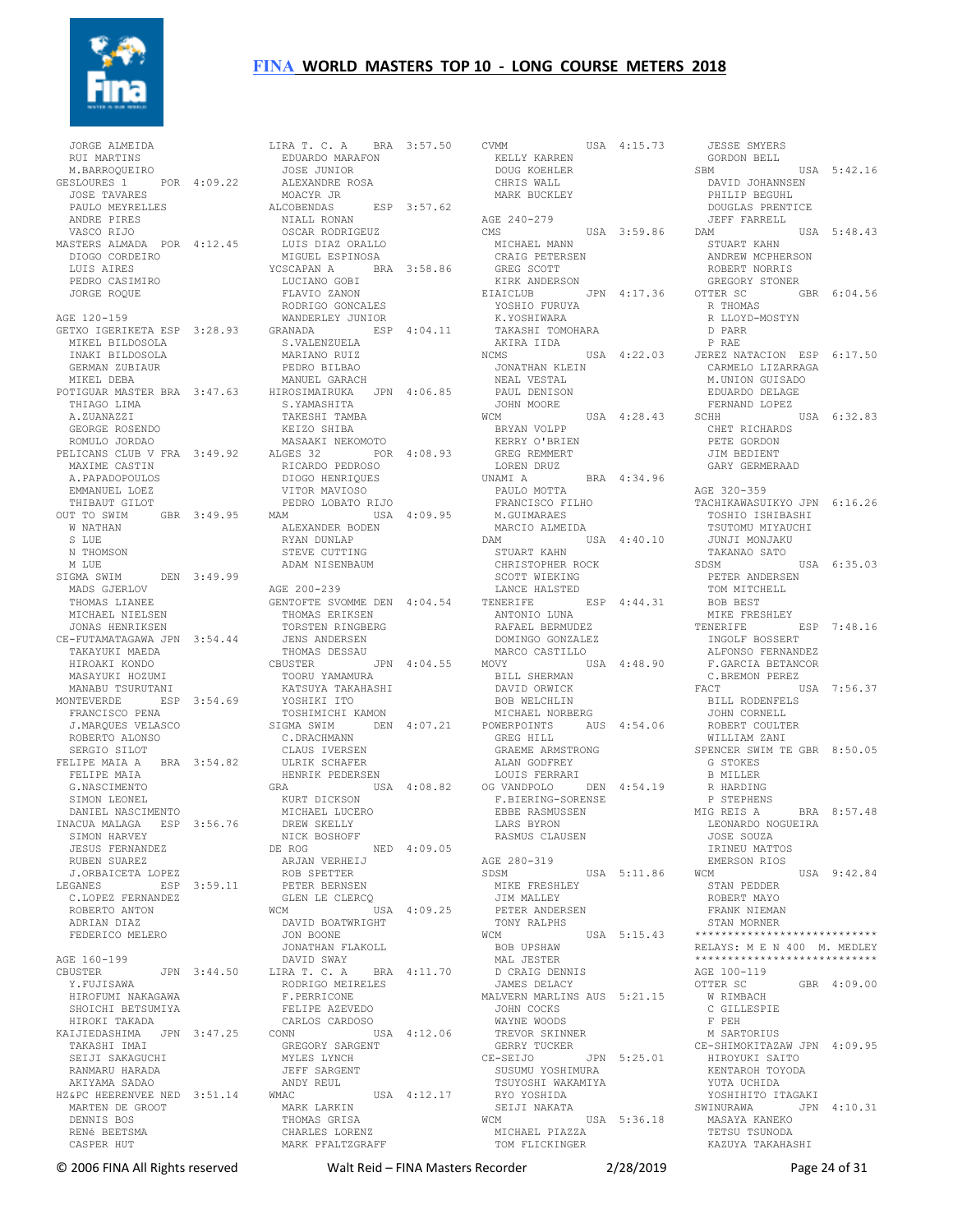

 M.KATSURAYAMA ALCOBENDAS ESP 4:21.94 DIEGO AGUILAR JEREZ NATACION ESP 4:31.86 JEAN TESTAGROSSA VITOR VIANA PINTO MARCO MORENILLA DANIEL LOPEZ SERGIO CABRERA JULIO PENALVER MIGUEL TRISTAN D.SANCHEZ-MAYORAL CE-FUTAMATAGAWA JPN 4:28.03 GAKU MORI TAKAAKI SUZUKI RYO SUZUKI SHUN SAKAI POZUELO ESP 4:29.46 MASANORI TAKEGAWA JAVIER LOPEZ<br>JAVIER LAVIN<br>DAVID SANCHEZ<br>MASTER NATURASW ESP 4:30.93<br>JUAN CARLOS PEREZ<br>MANUEL LOPEZ VICENTE QUILES JAVIER BERNABEU GINASIO CLUBE POR 4:39.02 M.BARROQUEIRO DAVID SHER JORGE ALMEIDA MARIO FELICIO FUNCAO PUBLICA POR 4:39.74 MIGUEL NOBRE DIOGO JESUS HUGO SILVA MARCO VIDEIRA MASTERS ALMADA POR 4:39.93 JORGE ROQUE LUIS AIRES AGE 120-159 SHOTA TAKESHITA RYO KOBAYASHI YUICHI ITO YUYA TAKETA GETXO IGERIKETA ESP 4:01.51 INAKI BILDOSOLA MIKEL BILDOSOLA MIKEL DEBA GERMAN ZUBIAUR THOMAS LIANEE MICHAEL NIELSEN CLAUS IVERSEN J.MARQUES VELASCO ROBERTO ALONSO PAUL OUDENDIJK WOUTER ZIJLSTRA FRANCISCO PENA SERGIO SILOT PELICANS CLUB V FRA 4:19.47 MAXIME CASTIN DOUGLAS LAMBERT EMMANUEL LOEZ THIBAUT GILOT NATURASWIM PETR ESP 4:22.13 JUAN CARLOS PEREZ DANIEL MUNOZ<br>
JAVIER BERNABEU<br>
JAVIER BERNABEU<br>LEIXOES 2 POR 4:28.07<br>
RICARDO REGO BRUNO MONTEIRO EDGAR BARTOLO JOSE GOUVEIA PORTO 2 POR 4:29.95 MARIO CARVALHO PEDRO SOUSA PAULO NASCIMENTO CELSO BARBOSA FUENGIROLA ESP 4:31.77<br>TVAN OLIVENZA IVAN OLIVENZA GONZALO FERNANDEZ P.SERRANO VAZQUEZ

 MARIO BLAZQUEZ TOSHIMICHI KAMON KENILWORTH MAST GBR 4:11.70 PEDRO CASIMIRO DIOGO CORDEIRO MIGUEL ESPINOSA HZ&PC HEERENVEE NED 4:22.03 FRONTIER RC JPN 3:48.29 AQUAMASTERS ESP 4:29.01 GREG SANCHEZ SIGMA SWIM DEN 4:19.00 MASTER JAEN ESP 4:40.26 MADS GJERLOV MONTEVERDE ESP 4:19.02 JESUS CIVANTOS DAW NED 4:40.34 PABLO CABRERA ALVARO BERNAL AGE 160-199 CBUSTER JPN 4:10.49 GREG MCLEROTH SIGMA SWIM DEN 5:00.34 JES GYDESEN PETER HOLMSTEEN SHUICHI YASUNAGA HAJIME SAWANE M MACHADO R ROBSON J WARDLE N SMITH ESTRELA OESTE A BRA 4:16.37 AQUAMASTERS<br>
ESTRELA OESTE A BRA 4:16.37 AQUAMASTERS<br>
MTOUEL CARAL WAGNER SANTOS JULIANO GUEDES CRISTIANO PASSOS MARCUS ALVES YCSC A BRA 4:18.17 JEREZ NATACION ESP 5:11.20 STEPHEN DYSON FLAVIO ZANON LUCIANO GOBI WANDERLEY JUNIOR RODRIGO GONCALES ALCOBENDAS ESP 4:18.85 LUIS DIAZ ORALLO NIALL RONAN J.CABRERA PERONA RENé BEETSMA DENNIS BOS CASPER HUT MARTEN DE GROOT DANIEL MORALES J.M-QUINTANILLA JORDI TALAVERA JUANMA TORRALBO H2O AUS 4:34.98 MICHAEL CARP GREG REEVES LACHLAN MCDOWELL MICHAL SKRODZKI MASTER JAEN ESP 4:40.26 DAVID ZAFRA MANUEL RUIZ SERGIO ZAFRA P.GEMEREN ALEX DAMEN AGE 200-239 L'HOSPITALET ESP 4:46.30 ADOLFO ORTIZ ANTONIO ARROYO JORDI LORCA COLL MANUEL CABELLO DE ROG NED 4:48.44 ERIK KAMPHUIS GLEN LE CLERCQ PETER BERNSEN ROB SPETTER DE BIESBOSCHZWE NED 4:53.22 NICO SWART HARRY CORNET ARJON DE BOK PAUL WIJNJA POTIGUAR MASTER BRA 4:54.24 GEORGE FONSECA EDMUNDO NESI A.ZUANAZZI PAULO FERREIRA SALESIANOS 3 POR 4:54.57 JOSE GOMES

 ALBERTO CORREIA CPTW-CPT RSA 4:57.31 NICK ORTON DAVID MCLACHLAN NIGEL HENDRICKS JACQUES JOUBERT ROD HOLSHAUSEN HENRIK PEDERSEN ANDERS DALSGAARD FLUVIAL PORTUEN POR 5:09.06 CARLOS GONCALVES LUIS BERNARDO JORGE MONTEIRO PEDRO COSTA AQUAMASTERS ESP 5:09.11 MIQUEL CARALT JUANMA TORRALBO J.M-QUINTANILLA F.HENDRIK BRUIJN JAVIER DIAZ SALVADOR DIAZ MANUEL UCHA RAFAEL DE LA VEGA AGE 240-279 CRAIG PETERSEN GREG SCOTT MICHAEL MANN KIRK ANDERSON JONATHAN KLEIN NEAL VESTAL HENRY STEWART RICE USA 4:40.29 BRUCE WILLIAMS DAVID GUTHRIE JAY YARID JOHN FIELDS CPTW-CPT RSA 4:49.73 PAUL STEVENSON TIMOTHY SHEAD ANDRE ROOTHMAN HARALD KRUGER TENERIFE ESP 5:14.02 MARCOS CABRERA ANTONIO LUNA<br>POWERPOINTS POWERPOINTS AUS 5:19.73 ALAN GODFREY NATHAN SABLE PETER WILLIAMSON JOHN RICHARDS MOVY USA 5:20.60 AGE 100-119 BOB WELCHLIN BILL SHERMAN MICHAEL NORBERG DAVID ORWICK<br>
LIRA T. C. A BRA 5:31.48<br>
RODRIGO MEIRELES<br>
ALEXANDRE ROSA<br>
MARIO SILVA<br>
JOAO OTUKI<br>
JOAO OTUKI BEL 5:33.07<br>
CNSW BEL 5:33.07 LUC LALOI PHILIPPE GODBILLE JEAN-MARIE CADIAT LIONEL GODEAUX NTXL USA 5:33.52 JOSEPH MURRAY ROBERT KELSOE MICHAEL DOYLE GARY CATES AGE 280-319

CMS USA 4:32.15 LARRY WHITE LIRA T. C. A BRA 7:44.30 NCMS USA 4:36.68 JEREZ NATACION ESP 8:06.76 DOMINGO GONZALEZ RAFAEL BERMUDEZ JUNJI MONJAKU TENERIFE ESP 8:43.86 RSA 6:07.02 TYRONE TOZER FRANCOIS DU TOIT PSV NED 6:17.00 BREND BREVE ROB HANOU RON PHAFF BOB BERG GSM USA 6:52.06 ARTHUR WEIN JERRY KATZ FRANK MCELROY LAWRENCE SEIDMAN OTTER SC GBR 7:02.73 R THOMAS D PARR R LLOYD-MOSTYN P RAE ALGES 11 POR 7:13.14 CARLOS SILVA ALEXANDRE GASPAR ANTONIO BASTO ANTONIO BASTO<br>FACT USA 7:31.23 BILL RODENFELS WILLIAM ZANI DAVID JARVIS ANDRE BOUTIGUE JORGE SILVA PAULO FERREIRA FLORIANO YABE CARMELO LIZARRAGA EDUARDO DELAGE MANUEL MESTRES ANTONIO COSTA AGE 320-359 SDSM USA 7:07.77<br>
BOB BEST<br>
PETER ANDERSEN<br>
MIKE FRESHLEY<br>
TOM MITCHELL<br>
TACHIKAWASUIKYO JPN 7:41.67<br>
TOSHIO ISHIBASHI TAKANAO SATO TSUTOMU MIYAUCHI RICARDO FERNANDEZ INGOLF BOSSERT C.BREMON PEREZ F.GARCIA BETANCOR \*\*\*\*\*\*\*\*\*\*\*\*\*\*\*\*\*\*\*\*\*\*\*\*\*\*\* RELAYS: M E N 800 M. FREE \*\*\*\*\*\*\*\*\*\*\*\*\*\*\*\*\*\*\*\*\*\*\*\*\*\*\*\* LAS PALMAS ESP 9:04.36 ALVARO GONZALEZ KEVIN MORALES YOSIAS SANTANA JORDI LOB-LEVYT MAZDA JPN 9:32.65 KAITO NASUKAWA TAKAMASA ADACHI T.KOBAYASHI YOSHINORI INOUE<br>ERM USA 11:31.41 GERM USA 11:31.41 RYAN PETRILLO DMITRIJS MILAJEVS JASON GEORGE KEMPSEY CLARK AGE 120-159 POWERPOINTS AUS 9:03.46 DARIUS SCHULTZ PETER WILLIAMSON IAN SCOTT

© 2006 FINA All Rights reserved Walt Reid – FINA Masters Recorder 2/28/2019 Page 25 of 31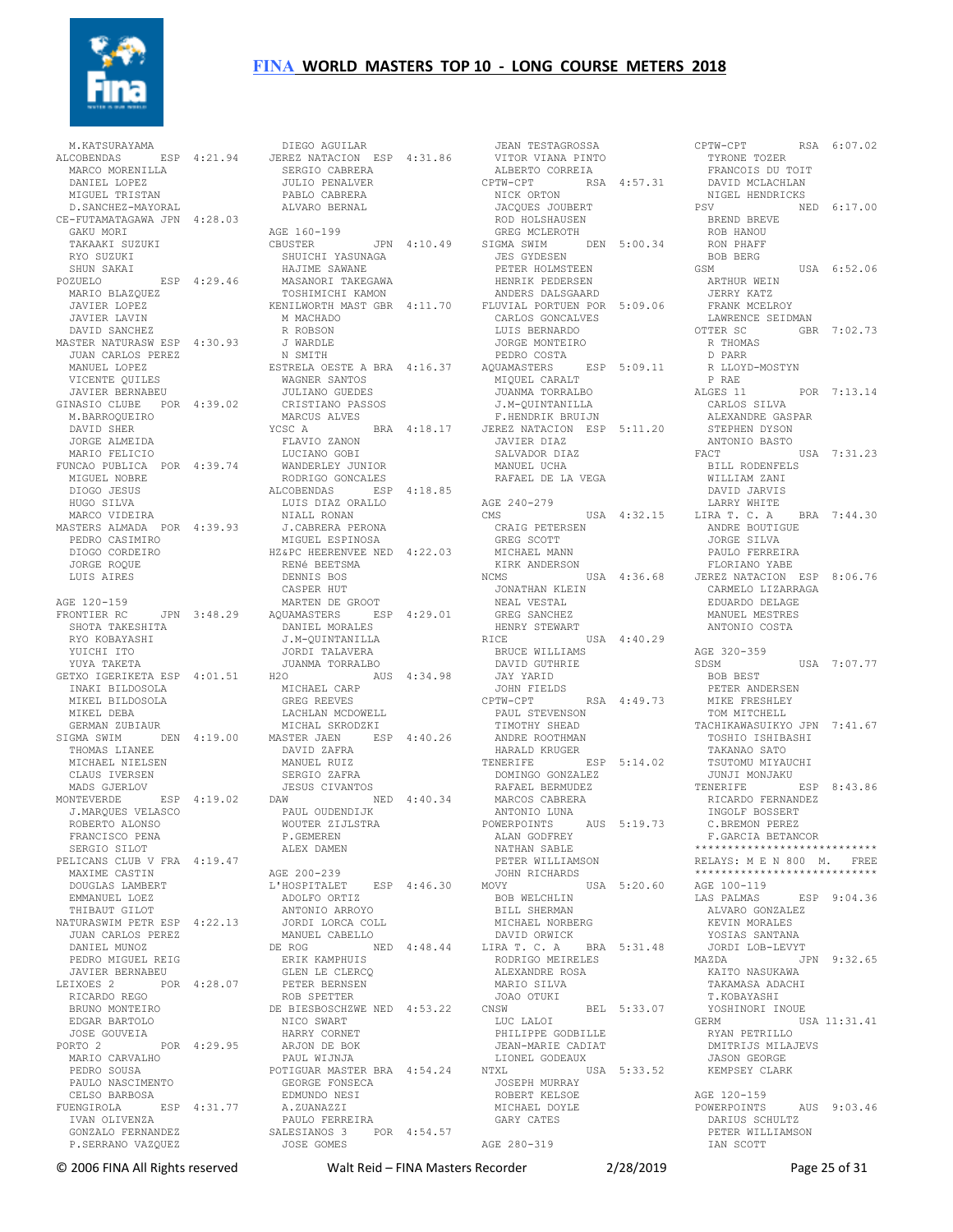

 NATHAN CHENCO L'HOSPITALET ESP 9:15.62 GARY ULLMANN HIROSIMAIRUKA JPN 10:05.50 DAVID MARTINEZ IVAN CASTELLANOS JOAQUIN BELZA RAFAEL CAGIGOS ARTUR VARDANYANTS SERGEY ROMANENKO DENIS MEDVEDEV SERGEY BIKHOVETS CEALL O'DINLAING NIALL O'SULLIVAN DONAL CROWE CARLOS TENDERO EXECUTIVE JPN 9:54.29 YOSHIKI USHIJIMA HITOSHI MAKOSHI YUTA YAMAGUCHI YUSUKE WATANABE OREG USA 9:55.90 MATT MILLER KATSUYA TAKAHASHI TOORU YAMAMURA JAMES ADAMS KEVIN CLEARY GRANT ALDRED BELUGAS AUS 10:16.64 ANDREW MATTHEWS OWEN LEGGETT ALEX MCFAYDEN MATT GILL<br>SANTA CRUZ SANTA CRUZ ESP 10:17.14 KEVIN CARABALLO JEROBI BATISTA FERNANDO RUIZ JAIRO RUIZ VILANOVA ESP 10:22.79 RAFAEL GOMEZ F.FERNANDEZ JOSE FERNANDEZ CARLOS BUJALANCE CITY OF SOUTHAM GBR 10:50.84 D LIP J MACTAVISH R LANGAN A BLAKE AGE 160-199 CBUSTER JPN 8:15.49 Y.FUJISAWA MASANORI TAKEGAWA HIROFUMI NAKAGAWA P HAYWARD SHIITCHT YASUNAGA HZ&PC HEERENVEE NED 8:47.18 TRITON MARTEN DE GROOT DENNIS BOS CASPER HUT LACHLAN MCDOWELL MICHAL SKRODZKI BARRY CARP MICHAEL CARP WCM USA 9:24.85 ZEBRON LEMKE ROBERT TIERNAN DAVID BOATWRIGHT JONATHAN FLAKOLL MVN USA 9:37.14 RYAN COX DANNY GIOMETTI STEVE RIPIC MATTHEW MESTER SOGASUI JPN 9:49.52 YOHEI TAKIUCHI AKIHIRO OOTSUKA  $\begin{array}{ll}\n\text{YOHEI TAKAUCHI} & \text{XOHEI TAKASHI NAKASHI MATSUMOTO} \\
\text{YOHEI ROKOUTSUKA} & \text{EIAICLUB} \\
\text{YOSHIO FURU}\n\end{array}$  TETSURO SHIMANO CASEY SEALS AUS 10:00.03 DANIEL MILLS GREG CHAPLIN AUREL WACHTER

KUBAN-MASTERS RUS 9:30.95 MALVERN MARLINS AUS 10:17.69 DUNLIN S.C. IRL 9:44.51 SWOL 1894 NED 10:20.67 LUIS SAN MARTIN F.J.HERRERA AER LINGUS IRL 9:58.48 RENE BEETSMA H2O AUS 8:55.83 TIM BUNNIK CERDANYOLA ESP 10:23.40 TSUKASA KOBAYASHI MASAAKI NEKOMOTO KEIZO SHIBA SETSUO KADOMOTO MICHAEL WILSON TONY BURT JUAN AW JEREMY WALKER ARJAN AALBERS<br>Kunstensiin K.BERGHE PETER LOMMERT M.BEKKUM AGE 200-239 JPN 9:12.21 YASUO TOKIMIZU YOSHIKI ITO METROPOLE ESP 9:16.36 A.DOMINGUEZ J.GONZALEZ-VELEZ ANTONIO SOLIS CIRO GUTIERREZ DE ROG NED 9:42.51 ERIK KAMPHUIS ROB SPETTER PETER BERNSEN KENICHI USUI GLEN LE CLERCQ L'HOSPITALET ESP 9:50.65 MANUEL CABELLO JORDI LORCA COLL S LINGOS IRL<br>JERZY KOTULSKI<br>DIGIS DECLAN O'SULLIVAN BOYD FREEMAN VIVIAN MONGEY<br>
ROSE USA 10:16.15<br>
PATRICK MC GINLEY<br>
ROSS BREITENBACH<br>
ERIC HILGER<br>
JULIO CIENEGA<br>
DTS GBR 10:20.94 I ROACH J MAYNE S HAMMOND<br>TRITON NED 10:21.13 LAMBERT MORSINK PAUL BUNNIK RONALD GROVE GABRIEL VIGNES JOSE OLIVARES JOSEP RODRIGUEZ<br>JUAN GONZALEZ JUAN GONZALEZ KENT WEALD SWIM GBR 10:29.58 G ISAACS G ISAACS<br>M BARCIKOWSKI J PEARSON K ROSHIER AGE 240-279 USA 8:56.62 MICHAEL MANN CRAIG PETERSEN GREG SCOTT KIRK ANDERSON EIAICLUB JPN 9:52.57 SHINOBU SUDOU AALBORG SVEOMME DEN 1:46.41 YOSHIO FURUYA K.YOSHIWARA KOICHI WADA AKIRA IIDA WCM USA 10:41.22 KERRY O'BRIEN

 MAL JESTER TOM NOOTBAAR JON BOONE TENERIFE ESP 10:41.63 DOMINGO GONZALEZ KENTO OKAWARA LASTOCHKA RUS 1:50.24 ANTONIO LUNA RAFAEL BERMUDEZ MARCOS CABRERA SDSM USA 10:45.91 TONY RALPHS BINGHAM STICKNEY PETER COOL TERRY FROGLEY CVMM USA 10:51.22 ERIC MARNOCH BRADLEY STOLSHEK FRANK FREEMAN MARK BUCKLEY METROPOLE ESP 11:01.98 D.ROCA SUAREZ ZVVS NED 11:43.12 M.SCHOENMAKERS WILLEM PUTTER EMIEL VAN ELDEREN RENE DE JONG UTUNOMIYAMEC JPN 11:57.61 HIROKAZU FUJIE NABAIJI TEAM DE POL 1:51.63 YUICHI FUKASAWA HARUO KUBO MOVY USA 13:02.57 BRIAN WRIGHT CHIP GLIDDEN MARCO RECALDE GEORGE FOREE AGE 280-319 MALVERN MARLINS AUS 12:10.32 JOHN COCKS<br>TREVOR SKINNER TREVOR SKINNER WAYNE WOODS GERRY TUCKER WAYNE WOOL.<br>GERRY TUCKER<br>USA 14:13.97 CURTIS NELSON MARK KAPLAN BILL KANSAS MARC ANDERSON RUN-SWIM JPN 14:24.33 LAURA TOMASICCHIO FABIEN BOIREL YOSHIYUKI FUSE HIDEO KIMURA HITOSHI INOUE YOSHIO SHIMIZU AGE 320-359<br>WCM WCM USA 21:00.09 INES FIORE STAN PEDDER FRANK NIEMAN ROBERT MAYO STAN MORNER<br>\*\*\*\*\*\*\*\*\*\*\*\*\*\*\*\*\*\*\*\*\*\* \*\*\*\*\*\*\*\*\*\*\*\*\*\*\*\*\*\*\*\*\*\*\*\*\*\*\*\* RELAYS: MIXED 200 M. FREE \*\*\*\*\*\*\*\*\*\*\*\*\*\*\*\*\*\*\*\*\*\*\*\*\*\*\*\* AGE 100-119 SP MASTERS A BRA 1:41.93 JOAO CAMPOS FELIPE MESSIAS ESTEFANIA MILANEZ LISIANE DESTRO NIKEIKAI JPN 1:45.50 MASAKO KUROKI YUICHIRO FUKAHORI TAKUMA KATO LASSE JAKOBSEN S.LARSEN LOUISE DALGAARD M.HVID LUCIA JPN 1:47.67

 NOBUO SAITO NATSUGU OKAWARA NATSUKO OSUMI ALEXEY TESLIK<br>E.KOCHELAEVSKAYA A.NERUSINA ROMAN GRYAZNOV RSA 1:50.44 ROMEO BOTES CYNDI STRYDOM CRYSTAL JACOBS KRIS MATULOVICH KU AZS UAM POZN POL 1:50.73 K.STERCZYNSKA K.STERCZYNSKA<br>JOANNA CHOMICZ B.ZIEMNIARSKI PIOTR KOWALIK<br>ALCOBENDAS RSP 1:50.84 LORENA MARTIN MIGUEL TRISTAN NEREA CORDERO MARIA GOMEZ CUATRO CAMINOS ESP 1:51.53 LORE MUTILOA PALOMA DOMINGUEZ PABLO WERHEIT RYOHEI UETA I.GRZEGORCZYK K.MAZUREK-SWISTAK RAFAL LISZEWSKI MACIEJ JEKIELEK AGE 120-159 NO STARS SWIM C UKR 1:41.39 IRYNA BOLSHAKOVA Y. DOBROVOLSKA ARTUR YERMAKOV YURIY YEGOSHIN SLOBOZHANSKIY UKR 1:44.07 TSUNAMI RUS 1:44.27 ANDREY KURNOSOV ALLA FEOKTISTOVA IRINA SHLEMOVA A.SATANOVSKIY EMS BRON FRA 1:46.46 S.COIFFARD LAETITIA LERAY SG STADTWERKE M GER 1:46.65 KATJA OTTO MICHAEL GUTHLEIN ANDRE WRASSE RENECENCE JPN 1:46.70 DAICHI KOHNO AI OKI SYOTARO IMAI MAKI MITA<br>OKUD BRA 1:46.93 A.FRASCINO FILIPE FARAON NAHONE FIGUEIRA ALINE FERREIRA NAUTIC CLUB ALP FRA 1:47.69 YANN RIGAL PAULINE LESBORDES KARIM JENHANI E.CHAMBON-PHARR BRAZIL MASTERS BRA 1:48.14 ANDRE SPANHOL M.FERREIRA JULIA PELLUCHI SUZANI PAZ  $GRR$  1:48.37 DAVID ADAMSON C.DELAHUNT ALEXIS HIGLETT

© 2006 FINA All Rights reserved Walt Reid – FINA Masters Recorder 2/28/2019 Page 26 of 31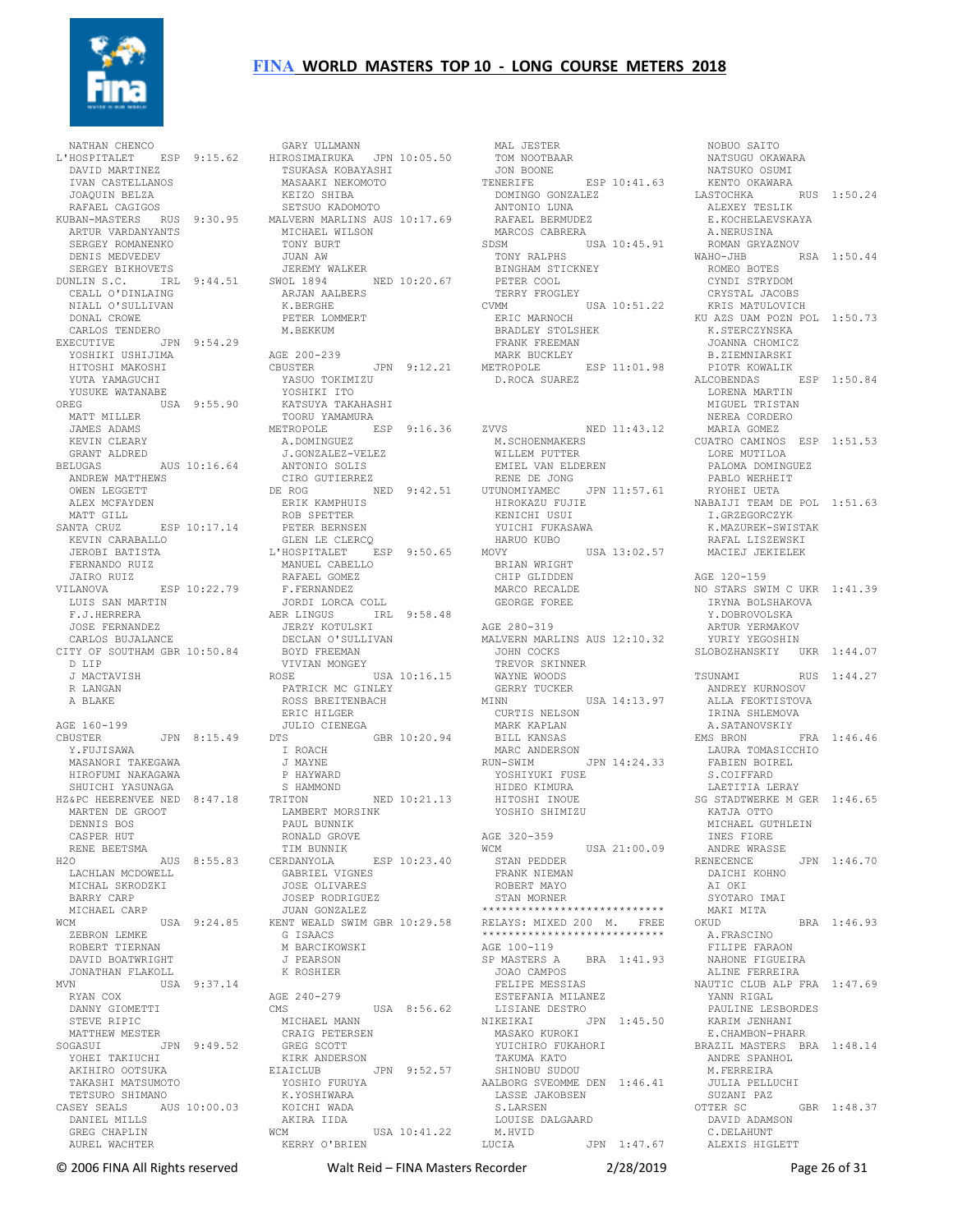

HAYLEY DAVIS

AGE 160-199 TSUNAMI RUS 1:47.55 ANDREI KURNOSOV VLADIMIR GORKOV N.VINOKURENKOVA EKATERINA YUDINA PAVEL KAZAKOV IGOR PENCHUKOV ELENA BABIKOVA INGA TSARKOVA NAUTICO UNIAO A BRA 1:50.13 CARLA SA FRANCIELI BURIN WILLIAM DUTRA EDUARDO LORENZI MARK THOMPSON TODD PATRICK NICOLE WALSH JENNIE BUCKNELL NCMS USA 1:51.14 SCOTT DALLAMURA ALICIA UHL KAREN STUMP<br>ROB BUTCHER ROB BUTCHER APSC JPN 1:51.53 BRENT BARNES KELVIN YEW CINDY ONG CLARA CHUNG ZPC AMERSFOORT NED 1:51.60 ERWIN BUIST ROB VAN VLIET A.PIJTAK-RADERSMA MARIJE JANSEN ES NANTERRE FRA 1:51.77 DIANE COETZEE BEATRICE BLOUIN SERGE GUERIN CEDRIC PRUGNON MARION BRAGARD YENISEI-MASTERS RUS 1:52.07 M.PCHELNIKOVA TATYANA LEPILINA ALEXANDR SPIRIN VLADIMIR SOKOLOV CPTW-CPT RSA 1:52.10 TYRONE CLARK PERRY-ANN CADIZ NORELLE ENGELA JAY RICHARDS AGE 200-239 NCMS USA 1:48.62 CLAREMONT LAWRENCE LEE KERRY LINDAUER GREG SANCHEZ ERIKA BRAUN GOTEGORG SIM SWE 1:51.23 LEONARD BIELICZ LENNART MENTOR ANNA OLSSON MALIN NILSSON CVMM USA 1:51.76 KELLY KARREN ARLETTE GODGES BECKY CLEAVENGER MICHAEL BOOSIN CPTW-CPT RSA 1:52.87 EDITH OTTERMANN GREG MCLEROTH MARCELLE STRAUSS HARALD KRUGER TEAM ANGLIA SWI GBR 1:54.35 G MAVIN AGE 280-319 S ALDRIDGE E WOOLNER M FRESHER M FRESHER<br>AER LINGUS MAST IRL 1:54.51 PETER CONWAY

SPRUT RUS 1:50.06 PALM USA 1:54.86 POWERPOINTS AUS 1:50.93 VIRY-CHATILLON FRA 1:55.10 AGNIESZKA WYSOCKA<br>
DYMPHNA MORRIS<br>
VIVIAN MONGEY<br>
SYSM<br>
BRIAN SAYLOR<br>
STEPHEN PANZARINO CASEY KEIBER MELISSA VARLAS EVAN EKMAN ERIN MORO JAMIE WILSON JOE SHAKE PSV NED 1:54.89 PSV<br>SASKIA PHAFF E.LOHUIZEN HAROLD MATLA RONALD SMITS PASCALE SCHWING P.BOCQUILLON MATHIEU JACQUIN CHRISTINE BEVING AGE 240-279 PBM USA 1:56.55 EACS-ETH RSA 2:24.54 HOLLY GREEN BLAIR ROSEMARY CLARK MORAG BROMFIELD LEE CHILDS ROBERT HEACOCK KARLYN PIPES SYSM USA 1:57.35<br>
JACK GROSELLE<br>
ROGER KAHN<br>
SYLVIA BUXTON<br>
NANCY KRYKA<br>
CPTW-CPT RSA 1:58.87<br>
ANDRE STEYNBERG CECILIA STANFORD TIMOTHY SHEAD SFTL USA 2:00.53 ROBERTO MEREGA MARIA HUNG CECILIA MCCLOSKEY ANDRE STEYNBERG TOROKBALINTI SE HUN 2:01.05 LASZLO CSABA ERDELYI FERENC J.BARANYI FANNI ASZTALOS MALVERN MARLINS AUS 2:02.94 DANIELLE SPURLING GERRY TUCKER LEIGH RODGERS MARK HUGGINS CLAREMONT AUS 2:03.46 PETER SHEEAN ANITA SAVIANE GRAHAM CROFT<br>CHILINIL PIPP SUZANNE BIRD BRIGID TAIT BASTIAAN DE BOER BLACK COUNTRY N GBR 2:03.66 D BRADFORD K TUNNICLIFFE L GOWLAND P CARPENTER POSEIDON RUS 2:04.03 VLADIMIR GETMAN L.BEZRUCHENKO VASILEVA DOLGOVA SERGEY KOZLOV CE-MAEBASHI JPN 2:04.14 SHOTARO IMAI MITSUYO IGARASHI SACHIKO SASAKI FUMIO SHIGENO TAM USA 2:09.94 GEOFF STOKES MOSCOW MASTERS RUS 3:26.12 KAZUMA NAGUMO HAJIME KONDO RICHARD BURNS GEOFF SPELLBERG LAURA VAL NANCY RIDOUT

SYSM USA 2:11.50 BOB COUCH RICK WALKER JULIANNA HOLBROOK JUNE CARSON FURINKAZAN JPN 2:15.60 PAM KEWIFS<br>JUNE CARSON JPN 2:15.60 EACS-ETH<br>WENDY SAU OFN<br>AKIRA FUJIMAKI<br>WIWALI KIYOMI KOBAYASHI KYOKO KAWASHIMA HIROSHI MATSUMOTO JANETTE JEFFREY JOHN COCKS SUE BOEKEL DON TAYLOR<br>AOUATIKIM ISR 2:22.67 ZEEV SHABTAY RONDA NISMAN STELA HOLDSHTEIN GERSHON SHEFA POSEIDON MOSCOW RUS 2:23.12 A.BASHMAKOV K.IRINA V.ZHITLOVSKIY ALFIIA GUBINA JAMES HUGHES MIKE BOLSTRIDGE JOHN PETERSEN ANDY RIVERS ANNE JONES WMST USA 2:26.03 THOMAS BOAK JOANN LEILICH CAROLYN BOAK GREG THARP AUS 2:26.24 S. SWIRE-THOMPSON PETER CHONG DAVID HODBY ELEANOR PARSONS AGE 320-359 PEMA PER 2:57.79 AIDA DAVIS VICTORIA LEON JOSE JARRIN EDUARDO VILLARAN SUTHERLAND SAND AUS 3:01.91 G. MCKENZIE-HICKS COLIN STANFORD SSSBOUFU JPN 3:08.11 SADAKO KUBO KOJI SASAHARA KUMIE TOKUDA Y.TOKUMOTO HIRAKATA JPN 3:13.29 ZENSUKE TAKADA TAKUKO KITA MOTOKO OGAWA<br>MASAHIKO MIZOTA MASAHIKO MIZOTA FACT USA 3:16.02 JOHN CORNELL ALEXEY TESLIK ROMAN GRYAZNOV ROBERT COULTER KAREN PANKER VICKI LACOPPOLA SPENCER SWIM TE GBR 3:25.05 GRACE ISAAC TONY CHERRINGTON MURIEL HITCHCOCK<br>GEOFF STOKES V.MESHCHERIAKOV N.MELESHINA GULSUM DOLTA SERGEY TORLETSKII

MALVERN MARLINS AUS 2:18.41 FACT USA 3:34.57 PHOE-JHB RSA 2:25.13 MAUREEN MONS AGE 100-119 NIKEIKAI JPN 1:56.60 USA 2:11.50 MALVERN MARLINS AUS 3:27.03 PETER COUTTIE MARY WILLIAMS JAMES MACILWAIN PAM KEMPSON EACS-ETH RSA 3:32.15 REALLY SAUNDERS<br>
WENDY SAUNDERS<br>
TTY CO JIM SAUNDERS GILL TREGENNA MIKE CAMERON GORDON RALPH W.EARLY MARTHA HENDERSON JEANNE HACKETT AGE 360-399<br>SUNWAY JPN 3:40.86 MIEKO KAMOSHITA MINORU NAGASHIMA KAIZO WATANABE SHOKO YONEZAWA<br>FACT l USA 3:59.59 EDWIN GRAVES BETTY LORENZI PATRICIA TULLMAN JOHN CORSE \*\*\*\*\*\*\*\*\*\*\*\*\*\*\*\*\*\*\*\*\*\*\*\*\*\*\*\* RELAYS: MIXED 200 M. MEDLEY \*\*\*\*\*\*\*\*\*\*\*\*\*\*\*\*\*\*\*\*\*\*\*\*\*\*\*\* MASAKO KUROKI TAKUMA KATO DAISUKE TANIGUCHI SHINOBU SUDOU JPN 1:57.14 NAGISA SHIRAI KAGAWA SHIN YUI NAGATA KENTARO NAKAMURA AALBORG SVEOMME DEN 1:57.54 D.HALKJAER LOUISE DALGAARD M.HVID E.GREGERSEN OTTER SC GBR 2:00.17 S CLARKE C GILLESPIE W RIMBACH C DEMONT ROMA NUOTO MAST ITA 2:00.57 ROBERTO TUCCILLO<br>REFERENCE TUCCILLO ELENA PICCARDO FEDERICO FILOSI C.EVANGELISTI TOULOUSE OLYMPI FRA 2:01.27 BASTIEN FLORY COLETTE GELAS CAMILLE COSTE MARION REGNIER LEIXOES 1 POR 2:03.60 EDGAR BARTOLO BRUNO MONTEIRO RAQUEL SILVA MARGARIDA RESENDE LASTOCHKA RUS 2:03.67 A.NERUSINA E.KOCHELAEVSKAYA WAHO-JHB RSA 2:04.26 CRYSTAL JACOBS M.KNEBLEWSKI CYNDI STRYDOM KRIS MATULOVICH<br>SEIEIBU JI JPN 2:04.69 HINAKO KONDO CHINATSU ITO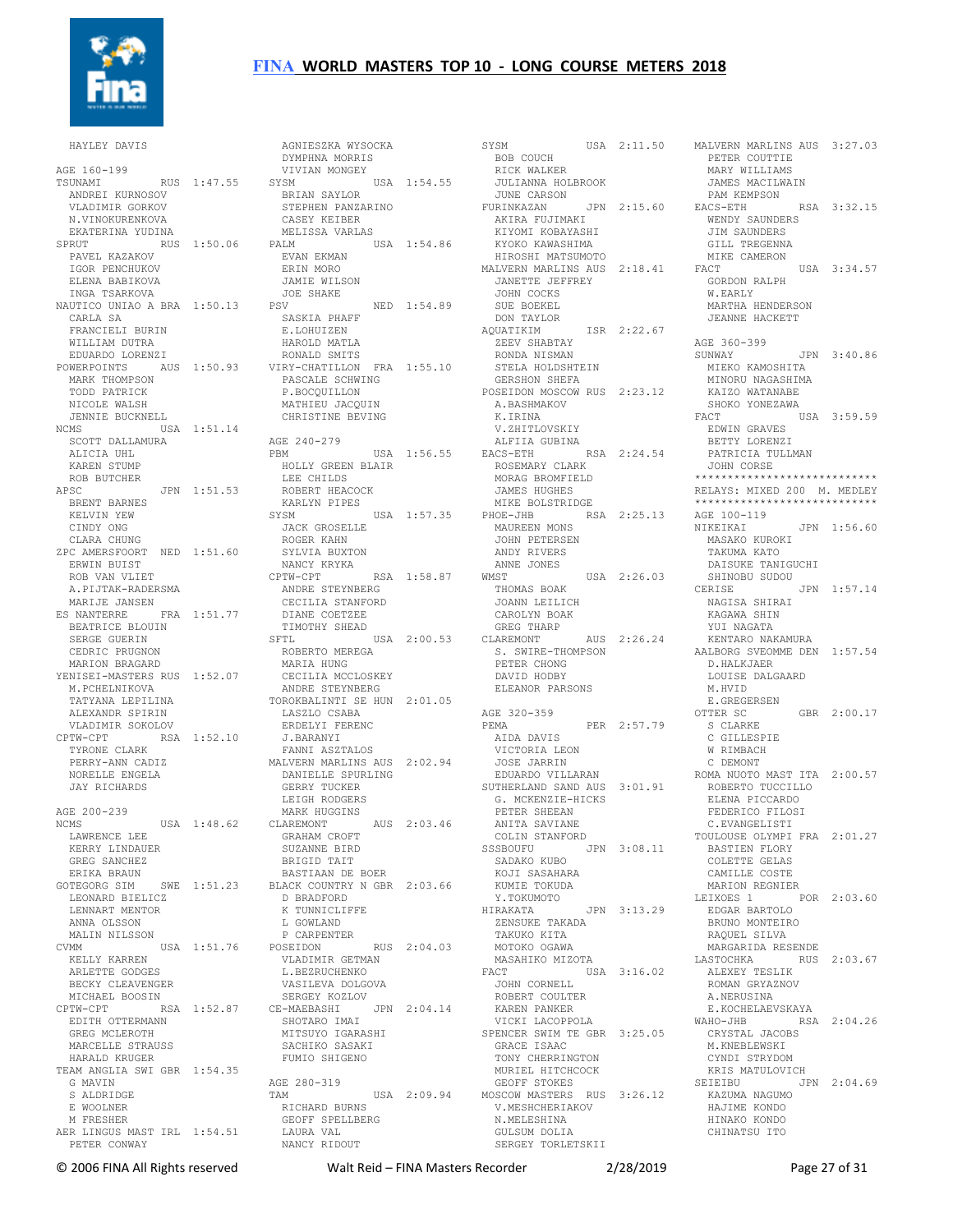

AGE 120-159 PSCM USA 1:51.98 NORIKO INADA KOHEI KAWAMOTO KEN BARCINAS EMI MORONUKI JUNICHI MORITA SHOU ASAHI RINA SHIMIZU ASAMI KITAGAWA TSUNAMI RUS 1:57.37 PAVEL SEDYUK ANDREY KURNOSOV ALLA FEOKTISTOVA IRINA SHLEMOVA RENECENCE JPN 1:57.96 T.KITASHITA MIO KATANAMI SOUTA OOZEKI AI OKI EMS BRON FRA 1:58.03 LAETITIA LERAY S.COIFFARD LAURA TOMASICCHIO GUILLAUME NOEL BUDAPESTI DELFI HUN 2:00.89 NIKOLETT SZEPESI PETER JARFAS VERONIKA TOLGYESI RICHARD SZARKA SG STADTWERKE M GER 2:01.25 MICHAEL GUTHLEIN ANDRE WRASSE KATJA OTTO INES FIORE OKUDA SWIM TEAM BRA 2:01.33 PRISCILA FRASCINO DENIS BRITO FILIPE FARAON RAFAELLA DORTAS PLAVALNA SOLA M SLO 2:02.06 TANJA BLATNIK MARKIC MATJAZ SARA ISAKOVIC SANDI MUROVEC BOTAFOGO F.R. A BRA 2:02.29 DEBBIE ILES CARLA VAINE BRUNO LIMA FABRICIO AZEVEDO JULIANA ARRUDA AGE 160-199 EDGE JPN 1:57.58 YURIKO IKEDA FANNI ASZTALOS ERDELYI FERENC RYUTARO MORITA KENTARO SUZUKI KAYO YOSHIMURA GREAT BRITAIN P GBR 1:58.40 J MOLYNEAUX N POLKINGHORNE A RAMM C THORN BRESCIA ACQUARE ITA 1:59.04 KELLY KARREN MAURIZIO TERSAR ANDREA MANIERO DANIELA DEPONTI GRETA ROVETTA NO STARS SWIM C UKR 1:59.38 IRYNA BOLSHAKOVA IGOR MEDVEDIEV STANISLAV KROT Y.DOBROVOLSKA ZPC AMERSFOORT NED 2:00.30 MARTIJN GIEZEN LARISSA BRAK ERWIN BUIST A.PIJTAK-RADERSMA FAREHAM NOMADS GBR 2:00.30 J CORBEN M BENNELL. N PLUMRIDGE

DIABLO JPN 1:52.89 NO STARS UKR 2:02.25 J BERBERS ES NANTERRE FRA 2:01.63 KARINE BILSKI C.SAINT MARTIN MARION BRAGARD CEDRIC PRUGNON APSC APSC JPN 2:02.32 NEI-KUAN CHIA KELVIN YEW CINDY ONG CLARA CHUNG<br>NCMS USA 2:02.73 LAWRENCE LEE ROB BUTCHER KAREN STUMP ALICIA UHL AGE 200-239 SYSM USA 2:02.38 K.IRINA EDWARD MENCH CASEY KEIBER MELISSA VARLAS JACK GROSELLE NCMS USA 2:03.38 JONATHAN KLEIN KERRY LINDAUER HENRY STEWART ERIKA BRAUN TSUNAMI RUS 2:04.26 VLADIMIR GORKOV EKATERINA YUDINA N.VINOKURENKOVA ALEKSANDR DANILOV PBM USA 2:06.76 KARLYN PIPES BARRY GARLAND DANIEL LOTANO FRAN HARE GOTEBORG SIM SWE 2:07.24 LENNART MENTOR ANNA JENSEN LEONARD BIELICZ ANNA OLSSON USA 2:07.42 BETH ELDRIDGE KYLE STEPHENSON BILL SHERMAN TOROKBALINTI SE HUN 2:07.64 CSILLA CSIKANY LASZLO ROSKA CPTW-CPT RSA 2:08.35 ANDRE STEYNBERG HARALD KRUGER HARALD KRUGER<br>SUZANNE FROST EDITH OTTERMANN CVMM USA 2:08.44 MICHAEL BOOSIN J.WEIDERMAN BECKY CLEAVENGER TEAM ANGLIA SWI GBR 2:09.68 S ALDRIDGE M FRESHER E WOOLNER G MAVIN AGE 240-279 SFTL USA 2:13.42 ANDRE STEYNBERG DAVID ZUBERO CECILIA MCCLOSKEY JAMIE HERRINGTON PBM USA 2:16.64 ROBERT HEACOCK CHRIS WENZEL HOLLY GREEN BLAIR LEE CHILDS

CPTW-CPT RSA 2:16.70 AQUATIKIM CECILIA STANFORD TIMOTHY SHEAD ANDRE ROOTHMAN MARCELLE STRAUSS SYSM USA 2:16.71 LAURA GROSELLE STEPHEN PANZARINO ROGER KAHN NANCY KRYKA<br>CVMM USA 2:18.77 N.KIRKPATRICK-REN KEITH ROBINSON ARLETTE GODGES MARK BUCKLEY POSEIDON MOSCOW RUS 2:19.49 RAVIL NOGUMANOV VLADIMIR GETMAN NATALIA DOLGOVA RUS 2:19.51 S.ZHIGUNOVA T.PROKOFIEVA EVGENIY POZDYAEV MIKHAIL LARSHIN USA 2:03.38 CERCLE NAT. SPOR BEL 2:20.02 PIERRETTE MICHEL<br>2015 BERDER COLETTE CRABBE JEAN-MARIE CADIAT PHILIPPE GODBILLE MALVERN MARLINS AUS 2:20.08 ANDREA MCNEIL DON TAYLOR LEIGH RODGERS MARK HUGGINS CLAREMONT AUS 2:22.34 S. SWIRE-THOMPSON NICOLA CORSBIE BASTIAAN DE BOER GRAHAM CROFT AGE 280-319 TAM USA 2:25.35 LAURA VAL GEOFF SPELLBERG RICHARD BURNS NANCY RIDOUT PSM USA 2:31.64 DAN KIRKLAND STEVEN PETERSON SARAH WELCH CHARLOTTE DAVIS TOROKBALINTI SE HUN 2:32.35 MARIA BALLA GABOR SOMLAT GABOR SOMLAI<br>LASZLO CSABA J.BARANYI USA 2:34.30 BOB COUCH RICK WALKER JULIANNA HOLBROOK JUNE CARSON CPTW-CPT RSA 2:37.74 DIANE COETZEE TYRONE TOZER DAVID MCLACHLAN SANDERINA KRUGER MALVERN MARLINS AUS 2:40.64 JANETTE JEFFREY JOHN COCKS GERRY TUCKER SUE BOEKEL<br>WMST USA 2:41.28 GREG THARP JOANN LEILICH CAROLYN BOAK THOMAS BOAK USA 2:16.64 POSEIDON MOSCOW RUS 2:42.38 VICTOR KORESHKOV YURY KOMAU L.BEZRUCHENKO ALFIIA GUBINA

ISR 2:43.82 RONA JOFFE ZEEV SHABTAY RONDA NISMAN<br>GERSHON SHEFA GERSHON SHEFA WARRINGAH AUS 2:45.89 MARILYN EARP PETER KAUPERT STUART MEARES SUZANNE LEVETT AGE 320-359 SUNWAY JPN 3:12.03 SHOKO YONEZAWA TETSUO NAKAMARU MIZUE SHIGEKAWA SADAO TERADA PEMA PER 3:29.07 VICTORIA LEON AIDA DAVIS EDUARDO VILLARAN JOSE JARRN SPENCER SWIM TE GBR 3:32.87 GRACE ISAAC MURIEL HITCHCOCK TONY CHERRINGTON GEOFF STOKES SUTHERLAND SAND AUS 3:48.58 G. MCKENZIE-HICKS ANITA SAVIANE PETER SHEEAN COLIN STANFORD PANJOSS JPN 3:52.40 SAYOKO KITAYAMA SHIRO TANABE SHIGEYO SUGIHARA AKIRA WAKU BRAZIL MASTERS BRA 3:55.72 INGO KOELLE CYNTHIA ANDRADE EROS DAMASCENO T.STIVA TACHIKAWASUIKYO JPN 3:56.92 MAKOTO KOMANO KIYOKO OKANO TSUTOMU MIYAUCHI CHIYO FUKUSHIMA  $HSA$   $4:00.32$  NANCY BROWN ROBERT STEWART JANE HALL BURT BRONK  $TISA$   $4:01.33$  JOHN CORNELL JEANNE HACKETT LUKE KUNG KAREN PANKER KNMISHOGO SUMIKO KOBAYASHI SABURO SUGISHIMA NAOKO SHIMIZU HIROTADA INAGE AGE 360-399 FACT USA 4:36.56 BETTY LORENZI JOHN CORSE PATRICIA TULLMAN EDWIN GRAVES \*\*\*\*\*\*\*\*\*\*\*\*\*\*\*\*\*\*\*\*\*\*\*\*\*\*\*\* RELAYS: MIXED 400 M. FREE \*\*\*\*\*\*\*\*\*\*\*\*\*\*\*\*\*\*\*\*\*\*\*\* AGE 100-119 CUATRO CAMINOS ESP 4:10.16 LORE MUTILOA PALOMA DOMINGUEZ PABLO WERHEIT JORGE ARREBOLA INACUA MALAGA ESP 4:10.53 CRISTINA NAVAS JESUS FERNANDEZ MARTA RECIO

© 2006 FINA All Rights reserved Walt Reid – FINA Masters Recorder 2/28/2019 Page 28 of 31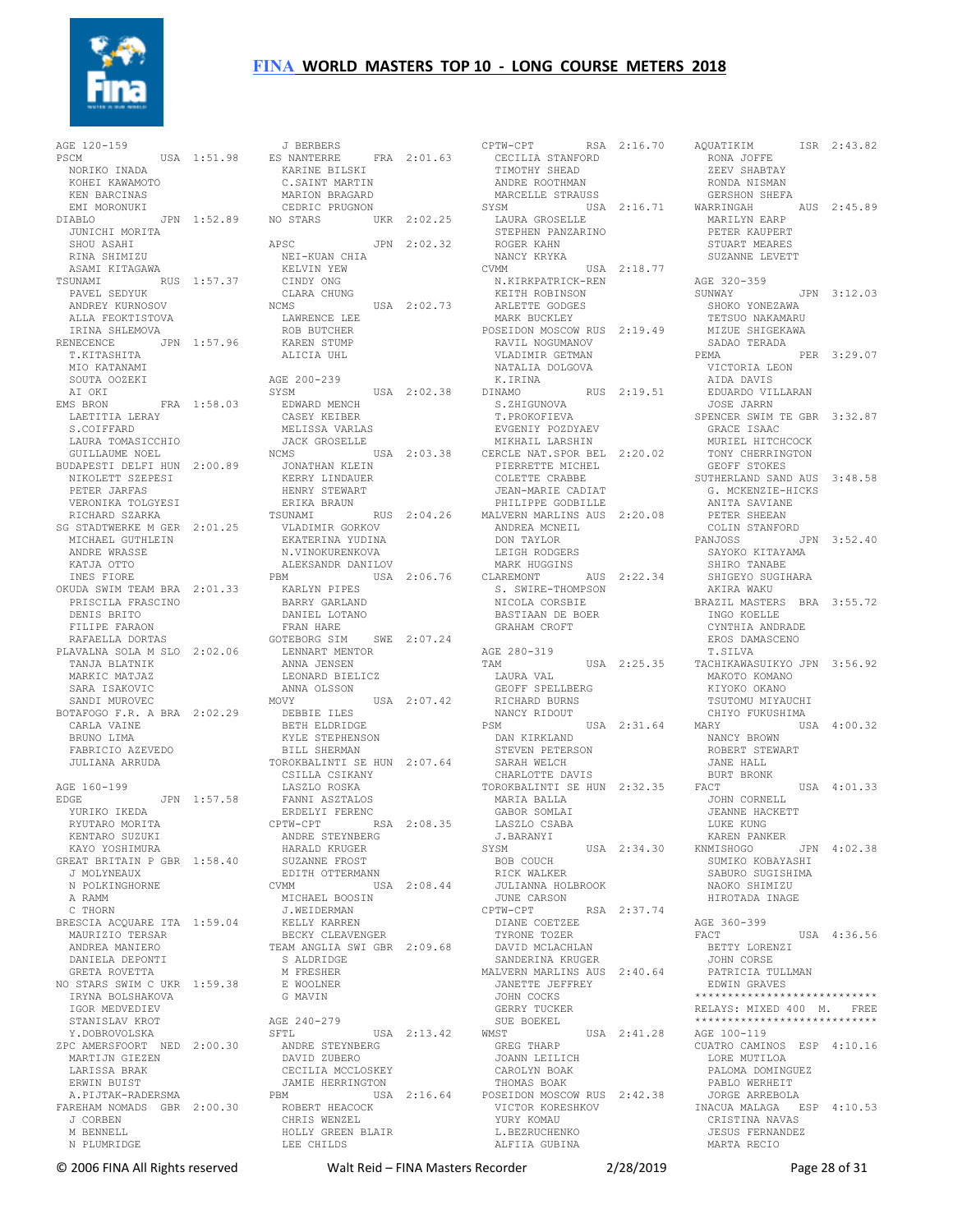

 J.ORBAICETA LOPEZ STYOKOHAMA JPN 4:16.36 KAMATA SHUJI CHIHIRO AIJIMA MARIHA TAKADA KIMIKO YAMAGUCHI E RUIZ H DAVIS D GILL-NASADI C DEMONT LEGANES ESP 4:20.71 ADRIAN DIAZ C.LOPEZ FERNANDEZ V.DE LA ROCHA NOELIA GONZALEZ MASTER JAEN ESP 4:28.77 ANGEL MARTOS E GODFREY F PARKER ELISABET MOYA ALEJANDRA BARROSO JORGE JUAN ZAFRA ALCOBENDAS ESP 4:29.67 DANIEL LOPEZ LORENA MARTIN BEATRIZ CALBET D.SANCHEZ-MAYORAL DAM USA 4:30.52 MARC BLUMBERG LILLYBELLE DEER JENNIFER MOHN STEFFEN DOCKEN CIUDAD DE MURCI ESP 4:32.30 PABLO SANDOVAL VIVIAN SALAZAR NOEMI RODRIGUEZ JULIAN TRIVINO SOSIGAYA JPN 4:37.97 SHIGEKI NAGAFUJI EMI NAGAFUJI YUU MATSUBARA KATSUHISA SHIROI J.PEREZ GARCIA LOURDES MARTIN AGE 120-159 RENECENCE JPN 3:51.80 METROPOLE DAICHI KOHNO MAKI MITA MIO KATANAMI ALDIR FERNANDEZ CARLA MARIN M.VICTORIA FABIOS MANUEL BEJARANO J.GROENEVELDT ERWIN ZUIJDERVELT MARISKA SCHEEL REMCO PLASS ANIEK HUIJSMAN EMIL ERIKSEN HELLE HARTMANN MADS BO LARSEN JEANET KVISGAARD NCMS USA 4:18.62 WHITNEY HAUSER AGE 200-239 ALICIA UHL DAVE ROSSI ROB BUTCHER<br>TAVISTOCK SC GBR 4:18.96<br>J LAKE A WHITFORD N ROOKES S LAKE NATURASWIM PETR ESP 4:19.03 PEDRO MIGUEL REIG FATIMA MAESTRE ALBERTO CERDAN ANDREA MARTINEZ LOUGHBOROUGH TO GBR 4:22.15 M CRACKELL E AUST B WILKES

OTTER SC GBR 4:16.41 JOSE CASTILLA BAHIA DE ALMERI ESP 4:22.78 JUAN LUIS ESCAMEZ T.KITASHITA INDEA ESP 4:07.95 CIRO GUTIERREZ AZ&PC DE FUTEN NED 4:35.22 DE LANSINGH NED 4:10.06 CUATRO CAMINOS ESP 4:41.52 RUTGER DALM KOGE SVOMMEKULB DEN 4:16.15 MANUEL MENENDEZ NAUTICO SEVILLA ESP 4:41.73 M LEWIS NAVIAL ESP 4:22.62 JAVIER MARQUEZ ALICIA GUISADO ALICIA GUISADO<br>BELEN DOMENECH ANA ROCIO CORDOBA SPENCER SWIM TE GBR 4:35.32 MARIA GARRIDO RUBEN RODRIGUEZ AGE 160-199 BASINGSTOKE BLU GBR 4:02.33 S TURNER F VICARIA ROMFORD TOWN SC GBR 4:10.21 M FENNER<br>K NEAL<br>M CURRY<br>M LANE SIGMA SWIM DEN 4:10.49 MADS GJERLOV CLAUS IVERSEN CAROLINE SUHR NINA JORGENSEN STYOKOHAMA JPN 4:19.59 MASAHIRO MISHINA KAZUO MIYAJIMA MAI YOSHINAGA AYA FUNASAKO MVN USA 4:27.16 PAUL MUNDL PATTY FURUKAWA RYAN COX MELISSA GOING C.TENERIFE ESP 4:30.80 ELENA NEGRIN F.HERNANDEZ METROPOLE ESP 4:34.93 JUAN RODRIGEUZ CRISTINA RAMIREZ ANA MARIA WAGNER ARNOLD DE ROVER TONY DE GROOT ROBERTO HERVELLA LAURA RODRIGUEZ MARTA MARTINEZ MARIA PRIOR A.O'FARRELL LUIS MORALES JOSE CALDERON BARNET COPTHALL GBR 4:13.79 PINEDA DE DEVIL ESP 5:38.22 M REYNOLDS C JACKSON M CANNON S MCQUAID PALM USA 4:21.13 EVAN EKMAN ERIN MORO JOE SHAKE JAMIE WILSON HENLEY BEACH AUS 4:28.57 JOSEPHINE VARNEY JOANNE SUTCLIFFE GRANT SIMPSON STEPHEN OSBORNE SIGMA SWIM DEN 4:29.44 GUNZE SKY HENRIK PEDERSEN

 PETER HOLMSTEEN CECILIA MAUNSBACH TILDE JUUL SRM USA 4:29.68 AGE 280-319 J.RIBLET MERRIE WALTS ERIN CARLSTROM JOHN MORALES D COTTON S MAIDMENT C GOLDSCHMIDT C BENSON DAM USA 4:36.31 N. DOUGLAS SMITH JULIE ROBERTS SAMUEL MCADAM EMMA GARFORTH ROSE USA 4:37.68 DAN BORTON T CHERRINGTON S HODGE CHERYL SIMMONS ROSS BREITENBACH KIM O'GRADY WS TWENTE NED 4:38.01 MARIJKE ALDERSON HANS WESTERHOF M.KRAAK-BECKERS MARION BROEKHUIS<br>MARCEL REEFHUIS MARCEL REEFHUIS SOSIGAYA JPN 4:41.16 MIHO OCHIAI HIROOKI AOKI MISAKO OKADA HIROYUKI AMAZAKI AGE 240-279 BLACK COUNTRY N GBR 4:53.83 SDSM<br>D BRADFORD MICHA D BRADFORD K TUNNICLIFFE<br>
L GOWLAND<br>
P CARPENTER<br>FORUS JPN 4:56.83<br>
KENICHI HASHIDA HIROMI KURIHARA T.YAMAGUCHI TOSHIKO YAMAGUCHI PABELLON OURENS ESP 5:10.16 MAITE GARCIA uuke'NS بیت…<br>MAITE GARCIA<br>MANUEL GARCIA ANTONIO GARCIA MARIA GARCIA DONCASTER DOLP. AUS 5:17.43 MARCOS SZEINFELD DAM USA 6:59.57 ROD CLARKE CAROLINE CLARKSON DEE SHEFFRIN ROHAN FANNING<br>
CNSW BEL 5:23.72<br>
LIONEL GODEAUX<br>
CLAIRE ANTHONY<br>
FERNANDE BLONDEEL PHILIPPE GODBILLE FUENGIROLA ESP 5:37.28 C.JIMENEZ SMERDOU BEATRIZ TIRADO G.ECHEVARRIA MANUEL PERTINEZ D.ROJAS ROMERO IGNACIO BONET ROSARIO GA-ZOZAYA MARI ARJONA<br>UTUNOMIYAMEC JPN 5:44.22 HARUO KUBO YASUKO SAKAMOTO YUICHI FUKASAWA EMI TASAKI JPN 5:44.79 NOBUKO NAKAHIRA HIDEO MURAKOSHI MICHIKO YONEZAWA H.KASHIWAGI GUNZE SKY JPN 5:46.14 AGE 100-119 TAKAYUKI UMEHARA

 YURI HASHIMOTO KENJI OSAKI AGE 200 515<br>OREG USA 5:16.94 K.ANDRUS-HUGHES ROBERT SMITH DAVID RADCLIFF COLETTE CRABBE MALVERN MARLINS AUS 5:18.99 JOHN COCKS GERRY TUCKER JANETTE JEFFREY SUE BOEKEL GLOUCESTER MAST GBR 5:23.00 J BALL D LEATHERBARROW S HODGE<br>POWERPOINTS AUS 5:32.88 JOHN RICHARDS ROSA MONTAGUE LOUIS FERRARI NED 6:11.01 BOB BERG BREND BREVE ANNIE SMITS PATTY VERHAGEN AIEIKAINARUMI JPN 6:29.35 HISAO HIBINO EMIKO NAKANISHI TATSUE HASEGAWA NAOKI KAMEYAMA SDSM USA 6:41.59 MICHAEL GIVEN ANNE WILLIAMS CATHIE ELLIS WILLIAM HAINES MINN USA 6:44.83 S.LEE-SHERIDAN MINN<br>S.LEE-SHERIDAN<br>MARK KAPLAN ANNLIV BACON MARC ANDERSON ANNLIV bay.<br>MARC ANDERSON USA 6:52.16 MERVYN GOLDBAS ROSA VENTURA ANITA MITCHELL ROBERT NORRIS PEGGY REEDY KRISTINE HORNOF BRETT STONE AGE 320-359 MALVERN MARLINS AUS 8:03.20 PETER COUTTIE JAMES MACILWAIN PAM KEMPSON MARY WILLIAMS  $ESP$  9:27.67 JOAN CASARRAMONA JOAN CAPELL JOANA FARRES ANA MARIA SARABIA USF USA 10:10.13 BOB DANIELSON TANAKO HAGIWARA JACK FLEMING LAURA SHORT SPENCER SWIM TE GBR 11:19.67 M PIKE G ISAAC P STEPHENS G STOKES \*\*\*\*\*\*\*\*\*\*\*\*\*\*\*\*\*\*\*\*\*\*\*\*\*\*\*\* RELAYS: MIXED 400 M. MEDLEY \*\*\*\*\*\*\*\*\*\*\*\*\*\*\*\*\*\*\*\*\*\*\*\*\* RUNECENCE JPN 4:12.30

MICHIKO HASEGAWA

© 2006 FINA All Rights reserved Walt Reid – FINA Masters Recorder 2/28/2019 Page 29 of 31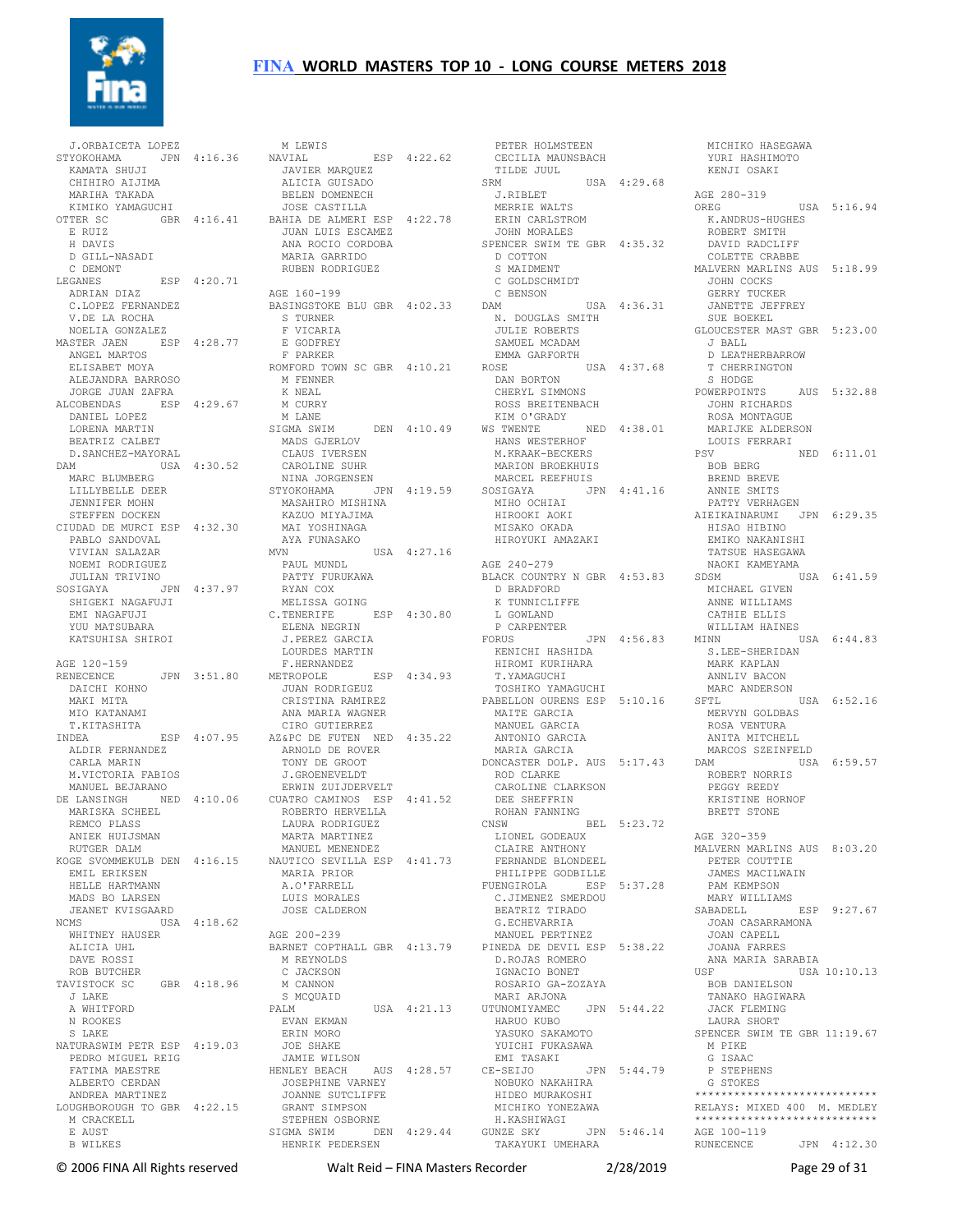

 KAHO TAURA YASUTOMO SASAHARA YASUHIRO WADA ---- .<br>YASUHIRO WADA<br>MAKI MITA OTTER SC GBR 4:30.28 BAHIA DE ALMERI ESP 4:54.72 S CLARKE C GILLESPIE W RIMBACH C DEMONT NIKEIKAI JPN 4:32.35 TAKAYUKI OGURA YUICHIRO FUKAHORI MASAKO KUROKI Y.YANAGISAWA MOVY USA 4:34.85 DANIELLE RIDER MARK CONROY RYAN SELLERS KELSEY LIU ALCOBENDAS ESP 4:44.80 BEATRIZ CALBET DANIEL LOPEZ MIGUEL TRISTAN IRENE LOPEZ LEGANES ESP 4:53.31 C.LOPEZ FERNANDEZ NOELIA GONZALEZ TORU TAKUBO FAREHAM NOMADS GBR 4:22.40 J CORBEN ADRIAN DIAZ V.DE LA ROCHA INACUA MALAGA ESP 4:58.64 JESUS FERNANDEZ PATRICIA RAMIREZ GREAT BRITAIN P GBR 4:26.55 J.ORBAICETA LOPEZ ANDREA SUAREZ MASTER JAEN ESP 5:01.75 JESUS BUITRAGO ALEJANDRA BARROSO ANGEL MARTOS BEATRIZ FELIX TRIATLON CIERZO ESP 5:13.87 JEANNE PETIT MONICA GIMENO ANGEL SENTRE JAVIER LARRAZ MARIA ARCAL CLUB NATACION C ESP 5:14.56 PABLO SANDOVAL JULIAN TRIVINO VIVIAN SALAZAR NOEMI RODRIGUEZ AGE 120-159 RENECENCE JPN 4:16.73 T.KITASHITA MIO KATANAMI DAICHI KOHNO SAKIKO NAKAMURA STYOKOHAMA JPN 4:43.57 DE DUCK RYOTARO KOJIMA<br>KIMIKO YAMAGUCHI KOTARO HARA MARIHA TAKADA MIXTO ESP 4:45.46 ANA BEJARANO ZPC AMERSFOORT NED 5:02.74 ALDIR FERNANDEZ MANUEL BEJARANO M.VICTORIA FABIOS NAVIAL ESP 4:46.14 JOSE CASTILLA BELEN DOMENECH JAVIER MARQUEZ<br>ALICIA GUISADO<br>MASTER JAEN ESP 4:50.73<br>JORGE JUAN ZAFRA<br>MARINA RUIZ JOSE LUIS AGUILAR ROCIO ROSADO NATACION SAN JU ESP 4:53.71 L.LORENZO MESON JUDITH PINO GUILLERMO GARCIA CARLOS ORTEGA C.DRACHMANN CAROLINE SUHR SABADELL ESP  $4:54.32$ 

 ROBERTO EXPOSITO JAUME PRADA NUNA GARCIA M.GOMEZ ALBAREDA JUAN LUIS ESCAMEZ DANUT CRISAN MARIA GARRIDO ANA ROCIO CORDOBA LOS BARRIOS ESP 4:56.76 ROCIO FERRON IRENE ROJAS CARLOS RODRIGUEZ ABEL LORITE SOSIGAYA JPN 4:56.83 SHIGEKI NAGAFUJI KATSUKI OBA EMI NAGAFUJI MIHO OCHIAI AGE 160-199 EDGE JPN 4:21.85 YURIKO IKEDA SATSUKI HIRUKAWA KENTARO SUZUKI M BENNELL N PLUMRIDGE J BERBERS J MOLYNEAUX N POLKINGHORNE A RAMM C THORN GUDULE VD MEER HAROLD MATLA RONALD SMITS KOGE SVOMMEKLUB DEN 4:45.22 JEANET KVISGAARD<br>JACOP OLOFM JACOB OLSEN SABRINA WIELSOE MADS BO LARSEN NEPM CZE 5:00.51 LIBOR STEDRON H.BOHUSLAVKOVA S.LANDSMANNOVA MAX MUNSON BUDA DELFINEK HUN 5:00.71 MONIKA BALLA ZOLTZN VARGA<br>
EDINA TOKESI<br>GABOR PAPP<br>DE DUCK NED 5:02.17<br>
GERALDINE TRAINOR DE DOCK NED J.02.17<br>GERALDINE TRAINOR<br>RACHEL TRAINOR JESPER ORANJE NICO VAN MAANEN TALJE DIJKHUIS<br>WIKICAL W.KLOOSTER ROB VAN VLIET P.CASTELEIJN-FROW CARADON SC GBR 5:02.84 H.KULA-PRZEZWANSK T MUSKETT N EDWARDS P HATTON AGE 200-239 WCM USA 4:58.10 BONNIE BILICH BRYAN VOLPP TOM NOOTBAAR LINDSAY GAUDINIER SIGMA SWIM DEN 5:04.67 HENRIK PEDERSEN

NED 4:40.84 JEREZ NATACION ESP 5:26.28 DORTHE BENGTSON DAM USA 5:06.76 JULIE ROBERTS SAMUEL MCADAM JANE RUSSELL CHRISTOPHER ROCK AQUAMASTERS ESP 5:09.48 SYSM CINTA VILANOVA J.M-QUINTANILLA M.GONFAUS BRUNET F.HENDRIK BRUIJN SPENCER SWIM TE GBR 5:10.11 D COTTON C RENTSCH A NEWBERY F BAKER TOROKBALINTI HUN 5:12.26 CSILLA CSIKANY ZOLTAN BALLA CSABA TOTH AGNES HEGEDUS SYSM USA 5:18.60 EDWARD MENCH JIM MATYSEK REBECCA ATEN DEANNA DOYLE MIJAS ESP 5:24.21 VERONICA JAIME BOB COUCH RAFAEL DE VALDES<br>
CHRISTINE GRESSET<br>
DWK<br>
DWIN VAN HOUTEN<br>
IRIS VAN AURICH<br>
MARTIN KAPTEIN<br>
MARTIN KAPTEIN<br>
J.RESINK-LINDEBOO<br>
J.RESINK-LINDEBOO<br>
JEREZ NATACION ESP 5:26.28 JAVIER DIAZ UTE HASSE RICARDO GONZALEZ F.COLOMBIAONI AGE 240-279 SPENCER SWIM TE GBR 5:28.92 MALVERN MARLINS AUS 7:40.96 G EMERSON A HEATH A HEATH<br>C BENSON<br>I HOILER J HOWARD-JONES FORUS JPN 5:41.00 SFTL USA 8:05.91 TOSHIKO YAMAGUCHI KENICHI HASHIDA HIROMI KURIHARA T.YAMAGUCHI LVM USA 5:53.38 MERVYN GOLDBAS SABADELL ESP 8:23.79 ANA MARIA SARABIA J.SAUL-ZACHAU DIANA DOLAN LAMAR MA DOLORS MOLAS ROBERT MITCHELL SCOTT JARVIS TOROKBALINTI HUN 6:00.29 MARIA BALLA MINN USA 8:53.22 CURTIS NELSON GABOR SOMLAI DORA SZUCS ATTILA BEAK PABELLON OURENS ESP 6:11.97 ANTONIO GARCIA MANUEL GARCIA MAITE GARCIA MARIA GARCIA MAINICHIMSC JPN 6:16.84 EIKO SHICHINOHE KENICHI MIYAMOTO MAYUMI TANABE MICHIO SUZAKI MOVY USA 6:26.55 LAURIE BISOGNO DAVE NOBLE ANTHONY THOMPSON LISA ELSENER ESP 6:27.58 EVA BANGO JOSE LUCAS FORCEN MARTA FOZ

 T.MENENDEZ UTUNOMIYAMEC JPN 6:28.24 KENICHI USUI YASUKO SAKAMOTO YUICHI FUKASAWA EMI TASAKI  $IISA 6:31.52$  ANN GUINS GERRY CHOJNOWSKI TOM WEIGAND CHERYL COLEY AGE 280-319 POWERPOINTS AUS 6:16.89 GRAEME ARMSTRONG MARIJKE ALDERSON ROSA MONTAGUE<br>JOHN RICHARDS JOHN RICHARDS NAMIHAYA SUIEI JPN 6:18.60 ATSUYO KOMINAMI SEIJI KOMAKI KYOKO SHIMOYAMA TAKUMI SAKATA SYSM USA 6:27.45 CHRIS GILLIGAN JULIANNA HOLBROOK JOHN BURKE<br>
FITAKOYO<br>
TOMIKO OKUDA<br>
TSUNEO YAMANISHI<br>
YUKO HIRAMOTO<br>
TETSUO TAKAZAWA<br>
UTUNOMIYAMEC JPN 7:10.57<br>
KENICHI USUI<br>
YASUKO SAKAMOTO<br>
YUICHI FUKASAWA<br>
YUICHI FUKASAWA KIYOKO KUWASHIMA KIYOKO KUWASHIMA<br>SZENTESI DELFIN HUN 7:26.67 EVA VIRAGOS DEZSO MELKUHN ZSOFIA BOCSKAY MIKLOS BORZI JOAN SIMPSON PATRICK GALVIN PATRICIA BAKER EMILIO BADOER MARCOS SZEINFELD LINDA WEBB MICHELLE MARTIN JOAN FERRANI JOAN CASARRAMONA MARY HOOVER BILL KANSAS CAROL SMOLLEN AGE 320-359<br>FACT USA 9:57.17 ROBERT COULTER JOHN CORNELL PATRICIA TULLMAN MARY ROSE ROWAN USA 10:44.05 BOB DANIELSON LAURA SHORT JACK FLEMING TANAKO HAGIWARA \*\*\*\*\*\*\*\*\*\*\*\*\*\*\*\*\*\*\*\*\*\*\*\*\*\*\*\* RELAYS: MIXED 800 M. FREE \*\*\*\*\*\*\*\*\*\*\*\*\*\*\*\*\*\*\*\*\*\*\*\*\*\*\*\* AGE 100-119<br>POWERPOINTS AUS 9:20.11 DARIUS SCHULTZ JACINTA HUMPHREY

© 2006 FINA All Rights reserved Walt Reid – FINA Masters Recorder 2/28/2019 Page 30 of 31